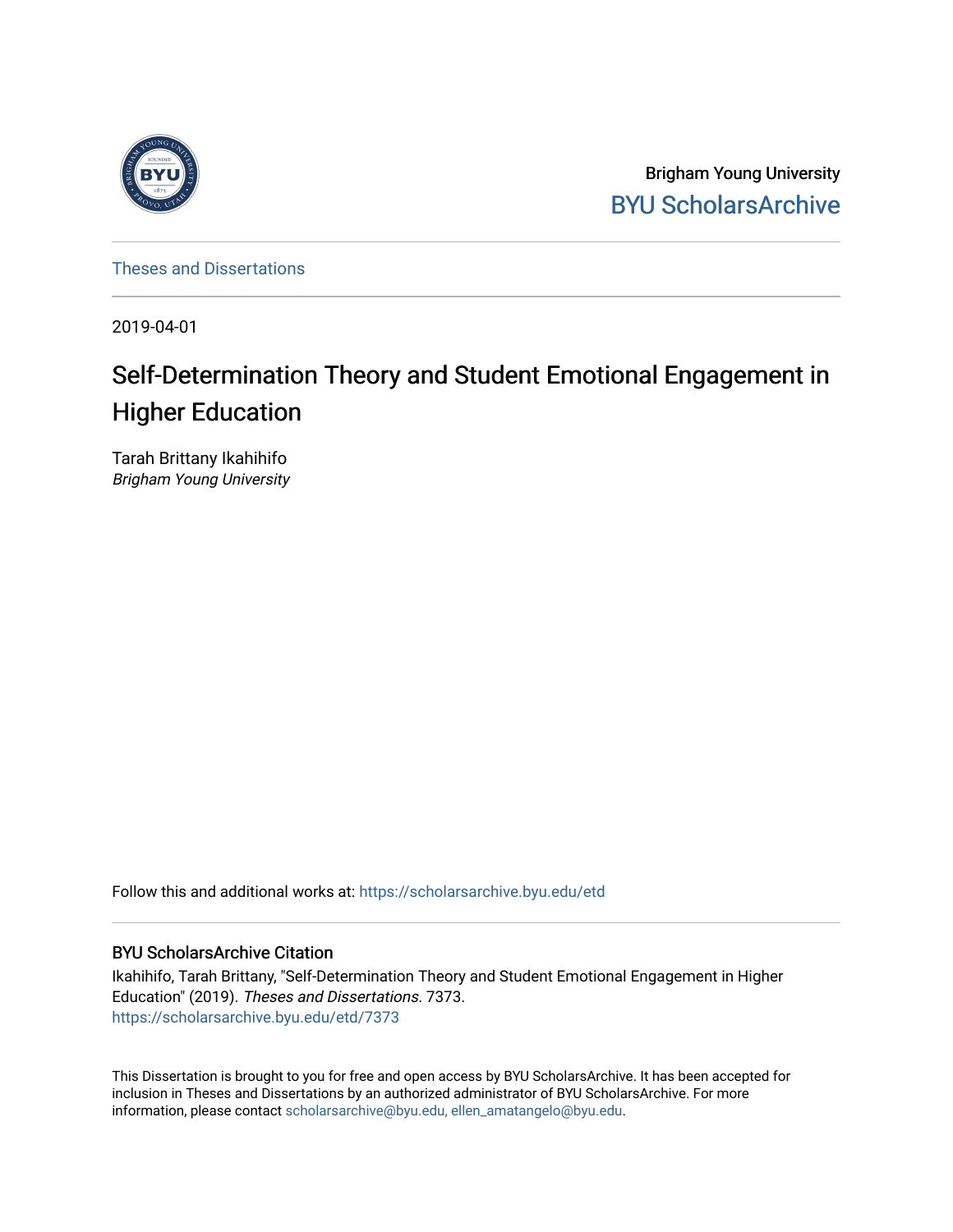Self-Determination Theory and Student Emotional Engagement

in Higher Education

Tarah Brittany Kerr Ikahihifo

#### A dissertation submitted to the faculty of Brigham Young University in partial fulfillment of the requirements for the degree of

Doctor of Philosophy

Charles R. Graham, Chair Ross A. Larsen Royce M. Kimmons Heather M. Leary Lane Fischer

Department of Instructional Psychology and Technology

Brigham Young University

Copyright © 2019 Tarah Brittany Kerr Ikahihifo

All Rights Reserved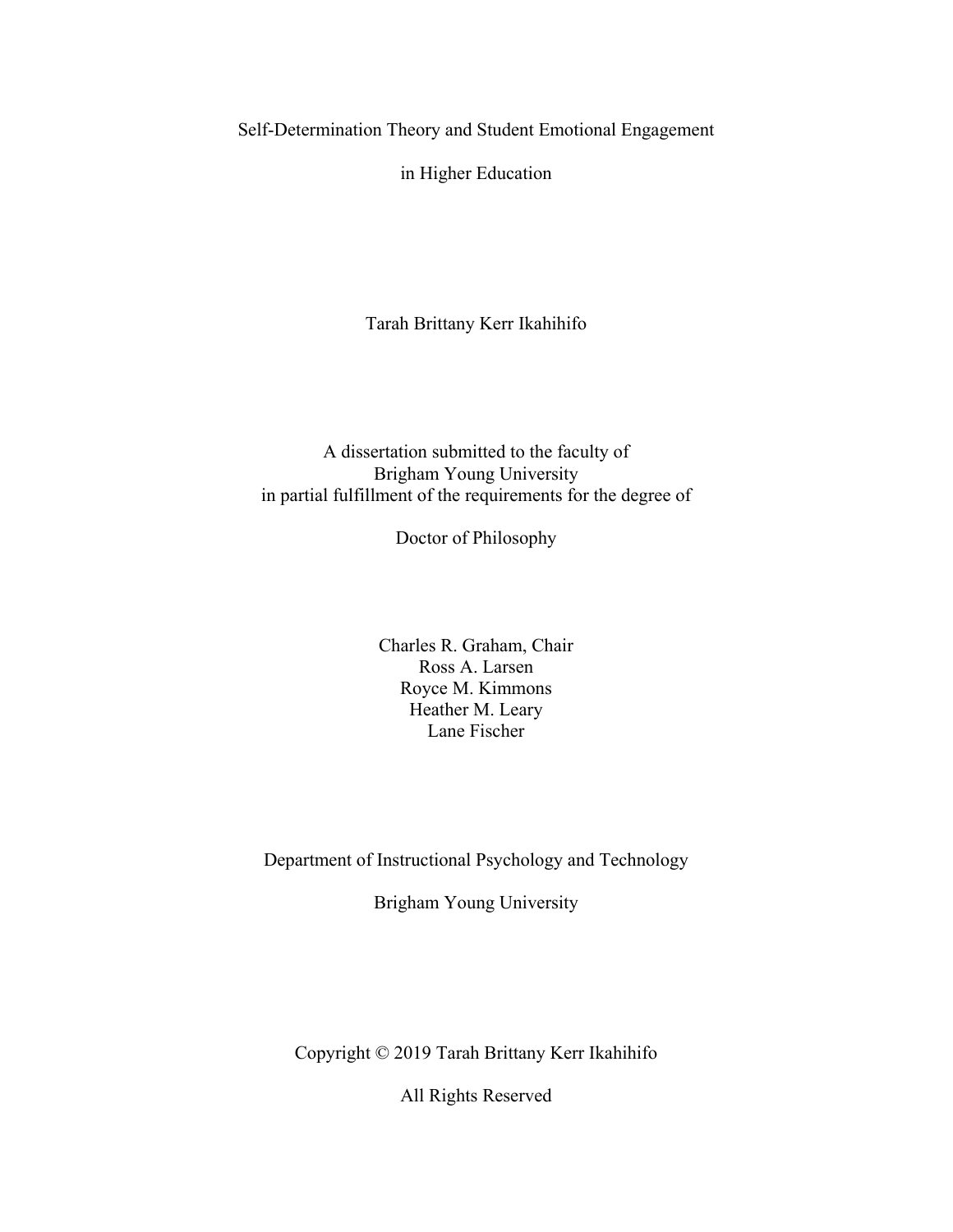#### ABSTRACT

#### <span id="page-2-0"></span>Self-Determination Theory and Student Emotional Engagement in Higher Education

Tarah Brittany Kerr Ikahihifo Department of Instructional Psychology and Technology, BYU Doctor of Philosophy

Studies have shown that increased student engagement is correlated with improved learning outcomes and overall positive results for students. While engagement can be viewed as a precursor to other outcomes, it should also be examined as an outcome itself. To increase student engagement and improve the learning experience for students, we must understand which factors can facilitate engagement and how educators can positively affect these factors. This research explored the influence of three proposed facilitators of engagement: autonomy, competence, and relatedness. Self-determination theory, a theory of motivation, posits that these are three innate psychological needs that must be fulfilled to experience the highest level of motivation, for which engagement has been used as a proxy.

In the format of a multiple-article dissertation, I present three articles. The first article reviewed the literature concerning self-determination theory and student engagement in both K-12 and higher education settings. It answered the following research question: *What has been found regarding the influence of autonomy, competence, and relatedness on student engagement?* The second article built upon findings from the first article and outlined the process to create and validate an instrument to measure autonomy, competence, relatedness with peers, relatedness with professors, and emotional engagement. Data were collected from university students through an online survey ( $n = 340$ ). Confirmatory factor analysis results showed that survey items performed well and measured the intended constructs. Structural equation modeling was then used to identify the best fitting model for the data collected. Results showed that sense of competence had the largest predicted effect on emotional engagement. The third article employed the validated survey discussed in the second article. It was administered to students in an online higher education program (*n =* 3092). Confirmatory factor analysis and structural equation modeling were conducted on the sample. Students' sense of autonomy was found to have the greatest effect on emotional engagement.

Keywords: self-determination theory, student engagement, structural equation modeling, confirmatory factor analysis, higher education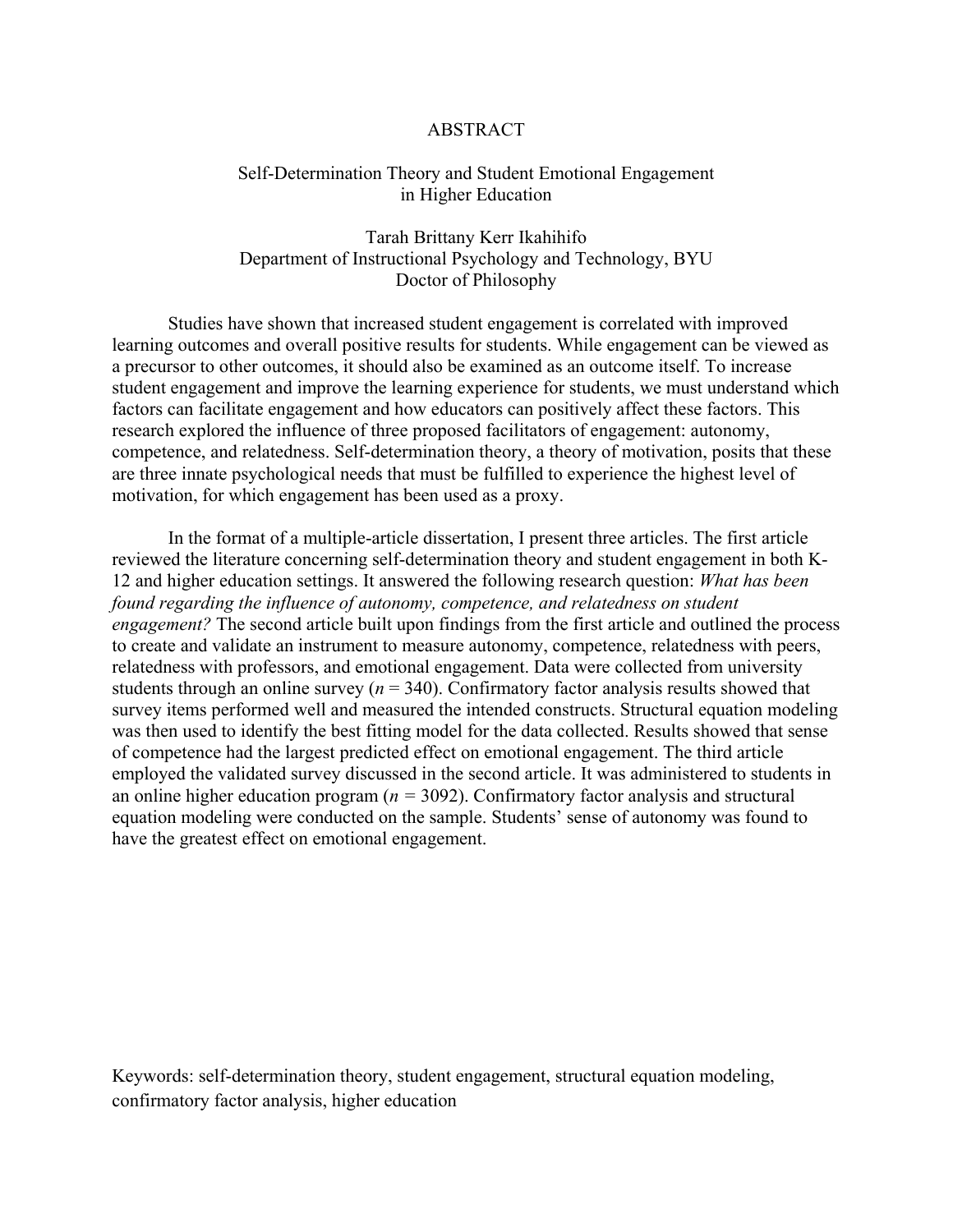#### ACKNOWLEDGEMENTS

<span id="page-3-0"></span>I would first like to thank my wonderful committee members who provided feedback, support, and opportunities for growth during the ideation, creation, and completion of this dissertation. I am especially grateful to my chair, Charles R. Graham, who has been a valuable mentor and friend. In addition to faculty member support, I was also fortunate to have peers who were willing to involve me in their research projects, help me refine my research and writing skills, and provide me with much needed friendship in the world of academia. My dissertation was greatly influenced by working with two of these peers, Bob Bodily and Kristian Spring.

I am grateful to my parents and siblings for their encouragement throughout my graduate experience. Most importantly, I am indebted to my husband, Eugene, for the selfless love and support he has provided since day one of this journey. None of this would have been possible without him.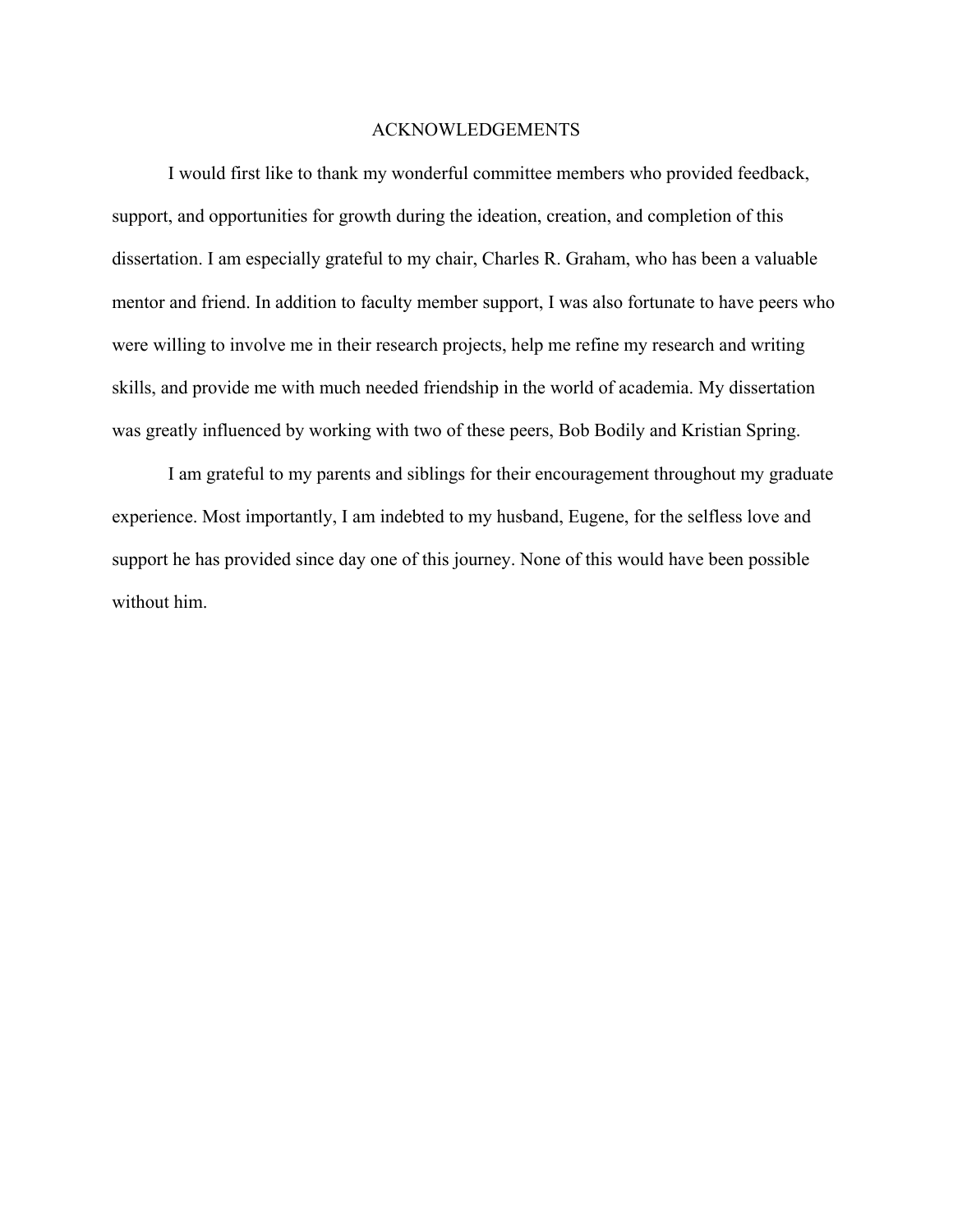<span id="page-4-0"></span>

| DESCRIPTION OF RESEARCH AGENDA AND STRUCTURE OF DISSERTATION  ix |
|------------------------------------------------------------------|
|                                                                  |
|                                                                  |
|                                                                  |
|                                                                  |
|                                                                  |
|                                                                  |
|                                                                  |
|                                                                  |
|                                                                  |
|                                                                  |
|                                                                  |
|                                                                  |
|                                                                  |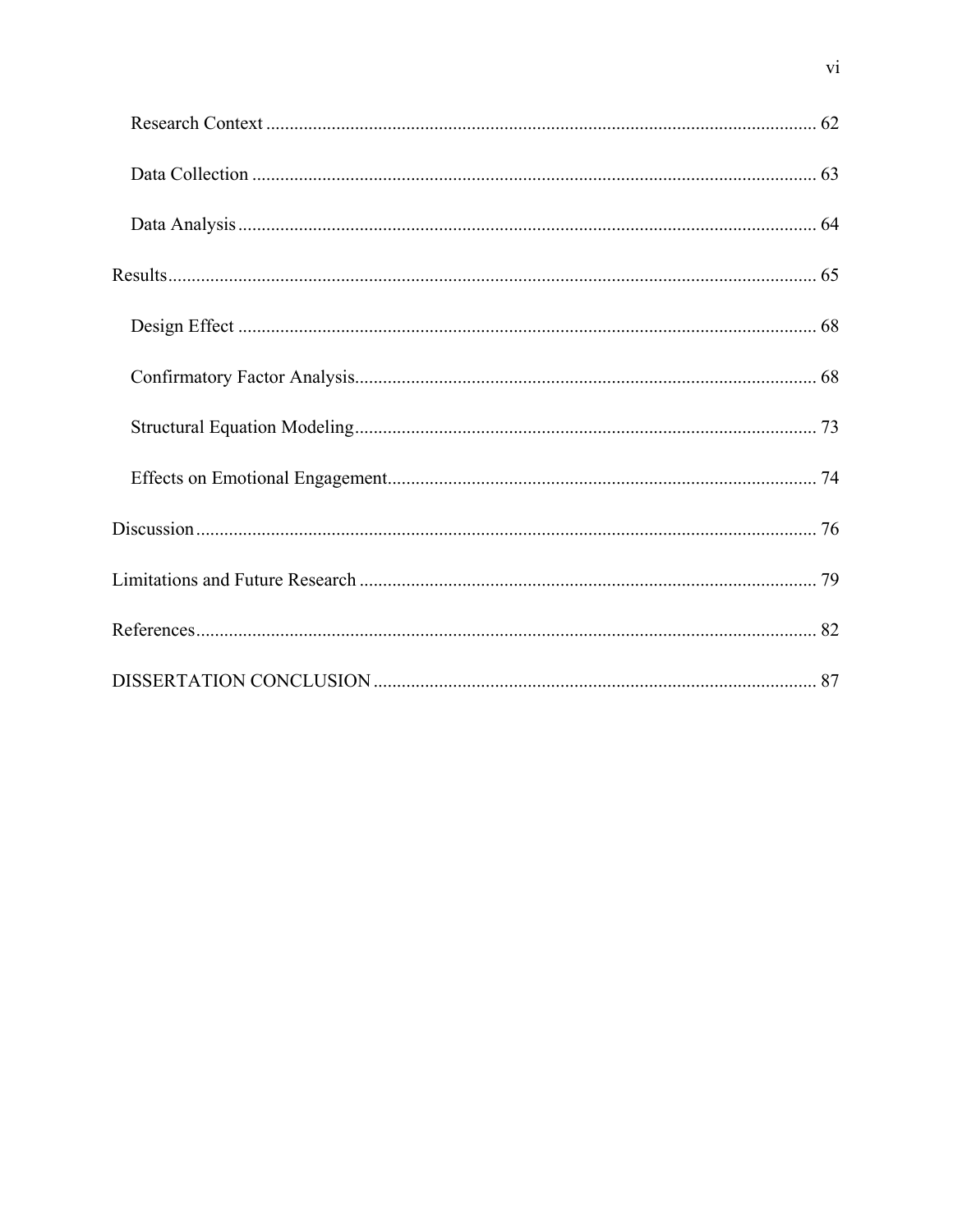## LIST OF TABLES

<span id="page-7-0"></span>

| Table 1   |                                                                          |  |
|-----------|--------------------------------------------------------------------------|--|
| Table 2   | Confirmatory Factor Analysis Fit Statistics for Latent Constructs  39    |  |
| Table 3   |                                                                          |  |
| Table 4   |                                                                          |  |
| Table 5   | Confirmatory Factor Analysis Results for Relatedness with Peers  42      |  |
| Table 6   | Confirmatory Factor Analysis Results for Relatedness with Professors  42 |  |
| Table 7   | Confirmatory Factor Analysis Results for Emotional Engagement  43        |  |
| Table 8   |                                                                          |  |
| Table 9   |                                                                          |  |
| Article 3 |                                                                          |  |
| Table 1   |                                                                          |  |
| Table 2   |                                                                          |  |
| Table 3   |                                                                          |  |
| Table 4   |                                                                          |  |
| Table 5   |                                                                          |  |
| Table 6   | Confirmatory Factor Analysis Results for Relatedness with Instructors 72 |  |
| Table 7   |                                                                          |  |
| Table 8   |                                                                          |  |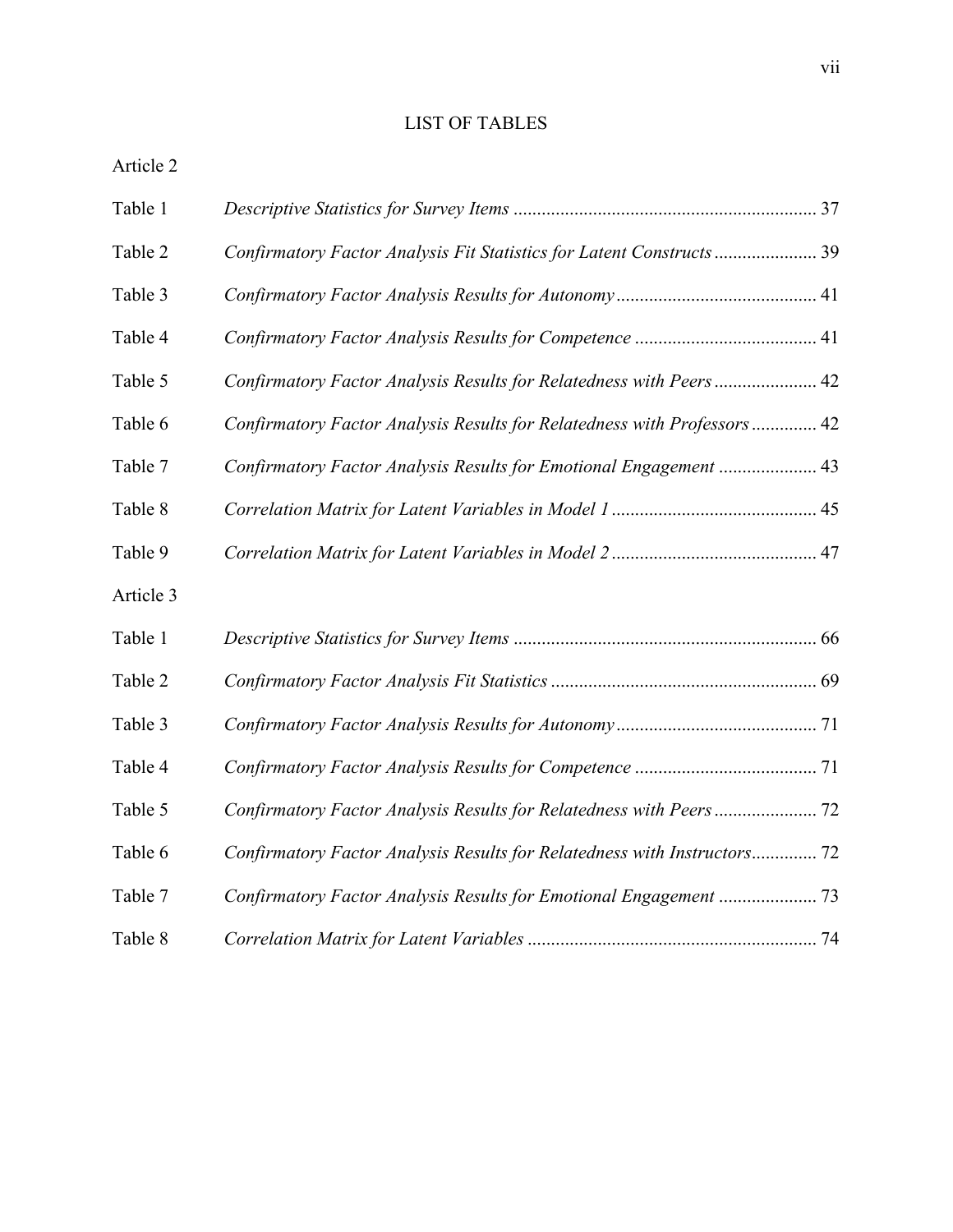## LIST OF FIGURES

<span id="page-8-0"></span>

| Article 2       |                                                                            |
|-----------------|----------------------------------------------------------------------------|
| <i>Figure 1</i> | Model with self-determination theory constructs regressed on emotional     |
|                 |                                                                            |
| Figure 2        | Model separating relatedness with peers and relatedness with professors to |
|                 |                                                                            |
| Article 3       |                                                                            |
| <i>Figure 1</i> | Hypothesized and tested structural model of self-determination theory      |
|                 |                                                                            |
| Figure 2        | Model of learner engagement. Adapted from Spring, Graham, and Ikahihifo    |
|                 |                                                                            |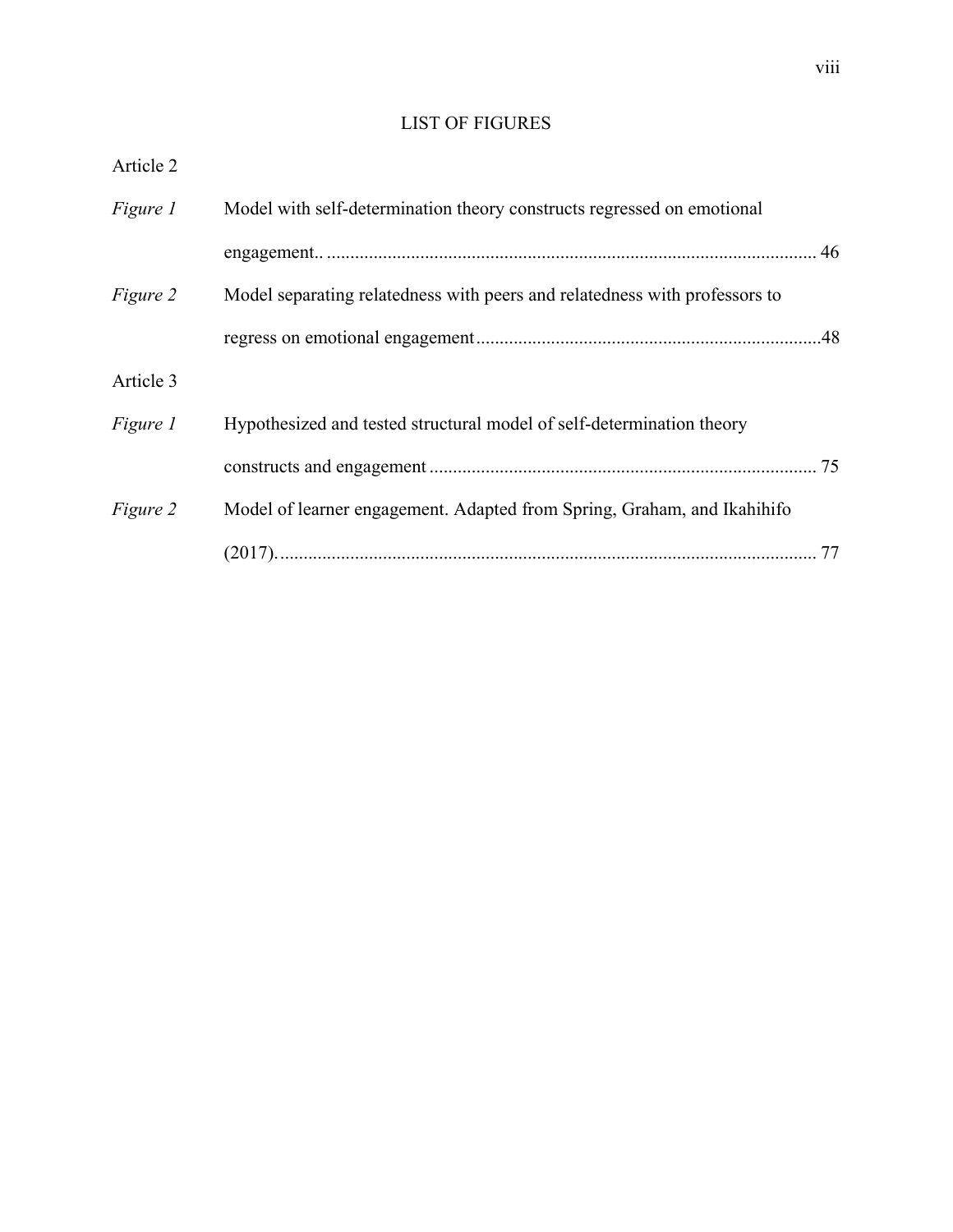#### <span id="page-9-0"></span>DESCRIPTION OF RESEARCH AGENDA AND STRUCTURE OF DISSERTATION

This dissertation, *Self-Determination Theory and Student Emotional Engagement in Higher Education*, is written in a journal article format. The research is an exploration of selfdetermination theory and how its constructs—autonomy, competence, and relatedness—affect students' emotional engagement. Three journal articles follow in this dissertation: a literature review and two empirical studies.

The first article, a literature review, was to understand the current state of student engagement research and how self-determination theory (SDT) constructs have been applied in this area. Based on our findings, we identified the need to separate the influence of relatedness with peers and professors. We also identified the potential for an instrument that could be used to measure these constructs and emotional engagement. The second article chronicles the development and validation of the instrument. For the third article, we used the instrument with students in online courses to measure their sense of autonomy, competence, relatedness with peers, relatedness with instructors, and emotional engagement. A brief summary of each article is provided below.

**Article 1: A Review of Self-Determination Theory Constructs and Their Influence on Student Engagement.** The first article is a literature review of SDT and student engagement. In this review, we examine the literature surrounding student engagement that includes at least one of three proposed facilitators of engagement: autonomy, competence, and relatedness. We discuss the influence of each SDT construct on students. In our review we found that most of the literature in this area focuses on autonomy while relatedness is considered the least important of the SDT constructs. The review includes literature from K-12 and higher education settings. This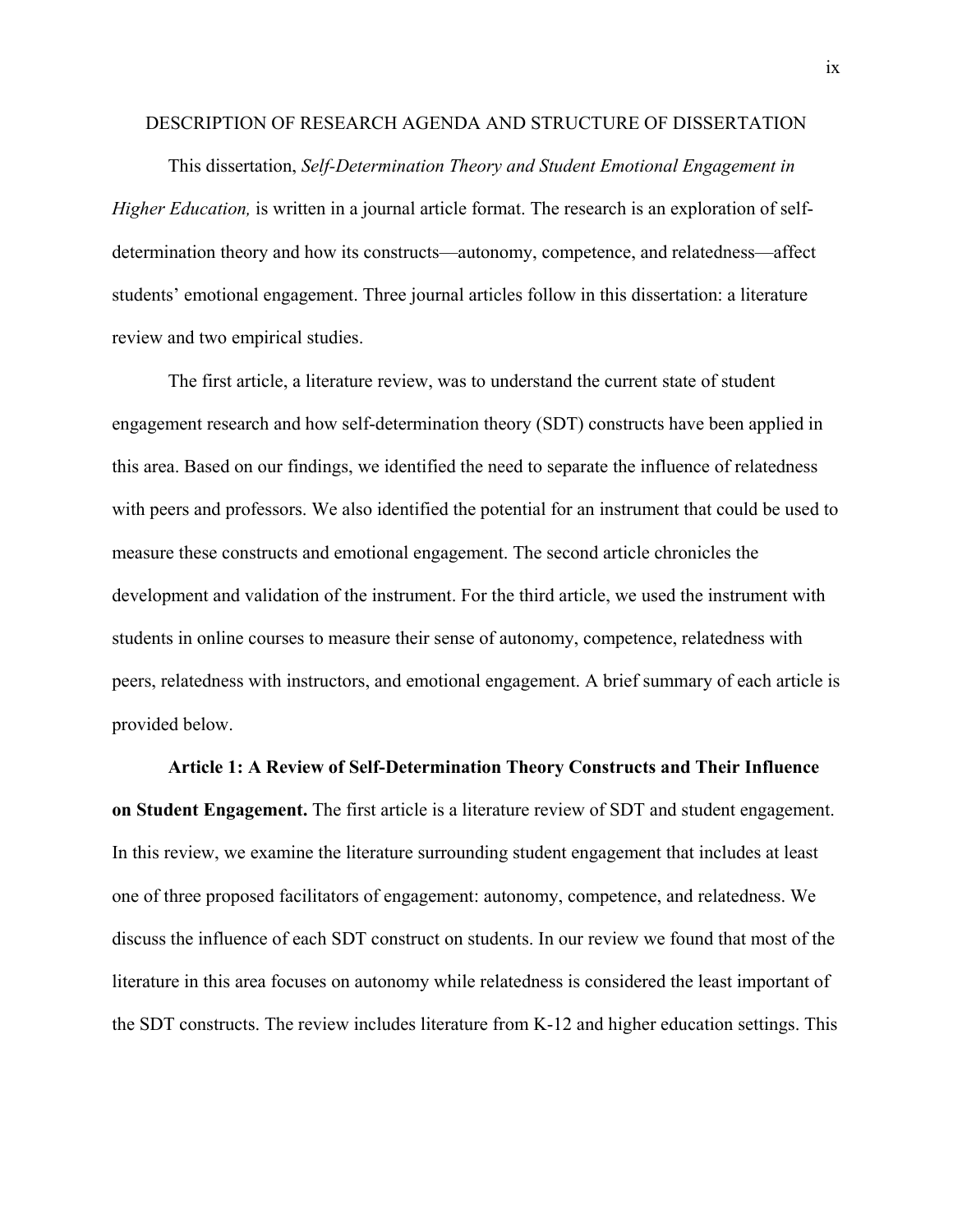manuscript will be submitted to appropriate outlets, such as *Educational Research Review* and *Educational Psychology Review*, that publish literature reviews.

## **Article 2: Validating a Self-Determination Theory and Emotional Engagement**

**Instrument.** The second article outlines the process to create and validate an instrument to measure student sense of autonomy, competence, relatedness with peers, relatedness with professors, and emotional engagement in higher education. Survey items were adapted from the Intrinsic Motivation Inventory and other studies on emotional engagement. We collected data from students in higher education (*n* = 340) through a survey administered online. Survey responses were used to perform confirmatory factor analysis (CFA) and structural equation modeling (SEM). We found that survey items performed well and measured the intended constructs. SEM was used to confirm the best model to show the relation between the SDT constructs and emotional engagement. This article will be submitted for publication to journals such as *Journal of Educational Psychology* and *British Journal of Educational Psychology.* 

**Article 3: Examining the Influence of Self-Determination Theory Constructs in Online Higher Education.** The last article builds upon the previous study, using the measurement instrument validated in Article 2 for data collection. This study sought to understand the influence of autonomy, competence, relatedness with peers, relatedness with instructors, and emotional engagement in an online higher education. The survey was administered to students in 23 courses in an online higher education program (*n* = 3092). To account for clustering in the data, we calculated the design effect and then performed CFA and SEM with this sample. Results from these analyses showed that autonomy had the largest effect on emotional engagement. Both relatedness with peers and relatedness with instructors were found to have the smallest effect. Findings from this study will be submitted for publication to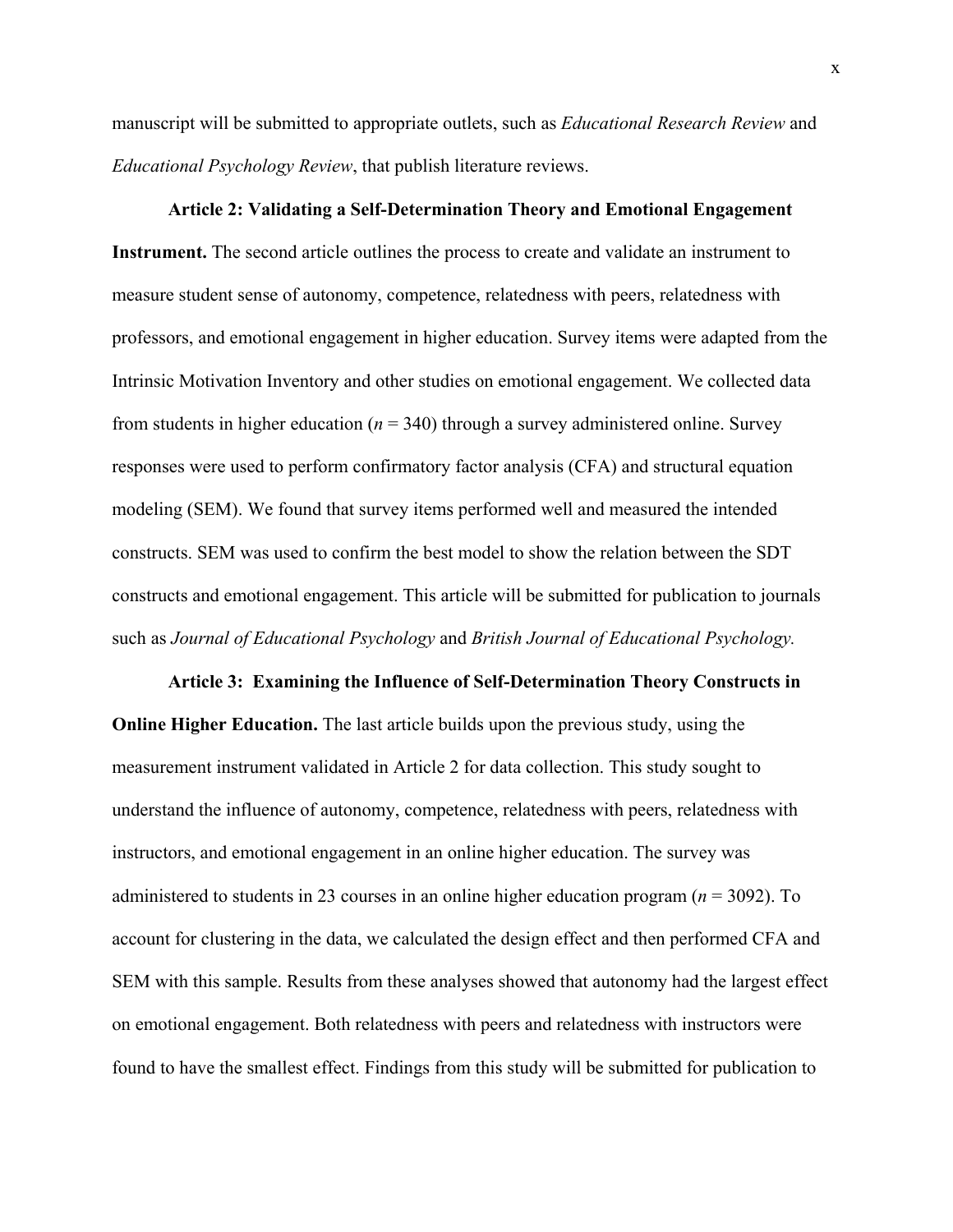educational technology journals, such as *The Turkish Journal of Educational Technology* and *Australasian Journal of Educational Technology.*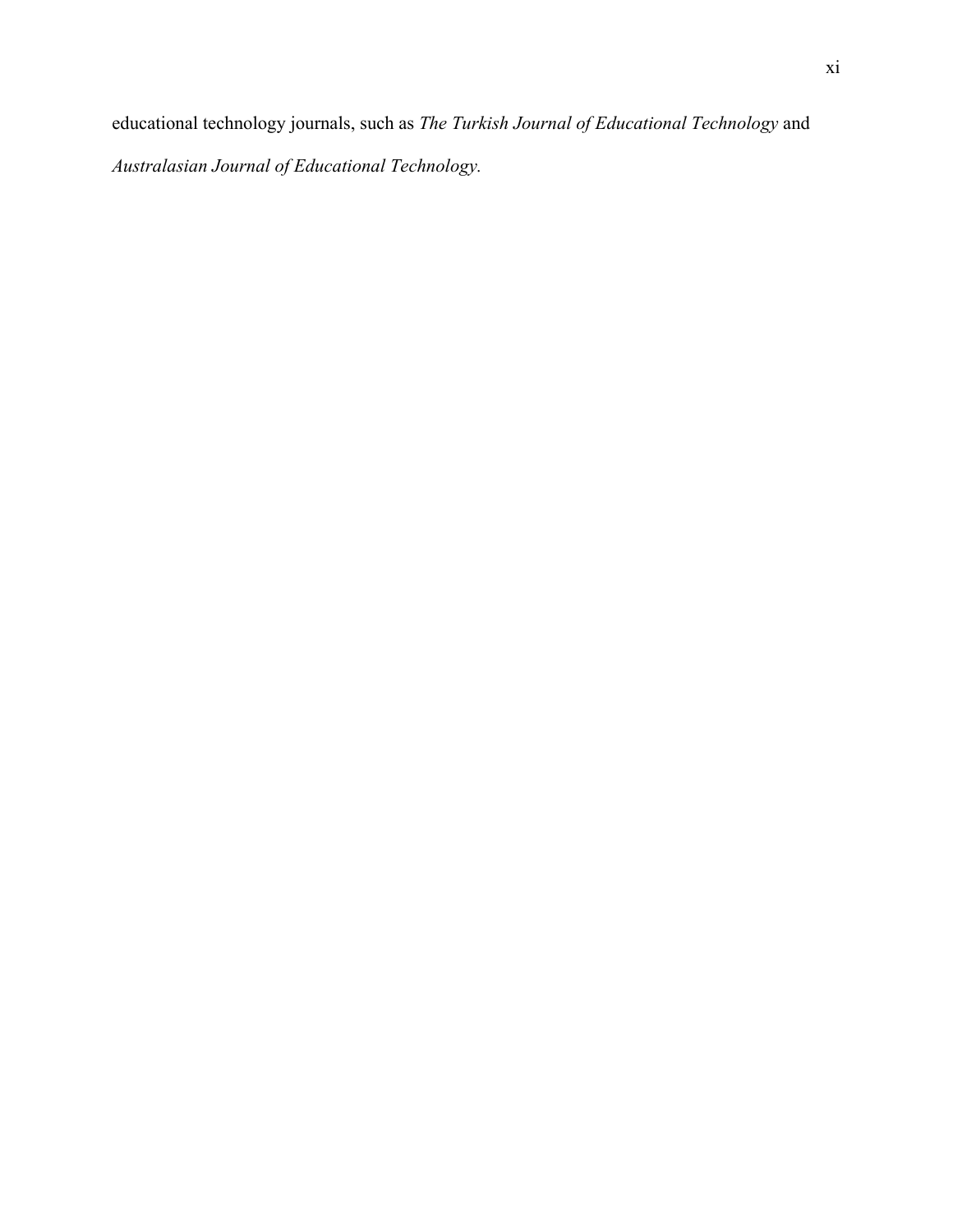### ARTICLE 1

<span id="page-12-0"></span>A Review of Self-Determination Theory Constructs and

Their Influence on Student Engagement

Tarah K. Ikahihifo

Charles R. Graham

Richard E. West

Brigham Young University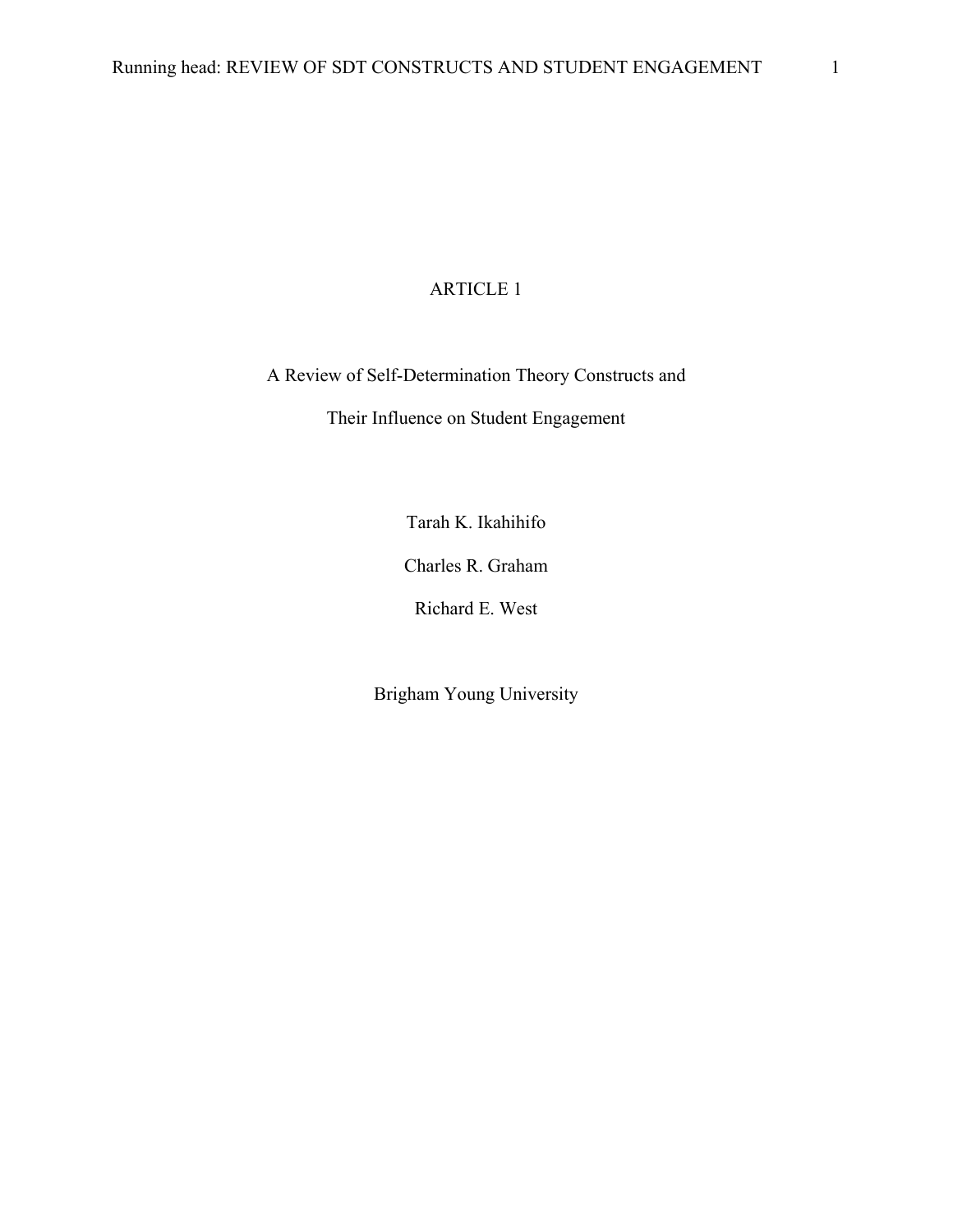#### **Abstract**

<span id="page-13-0"></span>In this article we review the literature surrounding self-determination theory and student engagement in K-12 and higher education contexts. Our search criteria included the terms *selfdetermination theory, learner engagement, autonomy, competence,* and *relatedness,* and our final sample of literature included 28 articles. Given the ever-increasing importance of engagement in education, we sought to understand how self-determination theory constructs can be used as facilitators of student engagement. In our analysis, we discuss the ways varying authors define engagement, the differences in K-12 and higher education settings for measuring autonomy, competence, and relatedness, and directions for future studies. We propose that future selfdetermination theory research devote more attention to identifying and understanding the influence of relatedness on engagement, through direct and indirect effects. We also propose the creation of a measurement instrument that can be used across contexts to measure autonomy, competence, relatedness, and engagement.

Keywords: self-determination theory, student engagement, autonomy, competence, relatedness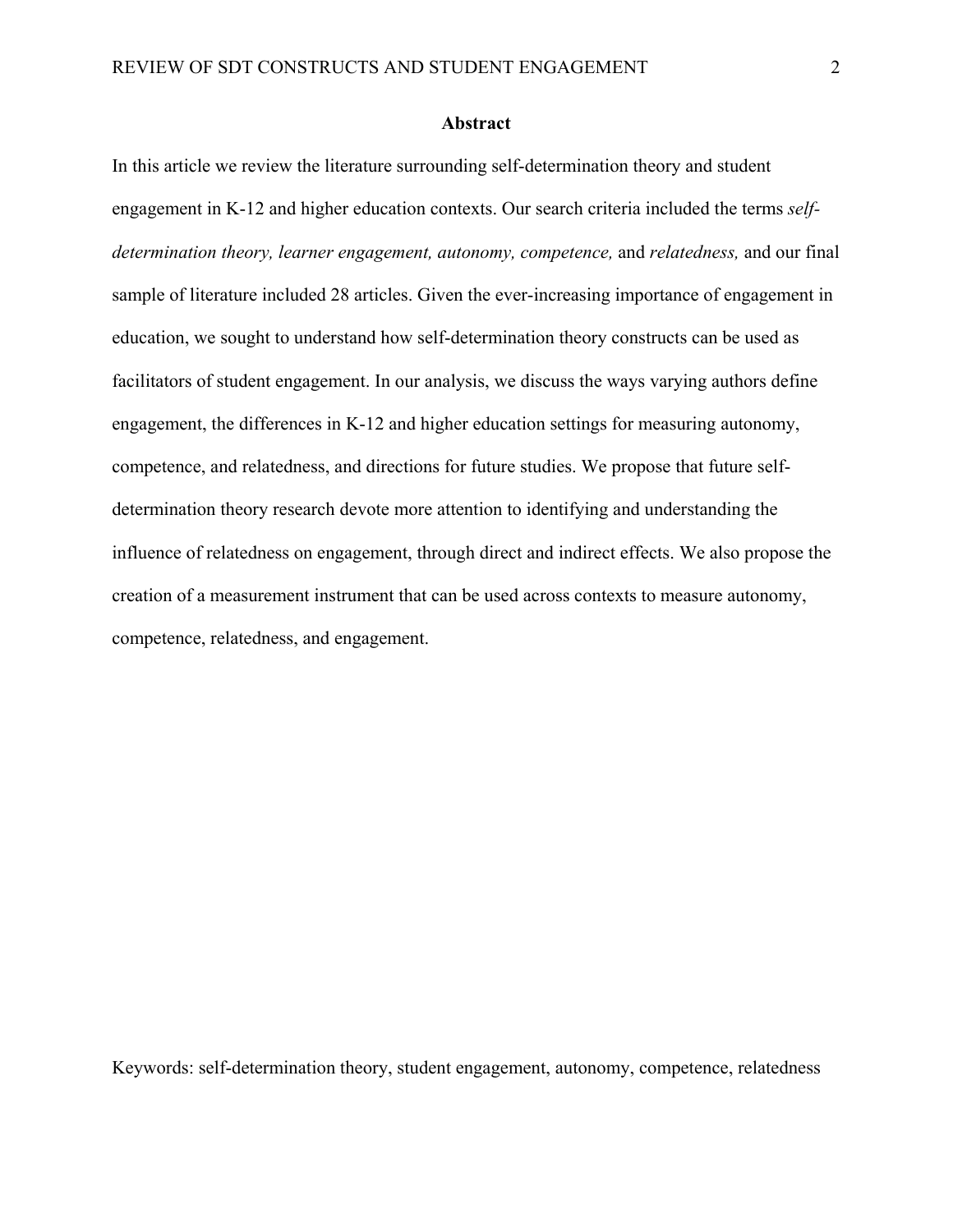#### **Introduction**

<span id="page-14-0"></span>Researchers in recent years have emphasized student engagement as an important aspect of the learning experience for students in both K-12 classrooms and higher education. This increased focus is propelled by findings that link engagement to improved persistence (Kuh, Cruce, Shoup, Kinzie, & Gonyea, 2008), higher achievement (Anderson, Christenson, Sinclair, & Lehr, 2004; Connell & Wellborn, 1991), and overall performance (Shernoff, Csikszentmihalyi, Schneider, & Shernoff, 2003). Engagement has been referred to as the "holy grail of education" (Sinatra, Heddy, & Lombardi, 2015, p. 1), yet there is no singular definition of student engagement that is widely accepted or studied. Many researchers agree that engagement is a multifaceted concept. One of the most highly cited and accepted articles on the topic mentions three components of engagement: behavioral, emotional, and cognitive (Fredricks, Blumenfeld, & Paris, 2004). Other authors propose two-component models of engagement comprised of emotional and cognitive aspects (Halverson & Graham, in press) or cognitive and behavioral factors (Skinner, Kindermann, & Furrer, 2009). Reeve and Tseng (2011) added the fourth aspect of agentic engagement to the foundational three of behavioral, emotional, and cognitive.

Though the definitions of engagement vary, most literature on the topic asserts that engagement is an important and malleable piece of the educational experience (Appleton, Christenson, & Furlong, 2008; Fredricks et al., 2004; Manwaring, Larsen, Graham, Henrie, & Halverson, 2017; Skinner et al., 2009). By identifying facilitators of engagement, researchers and practitioners can create interventions, such as changes to course structure and instructional strategies, to influence and improve the learning experience. Self-determination theory (SDT) is one framework that has been applied to engagement research. SDT is a theory of motivation that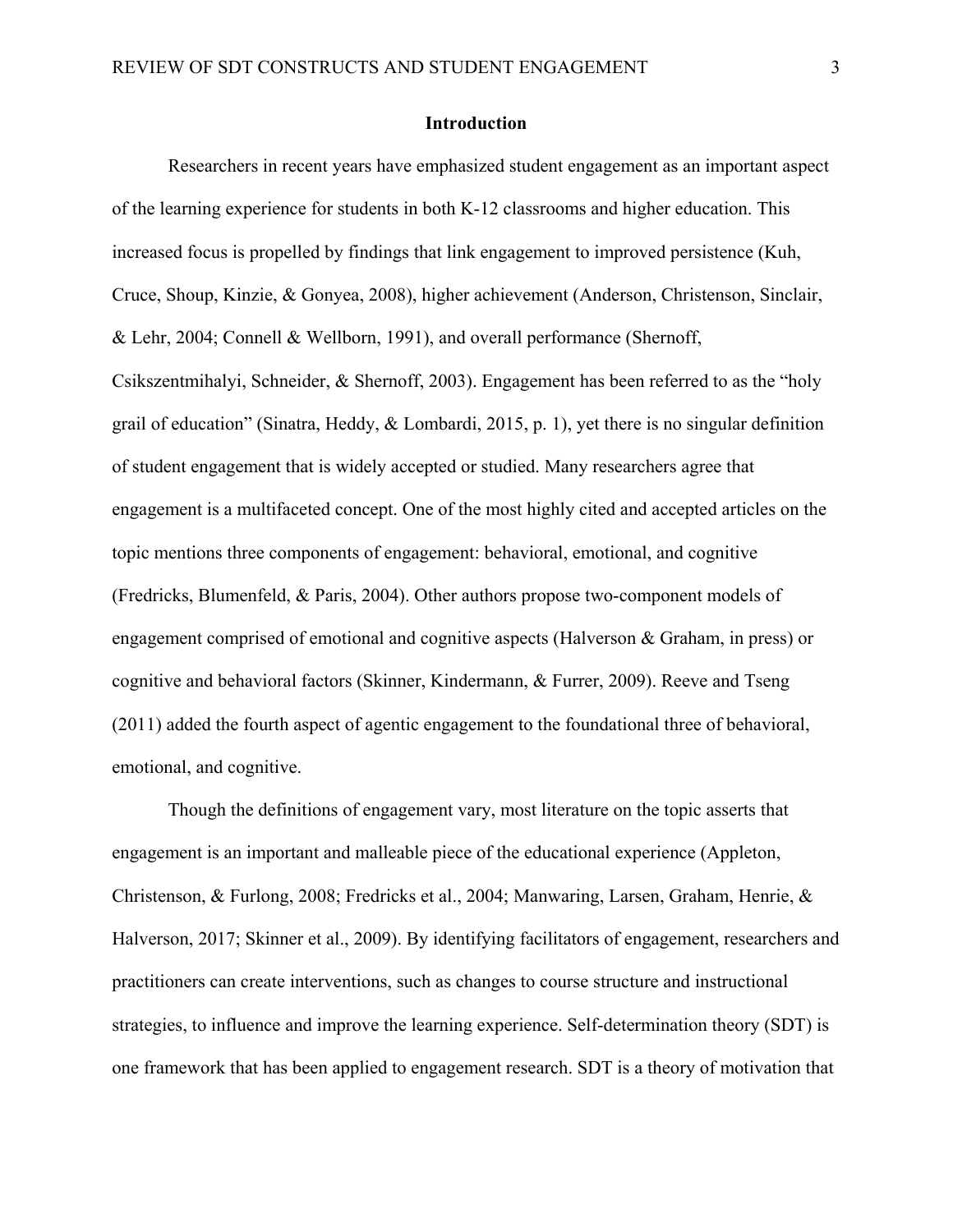suggests student autonomy, competence, and relatedness are three psychological needs that must be fulfilled in order for learners to experience higher levels of motivation and performance (Deci & Ryan, 2000; Deci, Vallerand, Pelletier, & Ryan, 1991). In an academic context, student engagement is commonly used as a proxy for the idea of motivation and performance (e.g., Reeve & Tseng, 2011; Skinner et al., 2009).

Some researchers have chosen to use SDT as a framework to understand how to "support the student motivation and engagement that is already there...in a way that allows for high- (rather than low-) quality motivation and engagement" (Reeve, 2012, p. 152). This is one way to counteract what Guay, Ratelle, and Chanal (2008) see as educational practitioners' emphasis on "control, rewards, and competition, which hamper self-motivation" (p. 233). According to SDT, motivation and engagement can be fostered through fulfilling students' need for autonomy, competence, and relatedness.

Although all three constructs are included in SDT as innate needs, our initial introduction to the literature in this area revealed that, to date, research involving student engagement and SDT has focused mainly on the effects of autonomy-supportive environments. Less attention seemed to be directed towards the psychological needs of relatedness and competence. This apparent lack of well-rounded literature regarding these two needs encouraged us to take on a thorough literature review. This review will examine the existing literature about SDT and student engagement in academic contexts, both at the K-12 level and in higher education. The purpose of this review is to better understand the role and influence of each SDT construct autonomy, competence, and relatedness—on student engagement. By understanding how each construct affects student engagement, instructors will be better able to focus their limited time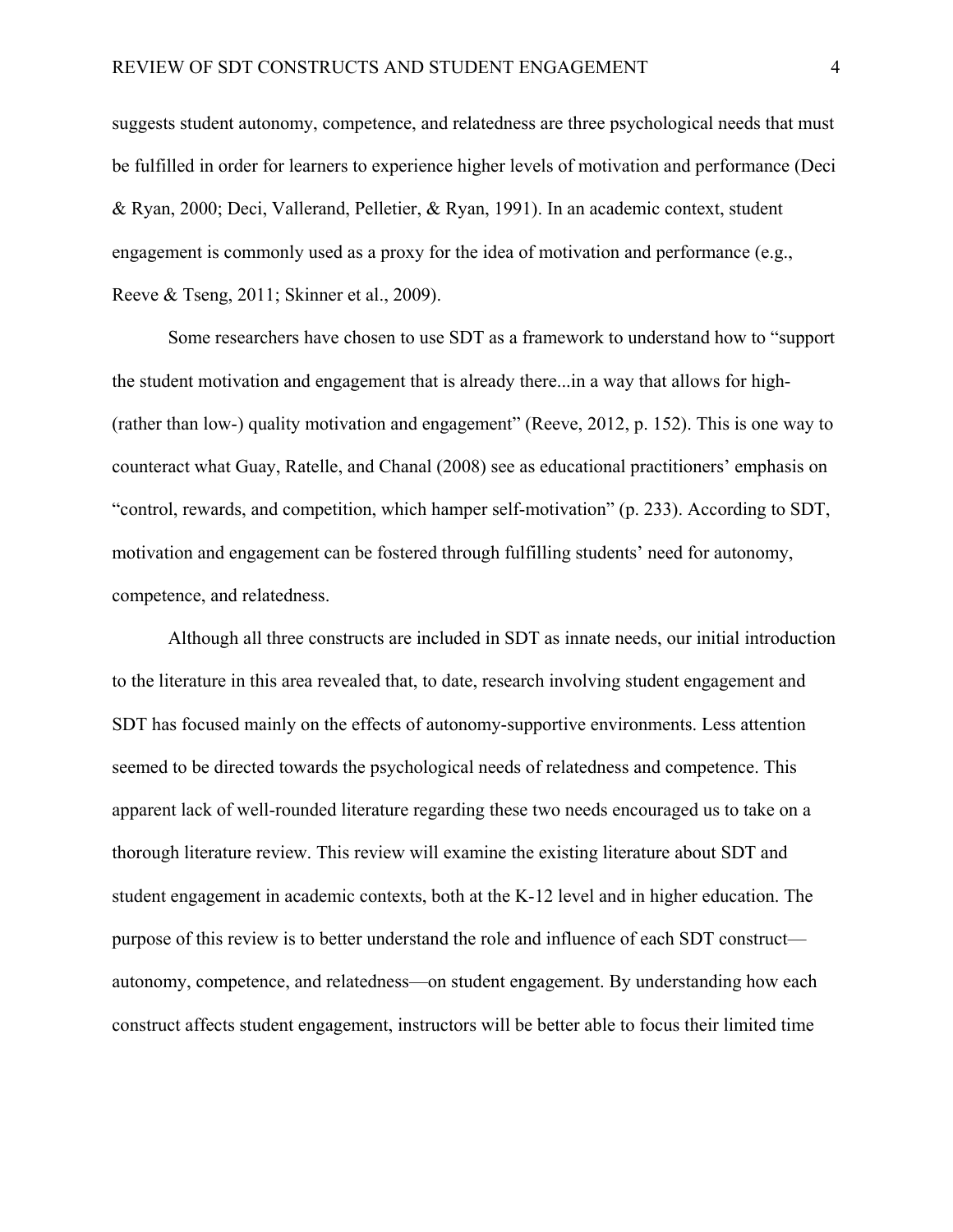and attention on those instructional strategies and course designs that will have the greatest impact on students. This review will seek to answer the following questions:

- 1. What research has been conducted about student engagement using self-determination theory constructs?
- 2. What has been found regarding the influence of autonomy, competence, and relatedness on student engagement?

#### **Methods**

<span id="page-16-0"></span>The purpose of this literature review was to understand how each of the constructs cited in SDT influences student engagement in academic contexts at both the K-12 and higher education levels. Our research focused on identifying the influence of autonomy, competence, and relatedness on student engagement. We limited our search results to articles from peerreviewed publications that were originally published in English.

#### <span id="page-16-1"></span>**Search Terms**

We used the Education Resources Information Center (ERIC) database offered through EBSCOhost to search for articles on our topic*.* We selected ERIC due to its wide coverage of educational research and access to resources. To take advantage of the indexing in ERIC, we first accessed the thesaurus for the term *student engagement* to find the best descriptor for inclusion in subsequent searches. An ERIC descriptor is a word or phrase used to describe a main idea that may exist under multiple names. *Student engagement*, for example, is indexed in ERIC under the descriptor *learner engagement*. We completed our initial search in ERIC using both the descriptors *learner engagement* and *self-determination theory* to find articles on student engagement that used SDT as a framework for the study*.* This search yielded a total of 75 articles.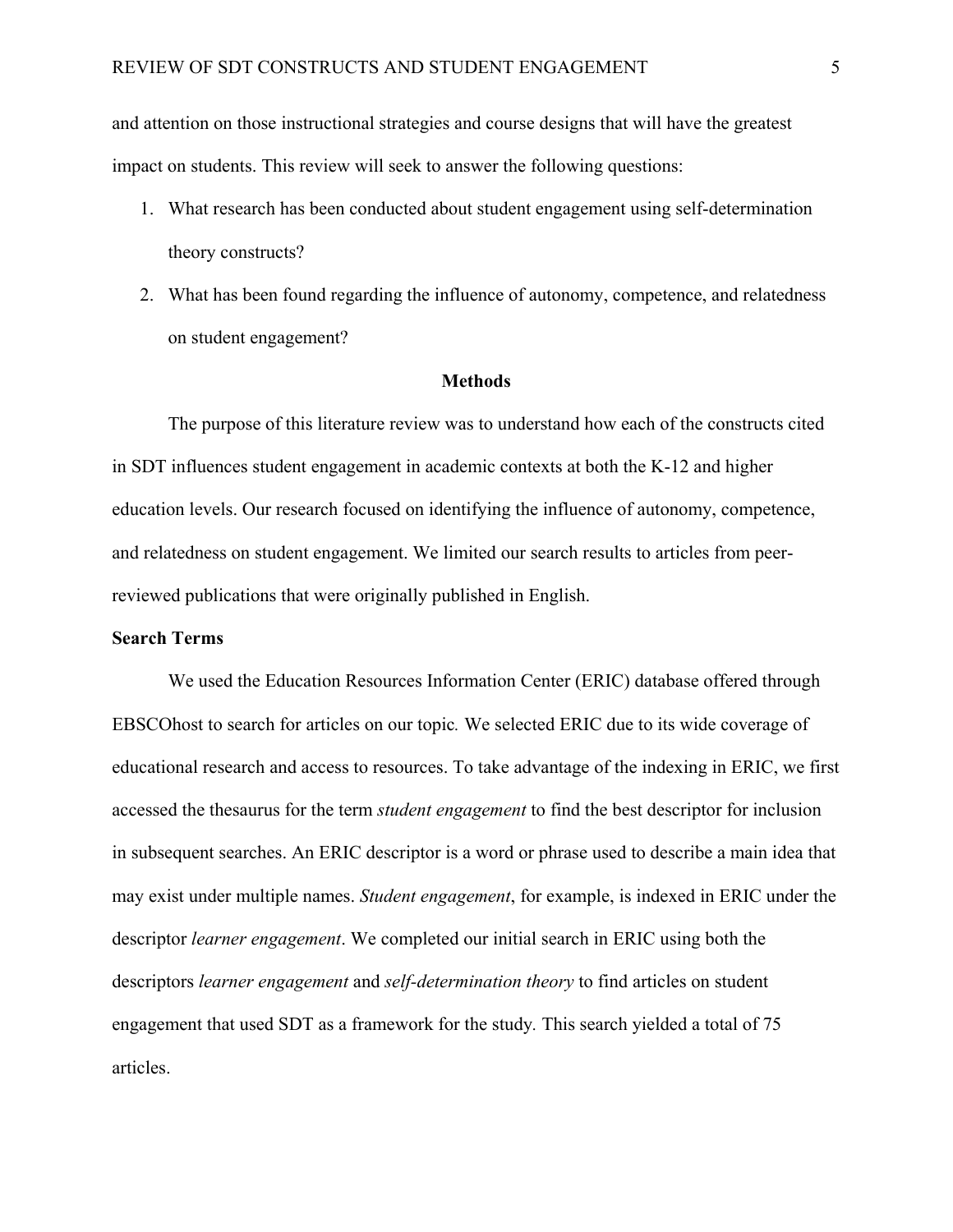We then conducted another search using the descriptor *learner engagement* with the terms *autonomy, competence,* and *relatedness,* the three psychological needs included in SDT. We chose to add this search, recognizing that some studies may not explicitly cite SDT by name even though they focus on the same constructs. This could occur because an article was not indexed with the relevant descriptor or it could be indexed under one of the mini-theories that has emerged from SDT (e.g., cognitive evaluation theory). These mini-theories use the same constructs as SDT to answer or explain more specific facets of motivation (Ryan & Deci, 2002). Our attempt to account for these possibilities proved useful. For example, an article by Skinner, Furrer, Marchand, and Kindermann (2008) that was not a result in our initial search appeared in this second search. Our second effort resulted in an additional 20 articles; nine of these 20 articles were unique and did not overlap with results from our initial search. In total we found 84 articles that were possibly relevant and proceeded to apply our inclusion criteria to this body of literature.

#### <span id="page-17-0"></span>**Inclusion Criteria**

Although there was a wide selection of valuable literature on student engagement, we were interested in a more focused sample. Our search criteria were the initial filter through which we sought relevant literature. We then screened each of the resulting articles to find those that met the following criteria:

1. Focused on SDT constructs as facilitators of engagement. Some of the articles that were returned by our search included components of SDT and a measure of engagement, however, they did not specifically examine the relationship between SDT and engagement.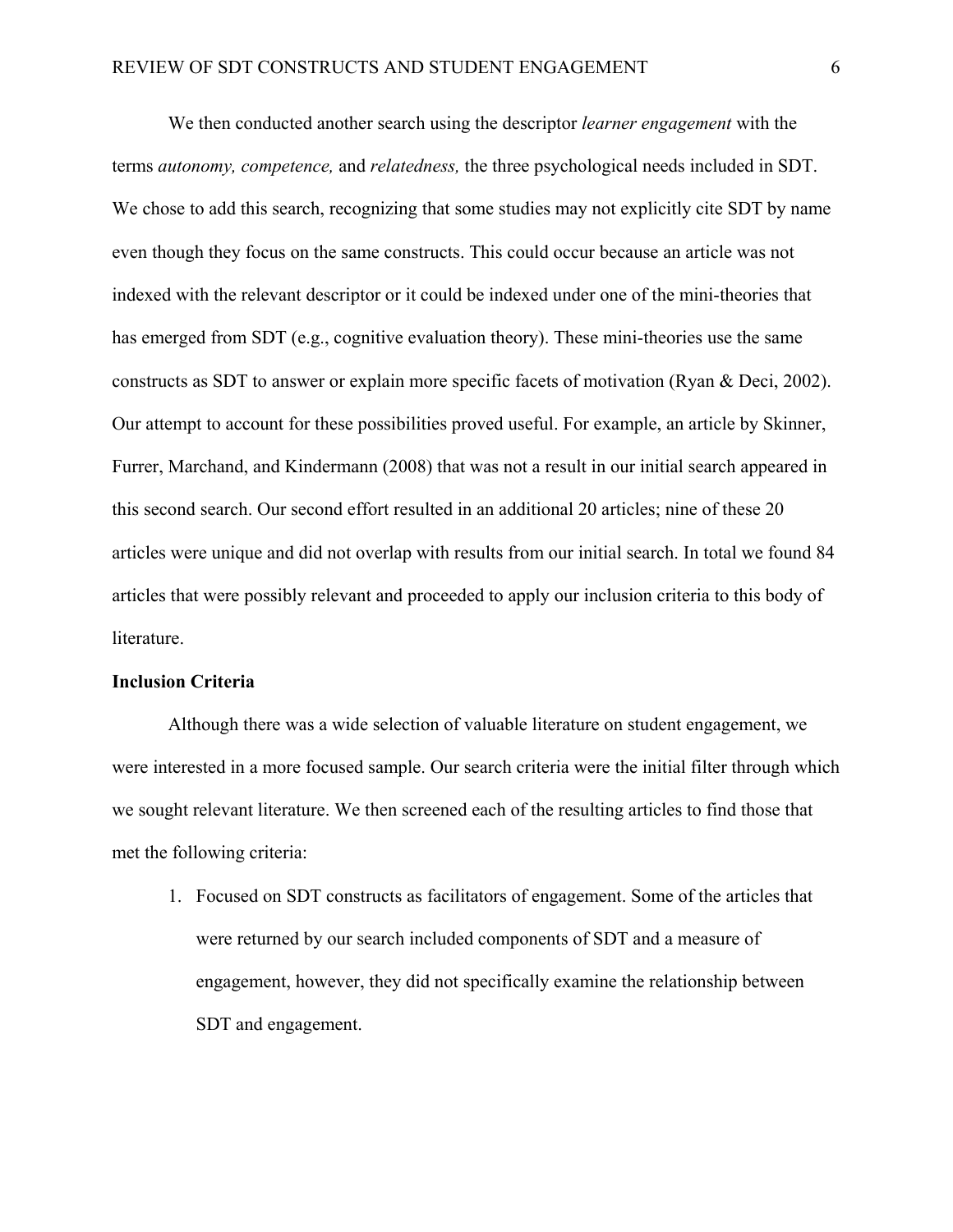- 2. Included the term *engagement*, or a variation of it, in the abstract. We wanted to ensure engagement was a central theme in the articles we reviewed.
- 3. Took place in an academic context, either K-12 or higher education, and focused on a subject matter other than physical education. Many of our search results included physical education-focused articles. We felt this context offered opportunities for student autonomy, competence, and relatedness in ways that could not be replicated in a traditional classroom setting.
- 4. Focused on engagement as opposed to disengagement. While we believe valuable information can be gleaned from examining learner disengagement, we chose to narrow our search to those studies that included some measure of engagement and how it can be influenced through SDT constructs.

#### <span id="page-18-0"></span>**Final Sample**

The final sample included 24 articles that met our inclusion criteria. In addition to the results from the ERIC database, we included foundational articles and book chapters on the subject. This added an additional four articles to our review.

#### **Results**

<span id="page-18-1"></span>In this section, we review our findings from the literature. We first present how researchers defined student engagement. We then discuss how SDT constructs were measured in K-12 and higher education contexts, including similarities and differences between the two. Finally, we present our analysis of the individual influences of autonomy, competence, and relatedness on engagement as revealed through our review.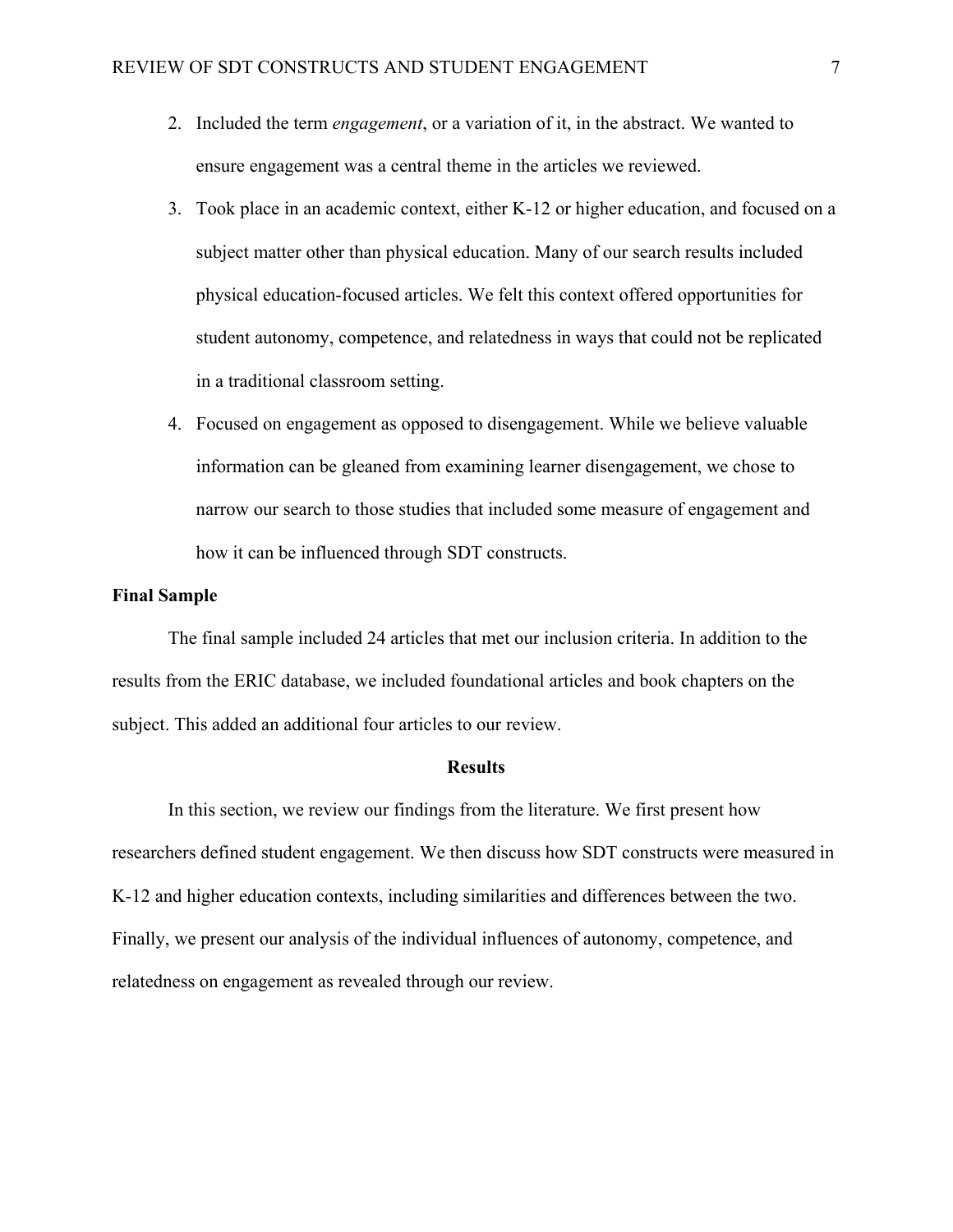#### <span id="page-19-0"></span>**Definitions of Engagement**

As previously mentioned, within the student engagement domain there is no consensus on a single definition of engagement. In our review of the literature we found various ways authors chose to conceptualize engagement. Some definitions included the commonly mentioned aspects of behavioral, cognitive, and emotional engagement, while others' conceptualizations were without any mention of those components. Articles in our sample included measurements of engagement that ranged from one to six facets. Park, Holloway, Arendtsz, Bempechat, and Li (2012) were the only researchers who focused solely on emotional engagement, which they defined as the "students' affective response (e.g., happiness, anxiety, interest)" (p. 390) and sought to measure emotional engagement as interest, concentration, and enjoyment. Adapting the work of Skinner et al., (2009), researchers Raufelder, Regner, Drury, and Eid (2016) included behavioral and emotional engagement measures in their study with seventh- and eighth-grade students in Germany.

In her study with community college students, Schuetz (2008) defined engagement as a "state of interest, mindfulness, cognitive effort, and deep processing of new information" (p. 312). Although not included in her definition, Schuetz also discussed engagement as a state that includes a "lack of anxiety or anger" (p. 312). It was uncommon to see student engagement framed in terms of lacking such negative emotions; however, in their four-dimension classroom engagement, Jang, Kim, and Reeve (2012) included an aspect that considered "the presence of task-involving emotions such as interest and the absence of task-withdrawing emotions such as distress" (p. 1177). Most definitions highlighted actions or indicators of engagement, such as participation or effort.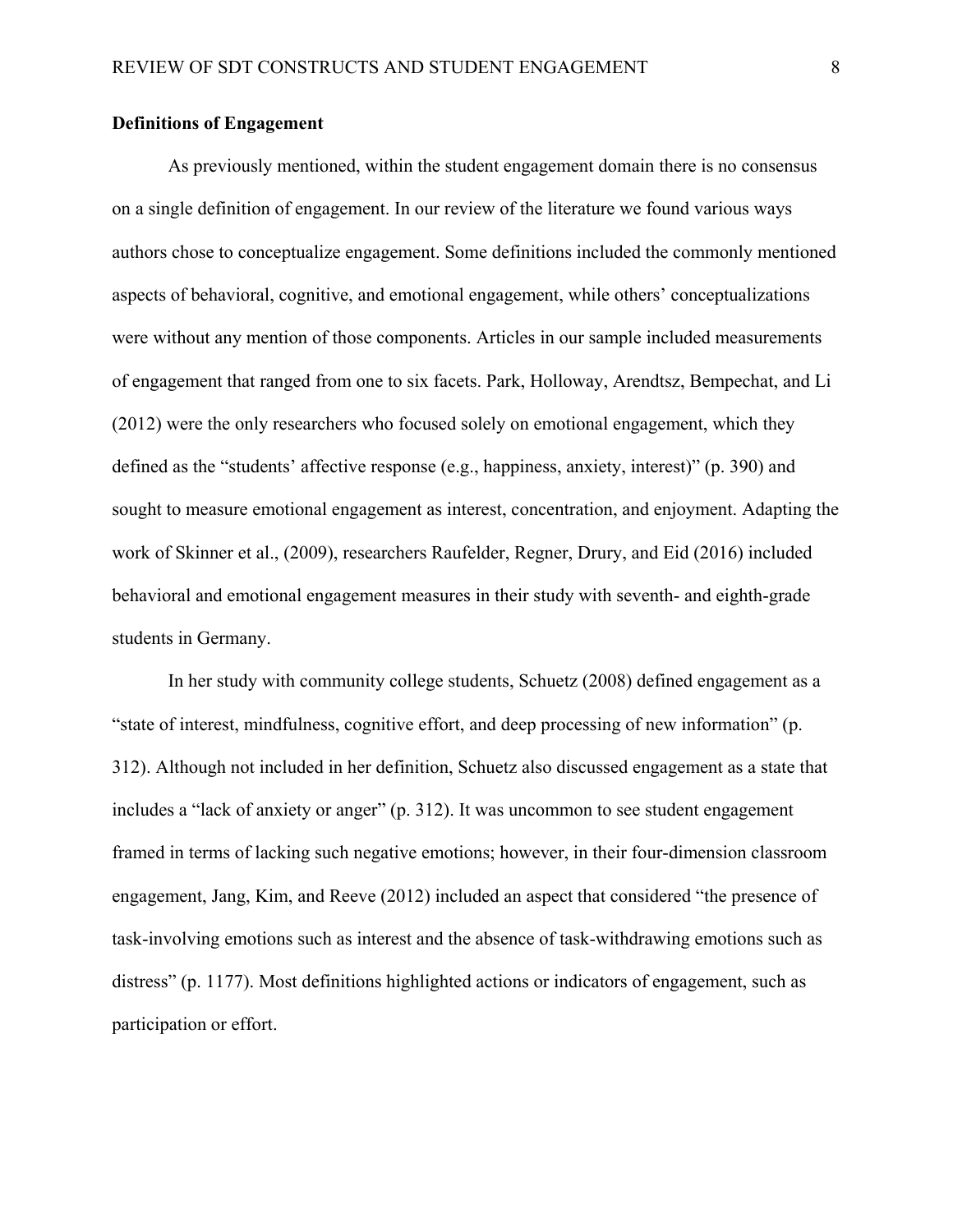Some studies introduced unique ways of segmenting engagement, such as Scogin and Stuessy, whose 2015 scientist-mentor study included eight inquiry stages as checkpoints of engagement. Leach (2016) used a six-perspective model of engagement, consisting of the following: motivation and agency, student/teacher interaction, student interaction, institutional support, active citizenship, and non-institutional support. In an earlier study, Zepke, Leach, and Butler (2010) used only the motivation and agency perspective for their higher education study.

There did not appear to be any relation between the number of engagement aspects measured and the educational context of either K-12 or higher education. These examples are not comprehensive of the sample but are meant to show the variability in the ways that engagement is ideated and measured. This affects the generalizability of findings to the larger field of engagement. It is important to interpret results in any study within the constraints imposed by authors' definitions. This principle should also be applied to interpretations of findings with autonomy, competence, and relatedness.

#### <span id="page-20-0"></span>**Measures of SDT Constructs in K-12 and Higher Education**

Although all studies used SDT as a guiding framework, each employed a different way to collect data and measure the SDT constructs. Many researchers pulled sections from pre-existing measurement instruments and revised items or combined multiple instruments for the purposes of their own studies. The majority of articles outlined data collection procedures that measured student engagement, autonomy, competence, and relatedness through self-report surveys administered to students (e.g., Nie & Lau, 2009; Shih, 2015; Skinner et al., 2008). Self-report methods can have disadvantages, but in these studies it seemed to be the most appropriate method. Raufelder et al. (2016) and others (Jang et al., 2012; Koch, Dirsch-Weigand, Awolin, Pinkelman, & Hampe, 2017; Park et al., 2012; Skinner et al., 2008) specified in their article that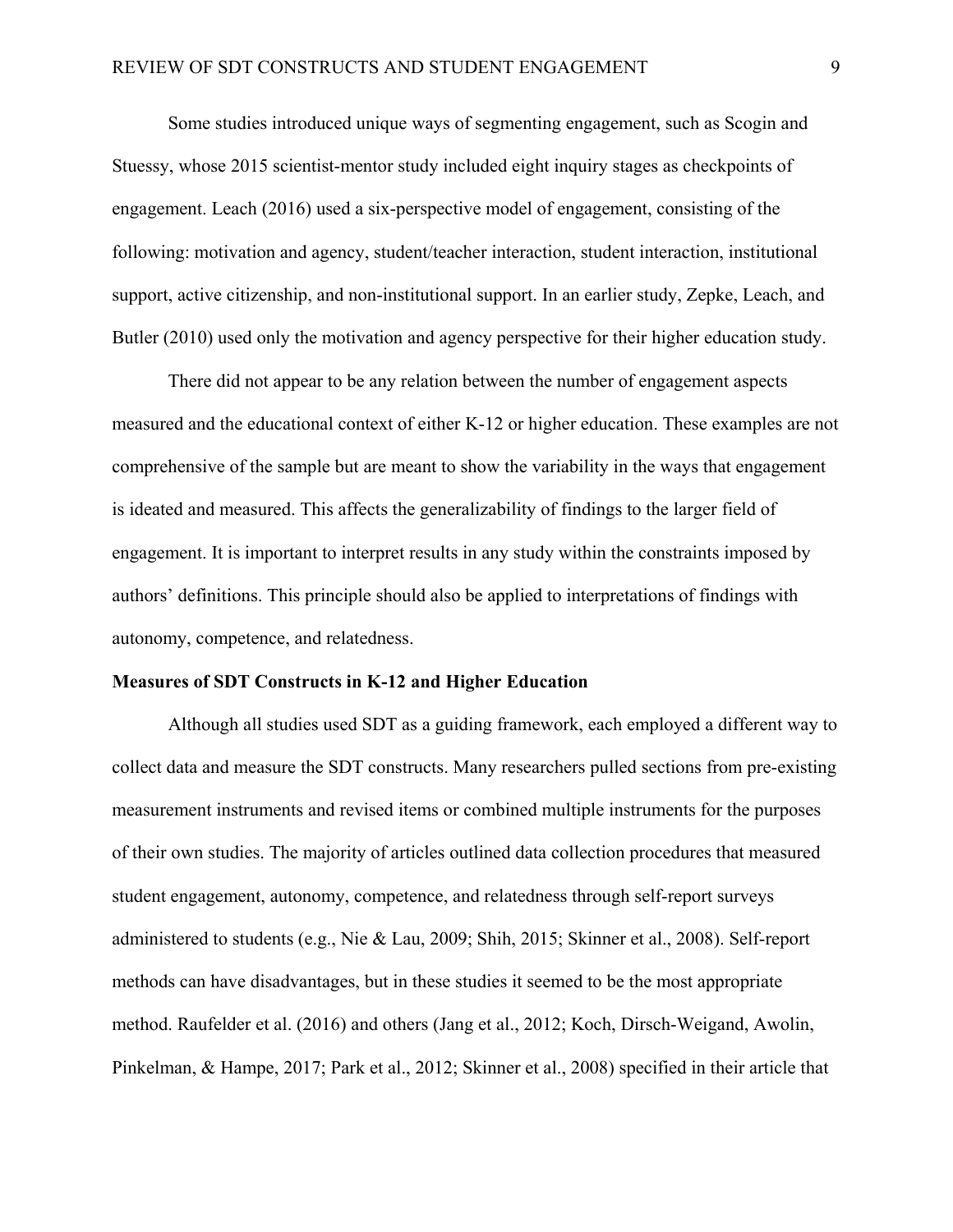they were trying to measure students' *perceived* fulfillment of those needs. For such cases, selfreport is a good way to capture how the student felt. Although literature describing both K-12 and higher education contexts employed surveys to collect data, only studies that took place in an elementary or secondary setting used observational data in conjunction with self-report surveys (Haakma, Janssen, & Minnaert, 2017; Kosko, 2015). One aspect of the research that seemed relatively consistent across both contexts was collecting cross-sectional data. Few researchers in K-12 or higher education collected data at multiple points. Whether cross-sectional or longitudinal data were collected, quantitative methods, such as SEM (Schuetz, 2008) and HLM (Kosko & Wilkins, 2015; Park et al., 2012), were used in the majority of the articles.

Skinner et al. (2008) were some of the few researchers who included a longitudinal design in their data collection (others include Haakma et al., 2017; Jang et al., 2012; Kosko, 2015; Liu & Breit, 2013; Park et al., 2012). In their study, Skinner and her colleagues administered self-report questionnaires to 805 students (a mixture of fourth-, fifth-, sixth-, and seventh-graders) in the fall and spring of an academic year. This questionnaire was meant to measure students' perceived levels of competence, autonomy, relatedness, teacher support, emotional engagement, and behavioral engagement. SPSS was used to analyze the data and identify any cross-year patterns for autonomy, competence, and relatedness. This longitudinal design examined the effect that these factors had from fall to spring terms. For example, children who reported a higher level of relatedness with the teacher at the first time point went on to exhibit increased effort and enjoyment throughout the academic year. Those who reported lower levels showed a higher likelihood to experience a decrease in their effort and higher levels of boredom. This article also illustrated an important distinction between K-12 and higher education studies: the role of the teacher.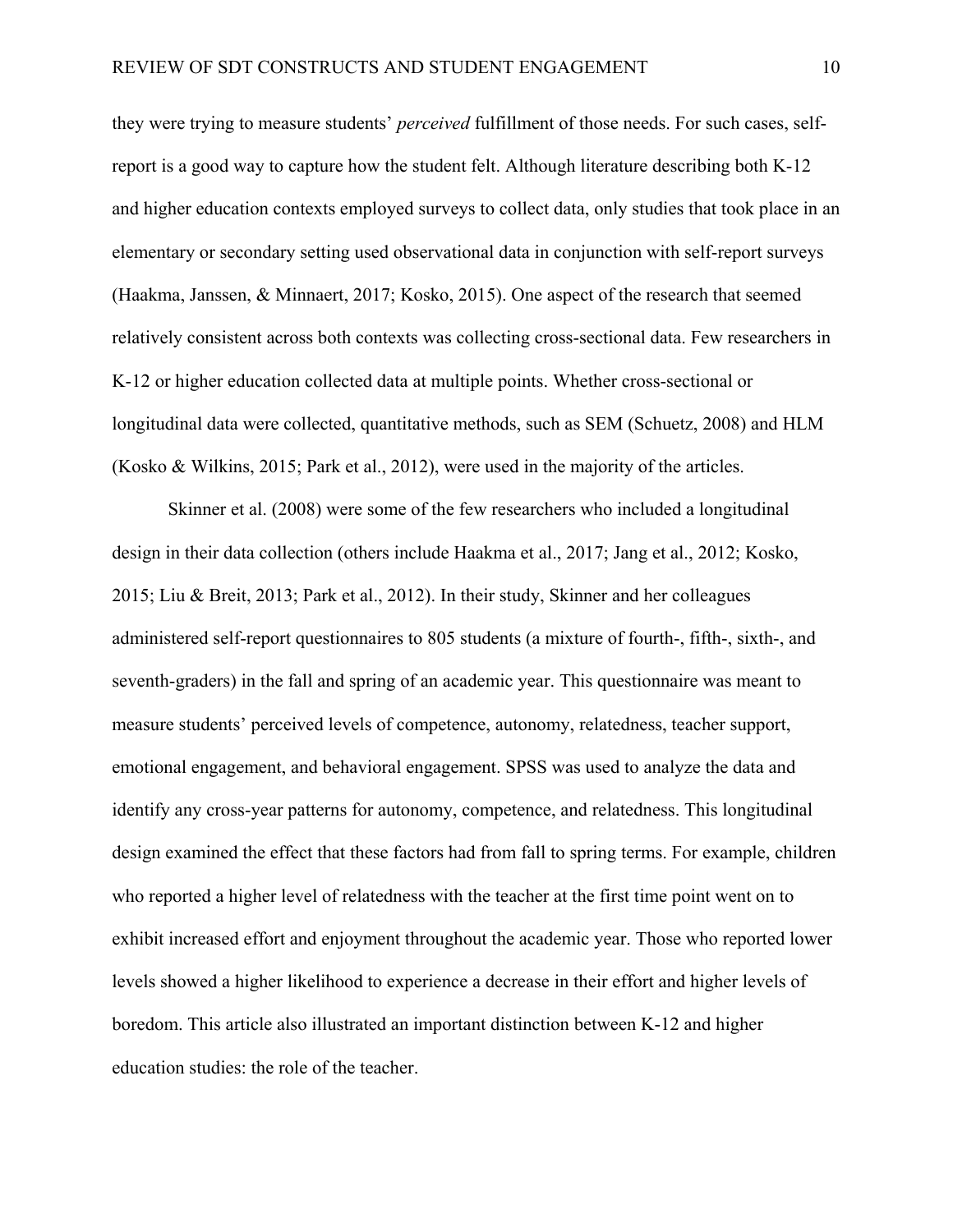For students in elementary and secondary education, teachers play a much larger role in the educational experience than for university students. Nie and Lau (2009) even went so far as to conceptualize autonomy and relatedness as *teacher control* and *teacher care*, respectively. Despite the fact that these studies are looking at the *students'* needs, the definition revolves around the teacher. This was not mirrored in the literature from university settings. Autonomy in higher education was focused more on student opportunities to exercise choice.

The way that relatedness is conceptualized is another noticeable difference between studies conducted in K-12 and higher education settings. Studies that focused on K-12 students tended to look at relatedness with peers, parents, and teachers (Deci et al., 1991; Furrer & Skinner, 2003; Liu & Breit, 2013; Park et al., 2012). Higher education, however, focused mostly on peers and professors (Koch et al., 2017; Leach, 2016; Schuetz, 2008; Zepke et al., 2010). There was no mention of parents or others outside of the educational realm as a source of relatedness that affected student academic engagement with university-level students.

Competence, which was normally equated with self-efficacy, was the only SDT construct that seemed to be defined rather consistently in K-12 and higher education studies. Despite the differences of definitions and measurements for SDT constructs among younger and older students, the findings about the influence of each need on student engagement were supported across the K-12 and university settings.

The number of items used to measure autonomy, competence, and relatedness was also not dependent upon the K-12 or higher education setting. Studies in elementary and secondary school settings ranged anywhere from just one item per SDT construct (Park et al., 2012) to six items (Kosko & Wilkins, 2015). Higher education settings also had a wide range from three items (Schuetz, 2008) to 10 items (Zepke et al., 2010).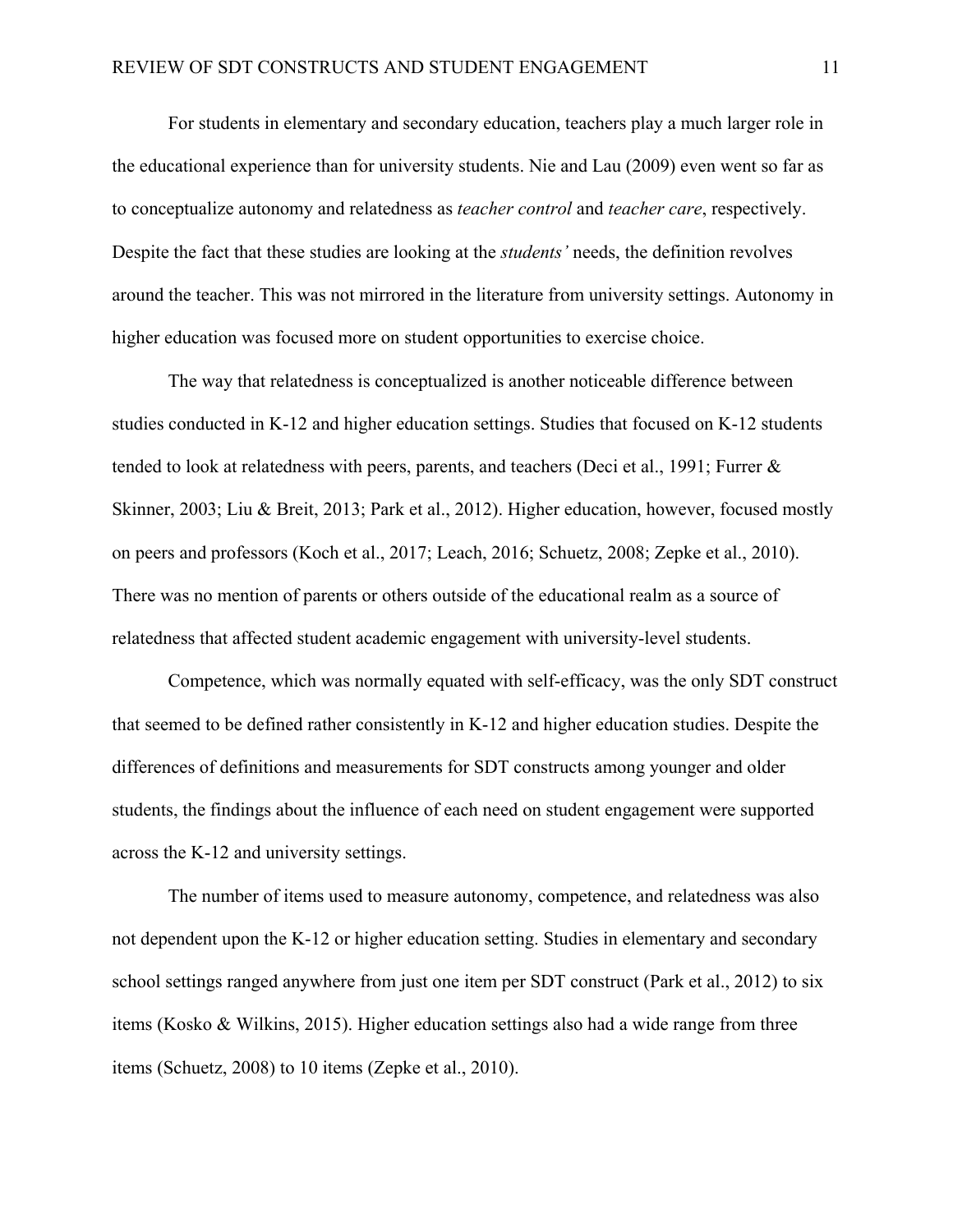#### <span id="page-23-0"></span>**Influence on Student Engagement**

The purpose of this review is to examine what has been found about the fulfillment of each SDT construct and its individual influence on student engagement. We discuss findings in the literature regarding each SDT construct below.

**Autonomy.** Given that self-determination theory derives its name from the idea of students having the ability to act based on their own interests, it comes as no surprise that autonomy has been given the most attention in the literature. Scogin and Stuessy (2015) supported this stance that "SDT research claims that autonomy support is the most important factor in self-determined motivation" (p. 342). In their study, they used SDT as a guide in computer-mediated collaborative learning environments, purposed to support national science standards. Ten student teams of seventh-graders were formed to be subjects in case studies. A mixed methods approach was used to investigate correlations between scientist-mentor motivational support in an online discussion board and student inquiry engagement from team members. Correlational analysis showed no significance between autonomy support and student engagement. Scogin and Stuessy called this finding "unexpected" (p. 342), given the importance of autonomy in SDT. The authors suggested this could be due to the inherent autonomous nature of online learners or the fact that the online mentor did not make demands of the students or have influence over grades like a teacher normally would.

Other studies that took place within a more traditional teacher-student dynamic, reported that autonomy-supportive environments, which helped satisfy students' need for autonomy, did show correlation with engagement. Park et al. (2012) found that aggregated competence and relatedness measures from their sample of ninth-grade students  $(n = 94)$  had no association with emotional engagement. The aggregated autonomy score, however, was significantly associated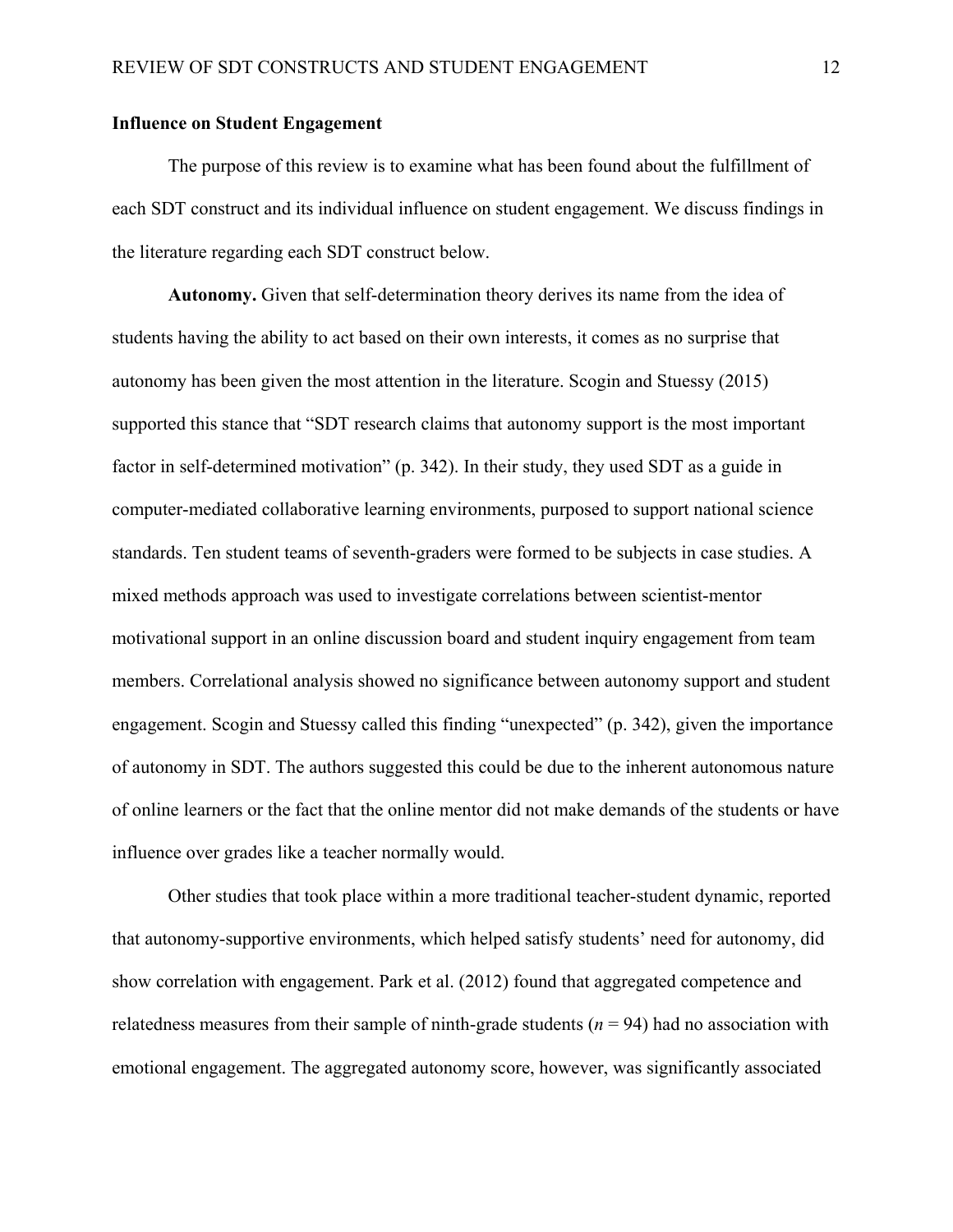with engagement. Skinner et al. (2008) claimed that fulfillment of autonomy was "the clearest contributor to engagement" (p. 777), even though self-report questionnaires showed higher student averages in perceived competence and relatedness than on perceived autonomy. Koch et al. (2017) reported similar findings from their study with students in higher education who participated in a program designed to incorporate interdisciplinary study projects. Program participants were given a Likert-scale questionnaire to measure their level of relatedness, autonomy, competence, and academic engagement. Student answers showed that, on average, their need for relatedness was most fulfilled through the program, followed by autonomy, and then finally competence. Despite students' perception indicating relatedness as the need most fulfilled, statistical analysis showed their perceived autonomy was the highest predictor of engagement.

Supporting this finding, Zepke et al. (2010) "found a significant gap between perception and action" (p. 15). In their study, Zepke and his co-authors sought to obtain feedback from both teacher and first-time enrolled students at eight participating institutions in New Zealand (*n* = 1246). These settings represented differing types of educational institutions. A survey was sent out to university students with 24 questions, equally divided between all three SDT constructs, to measure how important students felt autonomy, competence, and relatedness were to their motivation. A second survey was given with 10 items that established how much time students spent on autonomy-, competence-, and relatedness-connected activities. Even though students' responses indicated that they considered competence the most important factor influencing their motivation, they engaged with autonomy-connected actions most frequently.

**Competence.** Competence is generally considered the second-most influential need in SDT (Deci & Ryan, 2000). In almost all of the articles that measured competence, it was found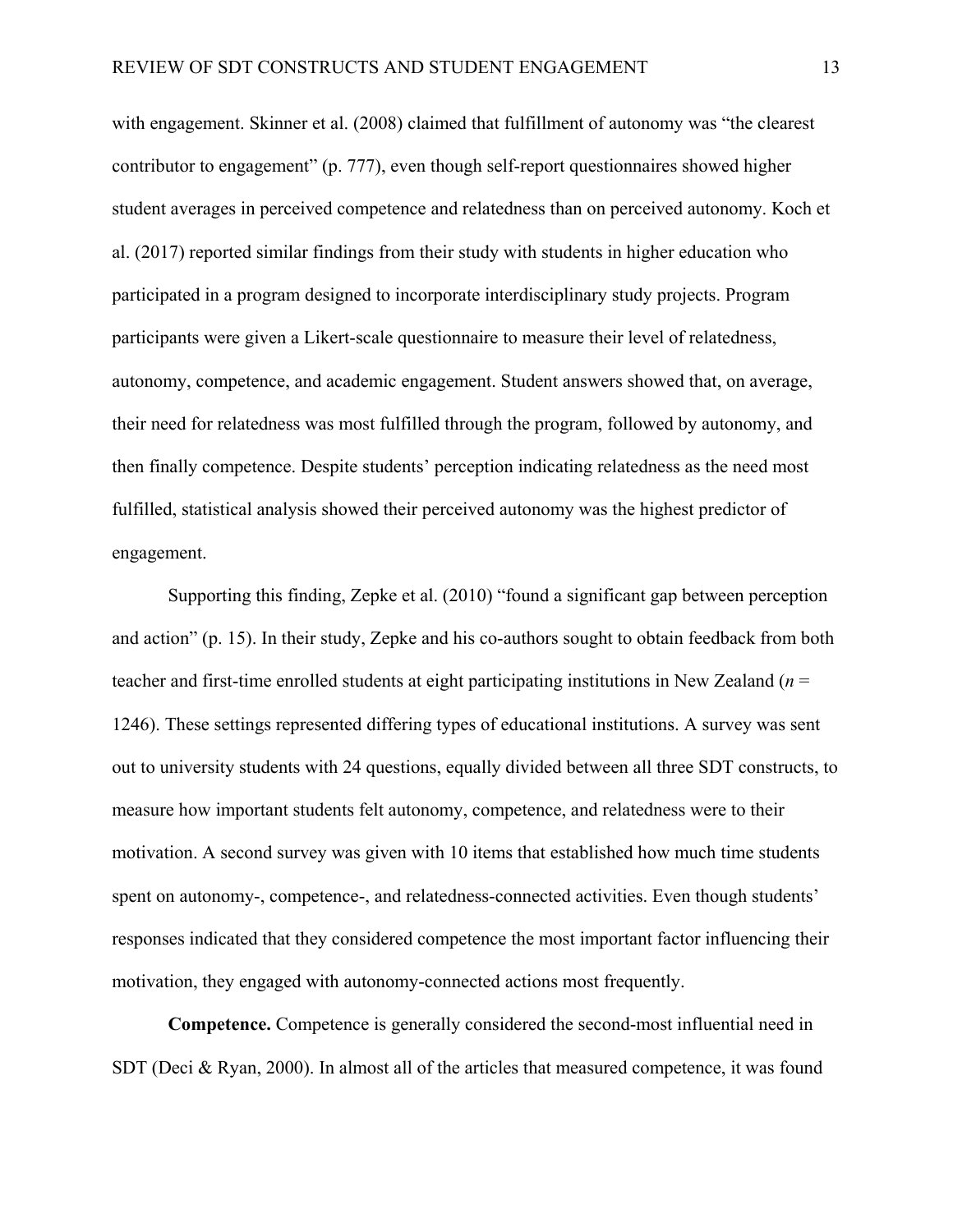to have a positive correlation with engagement (e.g., Guvenc, 2015; Kim, Ryu, Katuk, Wang, & Choi, 2014; Koch et al., 2017; Kosko, 2015) but did not surpass the correlation between autonomy and engagement. One study, however, found competence to be the most important need, even surpassing the influence of autonomy or engagement (Zepke et al., 2010). Despite the large differences among the characteristics of each institution included in the study, it was clear that fulfillment of the need for competence for this sample was more motivating than fulfillment of relatedness or agency. Students' belief in their competence was a motivating factor for them to stay engaged and continue to actively learn, even after facing short-term failure (Zepke et al., 2010).

On the opposite end of the spectrum, Eseryel, Law, Ifenthaler, Ge, and Miller (2014) found in their study about engagement and problem-solving in game-based learning that competence negatively impacted engagement. Participants were ninth-grade students (*n* = 88) from a rural high school in the Midwest who were required to play an online game at least twice a week. Student engagement was assessed by time spent playing the game and number of tasks completed. Autonomy, competence, relatedness, interest, and self-efficacy were measured using a motivation inventory. Interest and competence were found to be negatively correlated with engagement while autonomy and relatedness were not statistically significant. It would have been helpful to know how the authors measured competence and self-efficacy, considering these terms are normally used rather interchangeably.

**Relatedness.** In the academic context, we conceptualized relatedness as teacher-student or student-student relationships. Some researchers have found that positive academic relationships with teachers and peers help students become more engaged learners (Furrer & Skinner, 2003; Klem & Connell, 2004; Pianta, Hamre, & Allen, 2012). Scogin and Stuessy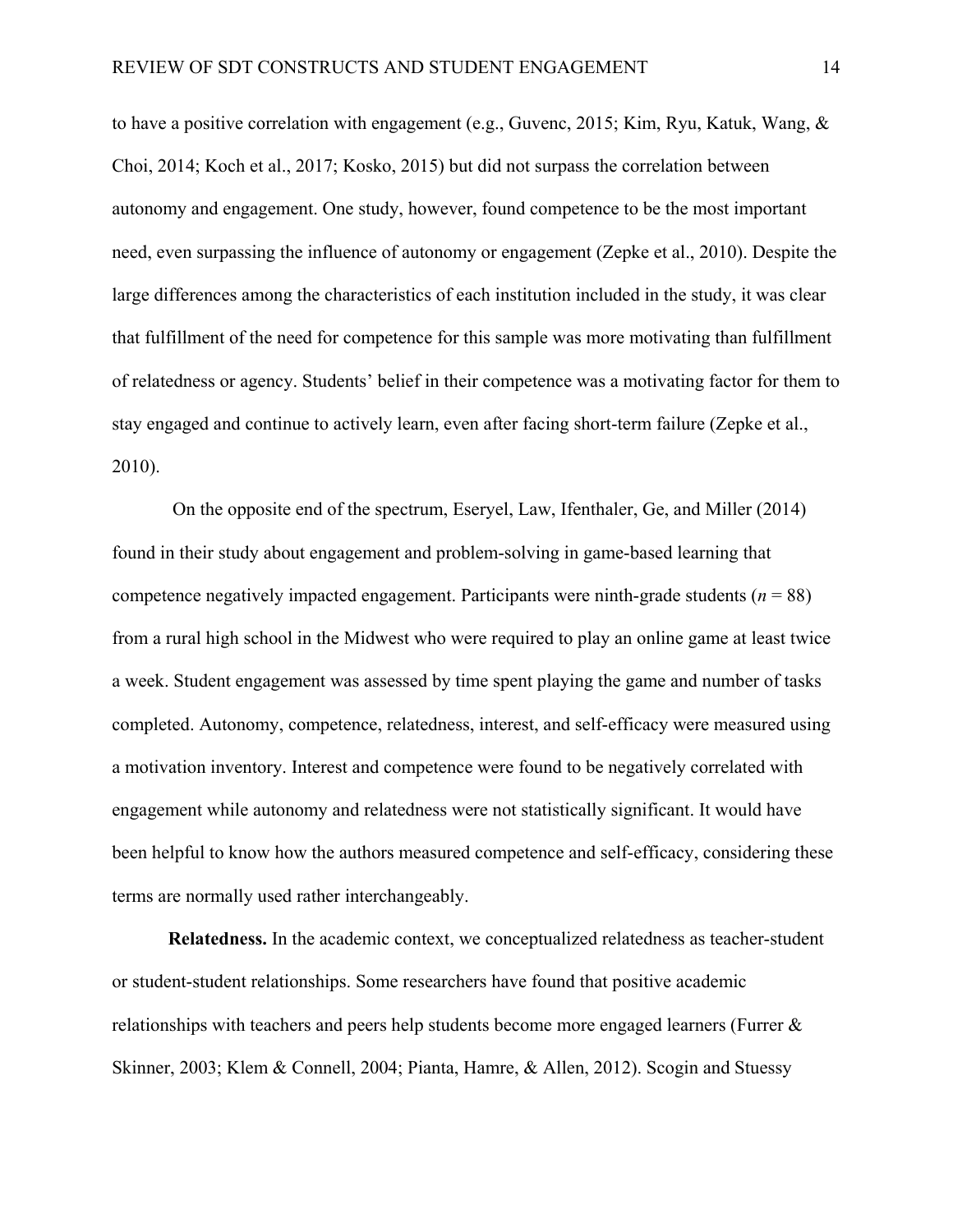(2015) found a high association between relatedness and engagement in their online, mentorbased study.

In their widely cited 2003 study, Furrer and Skinner focused on the student's sense of relatedness and its role as a motivational resource in children's academic engagement and performance. The authors collected data from students in the third through sixth grades (*n* = 641). Survey items measured the students' emotional engagement, behavioral engagement, sense of perceived control, and relatedness to their teachers, peers, and parents. Results show that teacher-student relatedness had the strongest impact on behavioral and emotional engagement over perceived control or the two other types of relatedness.

Raufelder et al. (2016) in their study with seventh- and eighth-grade students found that a student's level of self-determination is "bolstered by interpersonal relationships (particularly with peers)" (p.1256). This implies that social interaction and an increased sense of belonging can increase a student's level of self-determination, which the authors found to be positively correlated with engagement. Kosko (2015) in his examination of geometry students' participation in mathematical discussion also found that students were able to "pool the psychological resources of their groups" (p.14) to meaningfully participate in their classroom discussion. This means that their relatedness with their peers effectively impacted their other needs and increased their engagement.

In their three-year longitudinal study with ninth-graders  $(n = 94)$ , Park et al. (2012) used experience sampling method to understand the effect of autonomy, competence, and relatedness on emotional engagement. They included gender, race/ethnicity, and GPA in their model in addition to the latent SDT variables. Of the many findings to come from their analysis, their data showed that "perceived opportunity for relatedness was more strongly associated with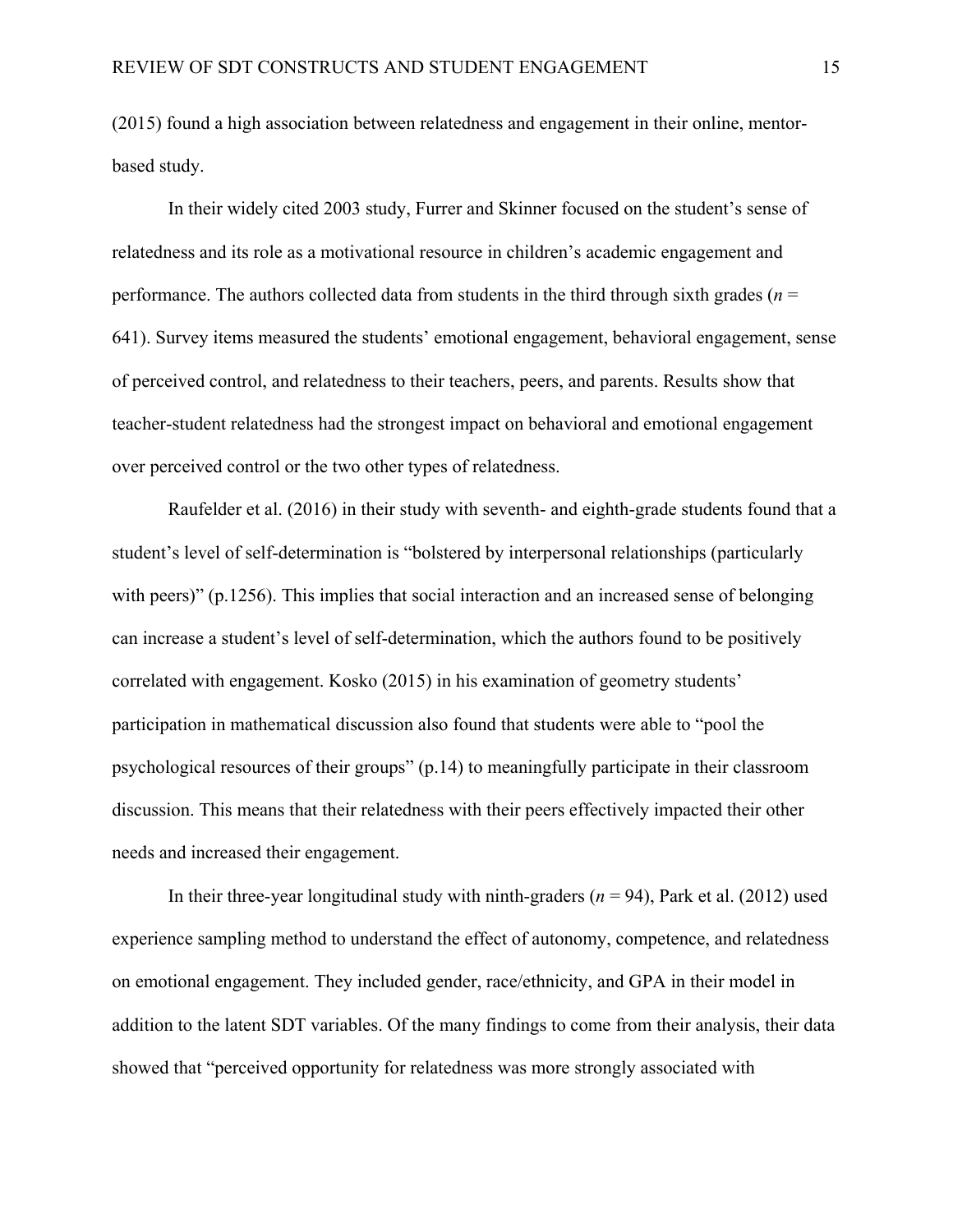engagement for higher achieving students than for their lower achieving counterparts" (p. 398). Park et al. (2012) suggested that this could be because lower achieving students are too overwhelmed by other challenges to take advantage of teachers' efforts to connect with them.

Schuetz (2008) proposed that a sense of belonging, the term she used to describe relatedness, "helps foster and maintain the long term engagement necessary to develop competence and autonomy" (p. 311). Even with findings that support the importance of relatedness, some authors will continue to assert that it is "less central than the other two needs" (Ryan & Deci, 2002, p. 22).

#### **Discussion and Limitations**

<span id="page-27-0"></span>Even though all three constructs cited in SDT are posited as basic needs, we found that they are not given equal weight or consideration in the literature. In every article of the sample, the three SDT constructs were at least indicated. After the initial mention, however, relatedness was the most likely to be left out or unaccounted for (e.g., Kim et al., 2014; Kosko & Wilkins, 2015). Kim et al. (2014) even went so far as to say "SDT posits that an individual's active learning is mediated by their satisfaction of competence and autonomy" (p. 7) with no mention of relatedness. Skinner et al. (2008) made a point to mention that "relatedness tends to be overlooked as a self-perception in the academic domain" (p. 768). This could be because even in early literature on SDT, relatedness seems to be considered a "distal" need (Ryan & Deci, 2000, p. 71). It is reasonable that scholars building upon SDT followed this example set by Ryan and Deci. All of the articles in our review measured some form of autonomy in their studies and many measured competence.

We propose, however, that relatedness has a larger influence than currently accounted for in the literature. In Kosko and Wilkins' 2015 article, mathematical autonomy had a large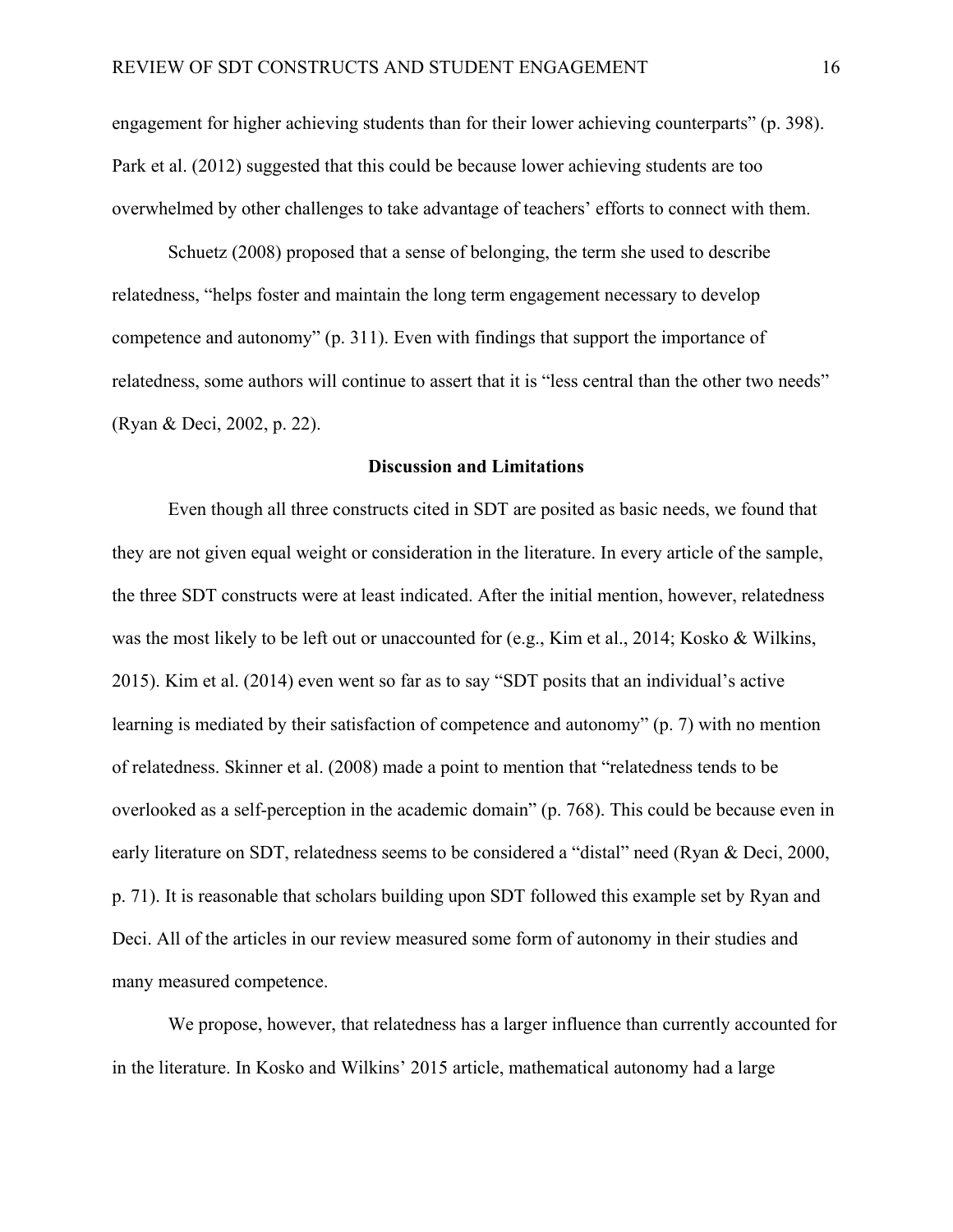influence on students' perceived engagement. This sense of mathematical autonomy was fostered by interactions with the teacher over the course of the semester. In their study, teachers had the role of providing scaffolding throughout the students' development of mathematical autonomy, thereby influencing the students' competence as well. This suggests that teachers, and the relationship developed through the scaffolding they provided, affected their students' engagement through autonomy and competence as mediating variables. Raufelder et al. (2016) also highlighted that "special attention" (p. 1243) should be given to the social component of education. They suggested that teachers can satisfy the need for competence through feedback to students and scaffolding. Teachers can also use student-centered teaching practices to foster autonomy. Kim et al. (2014) suggested that "feelings of competence and autonomy can possibly exist in relation to an 'other' such as other colleagues or lecturers" (p. 25).

Some researchers acknowledged this fact and yet did not expand upon or research the effects. For example, Jang et al. (2012) stated that "a number of teacher characteristics contribute constructively to students' classroom motivation and functioning," including "relationship qualities such as caring" (p. 1175). Yet in their study they measured only perceived autonomysupport indicators of teachers' actions. The ways in which teachers and other adults, such as the mentors in Scogin and Stuessy's (2015) study, can influence student motivation should be more deeply studied. Leach (2016) stated that the "relationship between teacher and students is crucial" (p. 25) and that interactions with peers can predict engagement and outcomes. Despite this recognition, it appears there is a persistent idea conveyed in the literature that relatedness is the least influential SDT need on engagement.

One limitation of this literature review is that we did not distinguish between the types of engagement measured in the articles in our discussion. As mentioned earlier, there is currently no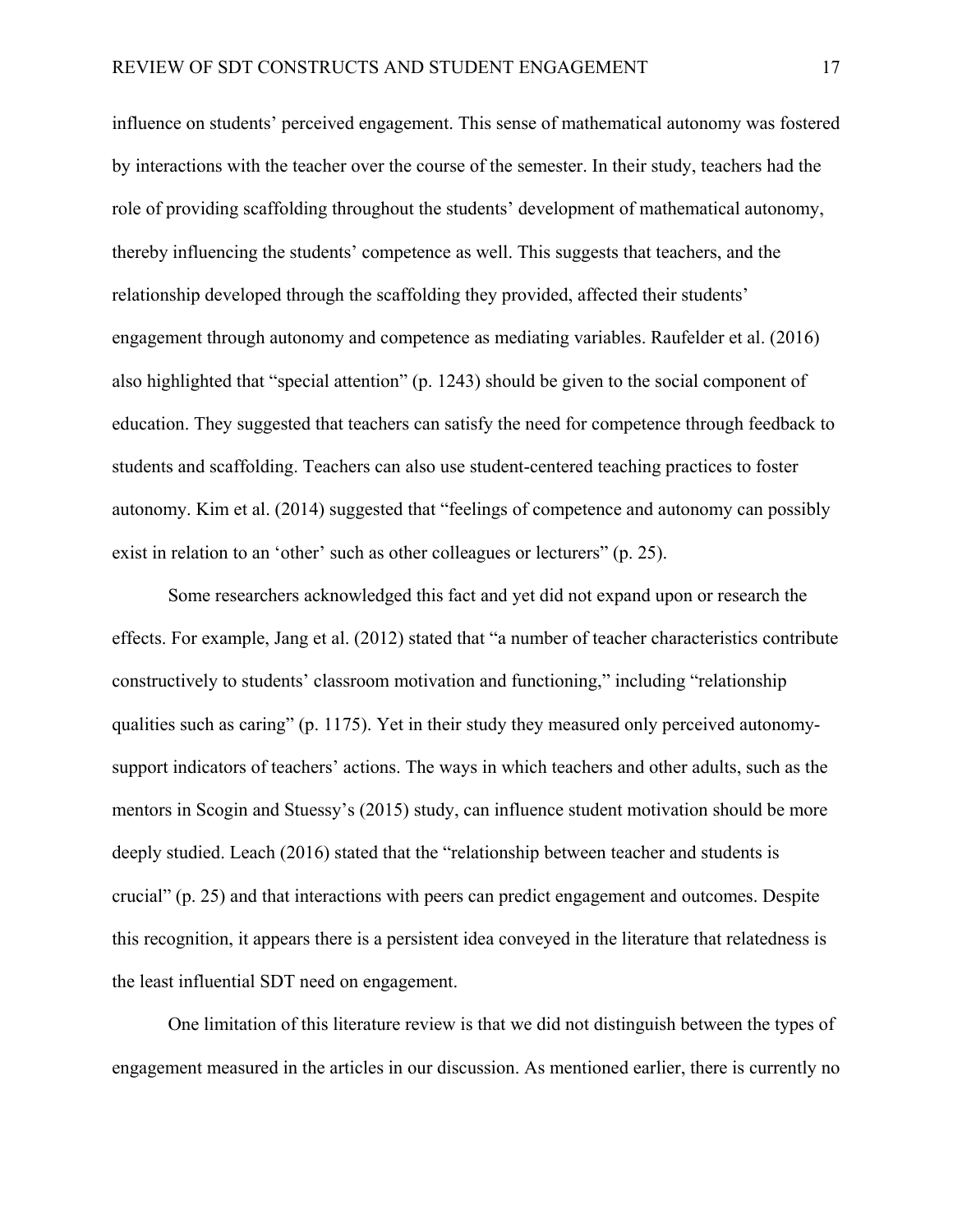singular definition of student engagement, so how it is conceptualized and measured varies among researchers as shown through the examples provided in this article. Our analysis, however, focused on engagement as a whole. Therefore, the way we discuss the influence of each SDT construct on learner engagement is referring to the aggregate and not to any specific sub-construct.

Another limitation is the multiple ways in which autonomy, competence, and relatedness are conceptualized. This is a potential limitation because it would affect the level of comparability between article findings. One set of researchers may define and measure *autonomy*  slightly differently than another group of researchers. For example, some authors define autonomy as perceived choice (Raufelder et al., 2016), others consider the volition aspect of autonomy (Kosko & Wilkins, 2015), and still others include both pieces (Nie & Lau, 2009). Results from each of these studies should be viewed using the definition of *autonomy* in that context. We also saw the term *agency* used to describe the concept of autonomy (Zepke et al., 2010) but defined in the same way as was perceived choice by Raufelder et al. (2016). Although the definitions were the same in these cases, the terms used for the SDT construct varied.

Most researchers use the term *self-efficacy* to define competence; however, one study considered them as separate constructs and found that each had the opposite effect on engagement (Eseryel et al., 2014). Skinner and Pitzer (2012) defined competence as *perceived choice*, which most other authors used to define the construct of autonomy. Scogin and Stuessy (2015) equated *competence* with *technical skills.* In yet another example, Liu and Breit (2013) discuss the term *relatedness* in a way that more closely aligns with the idea of utility value or relevance. In their article, relatedness was a description of how well the subject area or activity related to the students' interests and values. As previously mentioned, some authors defined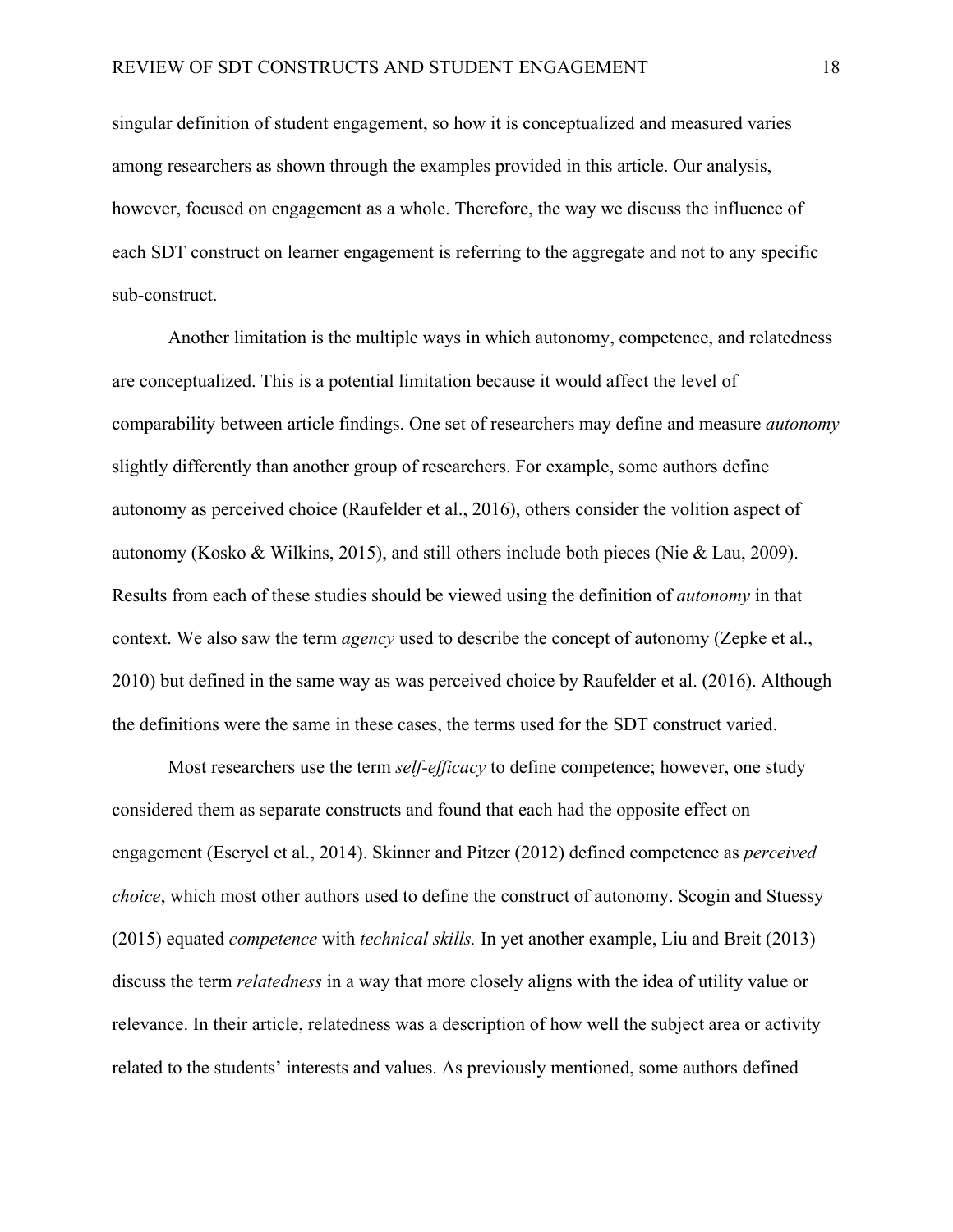relatedness in the same way yet used varied terms, like *belonging.* This confusion and contradiction among the definition of SDT constructs can be problematic. For the purposes of this literature review, we attempted to clarify the distinction between constructs in our discussion of the findings.

#### **Conclusion**

<span id="page-30-0"></span>Self-determination theory considers autonomy, competence, and relatedness to be innate psychological needs. Kosko (2015) elaborated that although these needs may be "naturally occurring" (p. 19) they are also malleable by context and can shape student motivation. This means that educators can affect the fulfillment of their students' needs, which in turns influences the level of engagement experienced by those students. Knowing this can impact the learning experience teachers create for their students.

Our review of the literature supports the idea that autonomy, competence, and relatedness are three needs that can individually and collectively influence a student's level of engagement in contexts ranging from K-12 to higher education. Although we discussed each aspect of SDT separately, it is worth noting that some authors have suggested that all three needs are interdependent (Deci et al., 1991; Katz & Assor, 2007; Kosko, 2015). So while research, and our literature review, have focused on the separation between these needs, future research should establish the level of interdependence and any influence the fulfillment of one need exerts on the others. This could impact educators in subject areas that may be less well-suited for high levels of autonomy-supportive activities or contexts where competence tends to be lower for students.

Another potential for future research could be the development of an instrument that can be adapted across contexts to measure the SDT needs and components of engagement. While this review did not focus specifically on the types of instruments used to measure autonomy,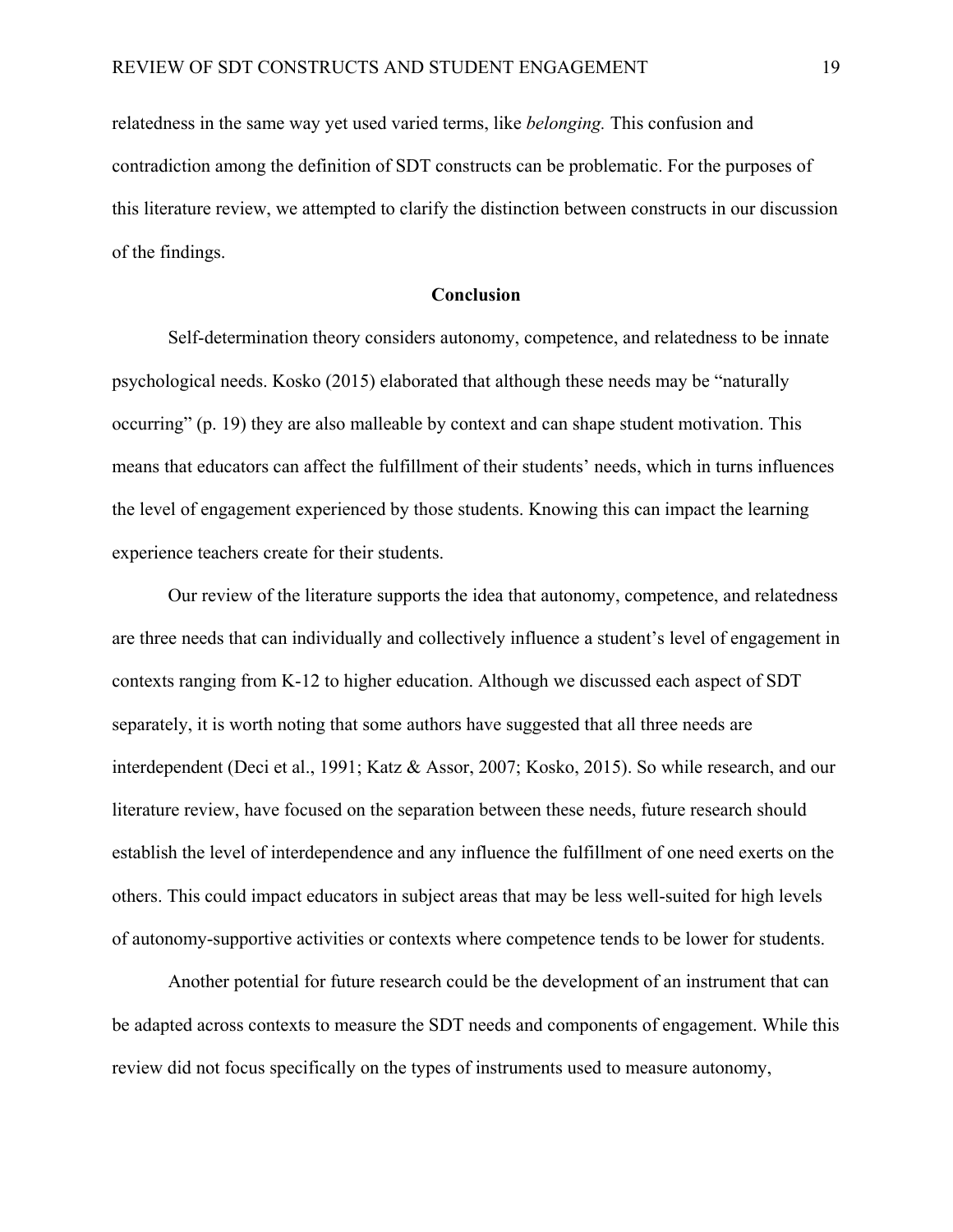competence, relatedness, and engagement, we did note the various surveys cited by authors (e.g., AUSSE survey, Basic Psychological Needs Survey, Learning Experience Questionnaire, Student Transition Questionnaire). Many studies included items from different surveys for each facet to be measured. For example, items to measure autonomy were pulled from one questionnaire, items for competence from another, items for relatedness from yet another, and so forth. We propose a review of literature with the purpose of identifying which instruments researchers utilized, the frequency of particular combinations of measurement instruments, subsequent results, and the possible creation of a new measurement instrument flexible enough to meet varying needs.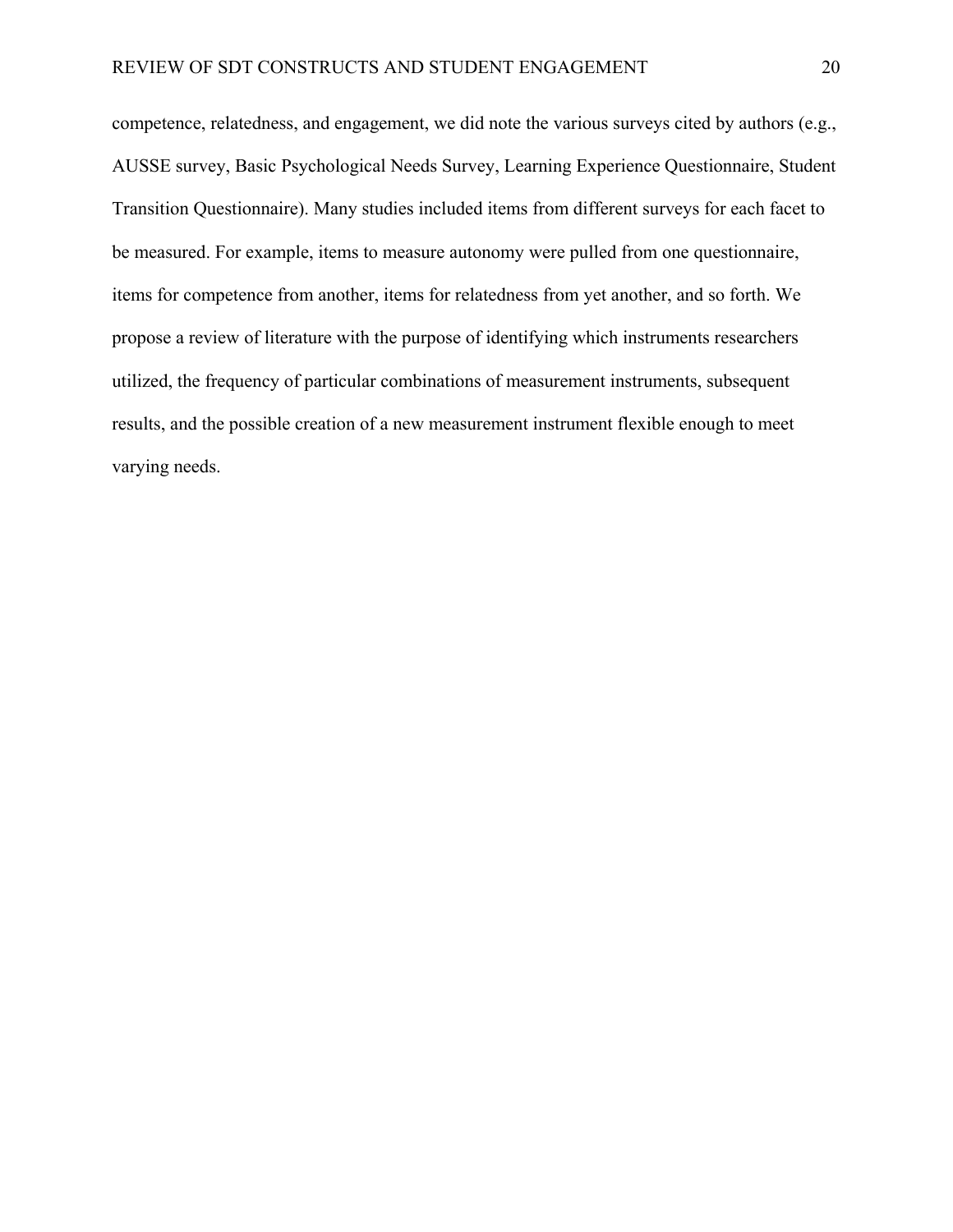#### References

- <span id="page-32-0"></span>Anderson, A. R., Christenson, S. L., Sinclair, M. F., & Lehr, C. A. (2004). Check & connect: The importance of relationships for promoting engagement with school. *Journal of School Psychology*, *42*(2), 95–113. [doi: 10.1016/j.jsp.2004.01.002](http://doi.org/10.1016/j.jsp.2004.01.002)
- Appleton, J. J., Christenson, S. L., & Furlong, M. J. (2008). Student engagement with school: Critical conceptual and methodological issues of the construct. *Psychology in the Schools*, *45*(5), 369–386.
- Connell, J. P., & Wellborn, J. G. (1991). Competence, autonomy, and relatedness: A motivational analysis of self-system processes. In M. Gunnar & L. A. Sroufe (Eds.), *Minnesota Symposium on Child Psychology* (Vol. 23, pp. 43–77). Chicago, IL: University of Chicago.
- Deci, E. L., & Ryan, R. M. (2000). The "what" and "why" of goal pursuits: Human needs and the self-determination of behavior. *Psychological Inquiry, 11*(4), 227–268.
- Deci, E. L., Vallerand, R. J., Pelletier, L. G., & Ryan, R. M. (1991). Motivation and education: The self-determination perspective. *Educational Psychologist, 26*(3–4), 325–346.
- Eseryel, D., Law, V., Ifenthaler, D., Ge, X., & Miller, R. (2014). An investigation of the interrelationships between motivation, engagement, and complex problem solving in game-based learning. *Journal of Educational Technology & Society, 17*(1), 42–53.
- Fredricks, J. A., Blumenfeld, P. C., & Paris, A. H. (2004). School engagement: Potential of the concept, state of the evidence. *Review of Educational Research, 74*(1), 59–109.
- Furrer, C., & Skinner, E. (2003). Sense of relatedness as a factor in children's academic engagement and performance. *Journal of Educational Psychology*, *95*(1), 148–162. [doi:](http://doi.org/10.1037/0022-0663.95.1.148)  [10.1037/0022-0663.95.1.148](http://doi.org/10.1037/0022-0663.95.1.148)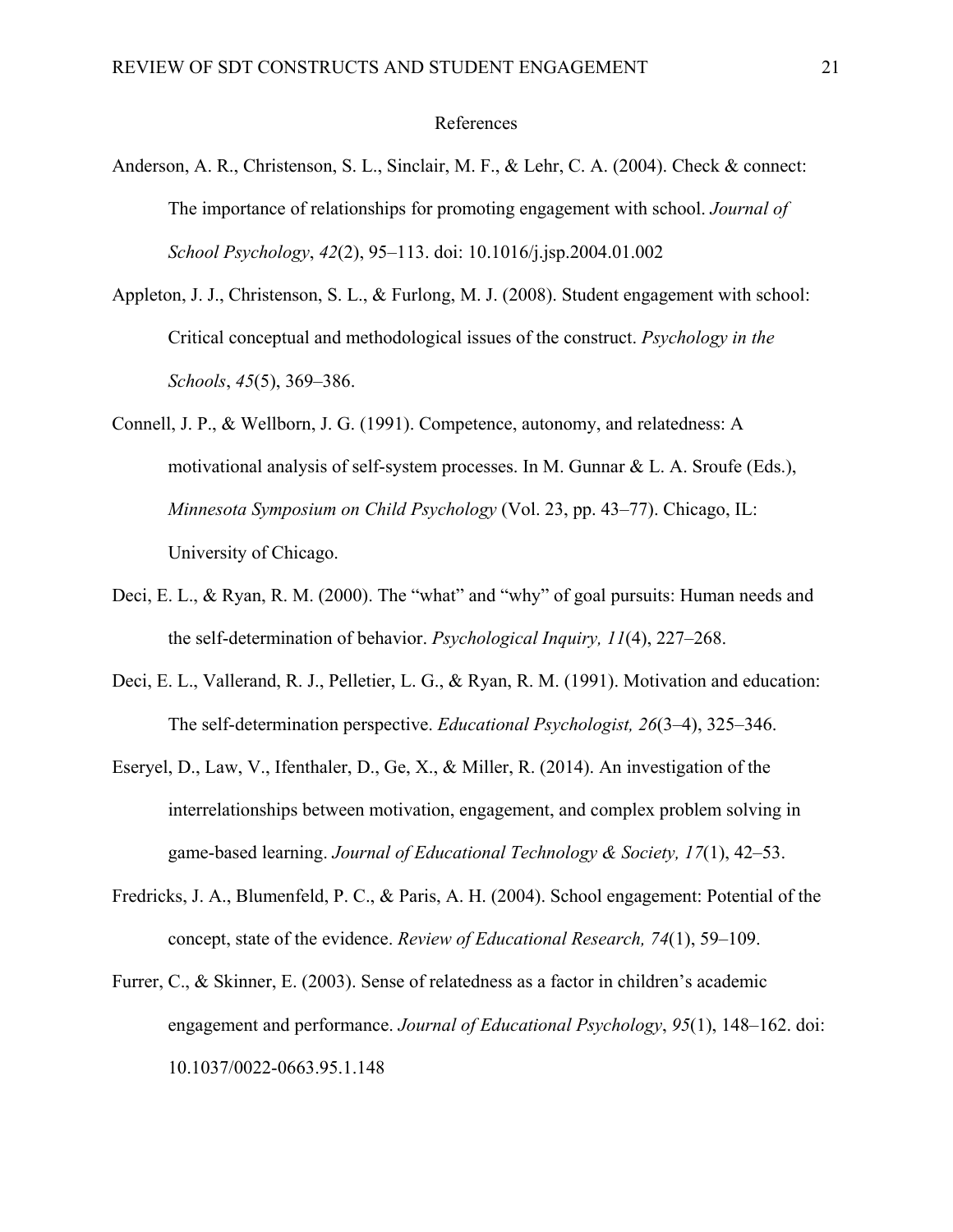- Guay, F., Ratelle, C. F., & Chanal, J. (2008). Optimal learning in optimal contexts: The role of self-determination in education. *Canadian Psychology/Psychologie Canadienne*, *49*(3), 233–240.
- Guvenc, H. (2015). The relationship between teachers' motivational support and engagement versus disaffection. *Educational Sciences: Theory and Practice*, *15*(3), 647–657.
- Haakma, I., Janssen, M., & Minnaert, A. (2017). Intervening to improve teachers' needsupportive behaviour using self-determination theory: Its effects on teachers and on the motivation of students with deaf blindness. *International Journal of Disability, Development and Education*, *64*(3), 310–327.
- Halverson, L. R., & Graham, C. R. (in press). Learner engagement in blended learning environments: A conceptual framework. *Online Learning*.
- Jang, H., Kim, E. J., & Reeve, J. (2012). Longitudinal test of self-determination theory's motivation mediation model in a naturally occurring classroom context. *Journal of Educational Psychology*, *104*(4), 1175–1188.
- Katz, I., & Assor, A. (2007). When choice motivates and when it does not. *Educational Psychology Review*, *19*(4), 429–442.
- Kim, J., Ryu, H., Katuk, N., Wang, R., & Choi, G. (2014). Enhancing competence and autonomy in computer-based instruction using a skill-challenge balancing strategy. *Journal of Educational Computing Research*, *50*(1), 1–28.
- Klem, A. M., & Connell, J. P. (2004). Relationships matter: Linking teacher support to student engagement and achievement. *Journal of School Health*, *74*(7), 262–73.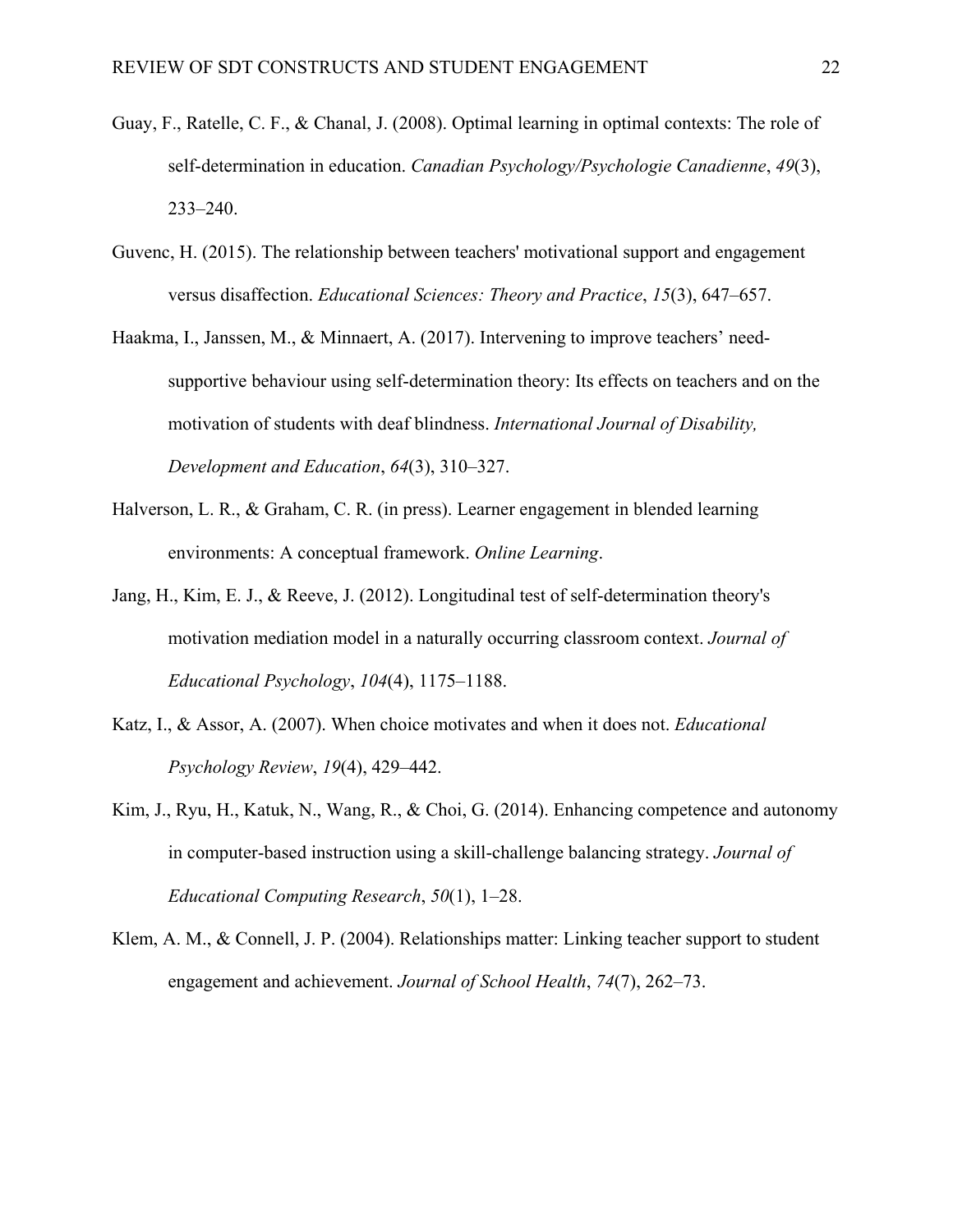- Koch, F. D., Dirsch-Weigand, A., Awolin, M., Pinkelman, R. J., & Hampe, M. J. (2017). Motivating first-year university students by interdisciplinary study projects. *European Journal of Engineering Education*, *42*(1), 17–31.
- Kosko, K. W. (2015). Geometry students' self-determination and their engagement in mathematical whole class discussion. *Investigations in Mathematics Learning*, *8*(2), 17– 36.
- Kosko, K. W., & Wilkins, J. L. (2015). Does time matter in improving mathematical discussions? The influence of mathematical autonomy. *The Journal of Experimental Education*, *83*(3), 368–385.
- Kuh, G. D., Cruce, T. M., Shoup, R., Kinzie, J., & Gonyea, R. M. (2008). Unmasking the effects of student engagement on first-year college grades and persistence. *The Journal of Higher Education*, *79*(5), 540–563.
- Leach, L. (2016). Enhancing student engagement in one institution. *Journal of Further and Higher Education*, *40*(1), 23–47.
- Liu, S., & Breit, R. (2013). Empowering and engaging students in learning research methods. *Education Research and Perspectives*, *40*(1), 150–168.
- Manwaring, K. C., Larsen, R., Graham, C. R., Henrie, C. R., & Halverson, L. R. (2017). Investigating student engagement in blended learning settings using experience sampling and structural equation modeling. *The Internet and Higher Education*, *35*, 21–33.
- Nie, Y., & Lau, S. (2009). Complementary roles of care and behavioral control in classroom management: The self-determination theory perspective. *Contemporary Educational Psychology*, *34*(3), 185–194.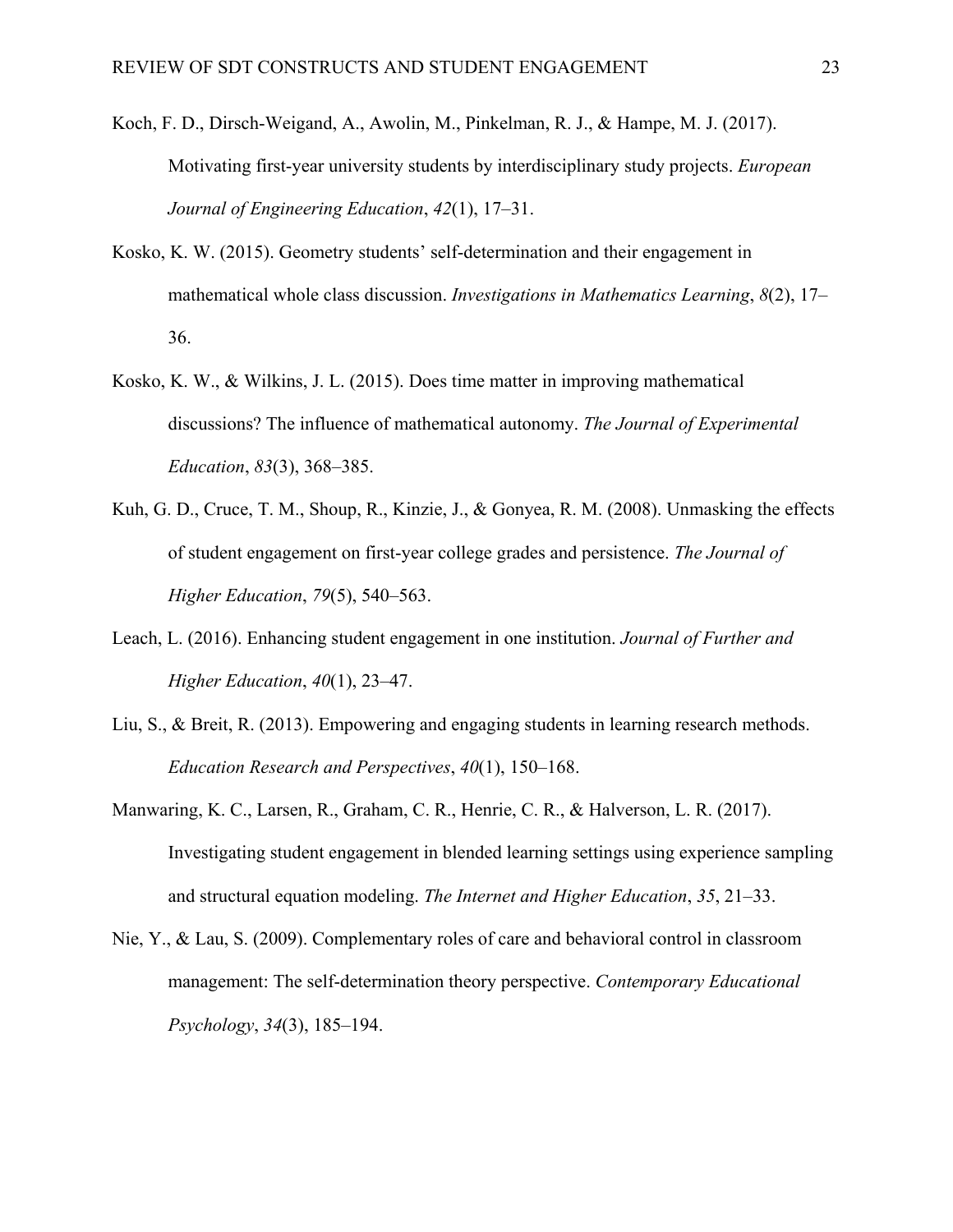- Park, S., Holloway, S. D., Arendtsz, A., Bempechat, J., & Li, J. (2012). What makes students engaged in learning? A time-use study of within-and between-individual predictors of emotional engagement in low-performing high schools. *Journal of Youth and Adolescence*, *41*(3), 390–401.
- Pianta, R. C., Hamre, B. K., & Allen, J. P. (2012). Teacher-student relationships and engagement: Conceptualizing, measuring, and improving the capacity of classroom interactions. In S. L. Christenson, A. L. Reschly, & C. Wylie (Eds.), *Handbook of research on student engagement* (pp. 365–386). New York, NY: Springer.
- Raufelder, D., Regner, N., Drury, K., & Eid, M. (2016). Does self-determination predict the school engagement of four different motivation types in adolescence? *Educational Psychology, 36*(7), 1242–1263.
- Reeve, J. (2012). A self-determination theory perspective on student engagement. In S. L. Christenson, A. L. Reschly, & C. Wylie (Eds.), *Handbook of research on student engagement* (pp. 149–172). New York, NY: Springer.
- Reeve, J., & Tseng, C. M. (2011). Agency as a fourth aspect of students' engagement during learning activities. *Contemporary Educational Psychology, 36*(4), 257–267.
- Ryan, R. M., & Deci, E. L. (2000). Self-determination theory and the facilitation of intrinsic motivation, social development, and well-being. *American Psychologist*, *55*(1), 68–78.
- Ryan, R. M., & Deci, E. L. (2002). Overview of self-determination theory: An organismic dialectical perspective. In E. L. Deci & R. M. Ryan (Eds.), *Handbook of selfdetermination research* (pp. 3–33). Rochester, NY: The University of Rochester Press.
- Schuetz, P. (2008). A theory-driven model of community college student engagement. *Community College Journal of Research and Practice*, *32*(4–6), 305–324.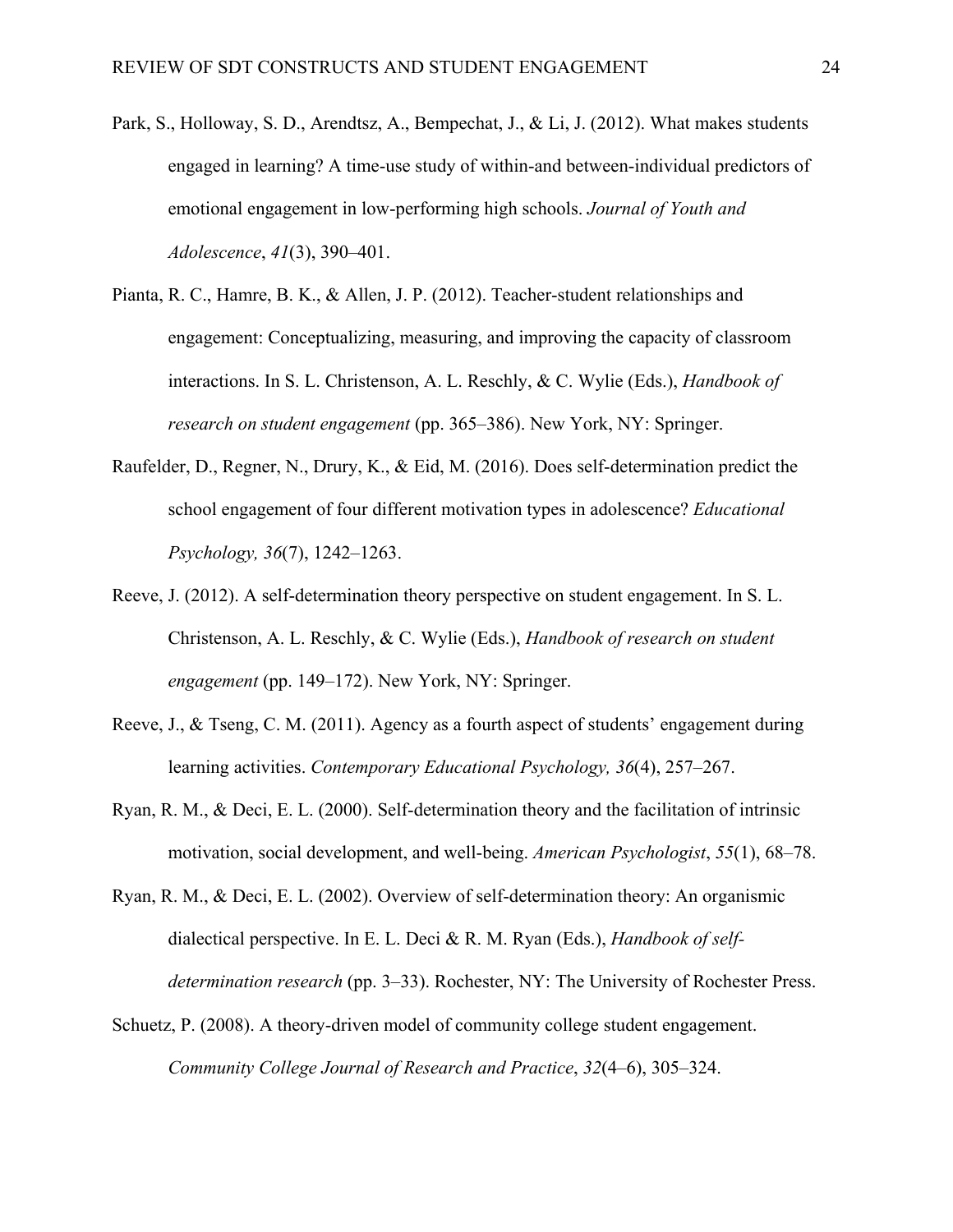- Scogin, S. C., & Stuessy, C. L. (2015). Encouraging greater student inquiry engagement in science through motivational support by online scientist-mentors. *Science Education*, *99*(2), 312–349.
- Shernoff, D. J., Csikszentmihalyi, M., Schneider, B., & Shernoff, E. S. (2003). Student engagement in high school classrooms from the perspective of flow theory. *School Psychology Quarterly, 18*(2), 158–176.
- Shih, S. S. (2015). An investigation into academic burnout among Taiwanese adolescents from the self-determination theory perspective. *Social Psychology of Education, 18*(1), 201– 219.
- Sinatra, G. M., Heddy, B. C., & Lombardi, D. (2015). The challenges of defining and measuring student engagement in science. *Educational Psychologist, 50*(1), 1–13. doi:10.1080/00461520.2014.1002924
- Skinner, E., Furrer, C., Marchand, G., & Kindermann, T. (2008). Engagement and disaffection in the classroom: Part of a larger motivational dynamic? *Journal of Educational Psychology, 100*(4), 765–781.
- Skinner, E. A., Kindermann, T. A., & Furrer, C. J. (2009). A motivational perspective on engagement and disaffection: Conceptualization and assessment of children's behavioral and emotional participation in academic activities in the classroom. *Educational and Psychological Measurement, 69*(3), 493–525.
- Skinner, E. A., & Pitzer, J. R. (2012). Developmental dynamics of student engagement, coping, and everyday resilience. In S. L. Christenson, A. L. Reschly, & C. Wylie (Eds.), *Handbook of research on student engagement* (pp. 21–44). Boston, MA: Springer.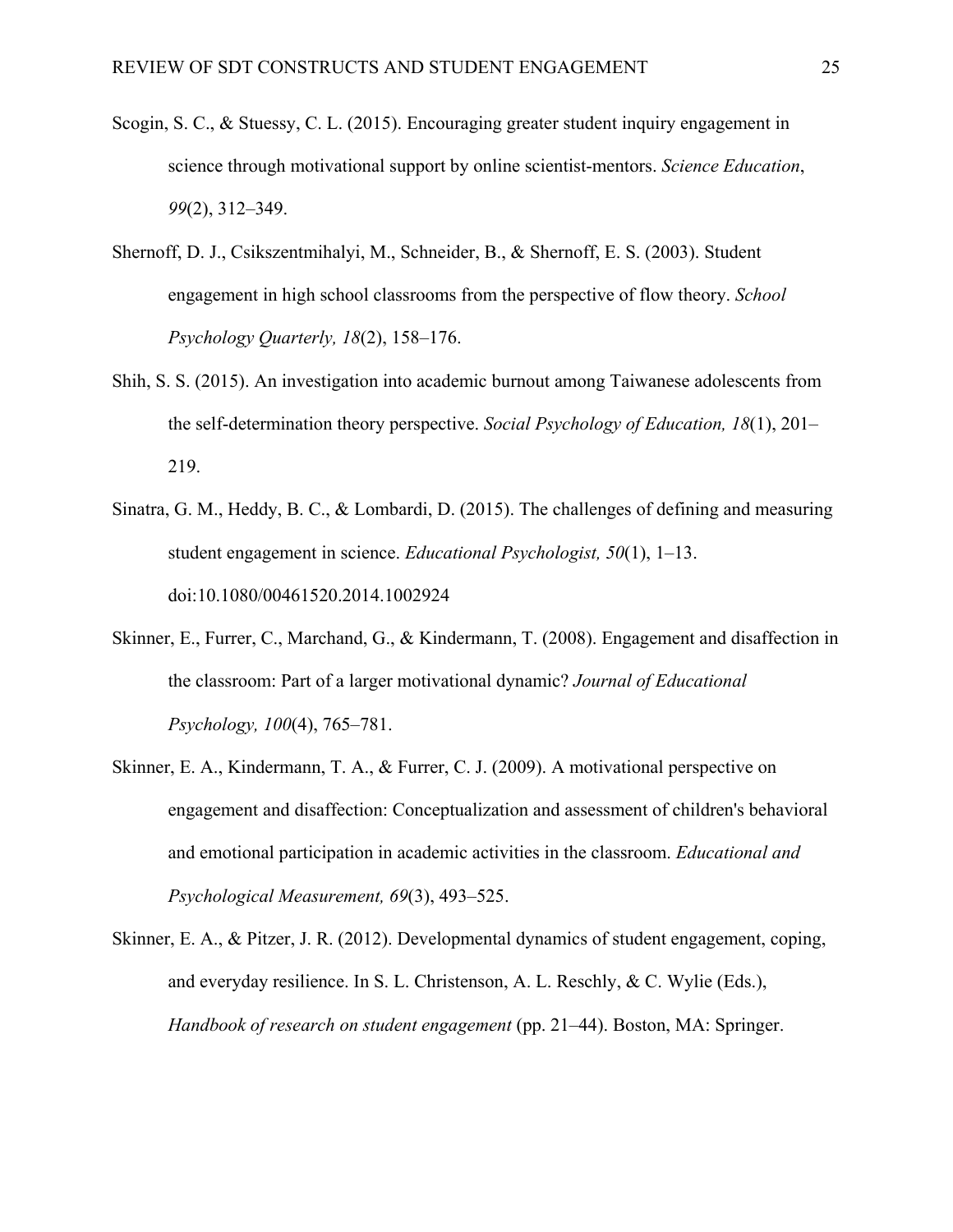Zepke, N., Leach, L., & Butler, P. (2010). Engagement in post-compulsory education: Students' motivation and action. *Research in Post‐Compulsory Education*, *15*(1), 1–17.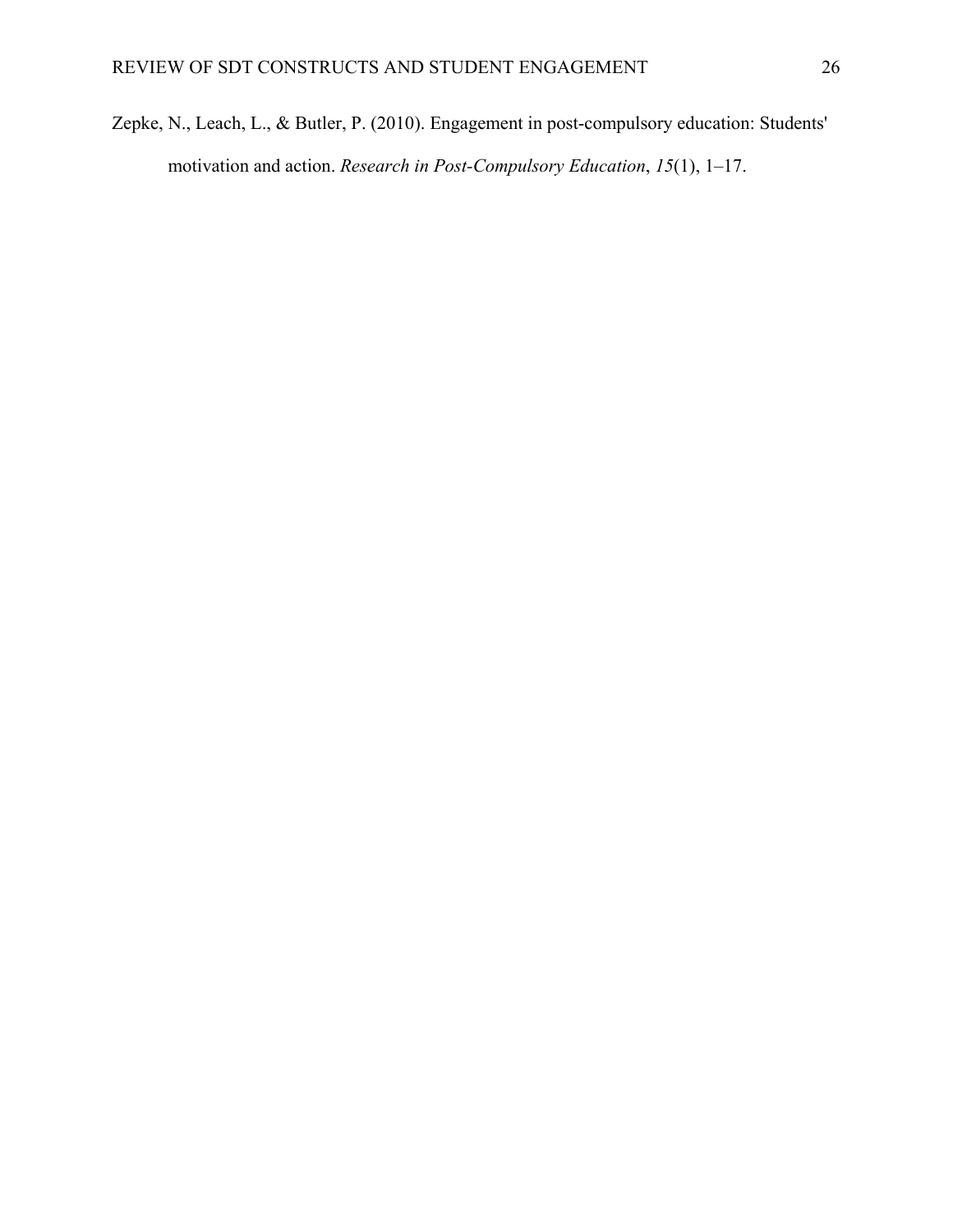# ARTICLE 2

Validating a Self-Determination Theory and Emotional Engagement Instrument

Tarah K. Ikahihifo

Ross A. Larsen

Charles R. Graham

Brigham Young University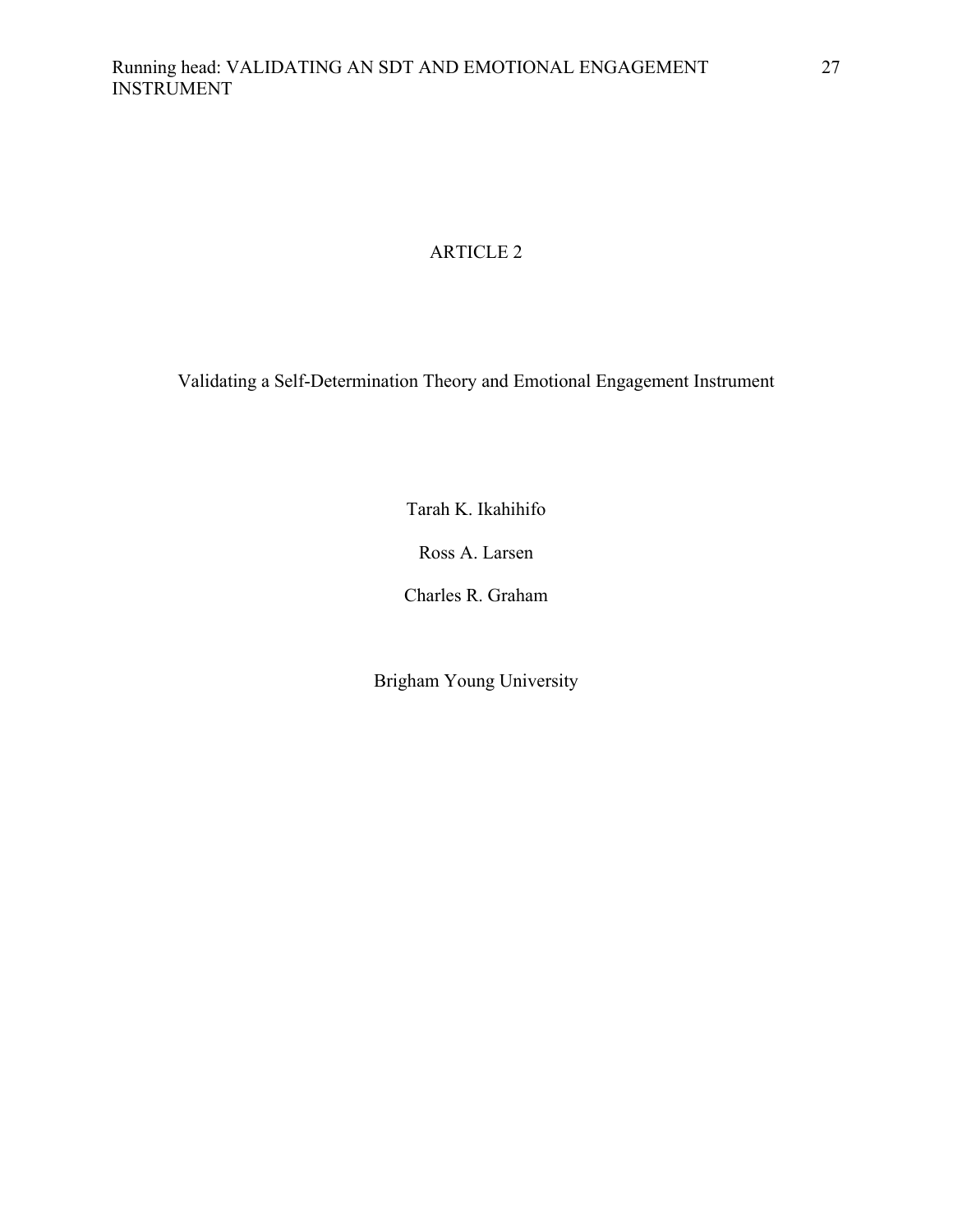### **Abstract**

This study seeks to create and validate an instrument to measure university students' *sense of autonomy*, *competence*, *relatedness with peers*, *relatedness with professors*, and *emotional engagement*. We first review the literature and existing instruments to measure the aforementioned factors. We then detail the process used to create our own survey. Many of the survey items were adapted from the Intrinsic Motivation Inventory and other items were created, grounded in theory and the authors' conceptualization of the corresponding constructs. The survey was administered at an institution of higher education and survey responses  $(n = 340)$ were used to perform confirmatory factor analysis and structural equation modeling. Overall, we found that the survey items performed well and measured the intended constructs. Our analysis showed that *autonomy*, *competence*, and *relatedness with peers* all had a statistically significant positive influence on *emotional engagement. Relatedness with professors* was not found to have a statistically significant influence.

Keywords*:* self-determination theory, student engagement, structural equation modeling, confirmatory factor analysis, higher education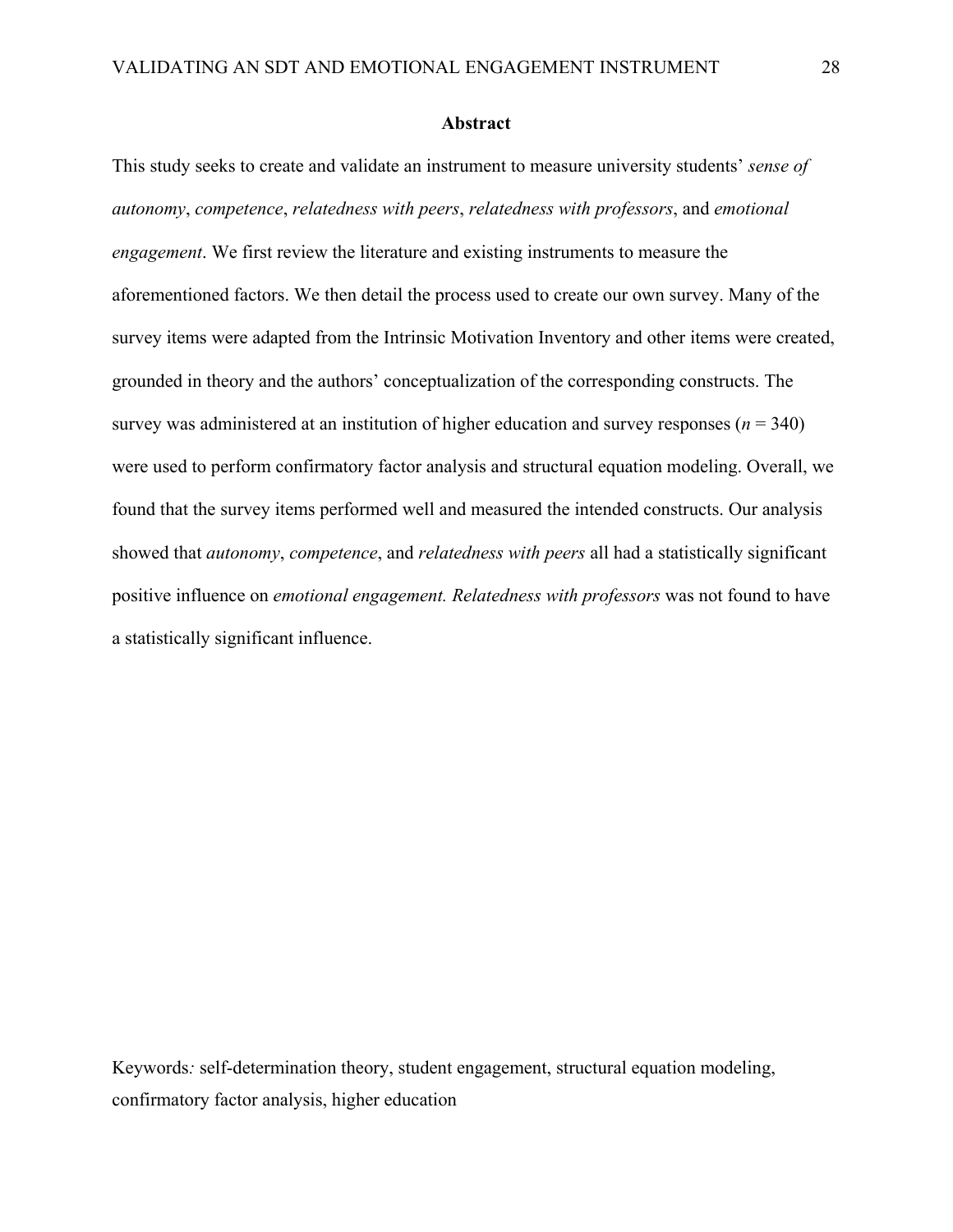#### **Introduction**

In recent years, student engagement has been a highly researched area in education. This could be due to the link found between student engagement and improved learning outcomes for students in K-12 and higher education settings (Anderson, Christenson, Sinclair, & Lehr, 2004; Reeve, 2012; Shernoff, Csikszentmihalyi, Schneider, & Shernoff, 2003). Sinatra, Heddy, and Lombardi (2015) referred to engagement as the "holy grail of education" (p. 1) because of the impact it can have on student learning. Identifying facilitators of engagement makes it possible for researchers and practitioners to improve this influential aspect of students' academic experience. Previous studies have been conducted to identify such factors that can improve student engagement (e.g., Caraway, Tucker, Reinke, & Hall, 2003; Klem & Connell, 2004; Kosko, 2015).

Some researchers have used self-determination theory (SDT) as a theoretical lens to study increases in student engagement and motivation (Furrer & Skinner, 2003; Guay, Ratelle, & Chanal, 2008; Martin & Dowson, 2009). SDT is a theory of motivation that suggests autonomy, competence, and relatedness are three psychological needs that must be fulfilled for learners to experience higher levels of motivation and performance (Deci & Ryan, 2000; Deci, Vallerand, Pelletier, & Ryan, 1991). In an academic context, learner engagement can be used as a proxy for motivation and performance given that engagement is associated with positive learning outcomes (e.g., Reeve & Tseng, 2011; Skinner, Kindermann, & Furrer, 2009). According to SDT, motivation and engagement can be fostered through fulfilling students' need for autonomy, competence, and relatedness.

While the most widely accepted definition of engagement includes three components behavioral, cognitive, and affective—there is no single definition of engagement (Fredricks,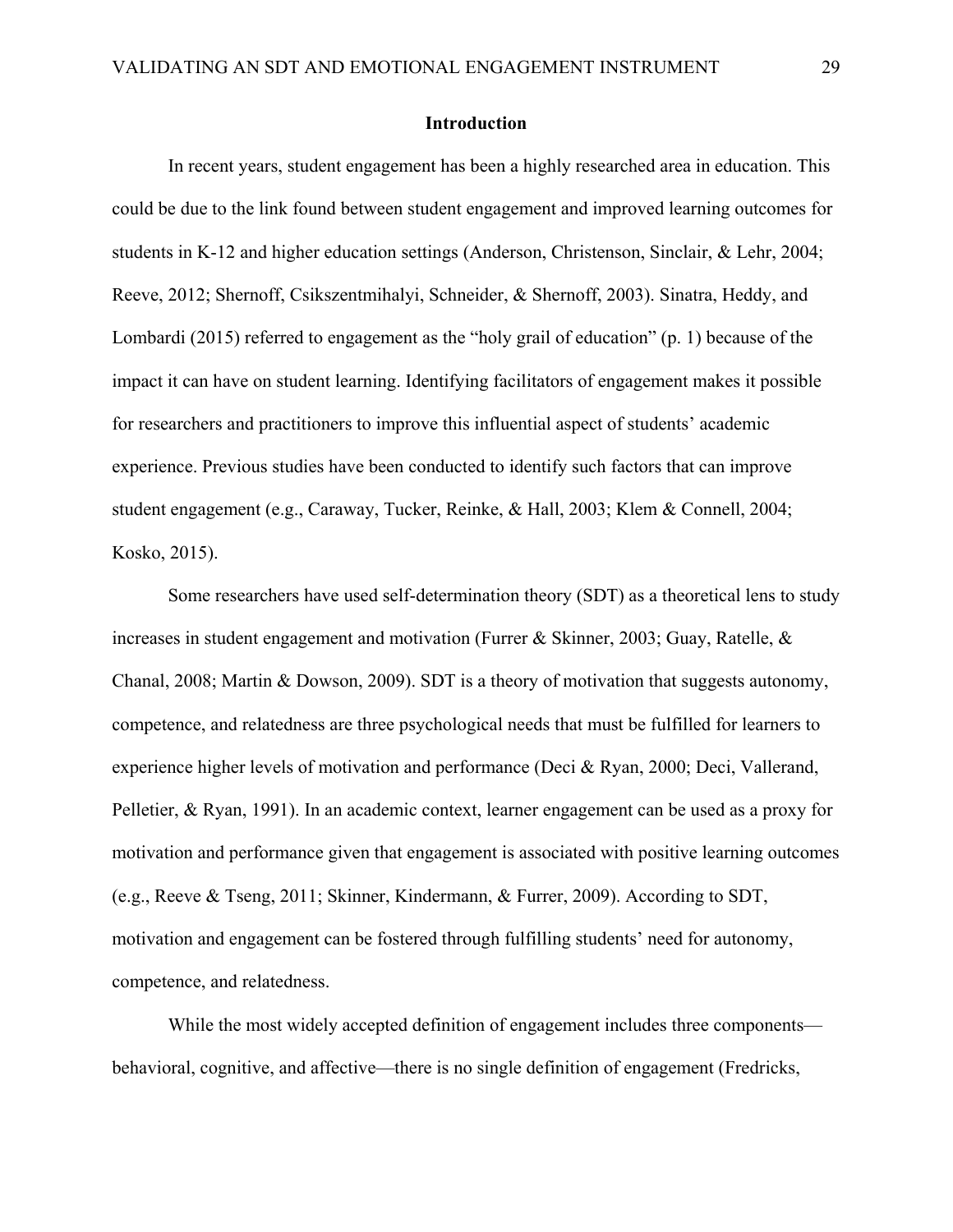Blumenfeld, & Paris, 2004). Some authors discuss engagement as having only two factors (e.g., Raufelder, Regner, Drury, & Eid, 2016; Spring, Graham, & Ikahihifo, 2017) and others define it with four aspects (e.g., Appleton, Christenson, & Furlong, 2008; Reeve & Tseng, 2011). For the purposes of this study, we have chosen to focus only on emotional engagement. Park, Holloway, Arendtz, Bempechat, and Li (2012) found in their review of the engagement literature that students who are not emotionally engaged tend to disengage behaviorally and cognitively. This means emotional engagement can be a precursor to the other types of engagement commonly cited. This project sought to create an instrument to measure students' sense of autonomy, competence, and relatedness to understand the influence these factors have on student emotional engagement.

### **Review of the Literature**

Although our focus is on SDT constructs in higher education, we reviewed literature from both K-12 and higher education contexts due to the dearth of literature on this topic in the higher education domain. We sought to understand how researchers have defined each of the SDT constructs and the instruments they used to measure the needs and corresponding engagement. Our analysis only included articles that had SDT needs as facilitators of engagement and measured engagement as an outcome.

For the purposes of our research, we will first define autonomy, competence, and relatedness. We included the terms *sense of* before each of the SDT constructs because we employed self-report measures in this study. We defined *sense of autonomy* as student perception of how well the course structure allows for choices to make the experience more personally meaningful. Many definitions of autonomy include ideas of locus of causality (Niemiec & Ryan, 2009), volition (Stefanou, Perencevich, DiCintio, & Turner, 2004), and other similar ideas, but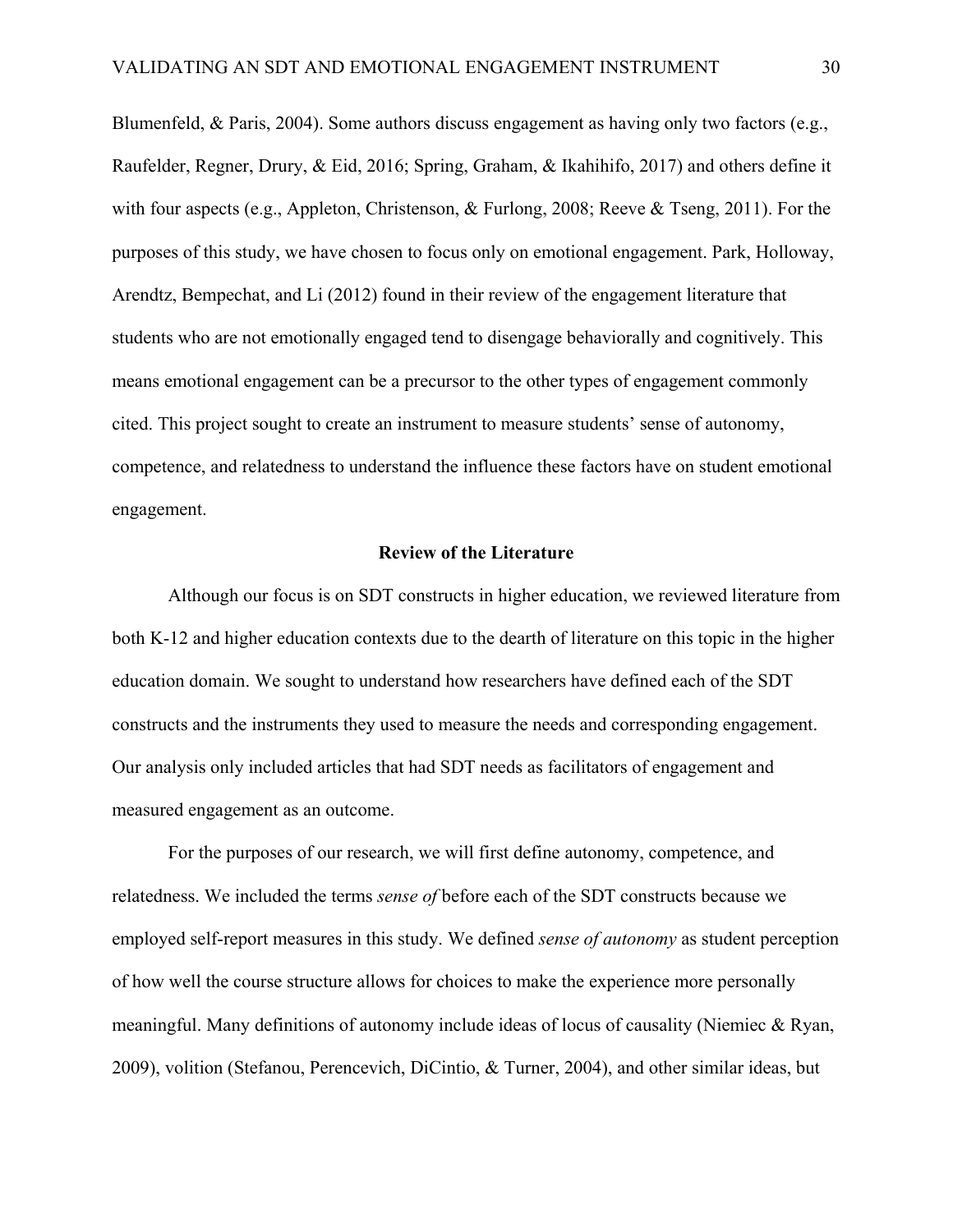we have related it more with perceived choice and the ability to tailor aspects of the course in a meaningful way. *Sense of competence* describes the students' belief in their ability to achieve the learning outcomes of a given course and is closely related to self-efficacy, as found in other literature (e.g., Park et al., 2012). The last SDT need, *sense of relatedness*, is defined as student perception of the connection with others in the course relating to their personal and academic well-being.

While reviewing the literature on SDT and engagement, we took note of the various methods employed to measure these areas. Many authors were vague in reporting their measurement methods or excluded them altogether. A small number of studies used observational techniques (Haakma, Janssen, & Minnaert, 2017; Kosko, 2015), but these were at the K-12 level. Many researchers whose work we reviewed used self-report instruments, such as the Learning Climate Questionnaire (Jang, Kim, & Reeve, 2012), Australasian Survey of Student Engagement (Zepke, Leach, & Butler, 2010), and Learning Experience Questionnaire (Kim, Ryu, Katuk, Wang, & Choi, 2014). None of these surveys, however, measured SDT needs in the capacity we conceptualized.

To examine the effects of SDT need fulfilment on student emotional engagement in higher education we address the following research questions:

- 1. To what extent does a student's *sense of autonomy* increase their perceived level of *emotional engagement* in the course?
- 2. To what extent does a student's *sense of competence* increase their perceived level of *emotional engagement* in the course?
- 3. To what extent does a student's *sense of relatedness* increase their perceived level of *emotional engagement* in the course?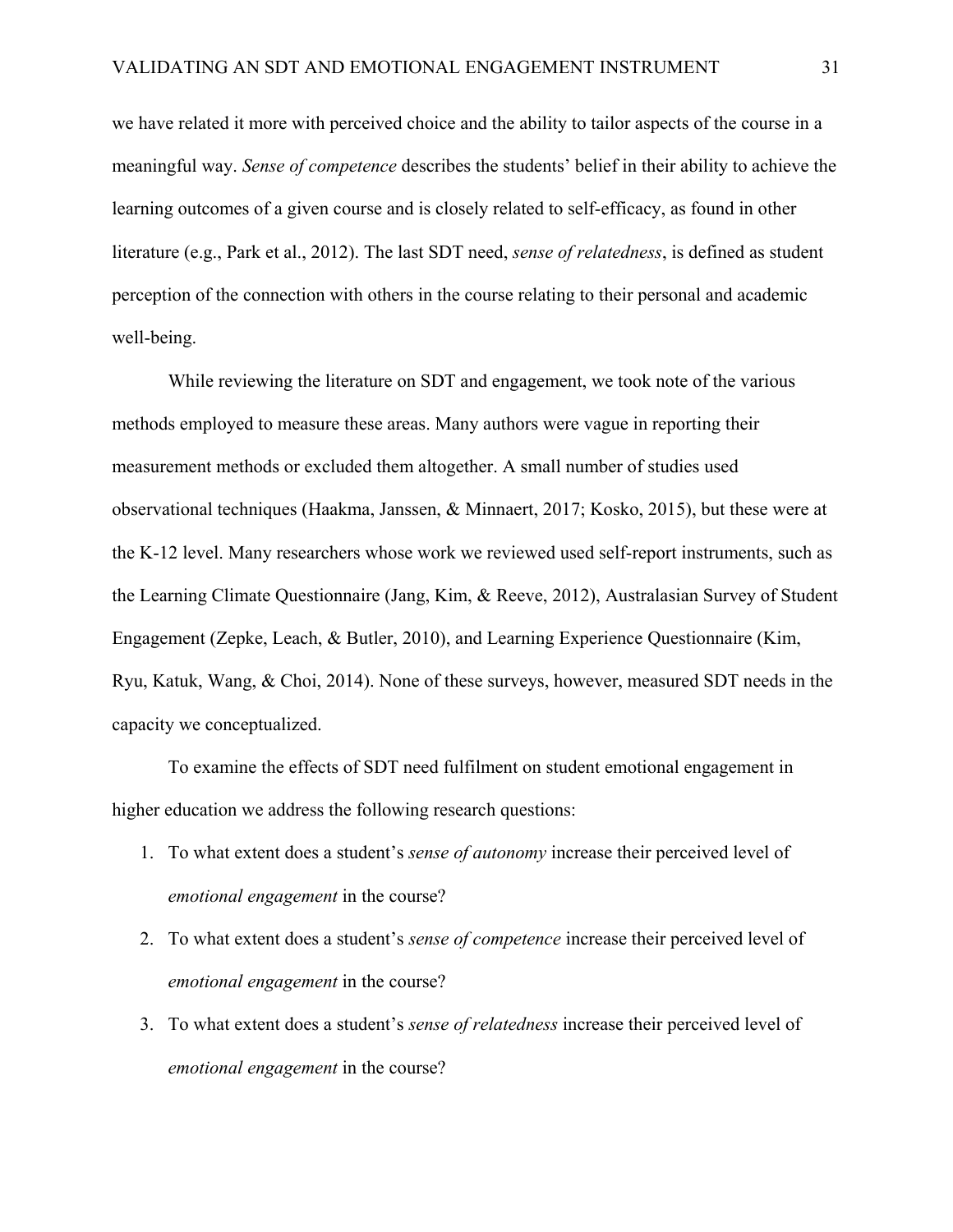4. Does the influence on emotional engagement differ between their *sense of relatedness with peers* and their *sense of relatedness with professors*?

Our review of the literature identified many possible ways to measure SDT needs and student engagement; however, we did not find any of them to be sufficiently relevant to our research questions. To remedy this disconnect, we began our research by creating a survey grounded in the literature and informed by measurement instruments used in the literature we reviewed.

### **Survey Creation**

Our survey sought to measure students' *sense of autonomy, competence, relatedness with peers, relatedness with professors,* and *emotional engagement.* We created the survey by adapting items from other surveys, when possible, and creating our own items when there were no previously encountered items that encompassed what we aimed to measure. All items on the survey were on a scale from 1 (*not at all true*) to 7 (*very true*).

The items for autonomy and competence were adapted from the Intrinsic Motivation Inventory (IMI). The IMI consists of seven subscales, each with corresponding items. As stated in the IMI, researchers have generally "chosen the subscales that are relevant to the issues they are exploring" ("Intrinsic motivation inventory," n.d., para. 2). For the purposes of this research, we used the *perceived choice* and *competence* subscales. We consider the *perceived choice* items as relating to autonomy because they align with our definition of autonomy. We revised these items to refer to feelings of autonomy and competence at the course level instead of activity level. For example, the original IMI item "I am satisfied with my performance at this task" was changed to "I am satisfied with my performance in the course thus far." This better aligned with our research interests of perceived course-level emotional engagement.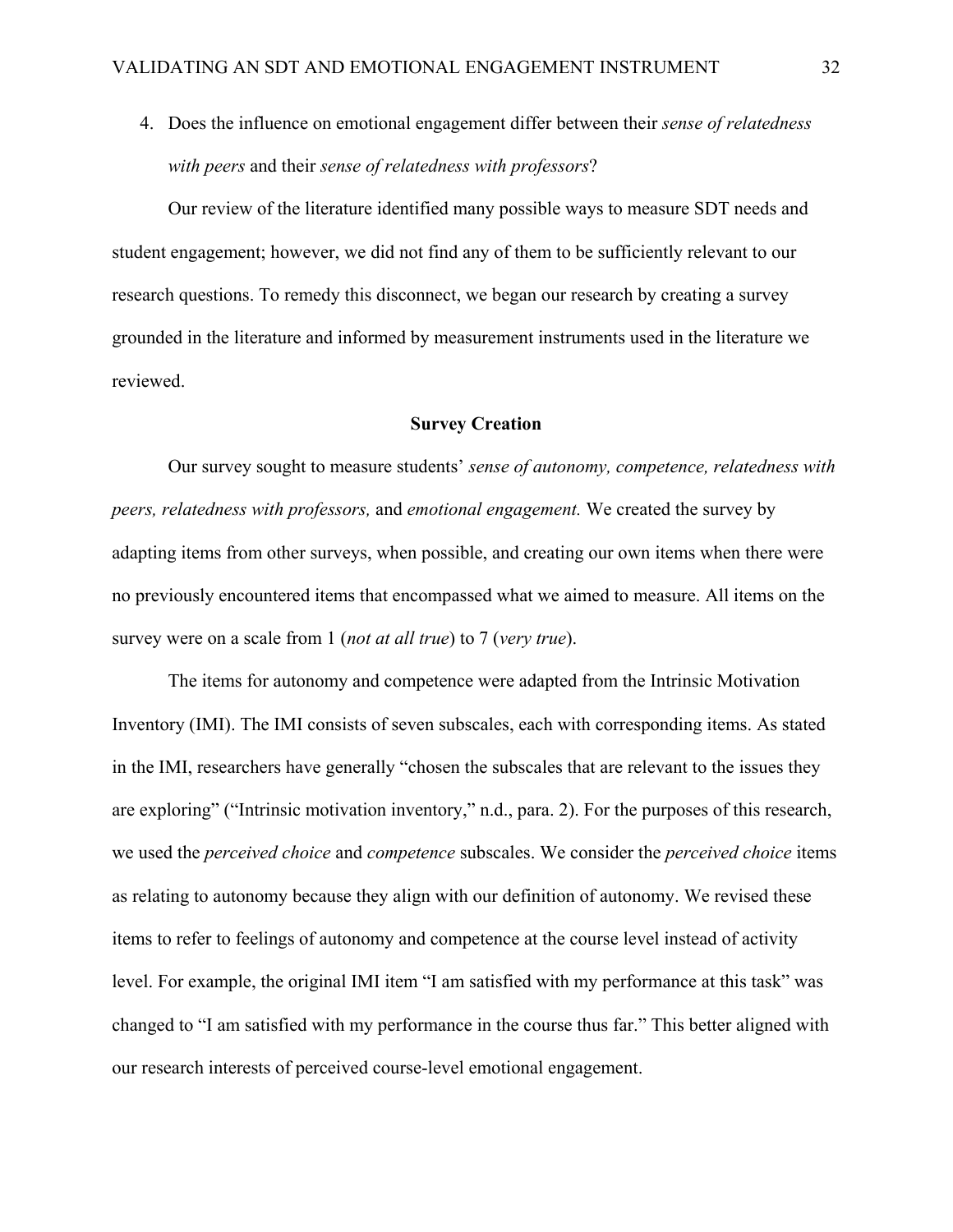Although the IMI includes a subscale and items pertaining to *relatedness*, we did not feel these items embodied how we conceptualized and defined relatedness. Many of the items on the IMI did not measure the sense of relatedness in terms of the class setting and academic support these relationships can provide. For example, one of the IMI items was "I'd like a chance to interact with this person more often." This could be generic to any setting or context. We created items intended to measure a sense of relatedness with peers and professors based on our definition of relatedness and the academic aspect we believe it should encompass in an educational setting. This included statements such as "I feel like my peers care about my success in this course" and "I feel comfortable approaching my professor for help with coursework." One item intended to measure sense of relatedness with peers was adapted from a survey question used by Rabe-Hemp, Woollen, and Humiston (2009). The item was originally worded as a question, however, for consistency, we revised it as a statement that could be answered on our scale (see Q14 in Table 1).

The last construct in our survey was emotional engagement. Our review of the literature found other authors who used questionnaires to survey students about their level of engagement (Reeve & Tseng, 2011; Skinner, Furrer, Marchand, & Kindermann, 2008; Skinner et al., 2009). We used the same items to measure emotional engagement that they employed in their studies. We made minor adjustments, such as updating the language to say *course* instead of *class*.

To ensure that the items were easily understood, we completed preliminary testing with the survey to solicit feedback from students in a higher education setting. We gave students a hard copy of the proposed survey and instructed them to think of any course they were currently taking, respond to the items, and make any notations on items they found confusing or poorly worded. Based on the feedback we received, we excluded some items and revised others. Once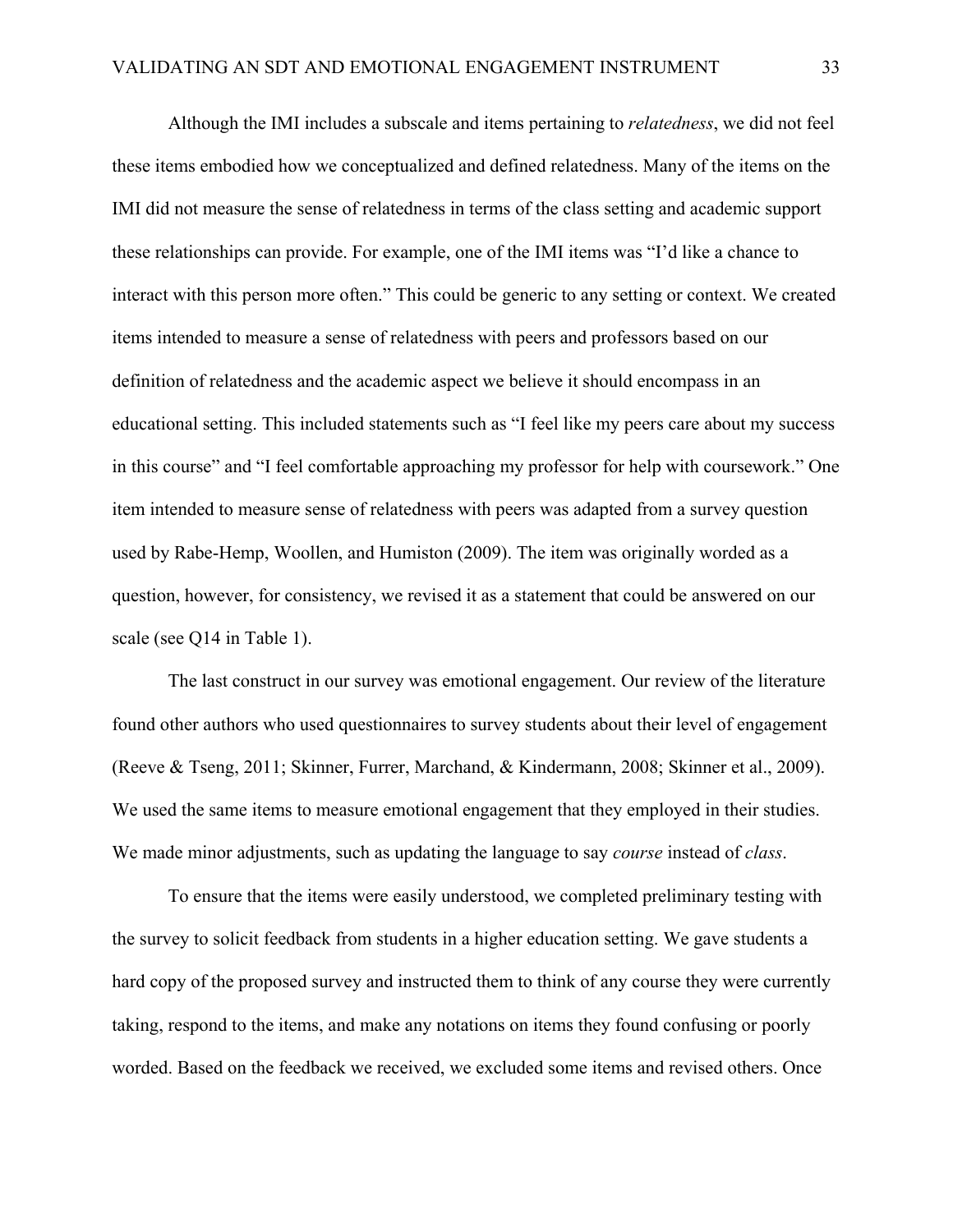we finalized the survey items, we created the survey in Qualtrics in a randomized order because the IMI suggested that items for factors be randomly ordered ("Intrinsic motivation inventory," n.d., para. 4). The randomization occurred only once, and all students received the same survey. The IMI has been previously validated, but we sought to validate our version of the survey with new items using confirmatory factor analysis. The results will be discussed in later sections.

#### **Methods**

After finalizing the survey items and receiving approval from the Institutional Review Board, we began soliciting participation. Given that our research interest focused on students in higher education, our data collection took place on the campus of a private institution of higher education located in the western United States. In order to sample across subject areas and contexts, we used the university registration system to select large-enrollment classes in traditional face-to-face and online settings. We reached out to the instructors via email, provided information about the study, and invited them to share the survey with their students. We contacted a total of 30 instructors, 15 of whom were willing to participate. These instructors taught courses across disciplines including psychology, history, writing, education, chemistry, biology, and statistics.

### **Data Collection**

To collect data from their courses, professors were sent personalized survey links created in Qualtrics. We personalized surveys so that we could update the instructions to reflect the instructor's name. For example, the instructions followed the generic form of "Think of the course you are currently taking from [insert professor's name]. For each of the following statements, please indicate how true it is for you." One professor requested that we update the instructions to use past tense as the last day of class instruction had concluded and the students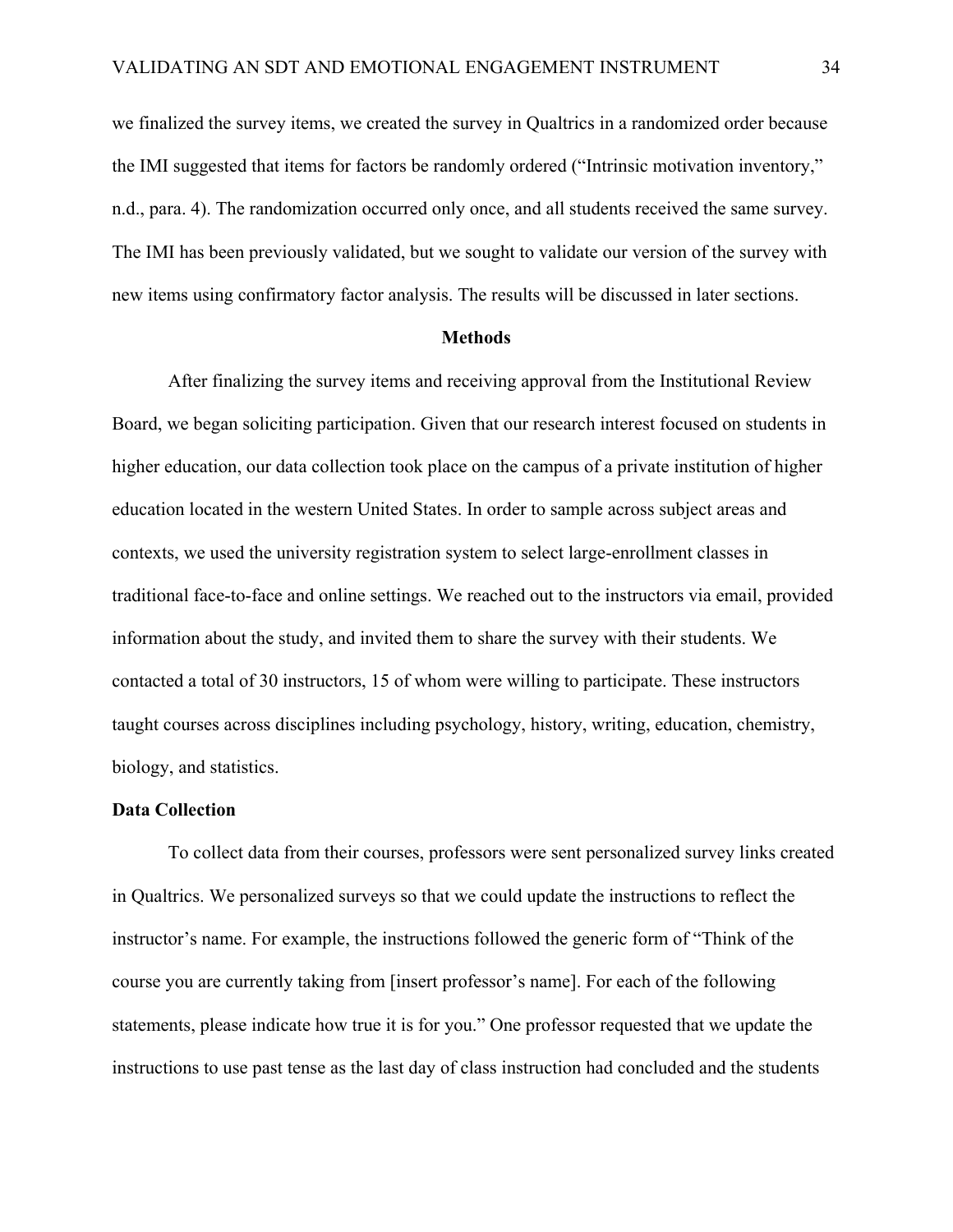were focused on finals. We received responses from 12 different courses. Our final sample contained 340 responses, eight of which had missing data on one to two items.

## **Data Analysis**

Once data were collected from each course, we exported the survey responses from Qualtrics to Excel. First, we checked that all assumptions were met, including normality, linearity, and multicollinearity. We then imported the corresponding file to Mplus version 7.4 to complete the confirmatory factor analysis (CFA) for each latent construct. CFA is used to test if the theoretically defined factorial structure in the instrument is valid (Wang & Wang, 2012). Through CFA we were able to confirm that the survey items were measuring the intended latent construct. For example, CFA was used to verify that the five survey items intended to measure *sense of competence* worked well together and measured the same construct. We did not conduct an exploratory factor analysis prior to the CFA because given the previous validation of the IMI, we had a theoretical reason to believe the indicators would load onto the corresponding latent factor. This procedure aligned with Worthington and Whittaker's (2006) recommendation for scale development research. When running our CFAs, we used the MLR estimator to account for any missing data. Using this robust estimator allowed for non-normality in the data while still having unbiased parameter estimates and standard errors.

We used the following latent constructs in our analysis: *sense of autonomy*, *sense of competence*, *sense of relatedness with peers*, *sense of relatedness with professors*, and *emotional engagement*. Each latent variable had five corresponding survey items.

### **Results**

In total, we conducted five CFAs and tested two models using structural equation modeling (SEM). The results of each CFA and SEM will be discussed below after reporting the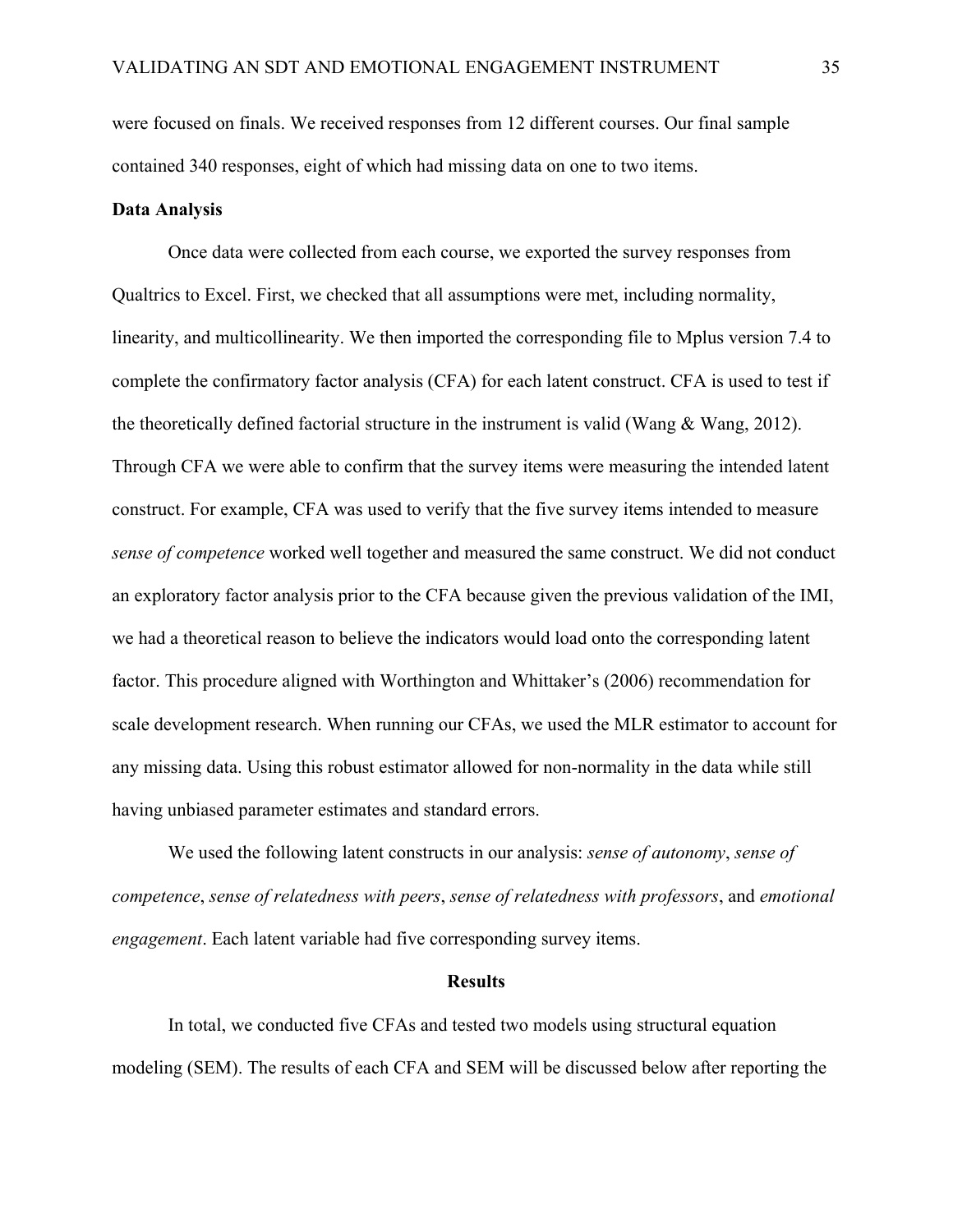descriptive statistics of survey items. To avoid redundancy, as we discuss each of the latent variables, we will refer to them by the construct they were intended to measure without *sense of*  at the beginning.

## **Survey Items**

Descriptive statistics for the 25 survey items used in our analysis can be found Table 1. Items are organized by the latent variable they were intended to measure and numbered according to the order in which they appeared in the survey. Means for *competence*, *relatedness with peers*, *relatedness with professors*, and *emotional engagement* items were centered around 5; *autonomy* was the only construct whose items had a mean less than 4. The minimum and maximum values indicate full coverage because all items were on a scale from 1 to 7.

### **Confirmatory Factor Analysis**

We ran individual CFAs to test how indicators loaded onto the latent construct. We used four fit statistics when assessing model fit: comparative fit index (CFI), Tucker-Lewis index (TLI), root mean square error of approximation (RMSEA), and standardized root mean square residual (SRMR). A summary of the fit statistics for each construct can be found in Table 2.

According to Wang and Wang (2012) good model fit is shown by values greater than 0.90 for CFI and TLI and less than 0.08 for RMSEA and SRMR. In our initial analysis for *relatedness with professors* and *emotional engagement*, two of the four model fit indices fell outside of the recommended cut-off points for each model. Given those values, we reviewed the modification index (MI) for both models. The MI was used to identify corresponding fixed parameters that could be freed up to improve model fit. Wang and Wang (2012) recommend allowing parameters to be freely estimated one at a time, beginning with the largest MI first.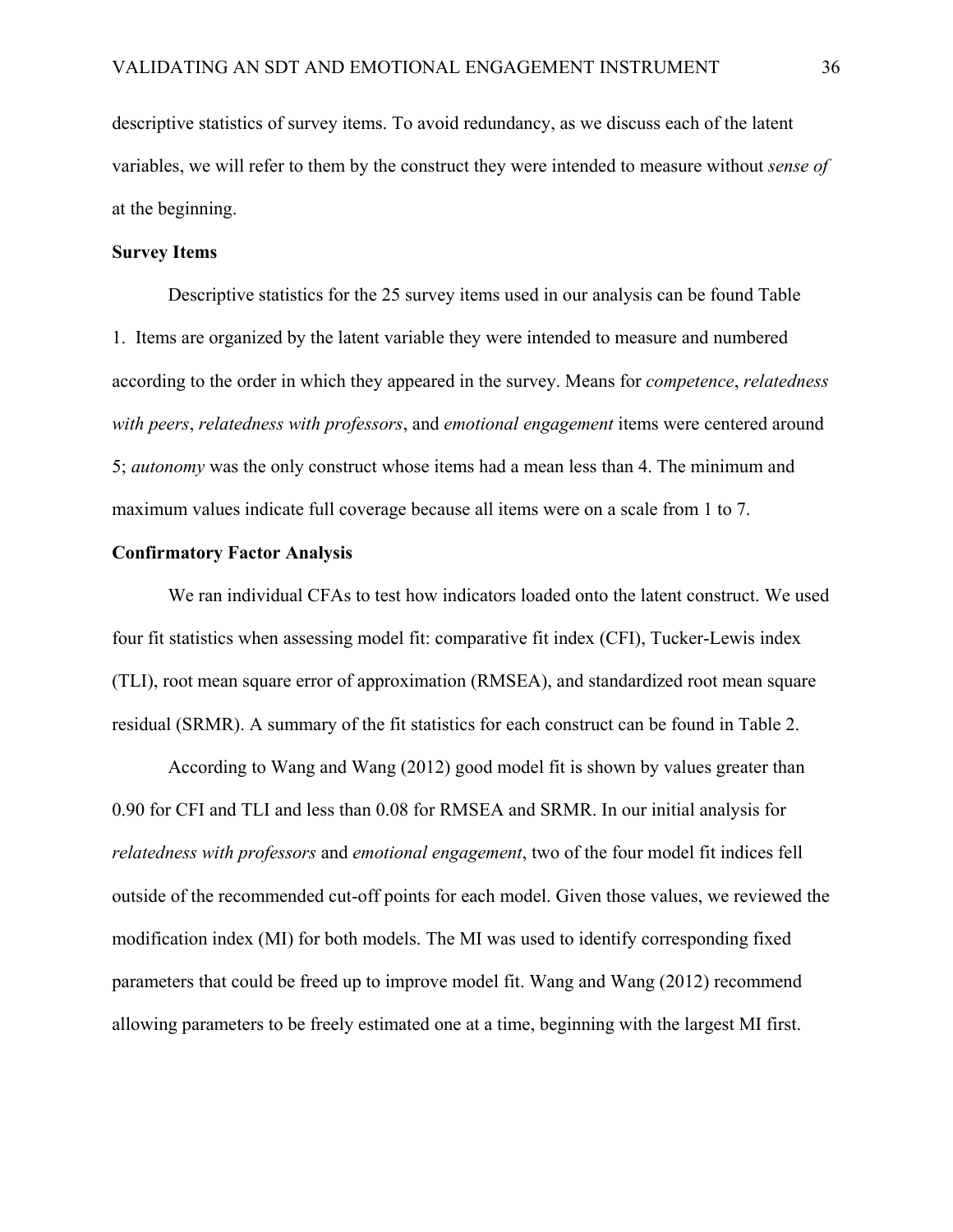*Descriptive Statistics for Survey Items* 

| Item                                                                                   | Mean  | <b>SD</b> | Min   | Max   |  |  |  |  |  |
|----------------------------------------------------------------------------------------|-------|-----------|-------|-------|--|--|--|--|--|
| <b>Autonomy</b>                                                                        |       |           |       |       |  |  |  |  |  |
| Q2. I believe I have some choice about how to do<br>assignments in this course.        | 3.971 | 1.744     | 1.000 | 7.000 |  |  |  |  |  |
| Q5. I feel like I have options for the activities I focus<br>on in this course.        | 3.663 | 1.713     | 1.000 | 7.000 |  |  |  |  |  |
| Q10. I believe I share in the decision-making process<br>regarding course assignments. | 3.086 | 1.810     | 1.000 | 7.000 |  |  |  |  |  |
| Q24. I do the assignments in this course because I<br>want to.                         | 3.796 | 1.759     | 1.000 | 7.000 |  |  |  |  |  |
| Q25. I feel like I can tailor aspects of the course to<br>align with my interests.     | 3.716 | 1.832     | 1.000 | 7.000 |  |  |  |  |  |
| Competence                                                                             |       |           |       |       |  |  |  |  |  |
| Q3. I believe if I put in effort, I can understand the<br>course material well.        | 5.779 | 1.433     | 1.000 | 7.000 |  |  |  |  |  |
| Q15. I am satisfied with my performance in the course<br>thus far.                     | 4.776 | 1.639     | 1.000 | 7.000 |  |  |  |  |  |
| Q20. I am pretty skilled in this course.                                               | 4.472 | 1.660     | 1.000 | 7.000 |  |  |  |  |  |
| Q22. I think I will do well in this course.                                            | 4.985 | 1.592     | 1.000 | 7.000 |  |  |  |  |  |
| Q23. After studying this material for a while, I feel<br>pretty competent.             | 5.065 | 1.610     | 1.000 | 7.000 |  |  |  |  |  |
| <b>Relatedness with Peers</b>                                                          |       |           |       |       |  |  |  |  |  |
| Q6. I feel comfortable approaching my peers for help<br>with class work.               | 5.032 | 1.629     | 1.000 | 7.000 |  |  |  |  |  |
| Q8. I find my academic relationship with my peers in<br>this course to be satisfying.  | 4.962 | 1.557     | 1.000 | 7.000 |  |  |  |  |  |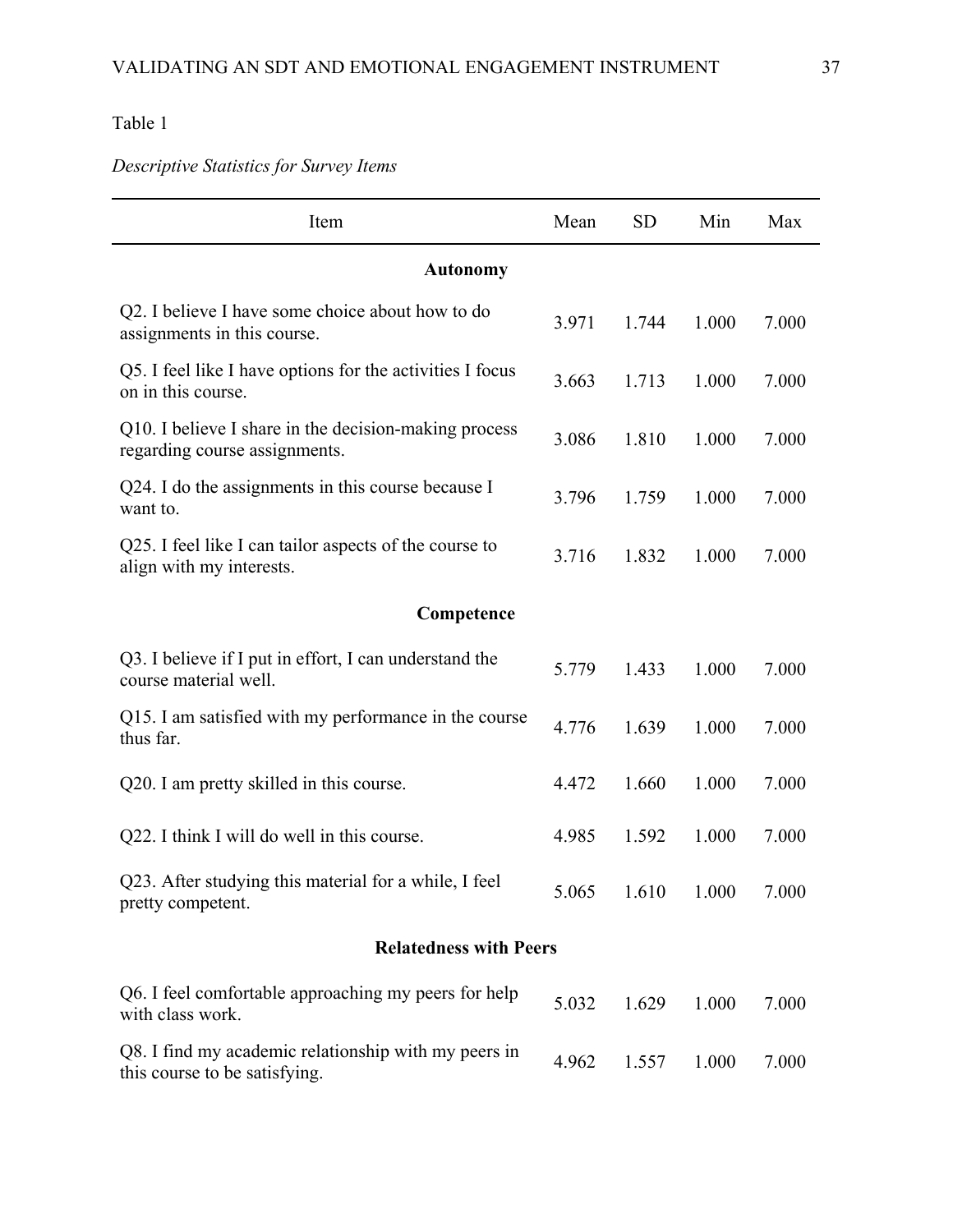| Item                                                                                          | Mean  | <b>SD</b> | Min   | Max   |  |  |
|-----------------------------------------------------------------------------------------------|-------|-----------|-------|-------|--|--|
| Q11. I feel like my peers care about my success in this<br>course.                            | 3.938 | 1.736     | 1.000 | 7.000 |  |  |
| Q14. I often talk to other students to prepare for class,<br>discuss topics, or to socialize. | 4.182 | 1.931     | 1.000 | 7.000 |  |  |
| Q17. I feel like I can trust my peers in this course.                                         | 5.009 | 1.476     | 1.000 | 7.000 |  |  |
| <b>Relatedness with Professors</b>                                                            |       |           |       |       |  |  |
| Q1. I feel like I can trust my professor.                                                     | 5.688 | 1.365     | 1.000 | 7.000 |  |  |
| Q7. I feel like my professor is available to help me<br>when I need it.                       | 5.021 | 1.633     | 1.000 | 7.000 |  |  |
| Q9. I feel comfortable approaching my professor for<br>help with class work.                  | 4.723 | 1.745     | 1.000 | 7.000 |  |  |
| Q16. I find my academic relationship with my<br>professor to be satisfying.                   | 4.425 | 1.675     | 1.000 | 7.000 |  |  |
| Q21. I feel like my professor cares about my success<br>in this class.                        | 5.027 | 1.759     | 1.000 | 7.000 |  |  |
| <b>Emotional Engagement</b>                                                                   |       |           |       |       |  |  |
| Q4. This course is fun.                                                                       | 4.617 | 1.569     | 1.000 | 7.000 |  |  |
| Q12. When we work on something in class, I feel<br>interested.                                | 4.732 | 1.480     | 1.000 | 7.000 |  |  |
| Q13. When I am in class, I feel curious about what we<br>are learning.                        | 4.876 | 1.458     | 1.000 | 7.000 |  |  |
| Q18. I enjoy learning new things in this course.                                              | 5.348 | 1.383     | 1.000 | 7.000 |  |  |
| Q19. When I'm in class, I feel good.                                                          | 4.808 | 1.552     | 1.000 | 7.000 |  |  |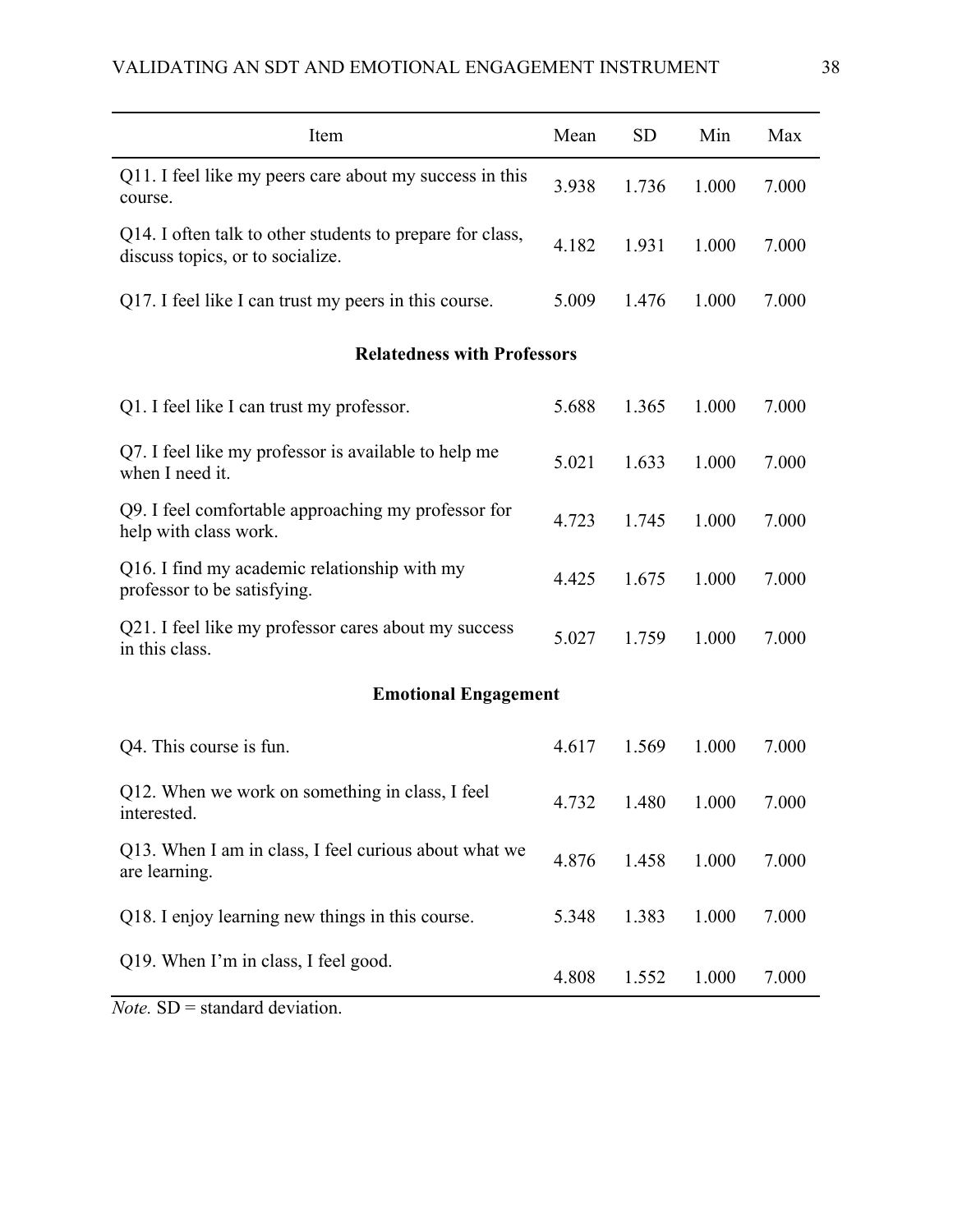Using this approach, we freely estimated one parameter in the *relatedness with professors* model (item 9 with item 7) and two parameters in the *emotional engagement* model (item 13 with item 12 and item 18 with item 12). After allowing the residuals to covary, all five CFAs met at least three of the four cut-off points for the included fit statistics. Only *autonomy* and *competence* had RMSEA values greater than 0.90.

## Table 2

|                                    | <b>Fit Statistics</b> |            |              |             |  |  |  |  |
|------------------------------------|-----------------------|------------|--------------|-------------|--|--|--|--|
| <b>Latent Construct</b>            | <b>CFI</b>            | <b>TLI</b> | <b>RMSEA</b> | <b>SRMR</b> |  |  |  |  |
| Autonomy                           | 0.954                 | 0.909      | 0.112        | 0.039       |  |  |  |  |
| Competence                         | 0.958                 | 0.915      | 0.135        | 0.029       |  |  |  |  |
| <b>Relatedness with Peers</b>      | 1.000                 | 1.003      | 0.000        | 0.010       |  |  |  |  |
| <b>Relatedness with Professors</b> | 0.991                 | 0.977      | 0.066        | 0.016       |  |  |  |  |
| <b>Emotional Engagement</b>        | 0.998                 | 0.992      | 0.044        | 0.010       |  |  |  |  |

*Confirmatory Factor Analysis Fit Statistics for Latent Constructs*

*Note.* Fit statistics reported after allowing residuals to covary for *relatedness with professors* and *emotional engagement.*

Tables 3–7 report the results from individual CFAs conducted for *autonomy*, *competence*, *relatedness with peers*, *relatedness with professors*, and *emotional engagement*. All values included for *relatedness with professors* and *emotional engagement* are reported after correlating the aforementioned error terms. Each table includes the factor loadings, both standardized and unstandardized, standard error for the unstandardized factor loading, level of significance, and communalities. The first factor loading in each CFA is fixed to 1 for model identification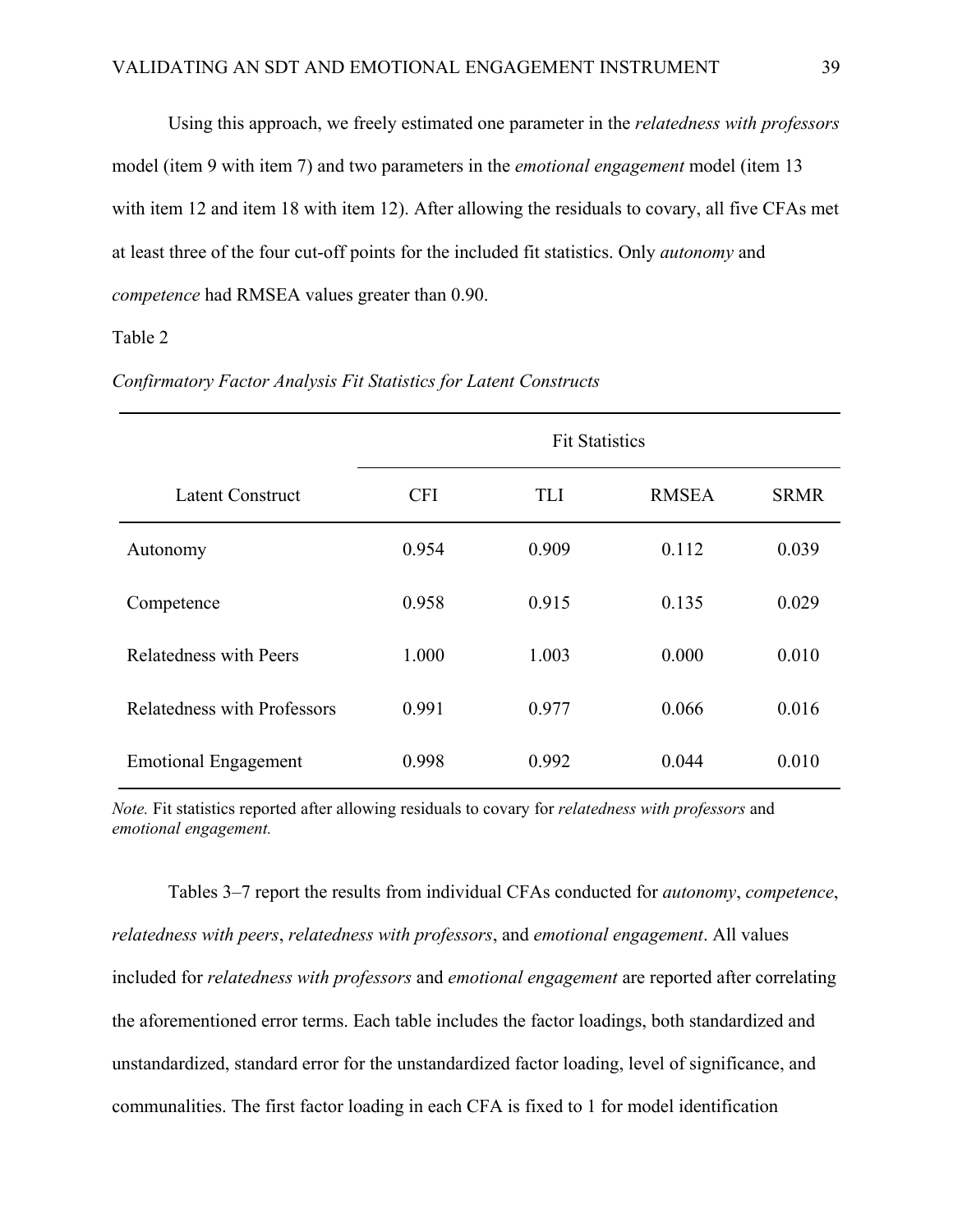purposes. The value for the subsequent items indicates their strength relative to the first item. This means a value greater than 1 in a given table is indicative that the item has a stronger influence than the first item. All standardized factor loadings across CFAs and constructs were well above the suggested cut-off value of 0.40 (Wang & Wang, 2012; Worthington & Whittaker, 2006). Standardized factor loadings can range in value from 0 to 1 with a value closer to 1 indicating a stronger influence. *Autonomy* had the lowest values with a range between 0.57 to 0.84, and *emotional engagement* had the highest values on average ranging from 0.81 to 0.90. The three other constructs had ranges of 0.67 to 0.91 (*competence*), 0.67 to 0.87 (*relatedness with peers*), and 0.73 to 0.85 (*relatedness with professors*).

The last item we report in the tables, communalities, shows the amount of variance of each indicator accounted for by the factor in the model and can have a value between 0 and 1. Our results for the communalities showed values ranging from 0.32 to 0.82 with an average across constructs of 0.63. Worthington and Whittaker (2006) classify any communalities less than 0.40 as low but also acknowledged that none of the studies they reviewed for their article used item communalities as criteria for item deletion.

The results from the CFAs show that a unidimensional construct for each set of items models this data well. The high MI values for *relatedness with professors* and *emotional engagement* also suggest that some items used to measure those latent constructs may also measure something else in common. With the CFAs completed, statistically significant p-values, and good fit statistics, we proceeded to test our structural model.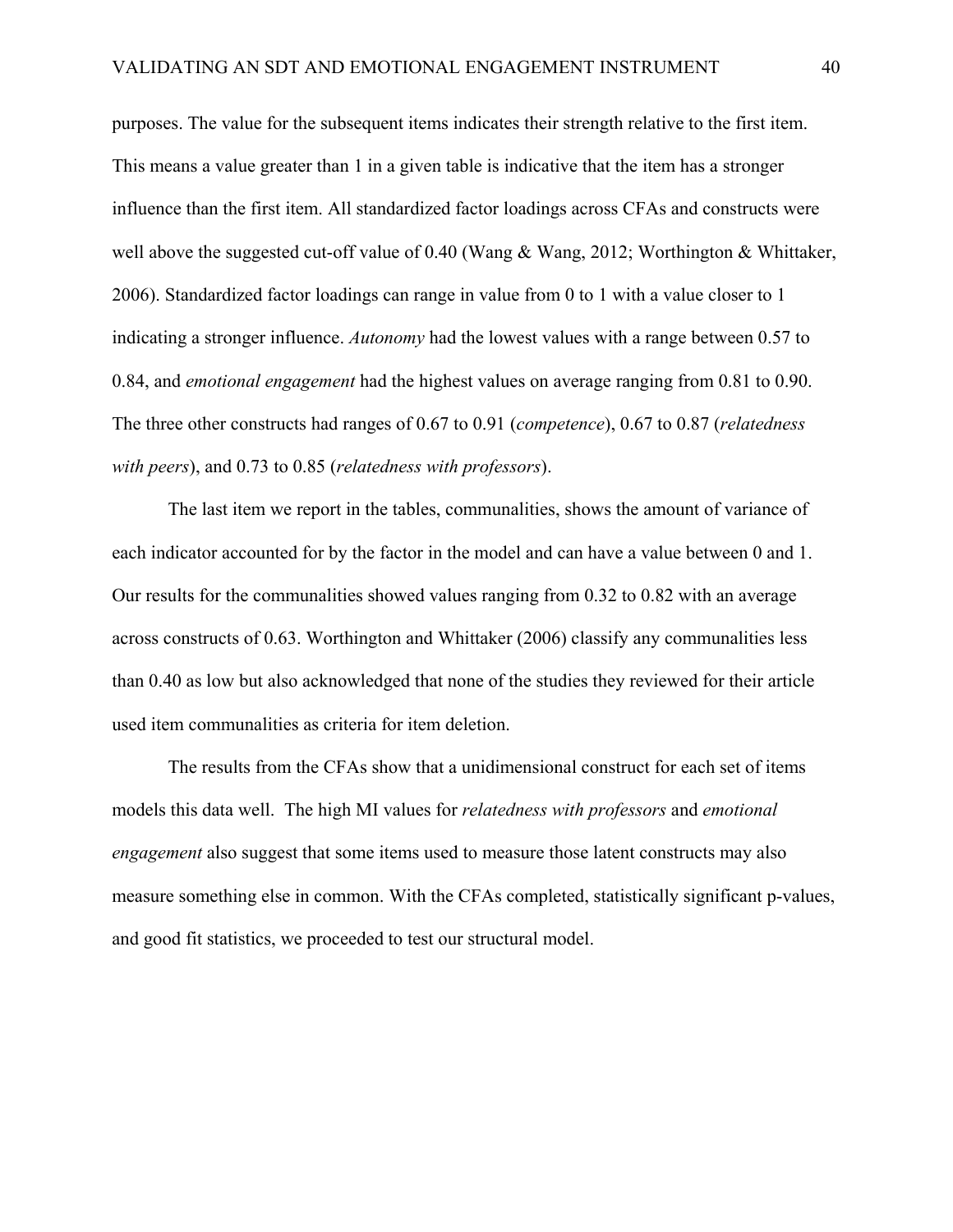# *Confirmatory Factor Analysis Results for Autonomy*

| Item                                                                                                | Factor<br>Loading | <b>SE</b> | Standardized<br><b>Factor Loading</b> | Communalities |
|-----------------------------------------------------------------------------------------------------|-------------------|-----------|---------------------------------------|---------------|
| Q2. I believe I have some choice<br>about how to do assignments in this<br>course.                  | $1.000^{\rm a}$   | <b>NA</b> | 0.754                                 | 0.568         |
| Q5. I feel like I have options for the<br>activities I focus on in this course.                     | $1.092**$         | 0.061     | 0.838                                 | 0.703         |
| Q10. I believe I share in the decision-<br>making process regarding course<br>assignments.          | $0.947**$         | 0.070     | 0.688                                 | 0.473         |
| Q24. I do the assignments in this course<br>because I want to.                                      | $0.760**$         | 0.076     | 0.568                                 | 0.323         |
| Q25. I feel like I can tailor aspects of this<br>course to align with my interests.                 | $0.962**$         | 0.089     | 0.691                                 | 0.478         |
| <i>Note</i> . $SE =$ standard error.<br>** $p < 0.001$ .<br><sup>a</sup> Factor loading fixed to 1. |                   |           |                                       |               |

# Table 4

# *Confirmatory Factor Analysis Results for Competence*

| Item                                                                            | Factor<br>Loading | <b>SE</b> | Standardized<br><b>Factor Loading</b> | Communalities |
|---------------------------------------------------------------------------------|-------------------|-----------|---------------------------------------|---------------|
| Q3. I believe if I put in effort, I can<br>understand the course material well. | $1.000^{\rm a}$   | <b>NA</b> | 0.665                                 | 0.442         |
| Q15. I am satisfied with my<br>performance in the course thus far.              | $1.528**$         | 0.125     | 0.888                                 | 0.789         |
| Q20. I am pretty skilled in this course.                                        | $1.479**$         | 0.133     | 0.849                                 | 0.720         |
| Q22. I think I will do well in this course.                                     | $1.514**$         | 0.138     | 0.907                                 | 0.822         |
| Q25. After studying this material for a<br>while, I feel pretty competent.      | $1.422**$         | 0.117     | 0.842                                 | 0.709         |

*Note.* SE = standard error.

 $*$ *\*p* < 0.001.

Factor loading fixed to 1.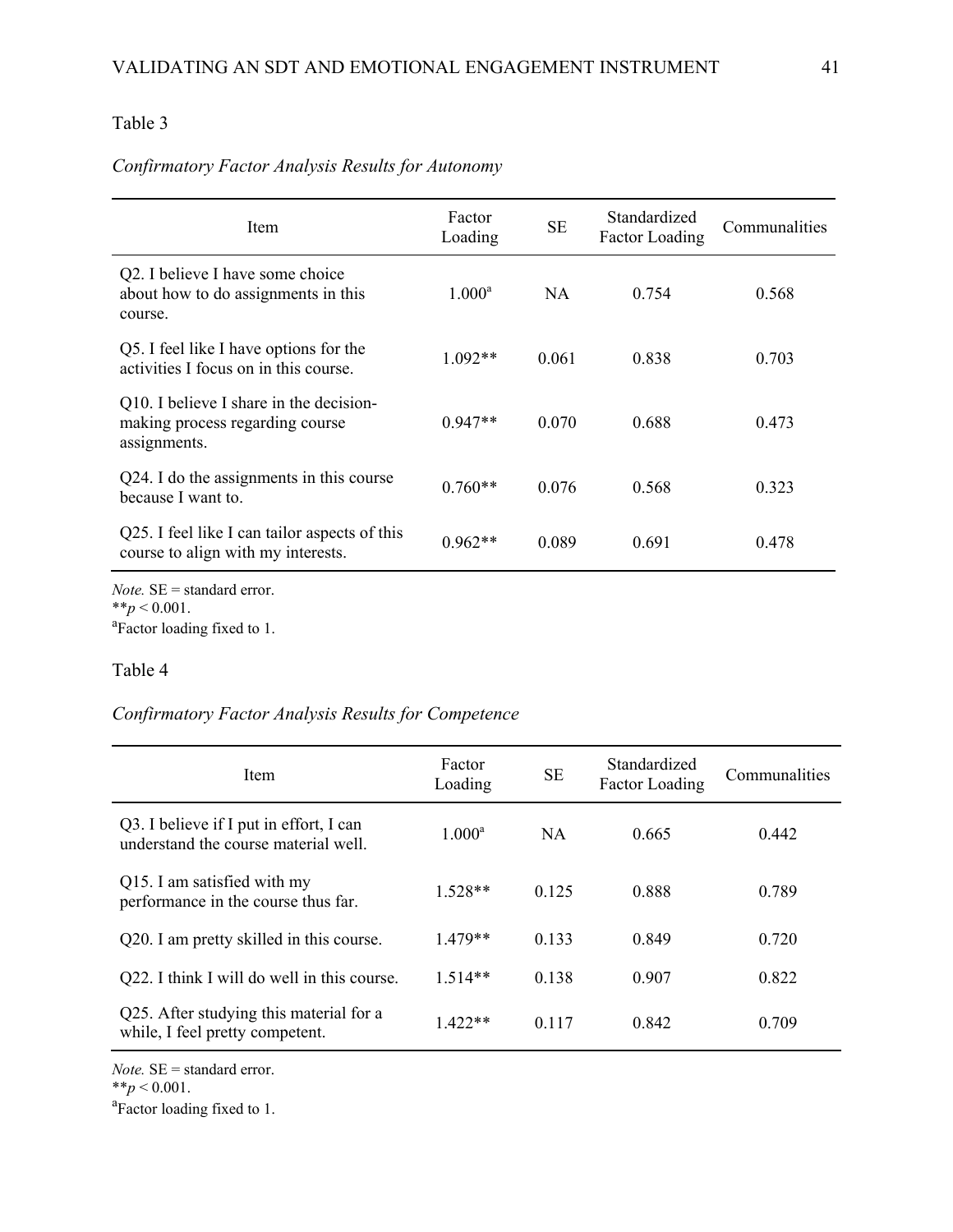| Item                                                                                          | Factor<br>Loading | <b>SE</b> | Standardized<br><b>Factor Loading</b> | Communalities |
|-----------------------------------------------------------------------------------------------|-------------------|-----------|---------------------------------------|---------------|
| Q6. I feel comfortable approaching my<br>peers for help with class work.                      | $1.000^{\rm a}$   | <b>NA</b> | 0.778                                 | 0.606         |
| Q8. I find my academic relationship with<br>my peers in this course to be satisfying.         | $1.063**$         | 0.062     | 0.865                                 | 0.749         |
| Q11. I feel like my peers care about my<br>success in this course.                            | $1.070**$         | 0.065     | 0.781                                 | 0.610         |
| Q14. I often talk to other students to prepare<br>for class, discuss topics, or to socialize. | $1.015**$         | 0.072     | 0.667                                 | 0.444         |
| Q17. I feel like I can trust my peers in this<br>course.                                      | $0.967**$         | 0.056     | 0.831                                 | 0.690         |
| <i>Note</i> . $SE =$ standard error.<br>** $p < 0.001$ .                                      |                   |           |                                       |               |

# *Confirmatory Factor Analysis Results for Relatedness with Peers*

 $*^*p < 0.001$ .<br><sup>a</sup>Factor loading fixed to 1.

## Table 6

*Confirmatory Factor Analysis Results for Relatedness with Professors*

| Item                                                                         | Factor<br>Loading | <b>SE</b> | Standardized<br><b>Factor Loading</b> | Communalities |
|------------------------------------------------------------------------------|-------------------|-----------|---------------------------------------|---------------|
| Q1. I feel like I can trust my professor.                                    | $1.000^{\rm a}$   | NA.       | 0.759                                 | 0.576         |
| Q7. I feel like my professor is available<br>to help me when I need it.      | $1.150**$         | 0.062     | 0.729                                 | 0.532         |
| Q9. I feel comfortable approaching my<br>professor for help with class work. | $1.270**$         | 0.065     | 0.753                                 | 0.568         |
| Q16. I find my academic relationship<br>with my professor to be satisfying.  | $1.350**$         | 0.072     | 0.836                                 | 0.698         |
| Q21. I feel like my professor cares<br>about my success in this class.       | $1.441**$         | 0.056     | 0.849                                 | 0.721         |

*Note.* SE = standard error.

 $*$ *\*p* < 0.001.

Factor loading fixed to 1.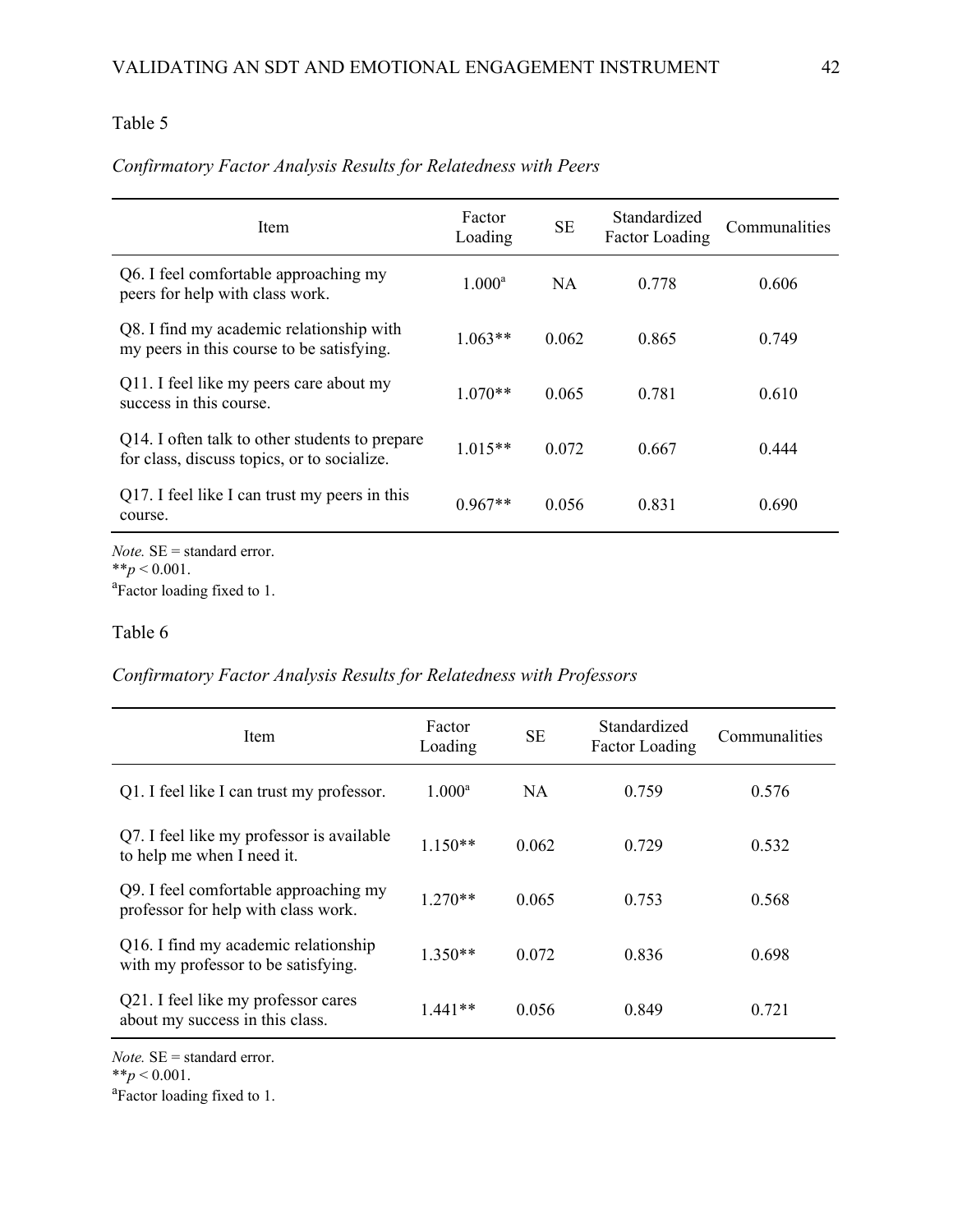| Item                                                                   | Factor<br>Loading | <b>SE</b> | Standardized<br><b>Factor Loading</b> | Communalities |
|------------------------------------------------------------------------|-------------------|-----------|---------------------------------------|---------------|
| Q4. This course is fun.                                                | $1.000^{\rm a}$   | <b>NA</b> | 0.815                                 | 0.664         |
| Q12. When we work on something<br>in class, I feel interested.         | $0.984**$         | 0.059     | 0.850                                 | 0.722         |
| Q13. When I am in class, I feel<br>curious about what we are learning. | $0.967**$         | 0.057     | 0.849                                 | 0.721         |
| Q18. I enjoy learning new things in<br>this course.                    | $0.971**$         | 0.051     | 0.899                                 | 0.807         |
| Q19. When I'm in class, I feel<br>good.                                | $0.976**$         | 0.049     | 0.805                                 | 0.648         |

### *Confirmatory Factor Analysis Results for Emotional Engagement*

*Note.* SE = standard error.  $**_p < 0.001$ .

Factor loading fixed to 1.

### **Structural Equation Model**

To answer our research questions, our analysis went beyond conducting confirmatory factor analysis. Once we confirmed the measurement model through the CFA, we were able to examine the influence of each latent factor on emotional engagement through structural equation modeling. We tested two models: the hypothesized model and a revised model based on results from the first SEM. In both models, we continued to correlate the error terms for *relatedness with professors* and *emotional engagement.*

In the following sections we report fit statistics for both models and four values for each latent construct in the models: unstandardized beta (B), standard error (SE), standardized beta  $(\beta)$ , and the associated *p*-value. The unstandardized beta indicates the relationship between the independent variable and outcome variable. This means for every one unit increase in the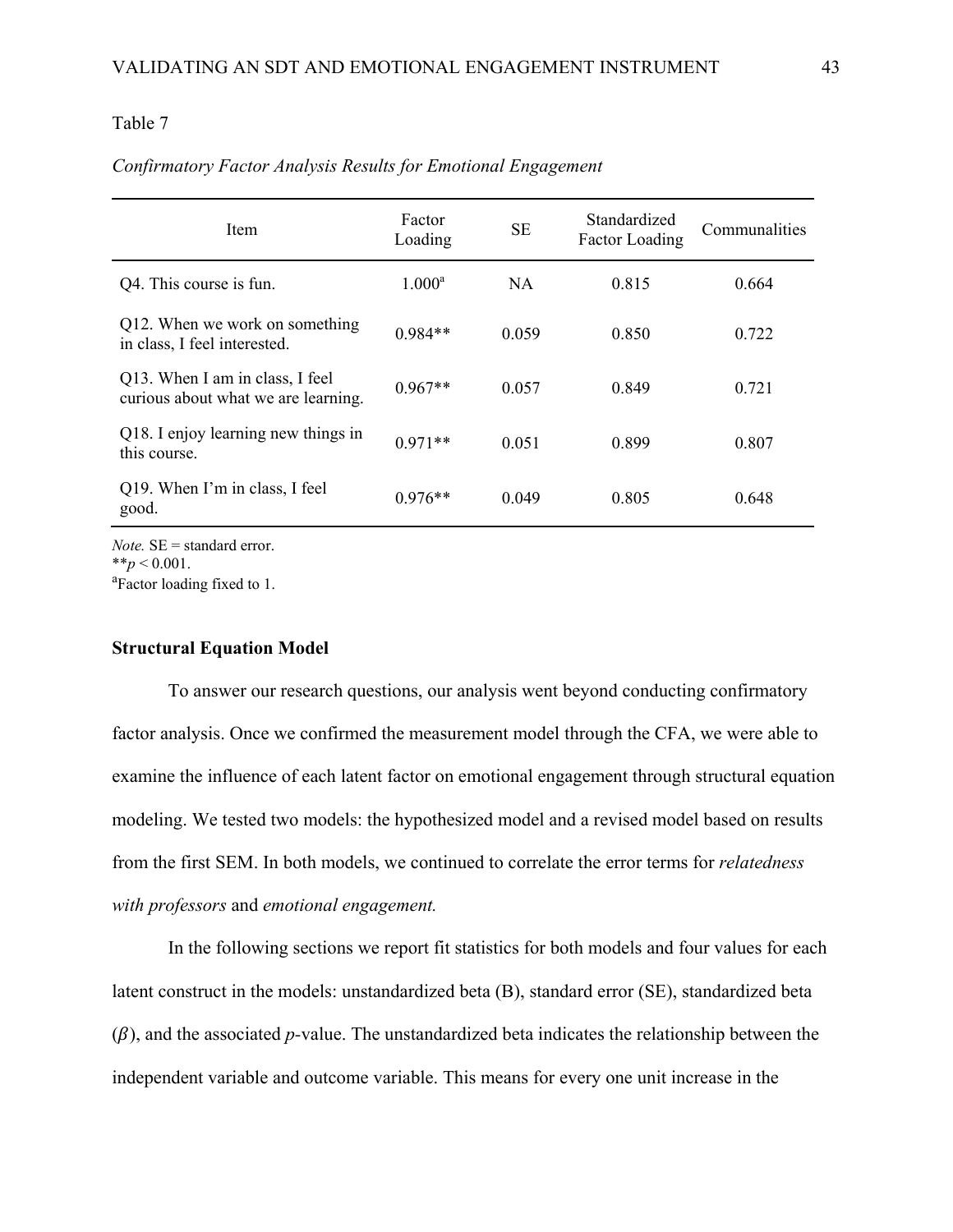independent variable, such as *autonomy*, we would expect the predicted value of *emotional engagement* to change by the value of the unstandardized beta, holding all else constant. The standardized beta shows a similar relationship between the standard deviations of the independent and dependent variables. For every one standard deviation increase in the independent variable, we would expect the predicted value of *emotional engagement* to change by the number of standard deviations indicated by the standardized beta.

**Model 1.** Our initial model shows the relationship we hypothesized, grounded in SDT, between *autonomy*, *competence*, *relatedness*, and *emotional engagement* (Figure 1). The *relatedness* construct was comprised of both *sense of relatedness with peers* and *sense of relatedness with professors*. We organized our model in this way to look at the influence of SDT needs—autonomy, competence, and relatedness—on emotional engagement.

The fit statistics indicated good fit (CFI=0.923, TLI=0.912, RMSEA=0.065, SRMR=0.063,  $\chi^2$ =645.051, *df*=264, *p* < 0.001). The correlation matrix showed moderate correlation between the latent variables with only one  $r > 0.800$  (see Table 8). The strongest correlation was between *relatedness* and *relatedness with professors* which will be discussed later.

Model results showed that with our dataset, *competence* (B=0.447, SE=0.111,  $\beta$ =0.337, *p* < 0.001) had the strongest influence on *emotional engagement* followed by *autonomy* (B=0.314, SE=0.133,  $\beta$ =0.310,  $p$  < 0.05). Of the three SDT needs regressed on emotional engagement, *relatedness* was the only one not found to be statistically significant (B=0.483, SE=0.319,  $\beta$ =0.250,  $p > 0.05$ ). Both of the factor loadings onto *relatedness*, however, were statistically significant with *relatedness with professors* showing a slightly stronger loading (1.410) compared to *relatedness with peers* (fixed to 1.000).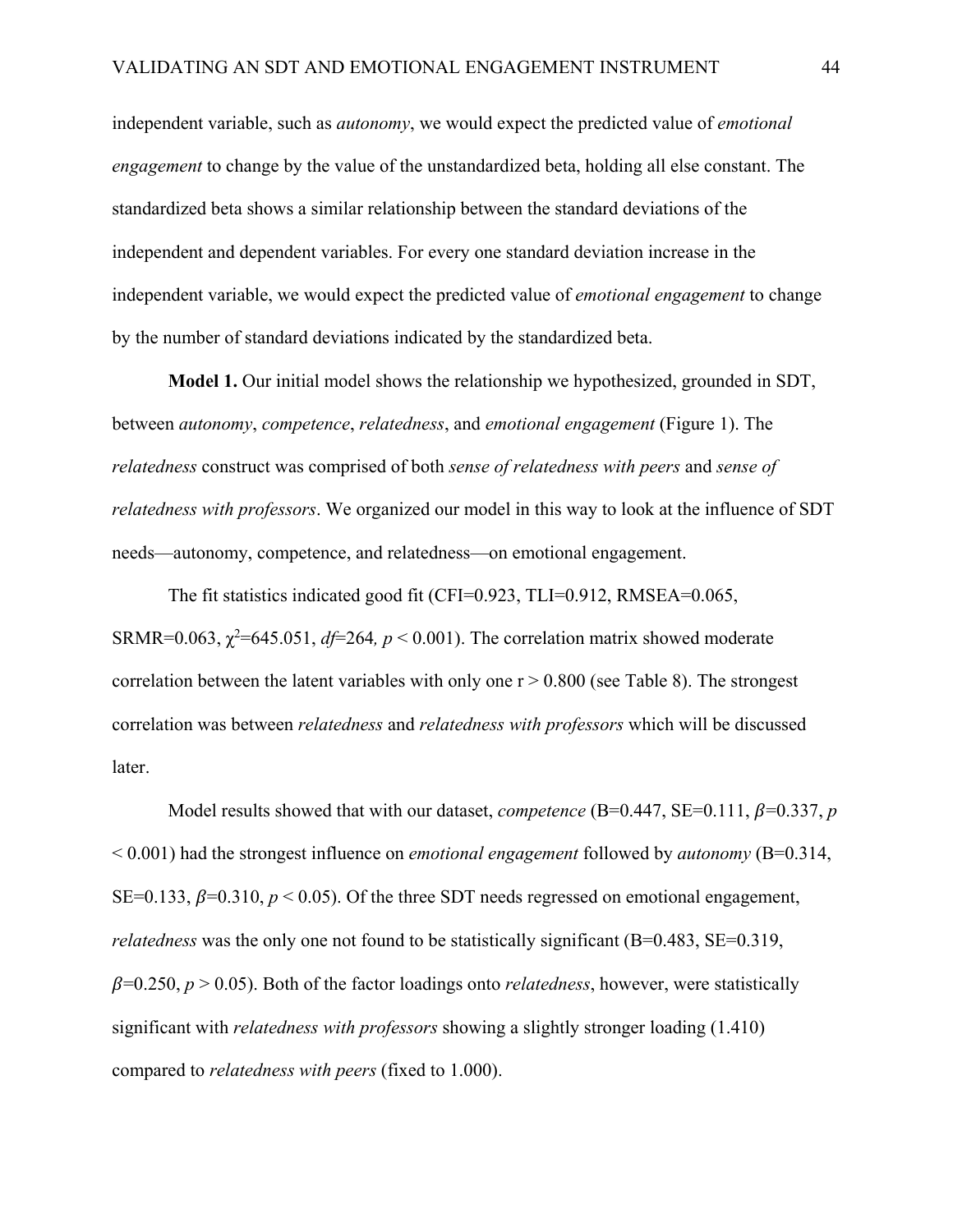|                                | 1.        | 2.        | 3.        | 4.        | 5.        | 6.    |
|--------------------------------|-----------|-----------|-----------|-----------|-----------|-------|
| 1. Autonomy                    | 1.000     |           |           |           |           |       |
| 2. Competence                  | $0.581**$ | 1.000     |           |           |           |       |
| 3. Relatedness with Peers      | $0.425**$ | $0.375**$ | 1.000     |           |           |       |
| 4. Relatedness with Professors | $0.734**$ | $0.648**$ | $0.497**$ | 1.000     |           |       |
| 5. Relatedness                 | $0.792**$ | $0.699**$ | $0.536**$ | $0.927**$ | 1.000     |       |
| 6. Emotional Engagement        | $0.703**$ | $0.691**$ | $0.391**$ | $0.677**$ | $0.730**$ | 1.000 |
| ** $p < 0.001$ .               |           |           |           |           |           |       |

# *Correlation Matrix for Latent Variables in Model 1*

This finding motivated us to tease out the potential difference of *relatedness with peers*  and *relatedness on professors* on *emotional engagement* without loading onto a higher order factor. Therefore, we tested the following post-hoc model, Model 2. We revised our model by removing the *relatedness* latent construct so *relatedness with peers* and *relatedness with professors* could be regressed on *emotional engagement*.

**Model 2.** Our revised model, which regressed *autonomy*, *competence*, *relatedness with peers*, and *relatedness with professors* onto *emotional engagement*, also showed good fit (CFI=0.924, TLI=0.913, RMSEA=0.065, SRMR=0.061,  $\chi^2$ =638.929, *df*=262, *p* < 0.001). Once again, the correlation matrix for the latent variables showed low to moderate correlation between the constructs (see Table 9). This indicates that the latent constructs are distinct enough to be measured separately.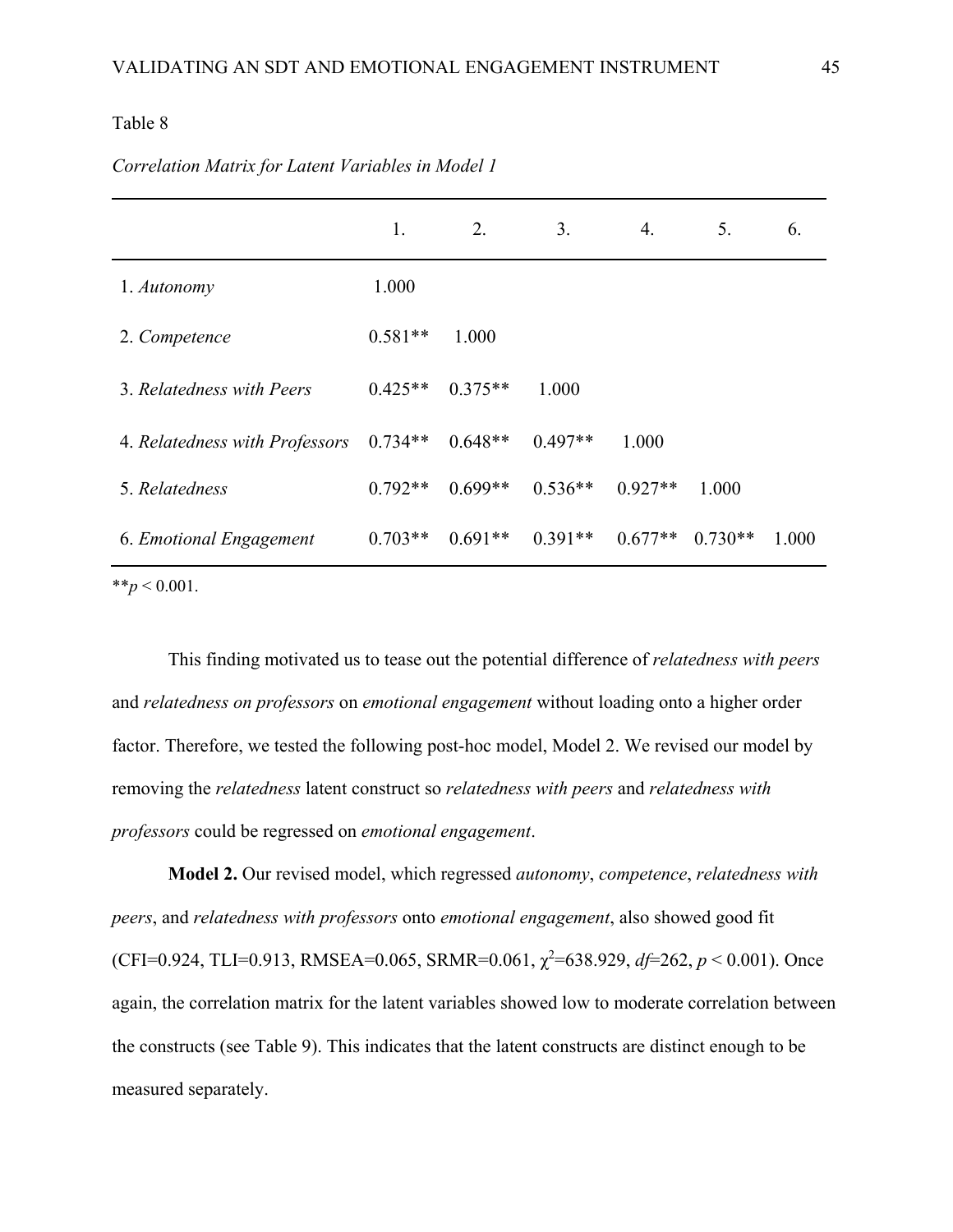

*Figure 1.* Model with self-determination theory constructs regressed on *emotional engagement*. Standardized betas reported. *Emotional engagement*  $R^2 = 0.632$ *.*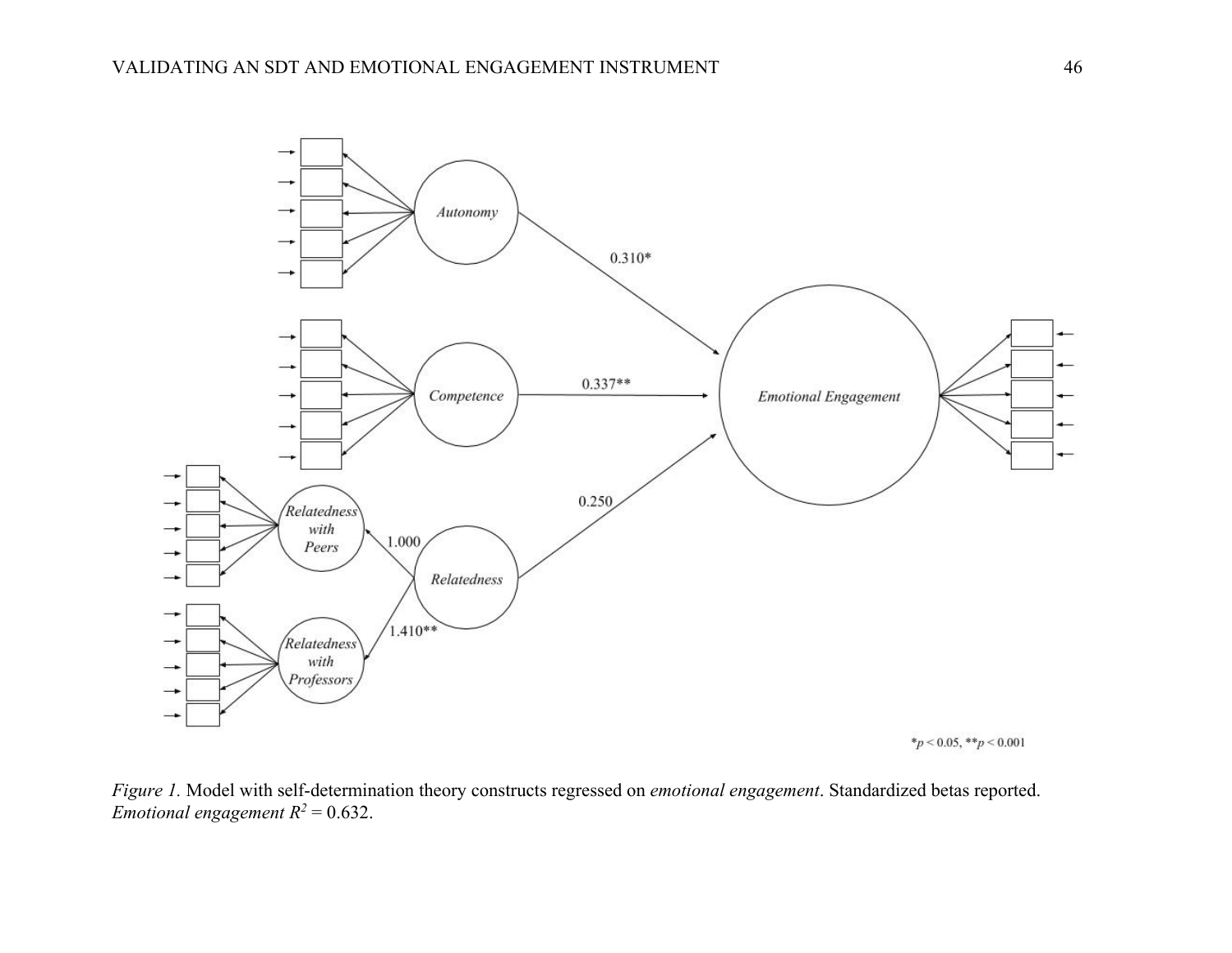Model 2 supports the same findings from Model 1, specifically that in the presence of other variables, *competence* (B=0.484, SE=0.092,  $\beta$ =0.365,  $p < 0.001$ ) had a stronger influence on *emotional engagement* than any of the other variables (see Figure 2). *Autonomy* (B=0.388, SE=0.097,  $\beta$ =0.384,  $p < 0.001$ ) had the next largest effect on *emotional engagement*. When we separated *relatedness with peers* and *relatedness with professors*, we were able to see the individual effects on *emotional engagement*. This model showed that *relatedness with peers*  (B=0.133, SE=0.057,  $\beta$ =0.128,  $p > 0.05$ ) does have a positive, albeit small, influence on *emotional engagement*. In the presence of *autonomy*, *competence*, and *relatedness with peers*, the latent construct *relatedness with professors* (B=0.101, SE=0.120,  $\beta$ =0.080,  $p > 0.05$ ) was not statistically significant in predicting *emotional engagement*.

We also tested the difference between the betas from *relatedness with peers* and *relatedness with professors* to *emotional engagement*. Although it would appear that *relatedness with peers* exhibits a larger influence on *emotional engagement* than *relatedness with professors*, the results showed that the two betas are not statistically different from each other  $(p > 0.05)$ . Table 9

|                                | 1.        | 2.        | 3.        | 4.        | 5.    |
|--------------------------------|-----------|-----------|-----------|-----------|-------|
| 1. Autonomy                    | 1.000     |           |           |           |       |
| 2. Competence                  | $0.581**$ | 1.000     |           |           |       |
| 3. Relatedness with Peers      | $0.368**$ | $0.398**$ | 1.000     |           |       |
| 4. Relatedness with Professors | $0.745**$ | $0.643**$ | $0.497**$ | 1.000     |       |
| 6. Emotional Engagement        | $0.703**$ | $0.691**$ | $0.454**$ | $0.665**$ | 1.000 |

 $**p < 0.001$ .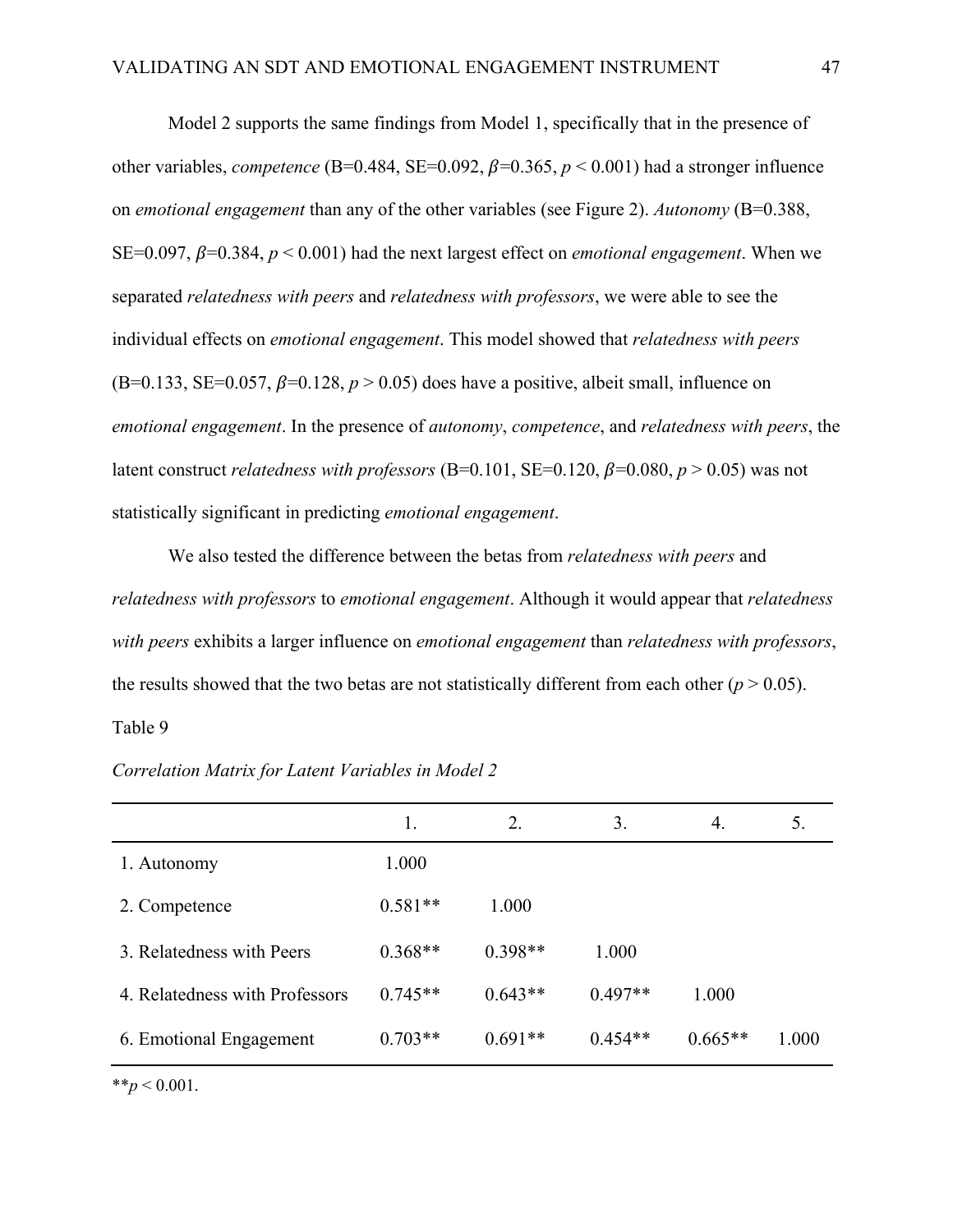

*Figure 2*. Model separating relatedness with peers and relatedness with professors to regress on emotional engagement. Standardized betas reported. *Emotional engagement*  $R^2 = 0.634$ .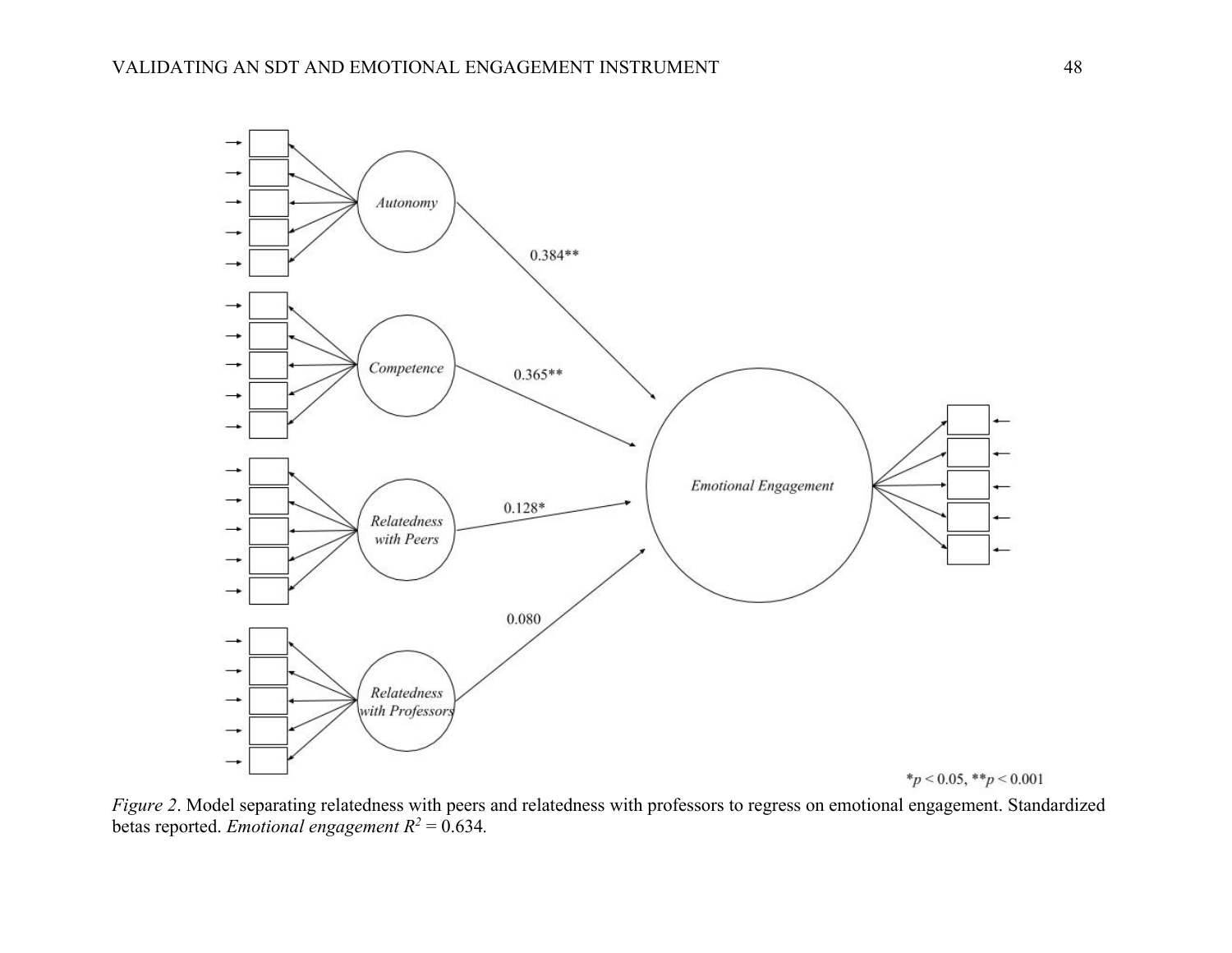### **Discussion and Limitations**

Overall, our statistical analysis shows that the survey performed well. The indicators for each latent factor appear to measure the intended construct. We initially hypothesized that *relatedness* would have a larger impact than accounted for in the current literature and be comparable to the influence of *autonomy* and *competence*. Our analysis proved contrary to our hypothesis. In both models, *autonomy* and *competence* were found to have a larger impact on *emotional engagemen*t than either *relatedness with peers* or *relatedness with professors*. In response to our research questions, this analysis showed that sense of autonomy, competence, and relatedness with peers have a positive, yet relatively small, effect on student emotional engagement. *Sense of relatedness with professors* did not have a statistically significant effect on *emotional engagement* as we measured it.

Future research could examine interactions between each of the latent constructs and possible indirect effects on engagement due to these interactions. For example, Kosko and Wilkins (2015) acknowledged that teachers in their study had the role of providing scaffolding, which influenced students' competence, as students worked to develop mathematical autonomy. This suggests the relatedness students experienced with teachers affected student engagement through autonomy and competence. It is possible that in our sample *relatedness with professors* did not have a statistically significant effect on *emotional engagement* but may have indirect influence unaccounted for in the model. A model that includes interactions between the latent constructs and uses a longitudinal approach using this instrument could yield more in-depth knowledge in this area.

Through our analysis we also tested two structural models. Model 2 fit the data best and answered our research questions in a meaningful way. Model 1 did not clearly show the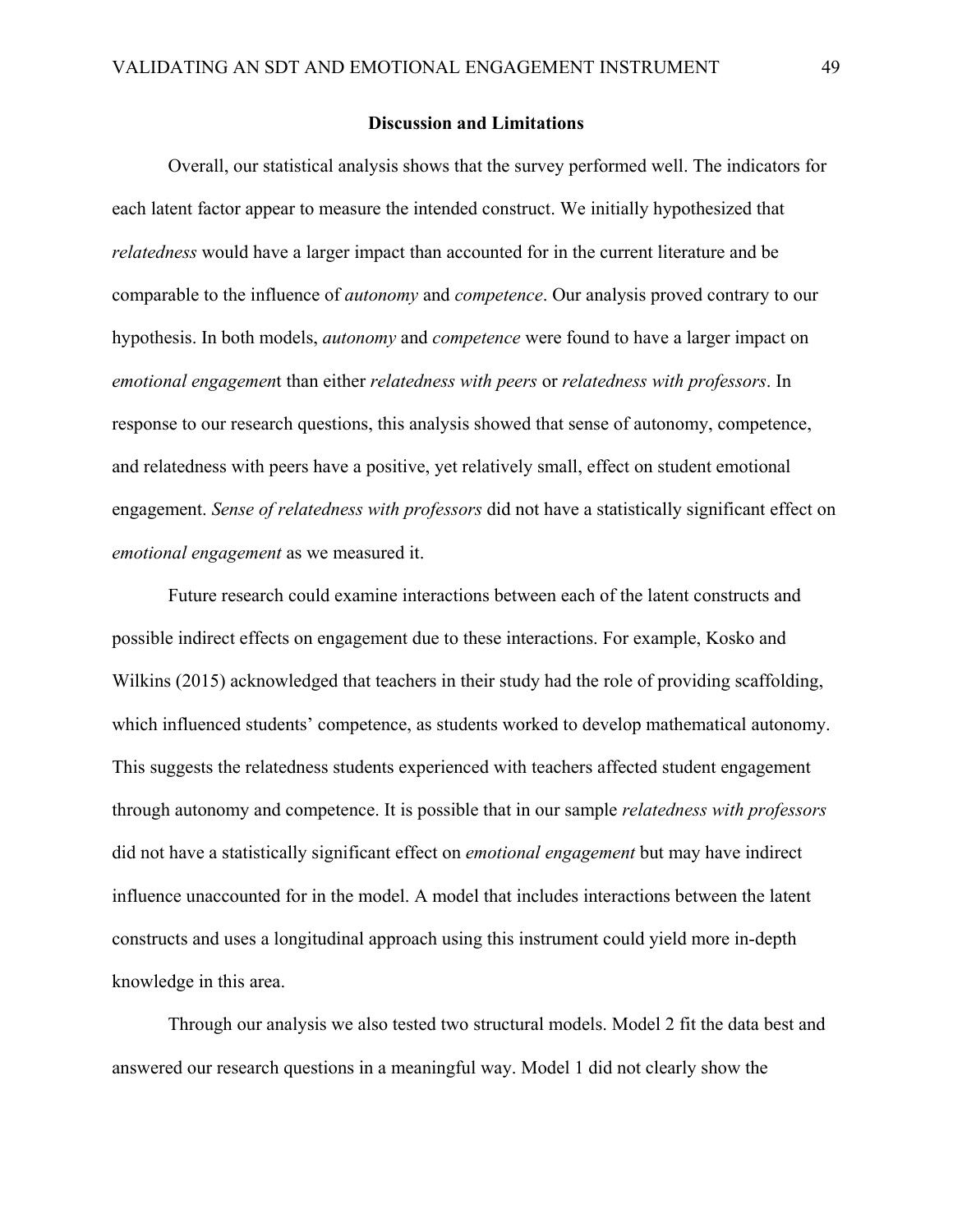individual effects of *relatedness with peers* and *relatedness with professors* on *emotional engagement*. Creating the composite factor, *relatedness*, made it appear as though *sense of relatedness* had no influence on engagement, but the revised model tells a different story. One reason *relatedness* might have not been statistically significant in the hypothesized model could be due to the high level of correlation (r = 0.927) between *relatedness* and *relatedness with professors*, which was not statistically significant in Model 2. While this strong correlation makes sense because *relatedness* is a composite of *relatedness with professors* and *relatedness with peers*, the correlation between *relatedness* and *relatedness with peers* was moderate (r = 0.536).

Findings from this study can be used to inform course design and instructional strategies employed by professors. In both models we were surprised to see that *sense of competence* had a stronger effect on *emotional engagement* than *autonomy*. This finding is contrary to the general consensus that "SDT research claims that autonomy support is the most important factor in selfdetermined motivation" (Scogin & Stuessy, 2015, p. 342). While most literature encourages professors to increase autonomy-supportive behavior, our finding can be used to show the importance of also providing meaningful feedback and scaffolding for students, which supports their sense of competence.

One limitation with this study could be the sample we collected. Although we looked to collect data from a large sample over many contexts and courses, participants ultimately selfselected. Professors made students aware of the opportunity to participate through an email or learning management system announcement. There is the possibility that those who filled out the survey were students who tend to be more engaged in their education and willing to dedicate an extra 10-15 minutes of their time for educational purposes. This could skew the results of self-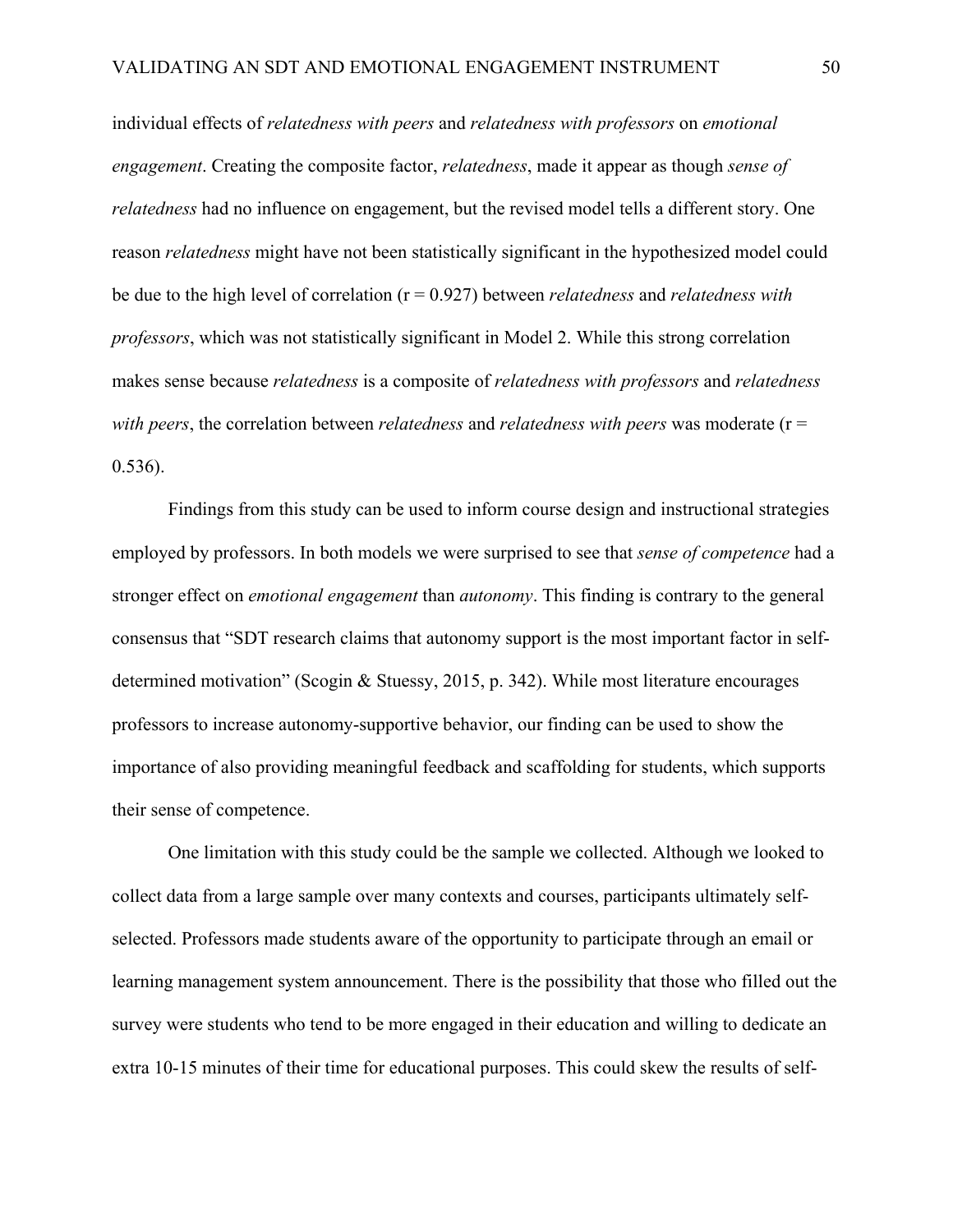report measures to be higher than would be expected. We also did not test for differences across the face-to-face and online contexts because our sample size from online classes was too small to conduct meaningful analysis. Future research could compare results from face-to-face and online settings to see if any of the results change, specifically those pertaining to sense of relatedness with both peers and professors. Future research could also explore if students' sense of competence exhibits a stronger influence on emotional engagement than autonomy when the survey is administered to a different population.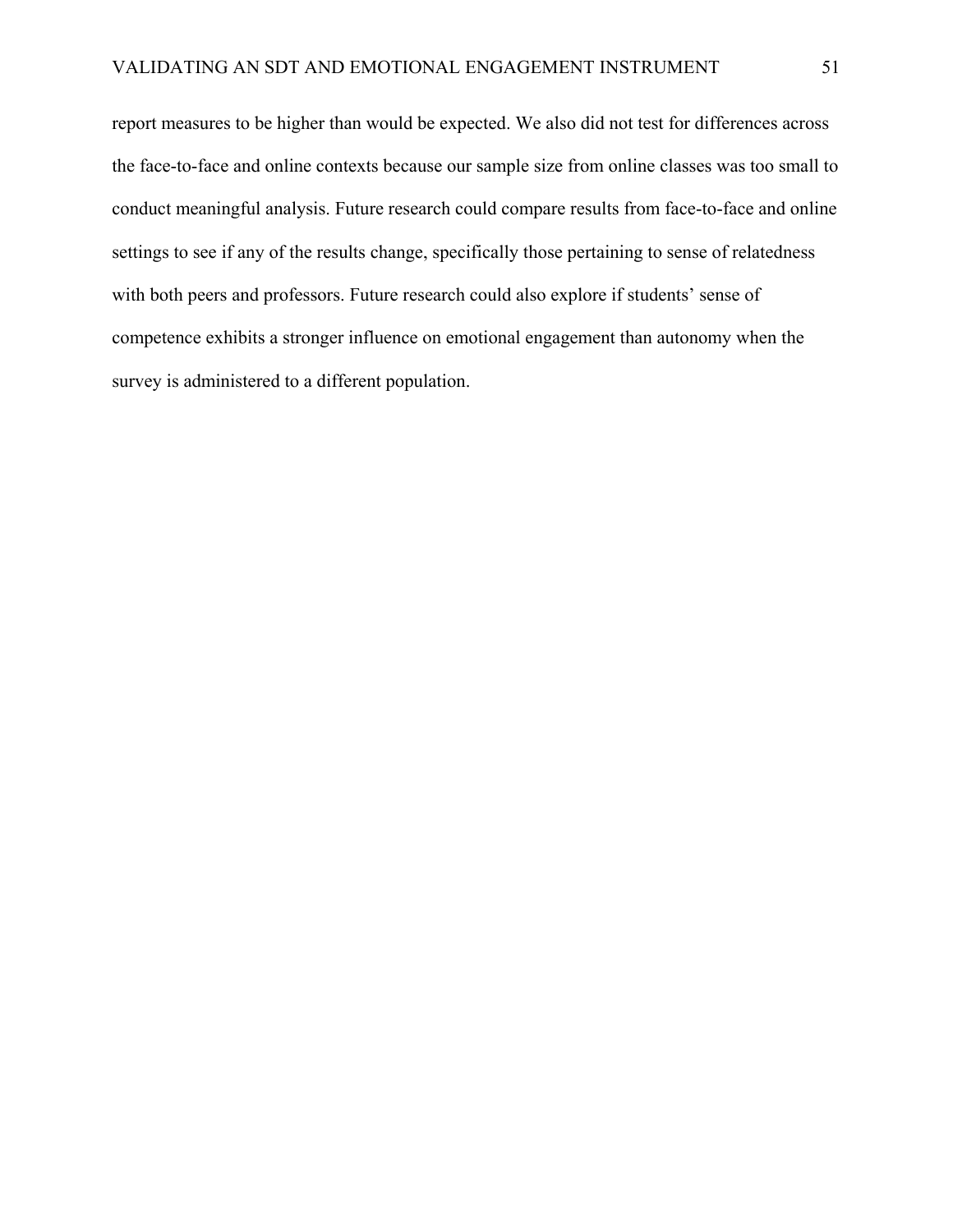### References

- Anderson, A. R., Christenson, S. L., Sinclair, M. F., & Lehr, C. A. (2004). Check & connect: The importance of relationships for promoting engagement with school. *Journal of School Psychology*, *42*(2), 95–113. [doi: 10.1016/j.jsp.2004.01.002](http://doi.org/10.1016/j.jsp.2004.01.002)
- Appleton, J. J., Christenson, S. L., & Furlong, M. J. (2008). Student engagement with school: Critical conceptual and methodological issues of the construct. *Psychology in the Schools*, *45*(5), 369–386.
- Caraway, K., Tucker, C. M., Reinke, W. M., & Hall, C. (2003). Self- efficacy, goal orientation, and fear of failure as predictors of school engagement in high school students. *Psychology in the Schools, 40*(4), 417–427.
- Deci, E. L., & Ryan, R. M. (2000). The "what" and "why" of goal pursuits: Human needs and the self-determination of behavior. *Psychological Inquiry, 11*(4), 227–268.
- Deci, E. L., Vallerand, R. J., Pelletier, L. G., & Ryan, R. M. (1991). Motivation and education: The self-determination perspective. *Educational Psychologist, 26*(3–4), 325–346.
- Fredricks, J. A., Blumenfeld, P. C., & Paris, A. H. (2004). School engagement: Potential of the concept, state of the evidence. *Review of Educational Research, 74*(1), 59–109.
- Furrer, C., & Skinner, E. (2003). Sense of relatedness as a factor in children's academic engagement and performance. *Journal of Educational Psychology*, *95*(1), 148–162. [doi:](http://doi.org/10.1037/0022-0663.95.1.148)  [10.1037/0022-0663.95.1.148](http://doi.org/10.1037/0022-0663.95.1.148)
- Guay, F., Ratelle, C. F., & Chanal, J. (2008). Optimal learning in optimal contexts: The role of self-determination in education. *Canadian Psychology/Psychologie Canadienne*, *49*(3), 233–240.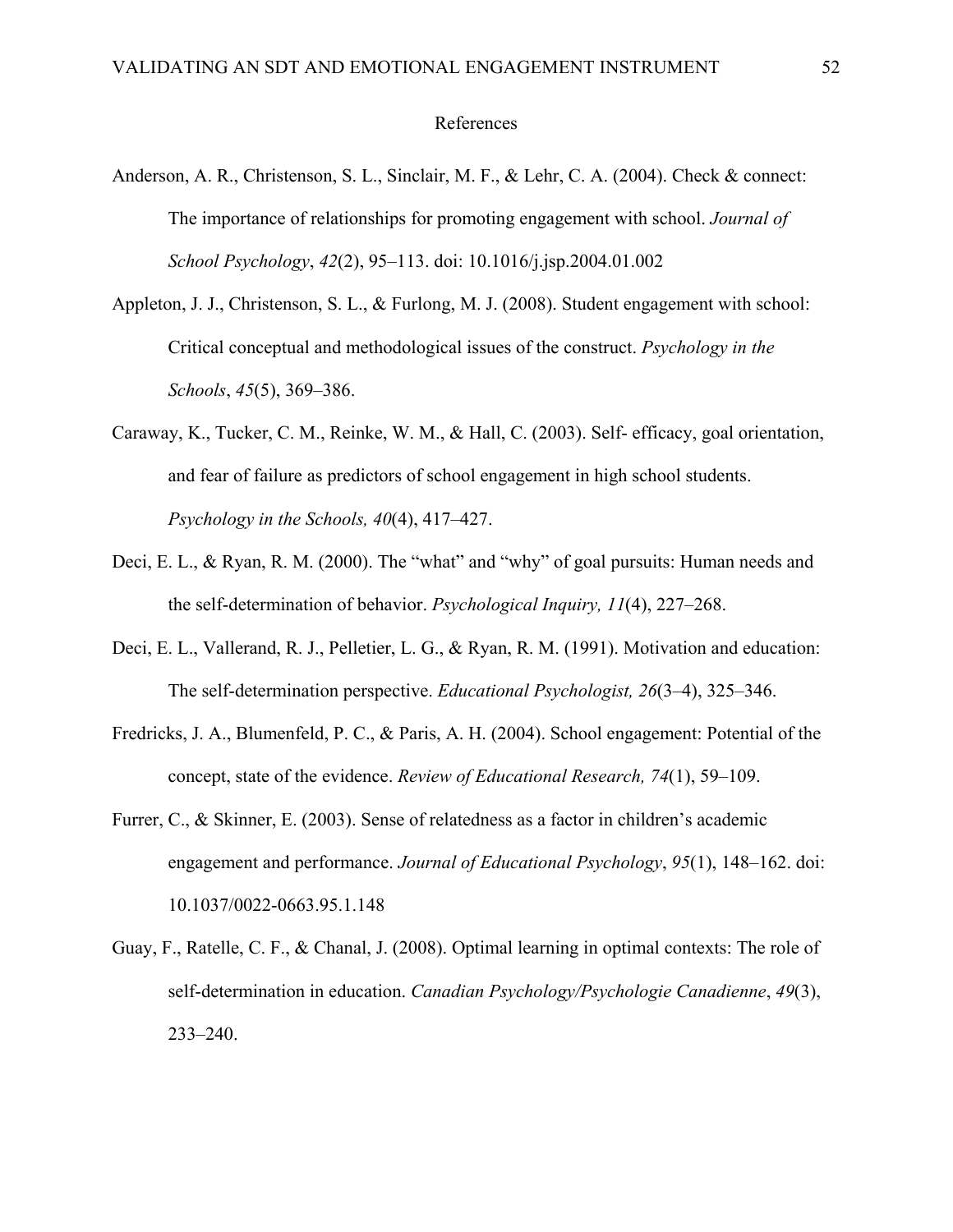Haakma, I., Janssen, M., & Minnaert, A. (2017). Intervening to improve teachers' needsupportive behaviour using self-determination theory: Its effects on teachers and on the motivation of students with deaf blindness. *International Journal of Disability, Development and Education*, *64*(3), 310–327.

Intrinsic motivation inventory (IMI). (n.d.). Retrieved from http://selfdeterminationtheory.org/intrinsic-motivation-inventory/

- Jang, H., Kim, E. J., & Reeve, J. (2012). Longitudinal test of self-determination theory's motivation mediation model in a naturally occurring classroom context. *Journal of Educational Psychology*, *104*(4), 1175–1188.
- Kim, J., Ryu, H., Katuk, N., Wang, R., & Choi, G. (2014). Enhancing competence and autonomy in computer-based instruction using a skill-challenge balancing strategy. *Journal of Educational Computing Research*, *50*(1), 1–28.
- Klem, A. M., & Connell, J. P. (2004). Relationships matter: Linking teacher support to student engagement and achievement. *Journal of School Health*, *74*(7), 262–73.
- Kosko, K. W. (2015). Geometry students' self-determination and their engagement in mathematical whole class discussion. *Investigations in Mathematics Learning*, *8*(2), 17– 36.
- Kosko, K. W., & Wilkins, J. L. (2015). Does time matter in improving mathematical discussions? The influence of mathematical autonomy. *The Journal of Experimental Education*, *83*(3), 368–385.
- Martin, A. J., & Dowson, M. (2009). Interpersonal relationships, motivation, engagement, and achievement: Yields for theory, current issues, and educational practice. *Review of Educational Research*, *79*(1), 327–365. [doi: 10.3102/0034654308325583](http://doi.org/10.3102/0034654308325583)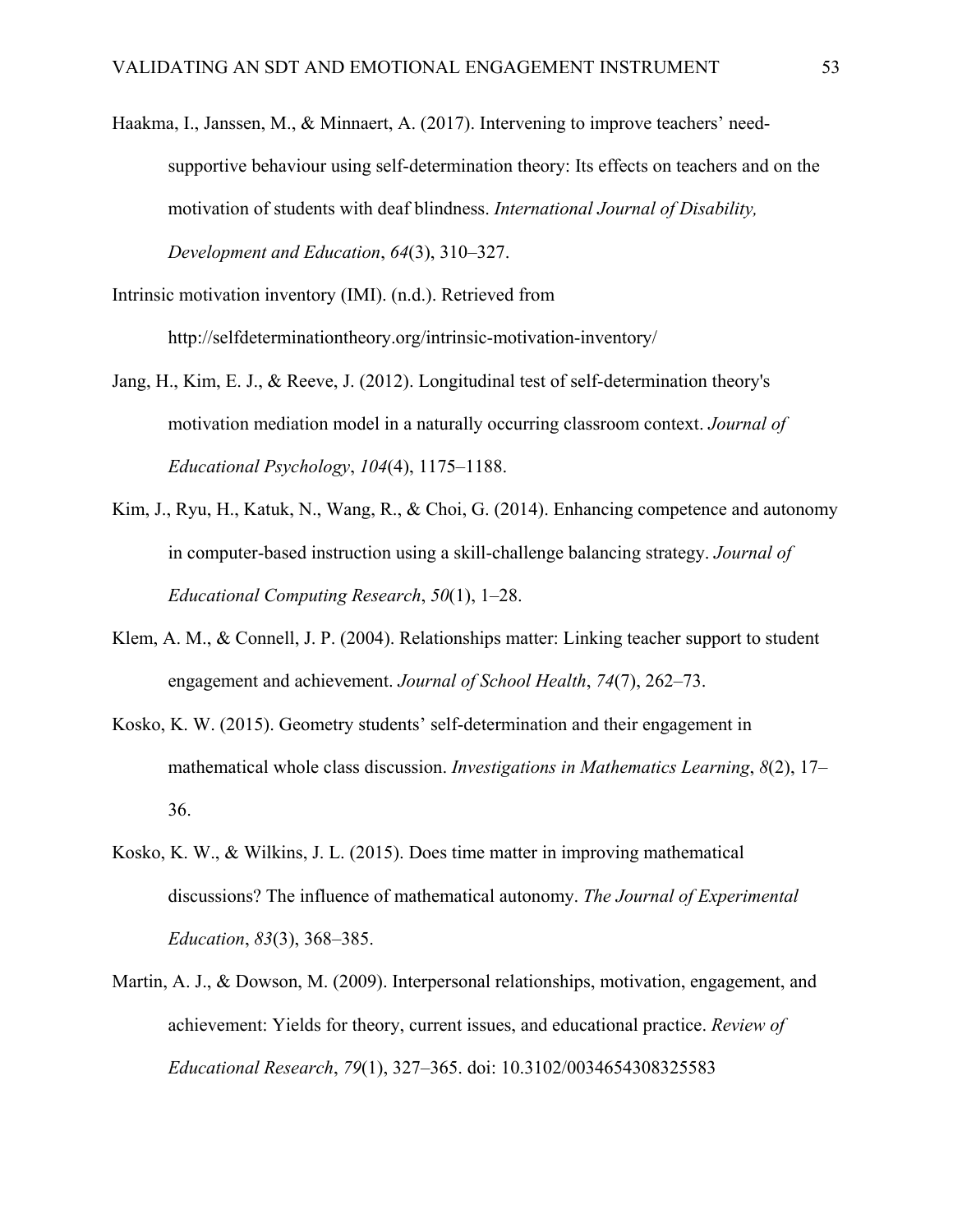- Niemiec, C. P., & Ryan, R. M. (2009). Autonomy, competence, and relatedness in the classroom: Applying self-determination theory to educational practice. *School Field*, *7*(2), 133–144.
- Park, S., Holloway, S. D., Arendtsz, A., Bempechat, J., & Li, J. (2012). What makes students engaged in learning? A time-use study of within-and between-individual predictors of emotional engagement in low-performing high schools. *Journal of Youth and Adolescence*, *41*(3), 390–401.
- Rabe-Hemp, C., Woollen, S., & Humiston, G. S. (2009). A comparative analysis of student engagement, learning, and satisfaction in lecture hall and online learning settings. *Quarterly Review of Distance Education*, *10*(2), 207–218.
- Raufelder, D., Regner, N., Drury, K., & Eid, M. (2016). Does self-determination predict the school engagement of four different motivation types in adolescence? *Educational Psychology, 36*(7), 1242–1263.
- Reeve, J. (2012). A self-determination theory perspective on student engagement. In S. L. Christenson, A. L. Reschly, & C. Wylie (Eds.), *Handbook of research on student engagement* (pp. 149–172). New York, NY: Springer.
- Reeve, J., & Tseng, C. M. (2011). Agency as a fourth aspect of students' engagement during learning activities. *Contemporary Educational Psychology, 36*(4), 257–267.
- Scogin, S. C., & Stuessy, C. L. (2015). Encouraging greater student inquiry engagement in science through motivational support by online scientist-mentors. *Science Education*, *99*(2), 312–349.
- Shernoff, D. J., Csikszentmihalyi, M., Schneider, B., & Shernoff, E. S. (2003). Student engagement in high school classrooms from the perspective of flow theory. *School Psychology Quarterly, 18*(2), 158–176.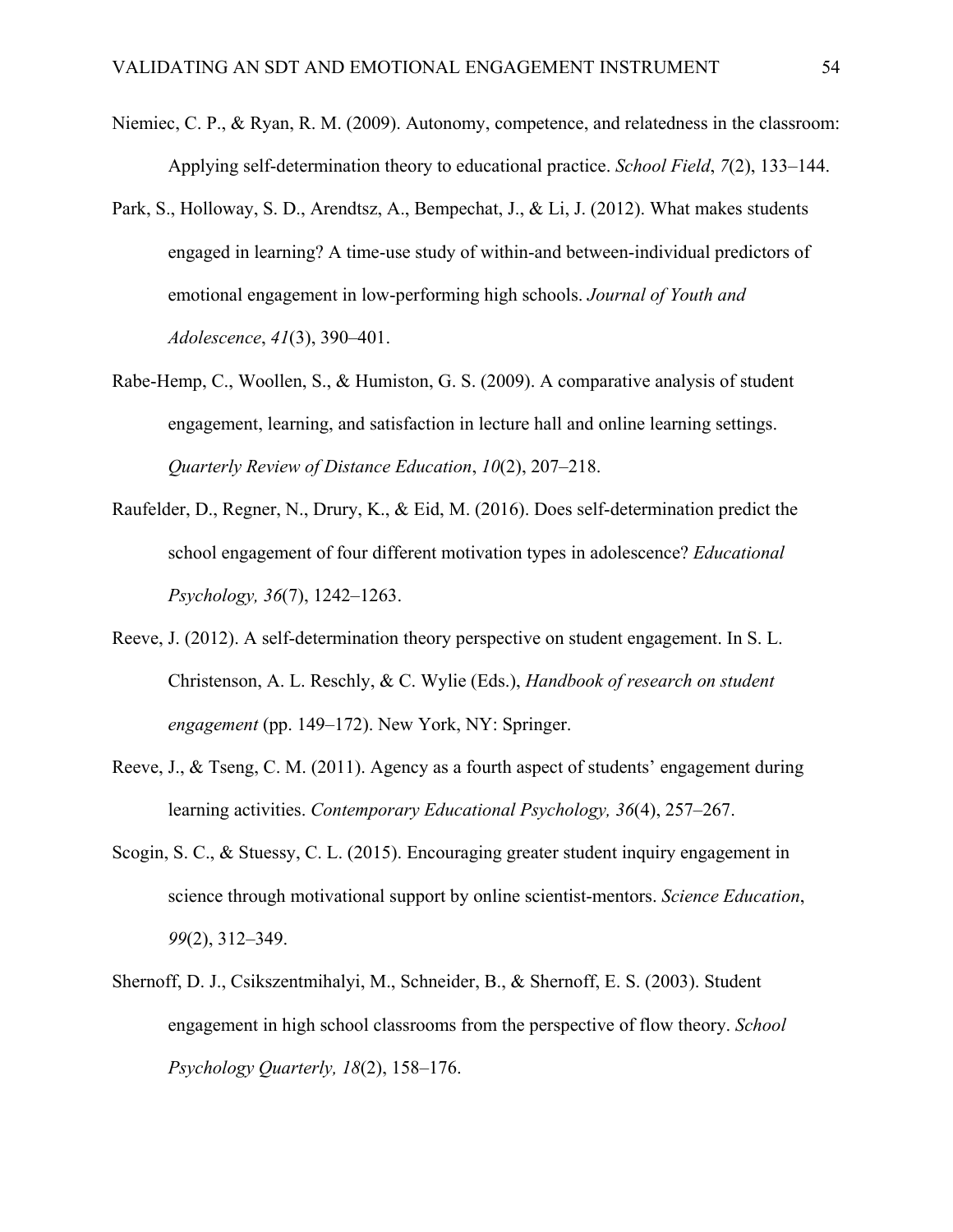- Sinatra, G. M., Heddy, B. C., & Lombardi, D. (2015). The challenges of defining and measuring student engagement in science. *Educational Psychologist, 50*(1), 1–13.
- Skinner, E., Furrer, C., Marchand, G., & Kindermann, T. (2008). Engagement and disaffection in the classroom: Part of a larger motivational dynamic? *Journal of Educational Psychology, 100*(4), 765–781.
- Skinner, E. A., Kindermann, T. A., & Furrer, C. J. (2009). A motivational perspective on engagement and disaffection: Conceptualization and assessment of children's behavioral and emotional participation in academic activities in the classroom. *Educational and Psychological Measurement, 69*(3), 493–525.
- Spring, K. J., Graham, C. R., & Ikahihifo, T. B. (2017). Learner engagement in blended learning. In M. Khosrow-Pour (Ed.), *Encyclopedia of Information Science and Technology*, (4<sup>th</sup>) ed., pp. 1487–1498). Hershey, PA: IGI Global.
- Stefanou, C. R., Perencevich, K. C., DiCintio, M., & Turner, J. C. (2004). Supporting autonomy in the classroom: Ways teachers encourage student decision making and ownership. *Educational Psychologist*, *39*(2), 97–110.
- Wang, J., & Wang, X. (2012). *Structural equation modeling: Applications using Mplus*. Chichester, UK: John Wiley & Sons.
- Worthington, R. L., & Whittaker, T. A. (2006). Scale development research: A content analysis and recommendations for best practices. *The Counseling Psychologist*, *34*(6), 806–838.
- Zepke, N., Leach, L., & Butler, P. (2010). Engagement in post-compulsory education: Students' motivation and action. *Research in Post-Compulsory Education*, *15*(1), 1–17.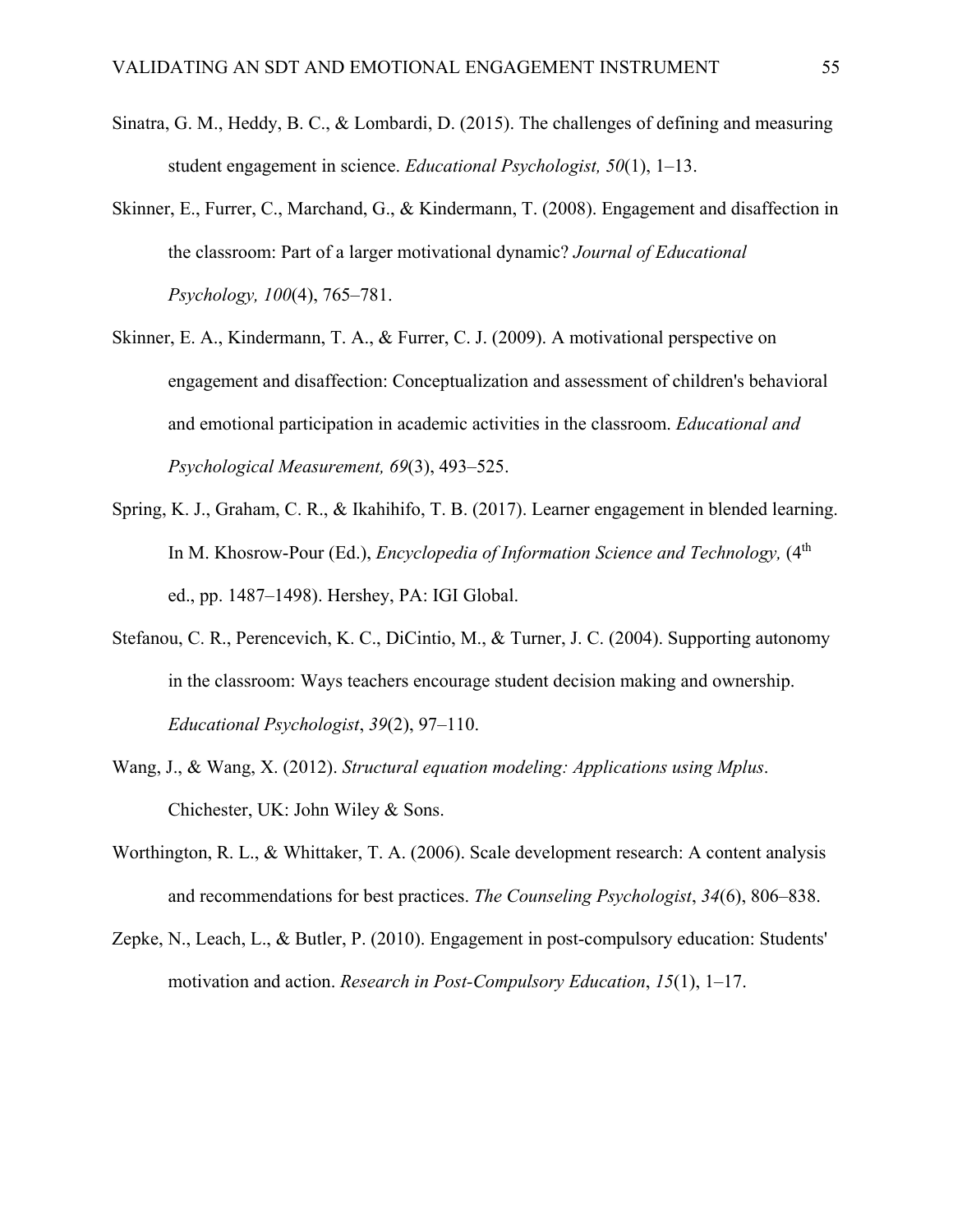# ARTICLE 3

Examining the Influence of Self-Determination Theory Constructs

in Online Higher Education

Tarah K. Ikahihifo

Charles R. Graham

Ross A. Larsen

Brigham Young University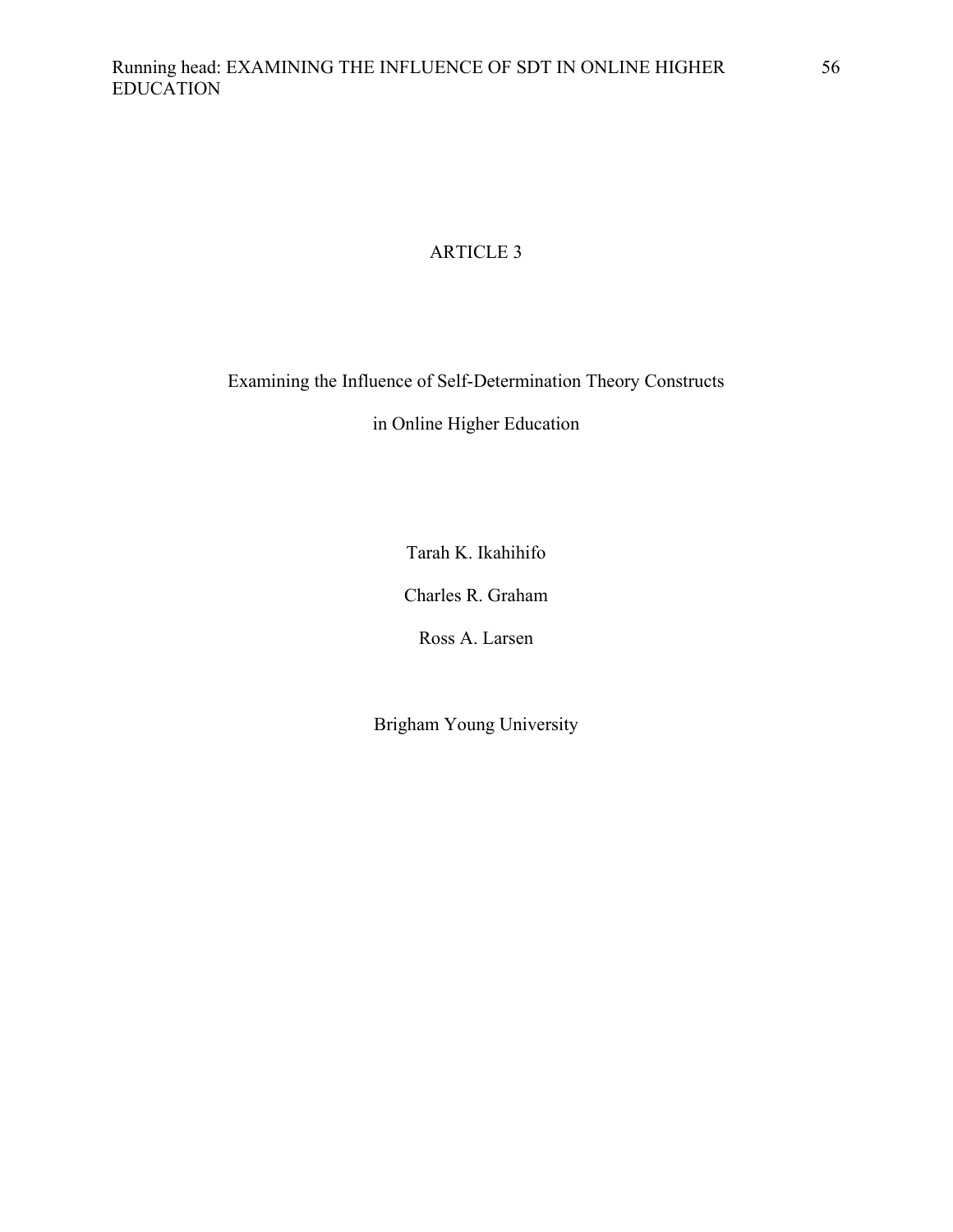### **Abstract**

This study employed a previously validated survey to measure student *sense of autonomy, competence, relatedness with peers,* and *relatedness with instructors* to understand how these variables influence student *emotional engagement*. Self-determination theory was used as a theoretical framework; however, we expanded the concept of relatedness to include peers and instructors separately. We administered this survey to students ( $n = 3092$ ) in 23 online higher education courses. Design effects were calculated and then used to control for clustering at the course-level. Confirmatory factor analysis and structural equation modeling were then used to test our hypothesized model and identify relationships between the latent constructs. Results from our sample showed that all four variables had a positive, statistically significant influence on *emotional engagement*. Student *sense of autonomy* had the largest predicted effect on engagement, which supports the current literature surrounding self-determination theory and the touted importance of autonomy. *Relatedness with instructors* showed the smallest influence, with a value less than one-third that of *autonomy.* 

Keywords: self-determination theory; student engagement; structural equation modeling; confirmatory factor analysis; online learning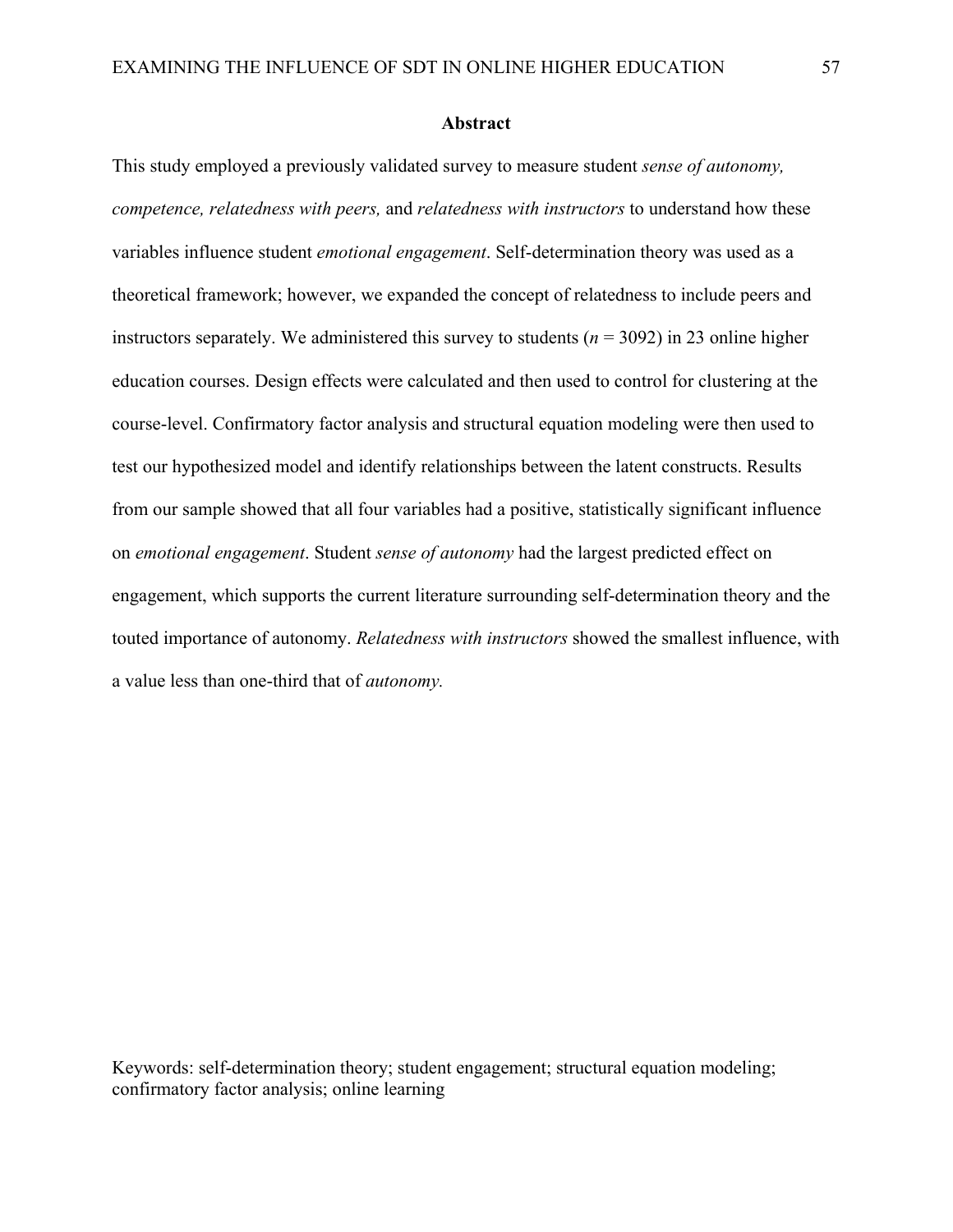#### **Introduction**

Studies have shown that increased student engagement is correlated with improved learning outcomes and positive student academic experience (Beachboard, Beachboard, Li, & Adkison, 2011; Filak & Sheldon, 2008; Kuh, Kinzie, Buckley, Bridges, & Hayek, 2007; Reeve, 2012). Leach (2016) proposed that "engagement is understood to be positively related to academic outcomes such as retention, progression and completion" (p. 23). Although many researchers suggest that engagement is an important aspect of the learning experience, there is no single definition of engagement. The most widely accepted explanation of engagement includes three components: behavioral, cognitive, and emotional (Fredricks, Blumenfeld, & Paris, 2004); however, researchers vary on which aspects to include in their conceptualizations of engagement. Raufelder, Regner, Drury, and Eid (2016) used a two-component model comprised of emotional and behavioral factors, while others focused on the emotional and cognitive factors of engagement (Halverson & Graham, in press; Spring, Graham, & Ikahihifo, 2017). Others have espoused four-component models that include the foundational three aspects and add on psychological or agentic components (e.g., Appleton, Christenson, & Furlong, 2008; Reeve & Tseng, 2011). As is evident based on the disagreement over definitions, student engagement is not a fixed aspect of the learning experience but is rather something that can be shaped by specific contexts and learning environments (Fredricks et al., 2004; Manwaring, Larsen, Graham, Henrie, & Halverson, 2017; Skinner, Kindermann, & Furrer, 2009).

Self-determination theory (SDT) is one framework that has been used to identify some characteristics that facilitate and influence engagement (Furrer & Skinner, 2003; Martin & Dowson, 2009). Autonomy, competence, and relatedness are cited in SDT as innate psychological needs (Deci, Vallerand, Pelletier, & Ryan, 1991). When these needs are fulfilled,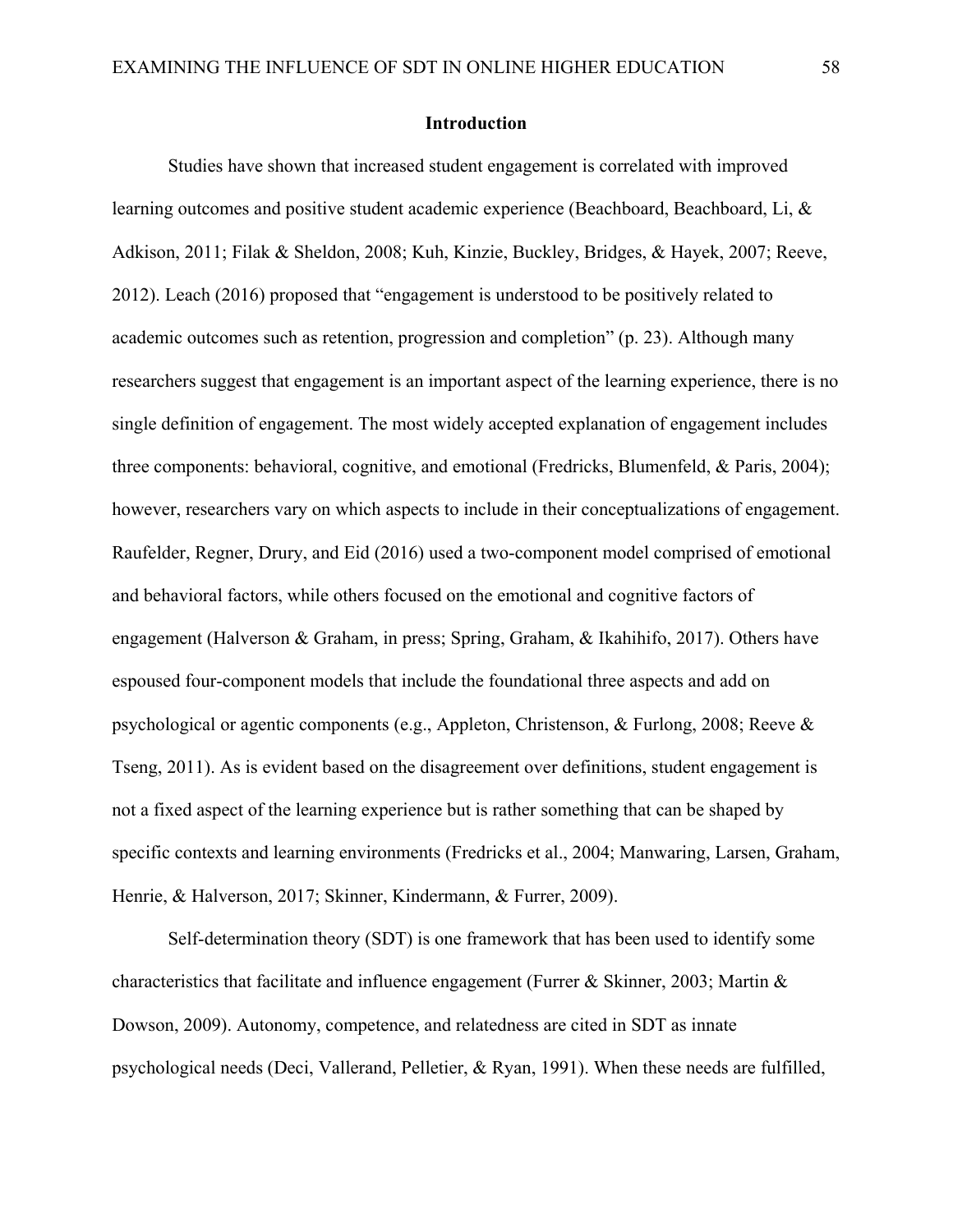learners are able to experience higher levels of motivation. Although SDT is a theory of motivation, Gedera, Williams, and Wright (2015) propose that motivation is a prerequisite of student engagement and that the two are closely related. According to SDT, motivation can be increased through meeting students' need for autonomy, competence, and relatedness, which can then affect student engagement.

As the emphasis on student engagement has increased, the efforts to "identify the ways in which educational settings can be constructed that best meet students' learning needs" (Park, Holloway, Arendtz, Bempechat, & Li, 2012, p. 391) have also intensified. Identifying factors that influence student engagement makes it possible for researchers and practitioners to create interventions, such as changes in instructional strategies and course design, that positively impact this malleable aspect of the student experience. Reeve and Jang (2006) found that autonomysupportive behaviors, such as allowing choice and providing feedback, increased students' perceived autonomy and competence, which in turn influenced student engagement and performance.

The SDT framework makes it possible for researchers to examine the influence of instructor behavior, social interactions with peers, and course structure on students' motivation and performance (Chen & Jang, 2010). With this knowledge, those responsible for course design can better understand which types of activities and course elements should be included and the role they may play in increasing student engagement. Instructors can also use this knowledge to emphasize specific instructional strategies. For example, if we find that a student's sense of autonomy has the largest effect on performance and engagement, courses can be designed in a way that allows for more student choice and instructors can adopt more autonomy-supportive practices in their teaching.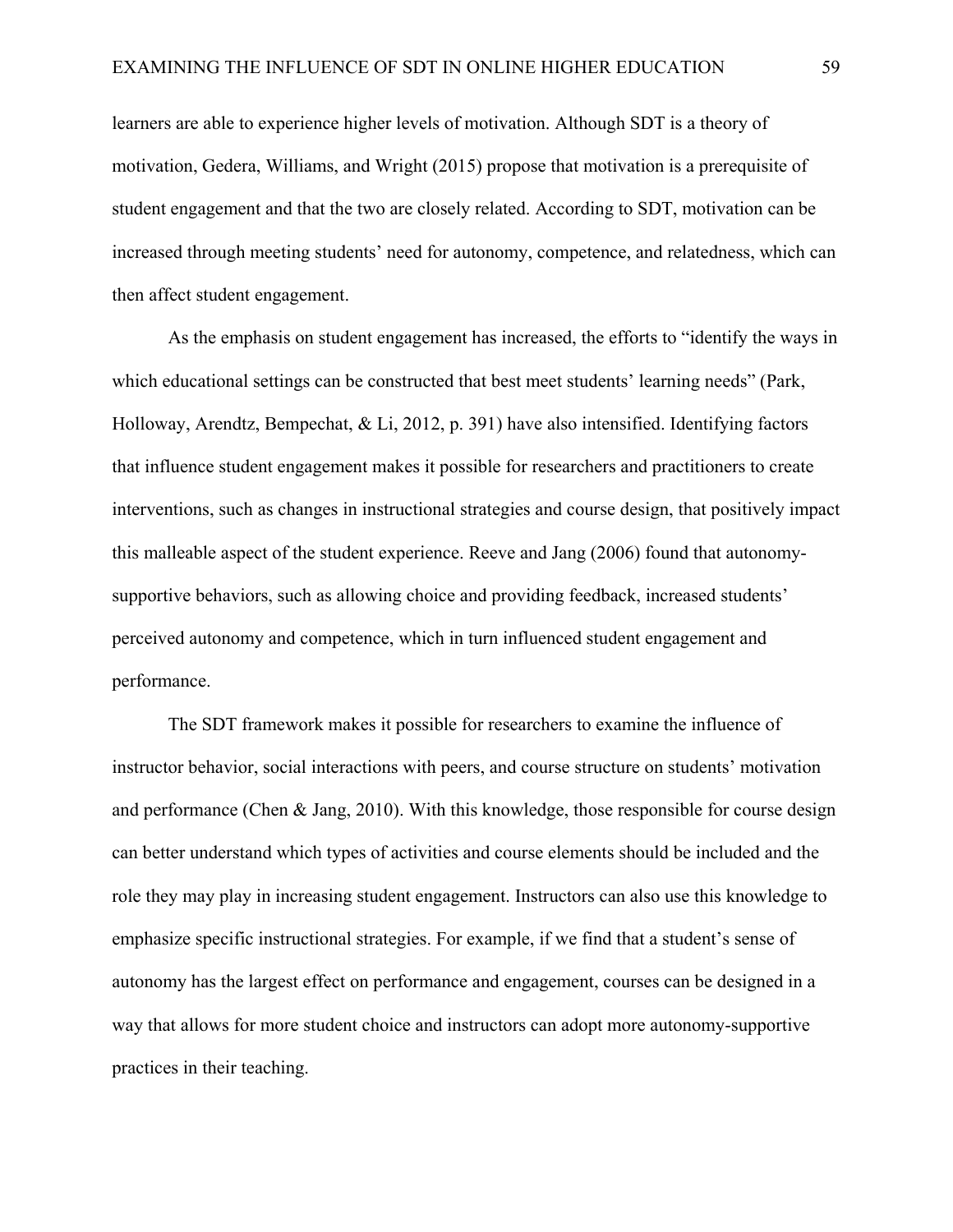### **Literature Review**

In our review of the literature regarding autonomy, competence, and relatedness, we found that across both K-12 and higher education contexts, autonomy appeared to consistently have the largest effect on engagement. Scogin and Stuessy (2015) recognized that "SDT research claims that autonomy support is the most important factor in self-determined motivation" (p. 342). Skinner, Furrer, Marchand, and Kindermann (2008) in their study with elementary school students found that fulfillment of the students' sense of autonomy was the "clearest contributor to engagement" (p.777), even though self-report questionnaires showed students had higher averages on their perceived competence and relatedness than on perceived autonomy. Statistical analysis in a similar study with university students showed that students' perceived autonomy was the highest predictor of engagement (Koch, Dirsch-Weigand, Awolin, Pinkelman, & Hampe, 2017). Most studies took place in a traditional face-to-face classroom setting. However, one study that was conducted in an online learning environment showed no significance between autonomy and student engagement (Scogin & Stuessy, 2015). The authors hypothesized this could be due to the fact that online learning already requires higher levels of autonomy. As Moore (2007) suggested, more autonomous students may be comfortable in courses that have less dialogue and deliver more information through structured course materials, such as many online classes are compared to face-to-face courses. This research could highlight an important difference between face-to-face and online contexts that may not currently be accounted for in the literature.

Researchers have found that students perceive face-to-face and online learning environments differently, which can affect students' motivation, learning, and satisfaction (Mullen & Tallent-Runnels, 2006). Chen and Jang (2010) proposed that the constructs included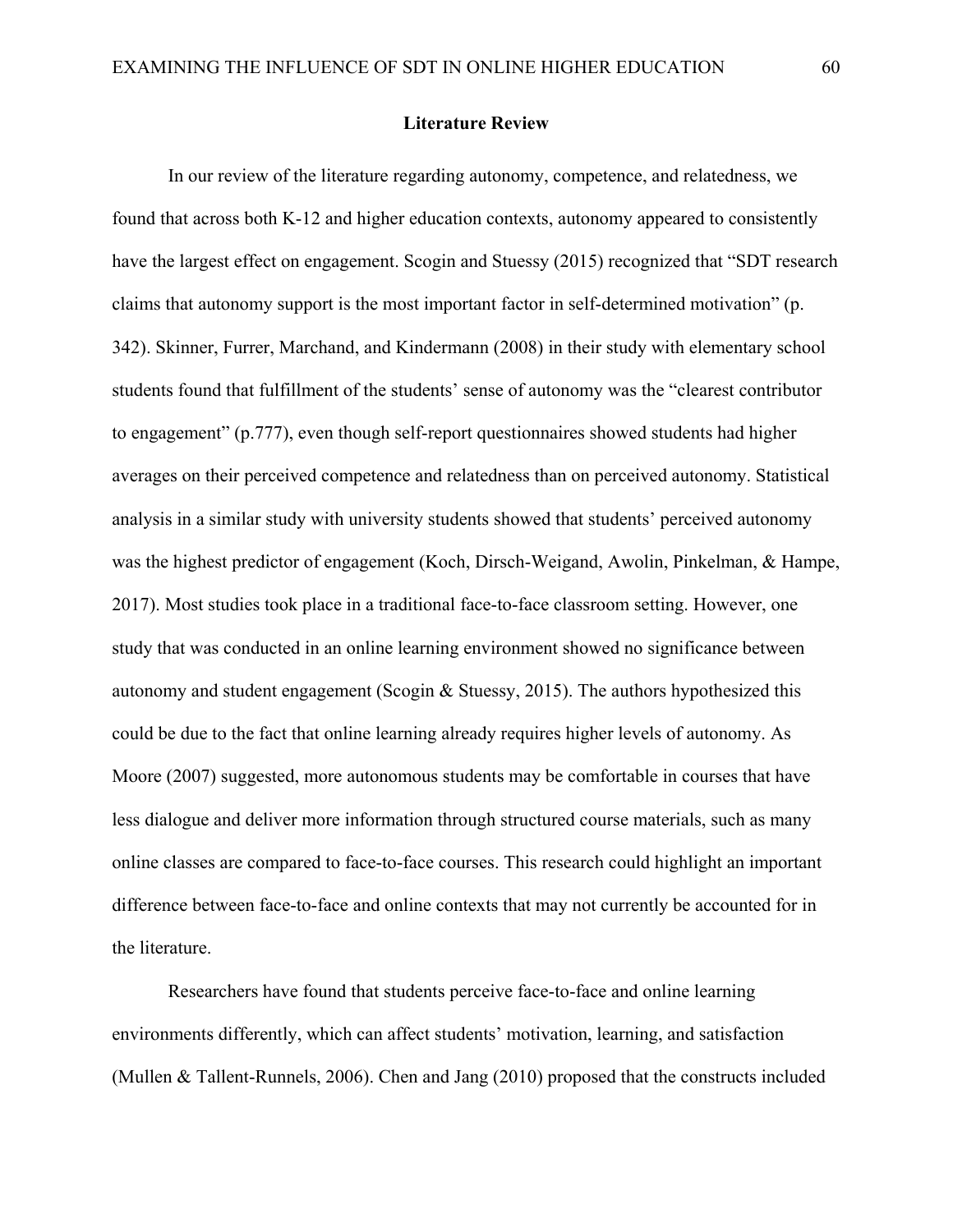in SDT correspond well to features of online learning, an area in engagement research that may be underrepresented. Redmond, Abawi, Brown, Henderson, and Heffernan (2018) noted that relatively little attention has been devoted to studying engagement in online learning. One study sought to compare the ability of students to learn autonomously, interact with their peers, and feel engaged in their learning in lecture halls versus online courses (Rabe-Hemp, Wollen, & Humiston, 2009). Their findings support the idea that online students may be encouraged to take on more autonomous learning practices. Shifting our focus to this area of research can provide valuable information that can be used to inform course design and instructional strategies specific to online settings in the future.

This study sought to understand the influence of autonomy, competence, and relatedness on the student learning experience in an online higher education setting as assessed by student engagement. For the purposes of our research, we will first define autonomy, competence, and relatedness. Because we employed a self-report survey in this research, we define each of the constructs with the terms *sense of* beforehand to reflect that these measures are based on student perceptions. *Sense of autonomy* describes student perception of how well the course allows students to make choices and align course material with their personal interests. We have chosen to focus more on the perceived choice aspect of autonomy instead of ideas such as locus of causality (Niemiec & Ryan, 2009) or volition (Stefanou, Perencevich, DiCintio, & Turner, 2004). We defined *sense of competence* as the students' belief in their ability to achieve the learning outcomes of a given course. This idea is closely related to self-efficacy. *Sense of relatedness* describes student perception of their connection with others in the course relating to their personal and academic well-being.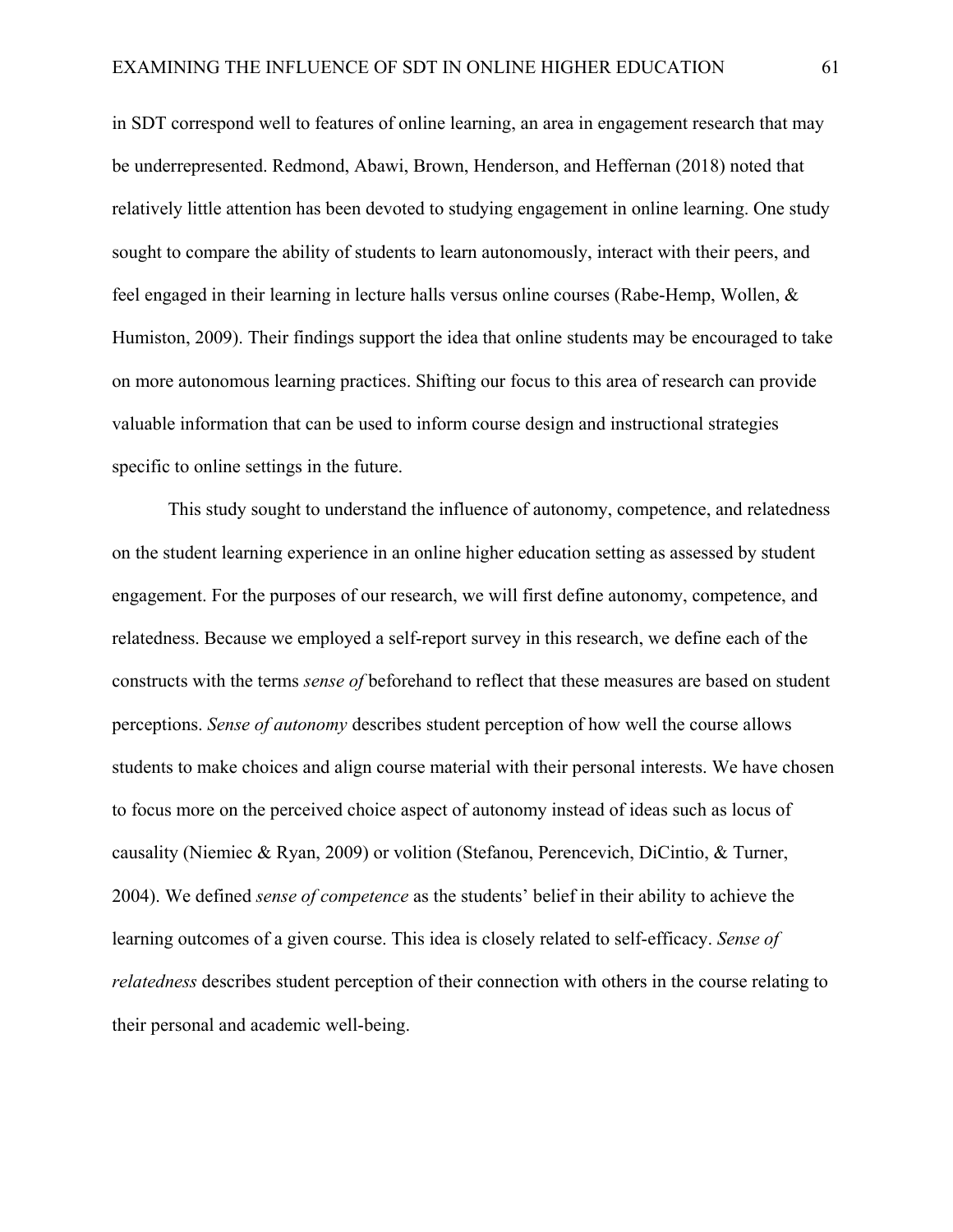In this study, we focused only on the emotional aspect of engagement. Like Lam, Wong, Yang, and Liu (2012), we feel that the emotional, or affective, aspect of engagement "may be the engine that drives the other dimensions of student engagement" (p. 415). In their review of the literature, Park et al. (2012) found that students who are not emotionally engaged tend to disengage behaviorally and cognitively, two other aspects of engagement commonly cited. For this study, we also measured the influence of peer relatedness and instructor relatedness separately to identify if there were any differences between the role these relationships play. Our study addressed the following research question: What effects do the latent constructs of SDT (sense of autonomy, competence, relatedness with peers, and relatedness with instructors) have on perceived emotional engagement in an online setting?

#### **Methods**

To answer our research question within our intended context, we collected data from students enrolled in online higher education courses through a large, private university in the northwestern United States, which we will refer to as the University. After receiving approval from the Institutional Review Board, we began data collection.

### **Research Context**

Participants for this research were sampled from a private institution that enrolls a wide range of students worldwide through its online university courses and through a separate, lowcost education initiative that seeks to help at-risk students start or return to college. The program provides affordable education to underserved populations. Many who enroll are non-traditional students who are balancing professional and family responsibilities. This initiative is a one-year, online program after which students can matriculate into the University at the same low cost. References to *University students* or *students* throughout this article will include students in both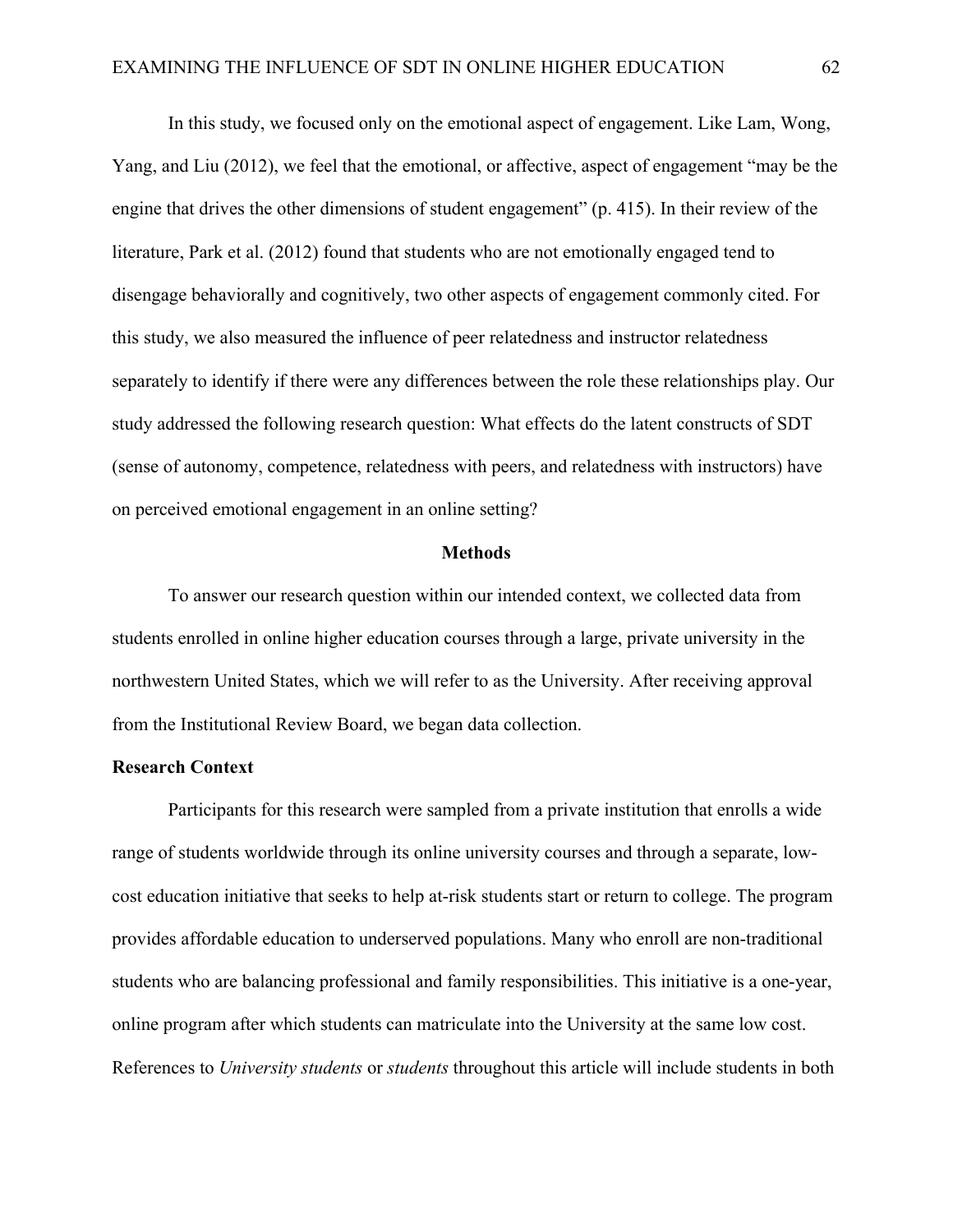the university courses and courses offered through the low-cost initiative, unless otherwise specified.

In order to serve the large number of students while providing a uniform experience, the University hires remote adjunct instructors who teach courses developed by full-time University faculty and curriculum developers. The resulting course is referred to as a "master" course. In this master course model, the same course content and assessments are used by all instructors who teach sections of that course (Piña & Bohn, 2014). Using the master course model is intended to provide a "standardized and familiar feel for students" (Borgemenke, Holt, & Fish, 2013, p. 20). Instructors are given very little autonomy and flexibility to reorganize or change course structure. The University courses we sampled from are semester-long, instructor-led courses that require weekly asynchronous, and sometimes synchronous, interactions between students, their peers, and the instructor. These interactions occur mainly through the learning management system (LMS).

### **Data Collection**

Our study employed a previously validated survey created to measure student sen*se of autonomy, competence, relatedness with peers, relatedness with instructors,* and *emotional engagement* (see Article 2). This survey was created in Qualtrics and administered during a twoweek period leading up to the end of Spring semester for the University students. The survey consisted of 25 items which students answered on a scale from 1 (not at all true) to 7 (very true). We solicited responses from 6,418 students enrolled in 23 different courses. The number of sections of each course varied, with some courses having fewer than 10 sections and others with more than 100. We randomly selected 10 students from each section of every course, when section numbers allowed. For sections with fewer than 10 students, all of those students gained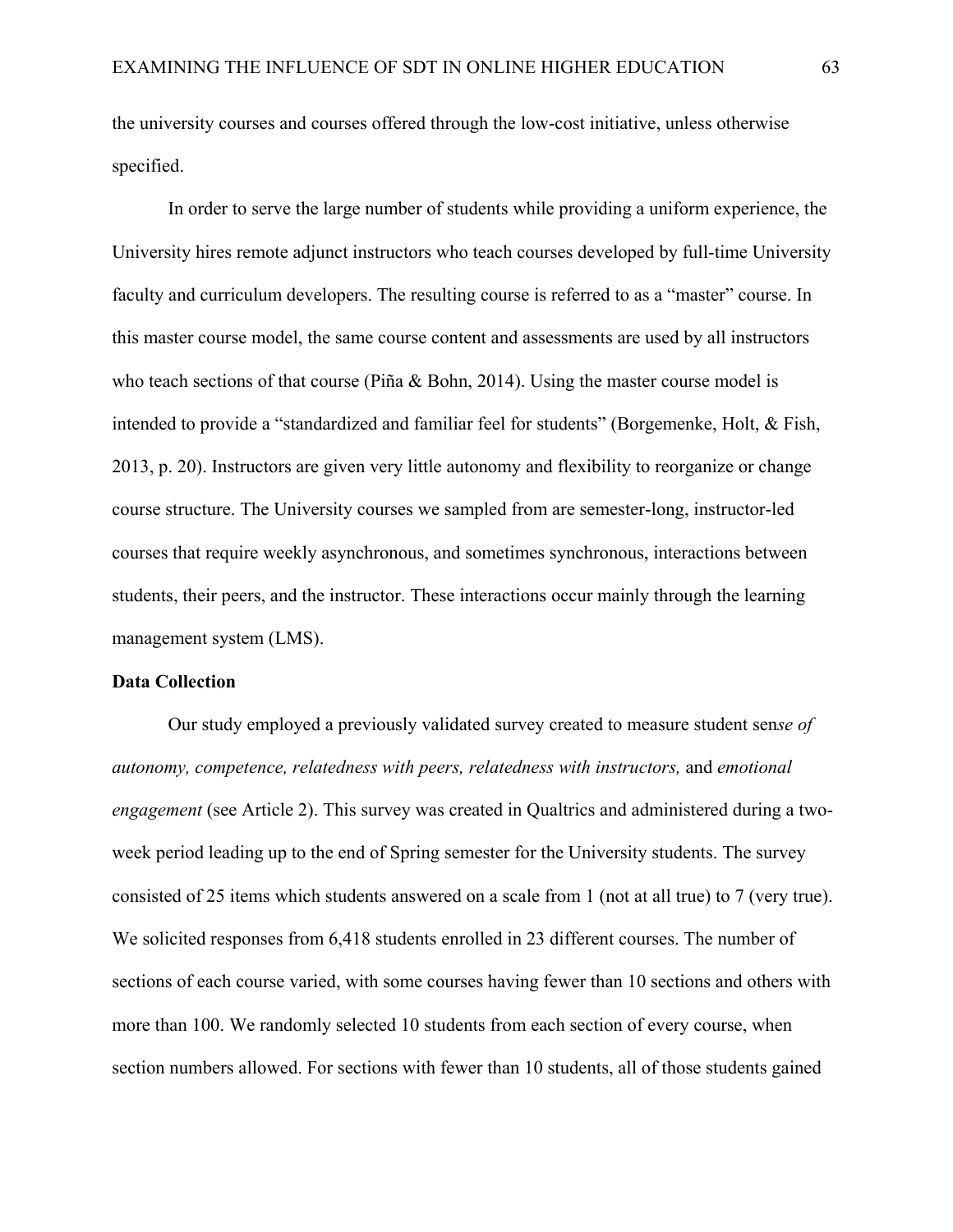access to the survey. Once these students were selected, they were able to access the survey through their LMS. As part of the course experience, students were already assigned to complete weekly surveys accessed through the LMS. Our research survey replaced one of these weekly surveys; completion of our survey was voluntary for students and did not influence their course grade.

Our final sample included 3,092 responses from a total of 638 sections across 23 courses. This gave us an average response rate of 48% across all courses. Although we were unable to collect demographic information about the students who completed our survey, the typical student at the University is a Caucasian female from the United States between the ages of 18 to 24 years old. Students enrolled in courses through the low-cost education initiative tend to be a more diverse population comprised of non-traditional students. There is currently no published data on the typical student in this program.

### **Data Analysis**

After the data were collected, we began our quantitative analysis using SPSS version 25 and Mplus version 8.1. Here we outline our analytical strategy; results will be discussed in the subsequent section. We started the analysis by checking that all statistical assumptions were met, including linearity, normality, equality of variance, and multicollinearity. Due to the clustered nature of our data, we then calculated the design effect for the section- and course-levels. After checking the statistical assumptions and calculating the design effect, we proceeded with confirmatory factor analysis (CFA).

Though we previously validated the factorial structure of the survey used to collect data, we conducted a CFA on the newly gathered data (see Article 2). CFA is used to test if the theoretically defined factorial structure in the instrument is valid (Wang & Wang, 2012). We ran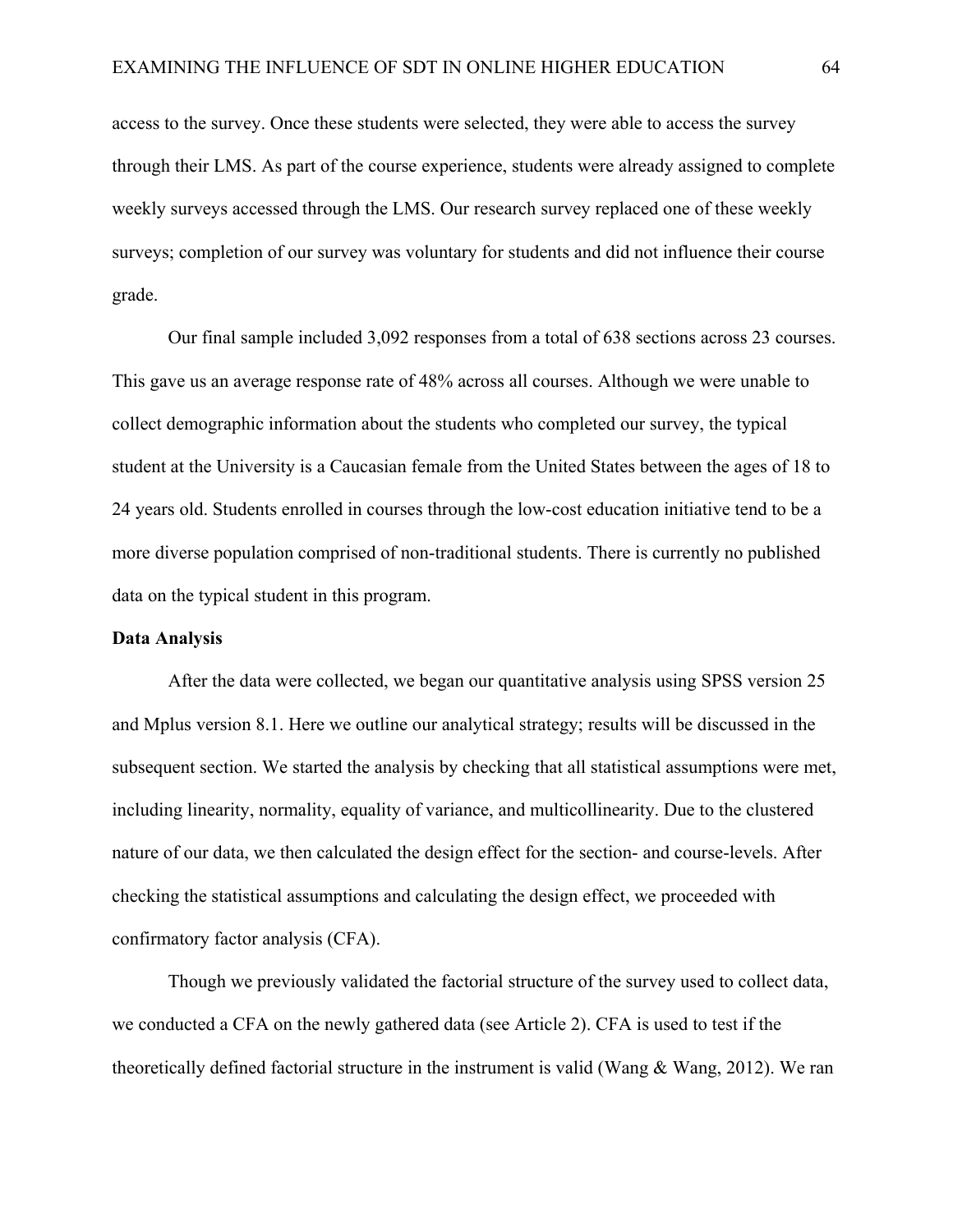each construct individually and with the data as continuous and categorical. If our CFA resulted in good model fit, we then planned to use structural equation modeling (SEM) to test our hypothesized model.

The SEM would be conducted using the maximum likelihood estimator, and missing data would be handled using full information maximum likelihood. Our model and analysis were comprised of the latent variables *sense of autonomy*, *sense of competence*, *sense of relatedness with peers*, *sense of relatedness with professors*, and *emotional engagement*. Five survey items were used to measure each of these latent variables. See Table 1 for a complete list of survey items.

### **Results**

To verify that our data met all statistical assumptions, we examined histograms and scatterplots in SPSS. We calculated the design effect to account for the violation of the independence assumption. Once we confirmed that the assumptions were met, we reviewed descriptive statistics for each survey item. These statistics can be found in Table 1 and are organized according to the latent variable they measure. The numbering found in the table next to each item reflects the order in which it appeared in the survey.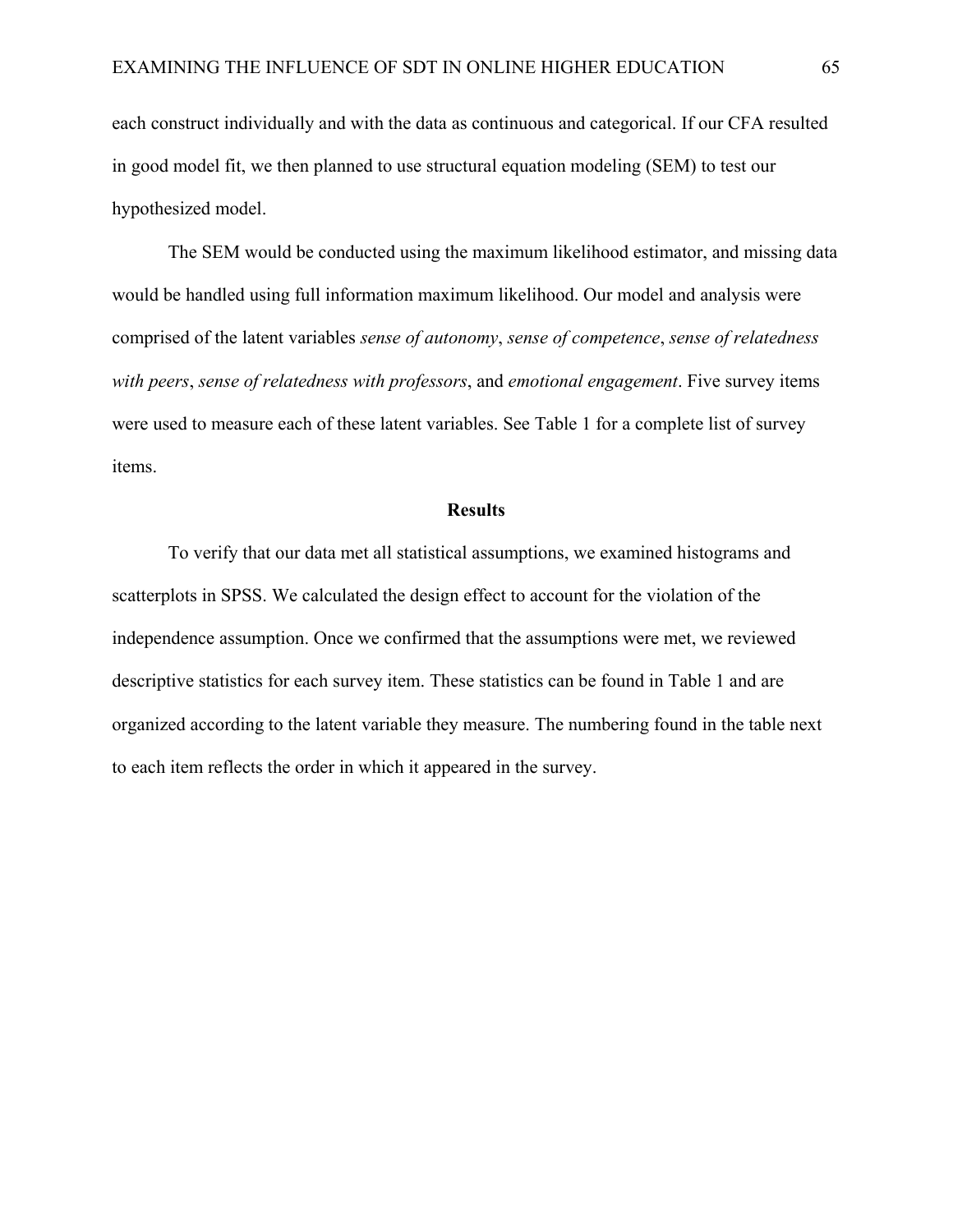*Descriptive Statistics for Survey Items*

| Item                                                                                  | Mean  | <b>SD</b> | Min   | Max   |  |  |
|---------------------------------------------------------------------------------------|-------|-----------|-------|-------|--|--|
| <b>Autonomy</b>                                                                       |       |           |       |       |  |  |
| 2. I believe I have some choice about how to do<br>assignments in this course.        | 5.307 | 1.609     | 1.000 | 7.000 |  |  |
| 5. I feel like I have options for the activities I focus on<br>in this course.        | 4.994 | 1.726     | 1.000 | 7.000 |  |  |
| 10. I believe I share in the decision-making process<br>regarding course assignments. | 4.615 | 1.997     | 1.000 | 7.000 |  |  |
| 24. I do the assignments in this course because I want<br>to.                         | 5.616 | 1.612     | 1.000 | 7.000 |  |  |
| 25. I feel like I can tailor aspects of the course to align<br>with my interests.     | 5.272 | 1.731     | 1.000 | 7.000 |  |  |
| Competence                                                                            |       |           |       |       |  |  |
| 3. I believe if I put in effort, I can understand the<br>course material well.        | 6.461 | 0.899     | 1.000 | 7.000 |  |  |
| 15. I am satisfied with my performance in the course<br>thus far.                     | 5.909 | 1.261     | 1.000 | 7.000 |  |  |
| 20. I am pretty skilled in this course.                                               | 5.474 | 1.372     | 1.000 | 7.000 |  |  |
| 22. I think I will do well in this course.                                            | 6.071 | 1.178     | 1.000 | 7.000 |  |  |
| 23. After studying this material for a while, I feel<br>pretty competent.             | 5.968 | 1.163     | 1.000 | 7.000 |  |  |
| Relatedness with Peers                                                                |       |           |       |       |  |  |
| 6. I feel comfortable approaching my peers for help<br>with class work.               | 5.506 | 1.623     | 1.000 | 7.000 |  |  |
| 8. I find my academic relationship with my peers in<br>this course to be satisfying.  | 5.456 | 1.584     | 1.000 | 7.000 |  |  |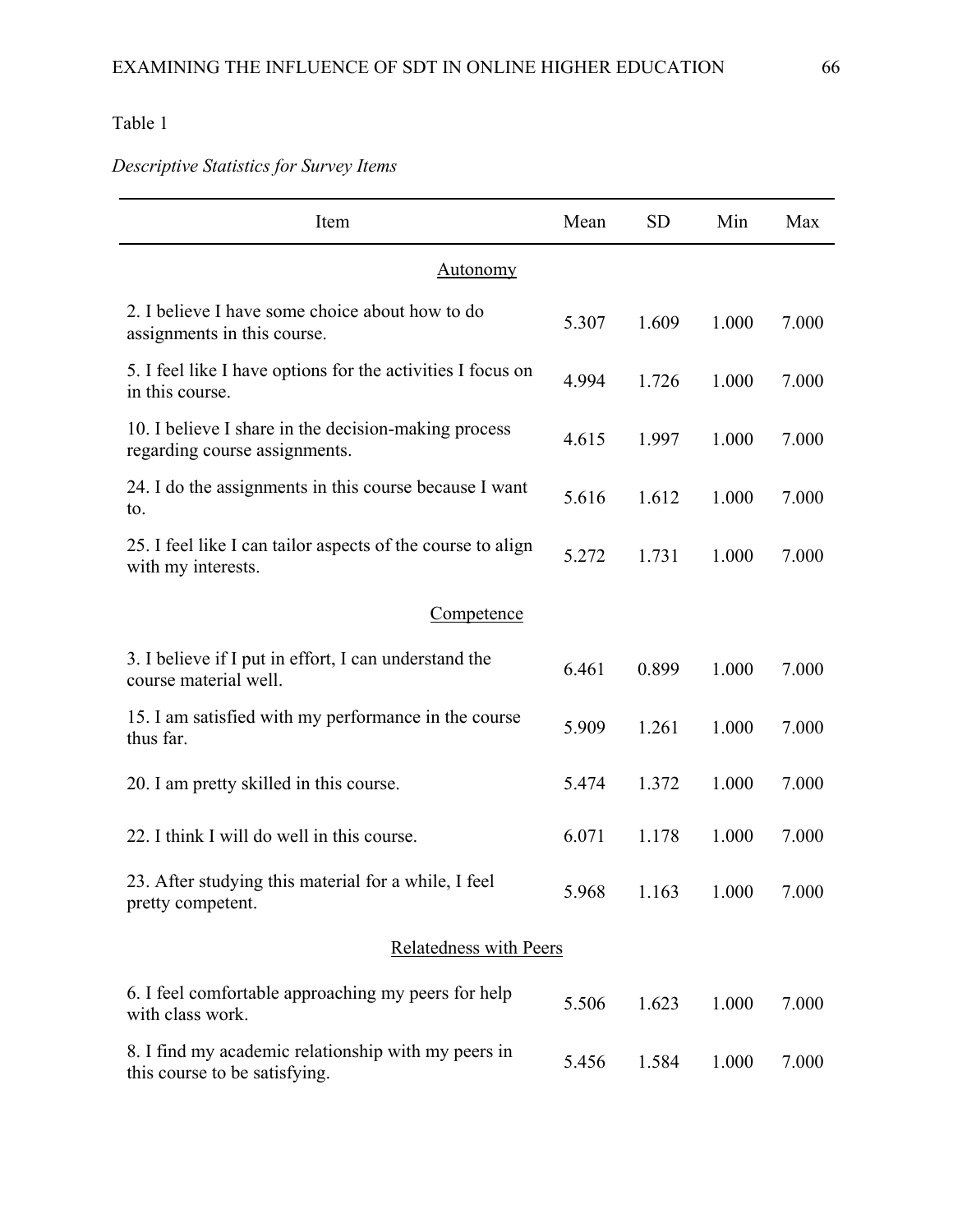| Item                                                                                         | Mean  | <b>SD</b> | Min   | Max   |
|----------------------------------------------------------------------------------------------|-------|-----------|-------|-------|
| 11. I feel like my peers care about my success in this<br>course.                            | 5.218 | 1.763     | 1.000 | 7.000 |
| 14. I often talk to other students to prepare for class,<br>discuss topics, or to socialize. | 4.440 | 2.086     | 1.000 | 7.000 |
| 17. I feel like I can trust my peers in this course.                                         | 5.700 | 1.447     | 1.000 | 7.000 |
| Relatedness with Instructors                                                                 |       |           |       |       |
| 1. I feel like I can trust my instructor.                                                    | 6.357 | 1.064     | 1.000 | 7.000 |
| 7. I feel like my instructor is available to help me<br>when I need it.                      | 6.209 | 1.221     | 1.000 | 7.000 |
| 9. I feel comfortable approaching my instructor for<br>help with class work.                 | 6.111 | 1.306     | 1.000 | 7.000 |
| 16. I find my academic relationship with my instructor<br>to be satisfying.                  | 5.849 | 1.439     | 1.000 | 7.000 |
| 21. I feel like my instructor cares about my success in<br>this class.                       | 6.245 | 1.219     | 1.000 | 7.000 |
| <b>Emotional Engagement</b>                                                                  |       |           |       |       |
| 4. This course is fun.                                                                       | 5.286 | 1.569     | 1.000 | 7.000 |
| 12. When we work on something in class, I feel<br>interested.                                | 5.656 | 1.411     | 1.000 | 7.000 |
| 13. When I am in class, I feel curious about what we<br>are learning.                        | 5.711 | 1.402     | 1.000 | 7.000 |
| 18. I enjoy learning new things in this course.                                              | 6.136 | 1.233     | 1.000 | 7.000 |
| 19. When I'm in class, I feel good.                                                          | 5.891 | 1.394     | 1.000 | 7.000 |

*Note.* SD = standard deviation.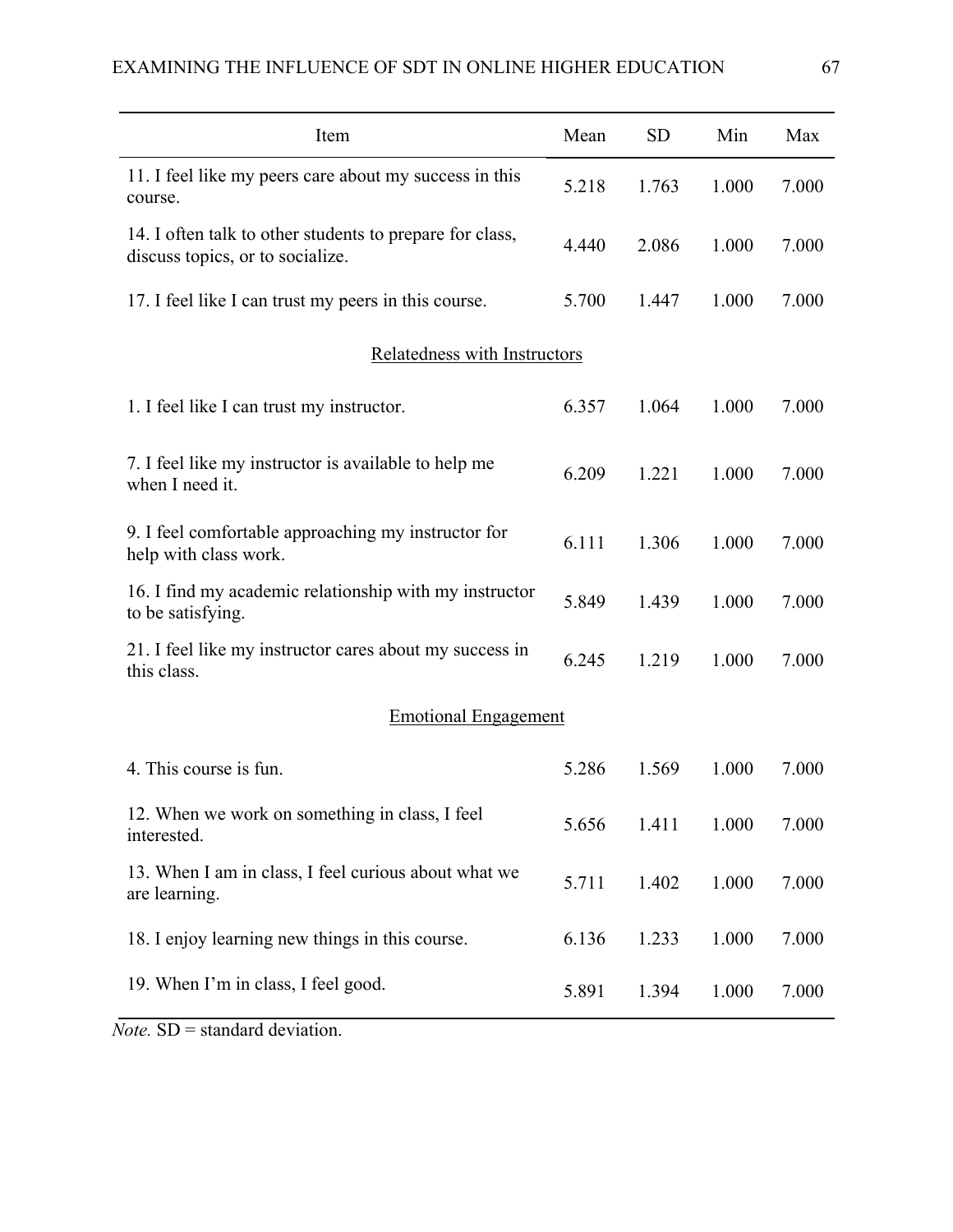Items for *relatedness with instructors* had the highest means, averaging a score of 6.15. *Competence* had the next highest average with an average across items of 5.98. These two latent variables were followed, in order, by *emotional engagement* averaging 5.74 across all items, *relatedness with peers* averaging 5.26, and *autonomy* with an average of 5.16. All items were rated on a scale from 1 to 7; the minimum and maximum values in the table indicate full coverage.

### **Design Effect**

As outlined in our data analysis section, we began by calculating the design effect. The design effect is an adjustment used to determine the effect of the clustering on the parameter estimates. It is calculated using the intraclass correlation of the given statistic and the average size of the cluster. We used a cut-off value of 2, as suggested by Muthén and Satorra (1995). If the design effect value was less than 2, we did not control for clustering at that level. All five constructs—s*ense of autonomy, competence, relatedness with peers, relatedness with instructors,*  and *emotional engagement*—had design effects less than 2 at the section-level and much greater than 2, ranging from six to 19, at the course-level. Based on these results, we controlled for clustering at the course-level in our confirmatory factor analysis.

#### **Confirmatory Factor Analysis**

We initially ran two CFAs for each individual construct to see if classifying the data as continuous or categorical would yield differing results. Although Likert scale data with at least five points can be treated as continuous, we sought to conduct our analysis in the most appropriate way. Fit statistics for all five constructs resulted in the same outcome when ran as categorical or continuous, so we only report the results from the continuous data.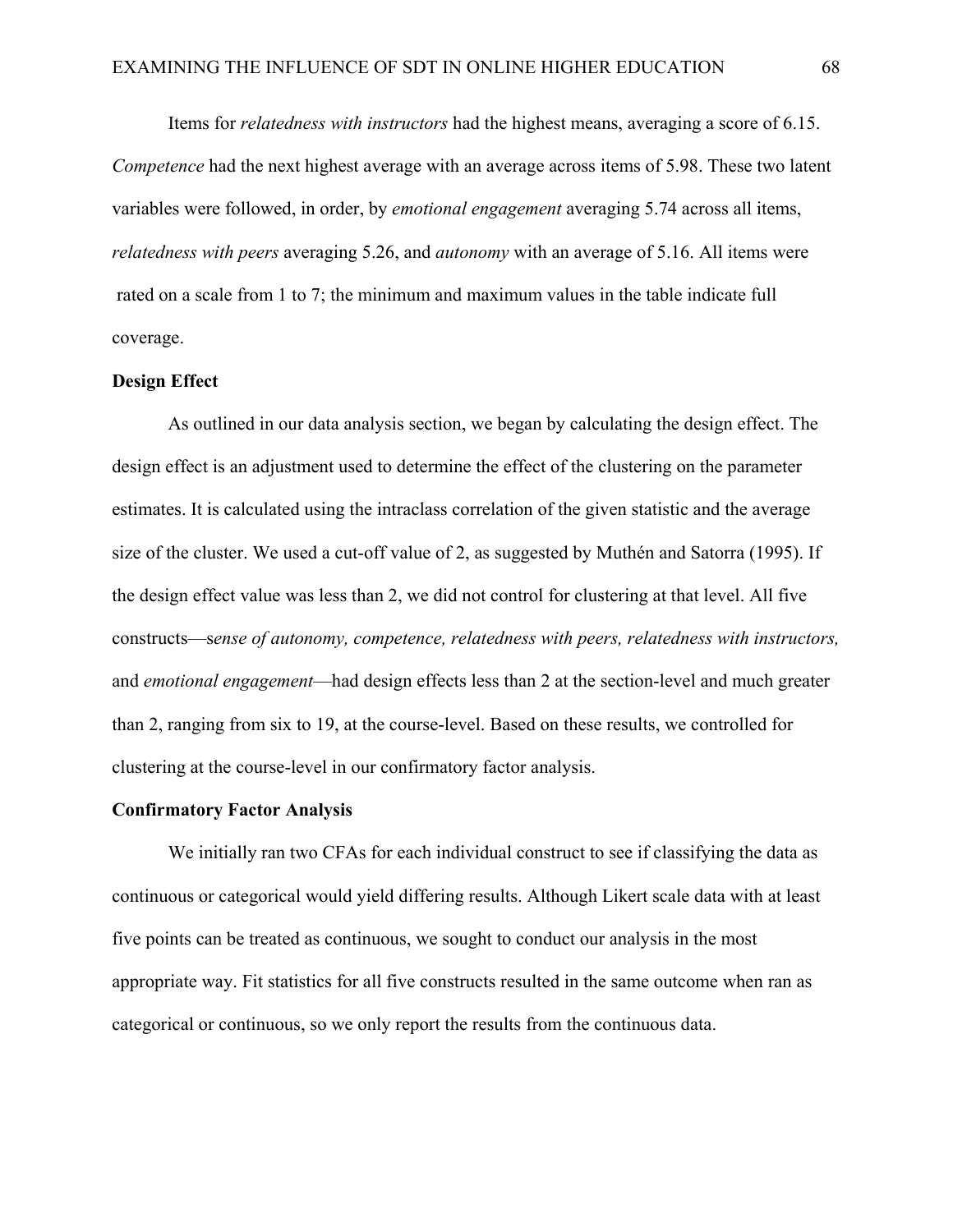The fit statistics we considered when assessing model fit were comparative fit index (CFI), Tucker-Lewis index (TLI), root mean square error of approximation (RMSEA), and standardized root mean square residual (SRMR). According to Wang and Wang (2012) good model fit is shown by values greater than 0.90 for CFI and TLI and less than 0.08 for RMSEA and SRMR. Three of the five latent constructs were within the cut-off values for all four fit indices examined. *Competence* met three of the four cut-off values, which we decided was acceptable to leave as is. *Autonomy*, however, had two fit indices outside the recommended cutoff points.

We examined the modification index (MI) for the five *autonomy* items on the survey to identify fixed parameters that could be freely estimated to improve model fit. Wang and Wang (2012) recommend beginning with the largest MI first. Based on the MI, we allowed the residuals of items 24 and 25 to covary, which allowed one parameter to be freely estimated. After making this adjustment, all four fit indices for *autonomy* met the recommended cut-off values. Table 2 shows the fit statistics from the CFAs.

### Table 2

|                               | <b>Fit Statistics</b> |       |              |             |  |  |  |
|-------------------------------|-----------------------|-------|--------------|-------------|--|--|--|
| Latent Construct              | <b>CFI</b>            | TLI   | <b>RMSEA</b> | <b>SRMR</b> |  |  |  |
| Autonomy                      | 0.992                 | 0.979 | 0.072        | 0.013       |  |  |  |
| Competence                    | 0.969                 | 0.937 | 0.085        | 0.033       |  |  |  |
| <b>Relatedness with Peers</b> | 0.998                 | 0.996 | 0.034        | 0.010       |  |  |  |
| Relatedness with Instructors  | 0.989                 | 0.978 | 0.051        | 0.012       |  |  |  |
| <b>Emotional Engagement</b>   | 0.993                 | 0.987 | 0.076        | 0.019       |  |  |  |

### *Confirmatory Factor Analysis Fit Statistics*

*Note.* Fit statistics reported after allowing residuals for items 24 and 25 to covary for *Autonomy*.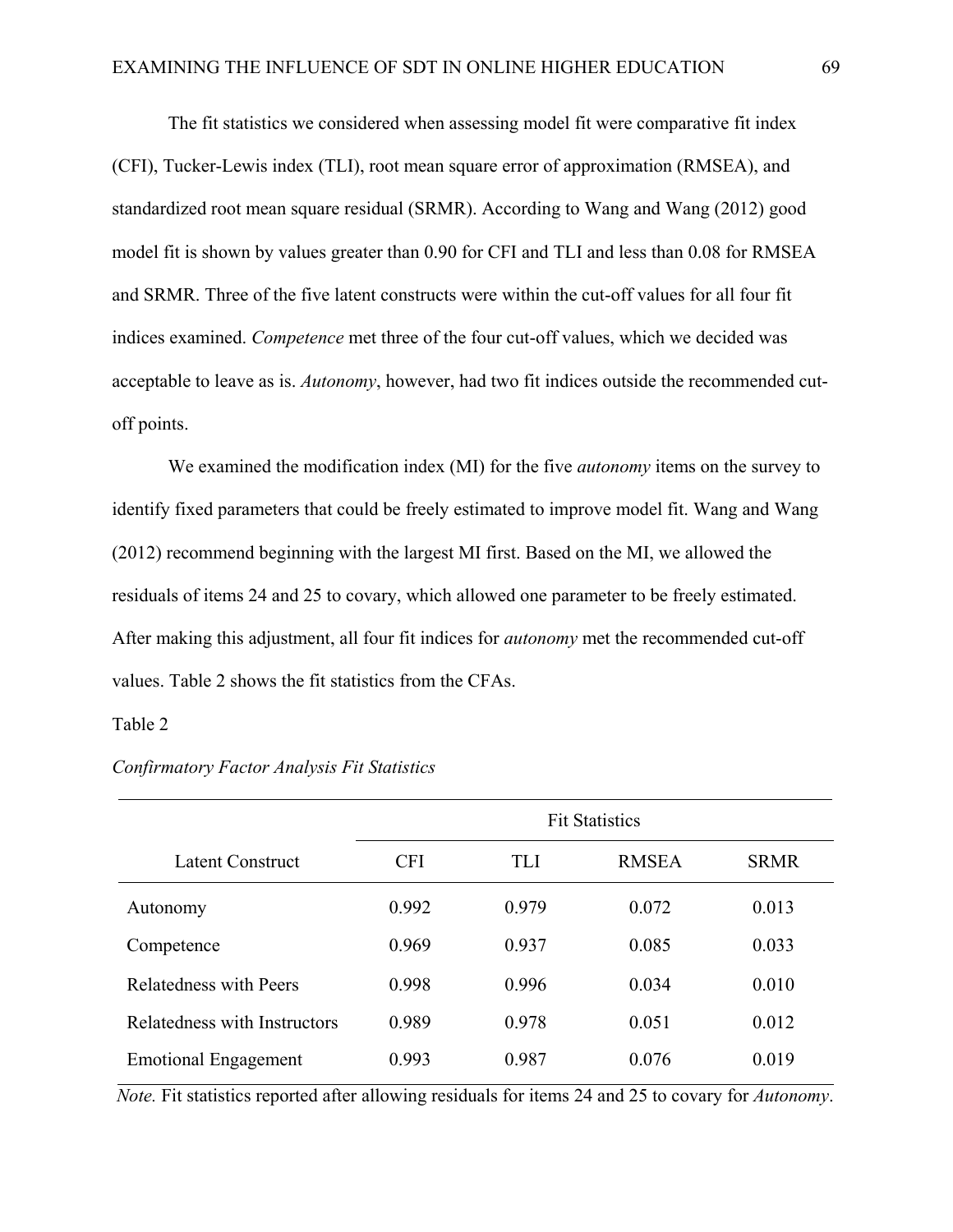Individual factor loadings for the items pertaining to each latent construct are shown in tables 3–7. We report on the item as listed in the survey, unstandardized factor loading, standard error, standardized factor loading, and communalities. The first factor loading is fixed to 1 for identification purposes. Values for the other items in the table indicate their strength relative to the first item. For example, a value greater than 1 shows the item had a stronger influence than the first item on the latent construct. Standardized factor loadings across the constructs ranged from 0.54 to 0.91, with a value closer to 1 indicating a stronger influence. *Emotional engagement*  had the highest standardized factor loadings which ranged from 0.81 to 0.91 while *competence*  had the lowest value and a range from 0.54 to 0.88. *Relatedness with instructors* and *relatedness with peers* had the next highest ranges from 0.83 to 0.89 and 0.69 to 0.88, respectively. *Autonomy* was only very similar to *competence* with a range from 0.56 to 0.87. Although there was a wide range of values, all standardized factor loadings were greater than the suggested cutoff value of 0.40 (Wang & Wang, 2012; Worthington & Whittaker, 2006).

The communalities value shows the amount of variance of a factor accounted for by each indicator in the model. Values can range between 0 and 1 with Worthington and Whittaker (2006) suggesting that anything less than 0.40 is low. Two communalities fell below this cut-off point: item 3 pertaining to *competence* (0.29) and item 24 for *autonomy* (0.32)*.* This does not affect the overall fit or validity of the constructs, yet it is worth noting.

CFA results indicated a unidimensional construct for each set of items models this data well. Given these results, we proceeded to test our structural model.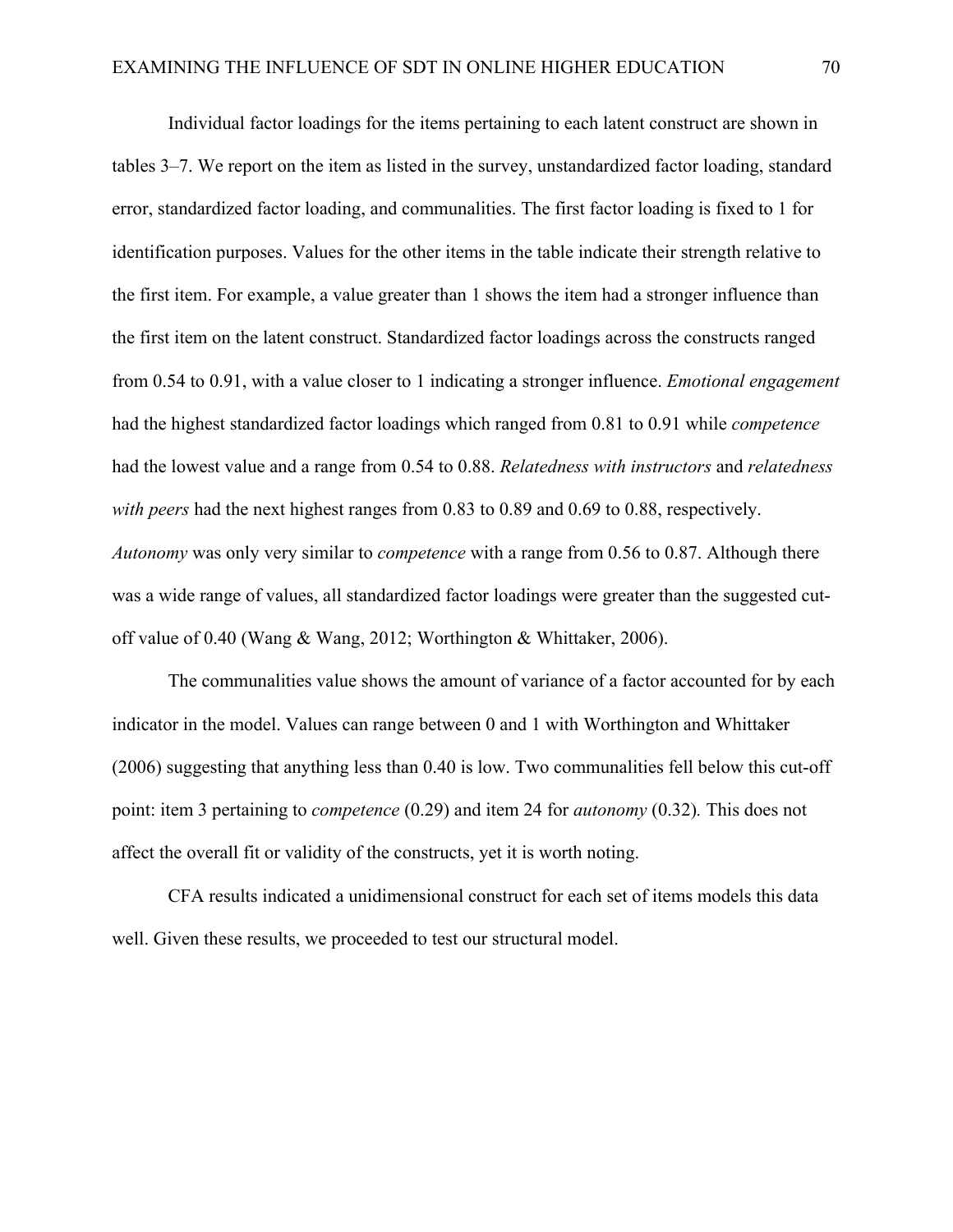# *Confirmatory Factor Analysis Results for Autonomy*

| Item                                                                                  | Factor<br>Loading | <b>SE</b> | Standardized<br><b>Factor Loading</b> | Communalities |
|---------------------------------------------------------------------------------------|-------------------|-----------|---------------------------------------|---------------|
| 2. I believe I have some choice about<br>how to do assignments in this course.        | $1.000^{\rm a}$   | NA        | 0.786                                 | 0.617         |
| 5. I feel like I have options for the activities<br>I focus on in this course.        | $1.189**$         | 0.026     | 0.870                                 | 0.757         |
| 10. I believe I share in the decision-making<br>process regarding course assignments. | $1.196**$         | 0.044     | 0.757                                 | 0.574         |
| 24. I do the assignments in this course<br>because I want to.                         | $0.717**$         | 0.035     | 0.563                                 | 0.317         |
| 25. I feel like I can tailor aspects of this<br>course to align with my interests.    | $1.018**$         | 0.028     | 0.742                                 | 0.550         |
| <i>Note</i> . $SE =$ standard error.<br>** $p < 0.001$ .                              |                   |           |                                       |               |
| <sup>a</sup> Factor loading fixed to 1.                                               |                   |           |                                       |               |

## Table 4

# *Confirmatory Factor Analysis Results for Competence*

| Item                                                                           | Factor<br>Loading | <b>SE</b> | Standardized<br>Factor Loading | Communalities |
|--------------------------------------------------------------------------------|-------------------|-----------|--------------------------------|---------------|
| 3. I believe if I put in effort, I can<br>understand the course material well. | $1.000^{\rm a}$   | <b>NA</b> | 0.541                          | 0.293         |
| 15. I am satisfied with my performance in<br>the course thus far.              | $2.023**$         | 0.116     | 0.780                          | 0.609         |
| 20. I am pretty skilled in this course.                                        | $2.109**$         | 0.132     | 0.747                          | 0.558         |
| 22. I think I will do well in this course.                                     | $2.105**$         | 0.119     | 0.877                          | 0.769         |
| 25. After studying this material for a while,<br>I feel pretty competent.      | 1.979**           | 0.111     | 0.828                          | 0.685         |

*Note.* SE = standard error.

<sup>a</sup>Factor loading fixed to 1.

<sup>\*\*</sup> $p < 0.001$ .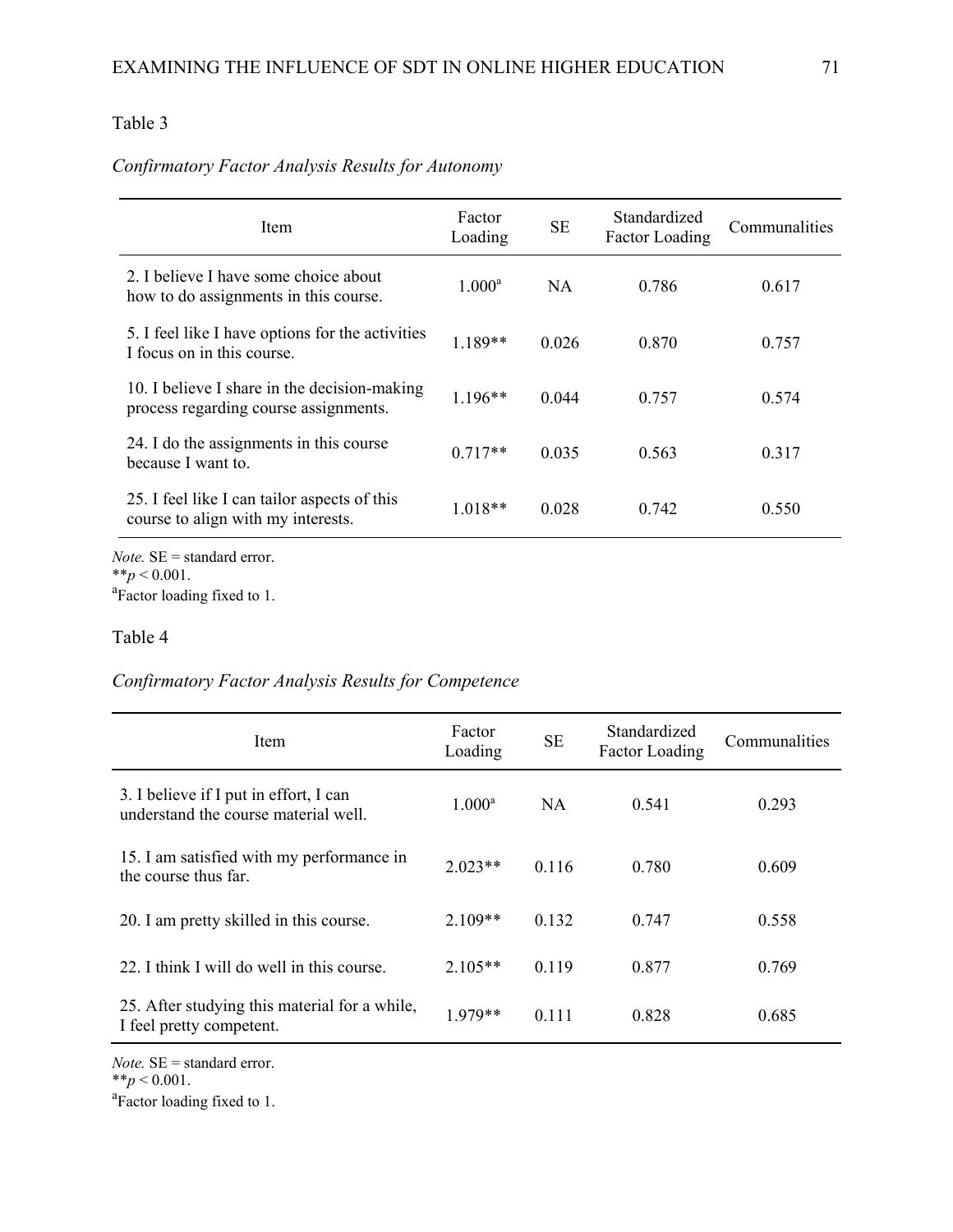| Item                                                                                            | Factor<br>Loading | <b>SE</b> | Standardized<br><b>Factor Loading</b> | Communalities |  |
|-------------------------------------------------------------------------------------------------|-------------------|-----------|---------------------------------------|---------------|--|
| 6. I feel comfortable approaching my<br>peers for help with class work.                         | $1.000^a$         | NA        | 0.795                                 | 0.632         |  |
| 8. I find my academic relationship with<br>my peers in this course to be satisfying.            | $1.063**$         | 0.027     | 0.866                                 | 0.749         |  |
| 11. I feel like my peers care about my<br>success in this course.                               | $1.196**$         | 0.028     | 0.876                                 | 0.767         |  |
| 14. I often talk to other students to<br>prepare for class, discuss topics, or to<br>socialize. | $1.120**$         | 0.026     | 0.693                                 | 0.480         |  |
| 17. I feel like I can trust my peers in this<br>course.                                         | $0.952**$         | 0.015     | 0.848                                 | 0.720         |  |
| <i>Note</i> . $SE =$ standard error.<br>** $p < 0.001$ .                                        |                   |           |                                       |               |  |

# *Confirmatory Factor Analysis Results for Relatedness with Peers*

 $*^*p < 0.001$ .<br><sup>a</sup>Factor loading fixed to 1.

### Table 6

## *Confirmatory Factor Analysis Results for Relatedness with Instructors*

| Item                                                                         | Factor<br>Loading | <b>SE</b> | Standardized<br><b>Factor Loading</b> | Communalities |
|------------------------------------------------------------------------------|-------------------|-----------|---------------------------------------|---------------|
| 1. I feel like I can trust my instructor.                                    | $1.000^a$         | <b>NA</b> | 0.832                                 | 0.692         |
| 7. I feel like my instructor is available to<br>help me when I need it.      | $1.211**$         | 0.026     | 0.878                                 | 0.772         |
| 9. I feel comfortable approaching my<br>instructor for help with class work. | $1.305**$         | 0.025     | 0.885                                 | 0.783         |
| 16. I find my academic relationship with<br>my instructor to be satisfying.  | $1.425**$         | 0.031     | 0.877                                 | 0.770         |
| 21. I feel like my instructor cares about<br>my success in this class.       | $1.198**$         | 0.037     | 0.871                                 | 0.759         |

*Note.* SE = standard error.

\*\* $p < 0.001$ .

<sup>a</sup>Factor loading fixed to 1.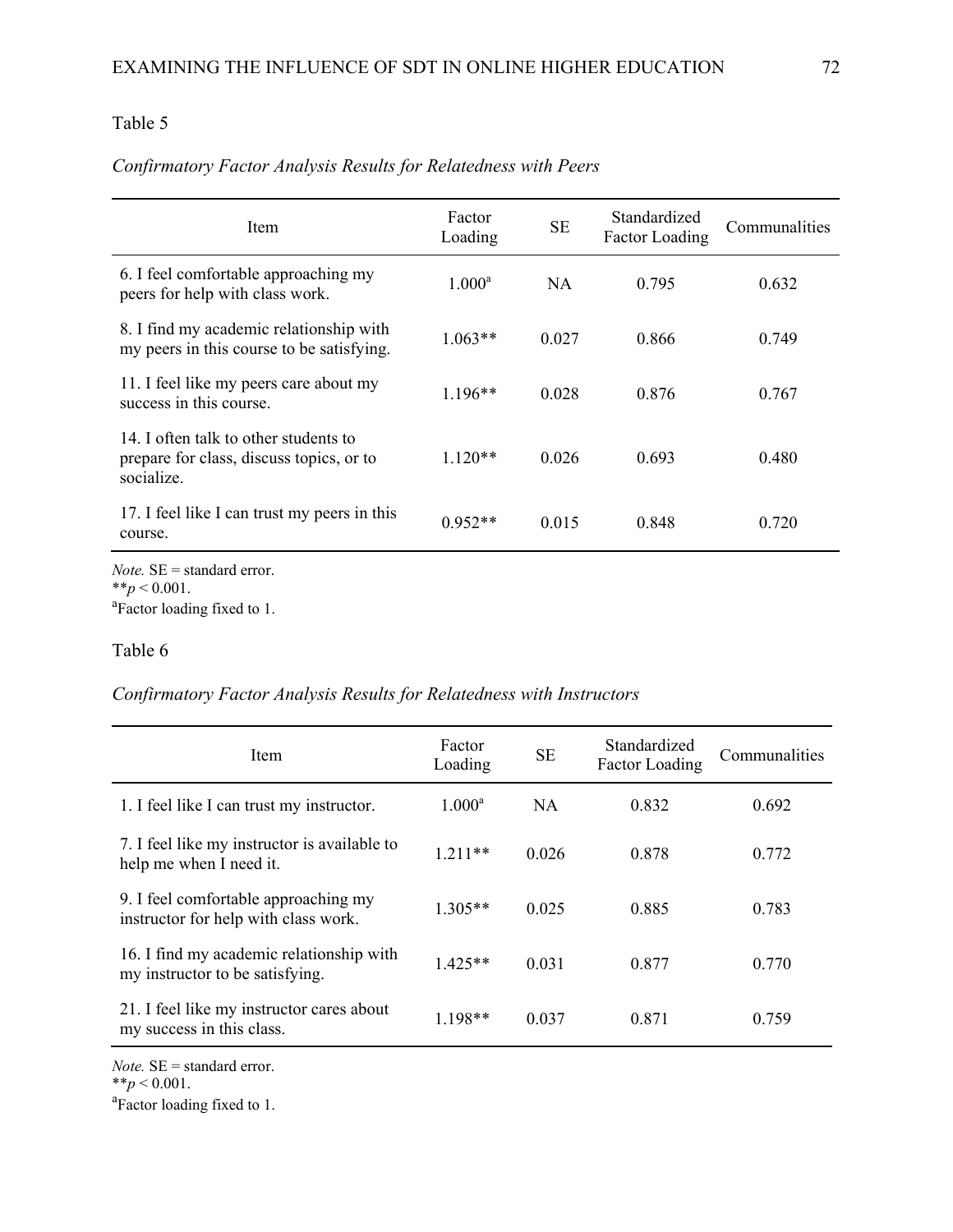| Item                                                                  | Factor<br>Loading | <b>SE</b> | Standardized<br><b>Factor Loading</b> | Communalities |
|-----------------------------------------------------------------------|-------------------|-----------|---------------------------------------|---------------|
| 4. This course is fun.                                                | $1.000^{\rm a}$   | NA.       | 0.802                                 | 0.644         |
| 12. When we work on something in<br>class, I feel interested.         | $1.018**$         | 0.016     | 0.908                                 | 0.824         |
| 13. When I am in class, I feel curious<br>about what we are learning. | $0.997**$         | 0.027     | 0.896                                 | 0.802         |
| 18. I enjoy learning new things in this<br>course.                    | $0.838**$         | 0.022     | 0.856                                 | 0.733         |
| 19. When I'm in class, I feel good.                                   | $0.961**$         | 0.021     | 0.868                                 | 0.753         |
| $\mathbf{r}$ and $\mathbf{r}$                                         |                   |           |                                       |               |

### *Confirmatory Factor Analysis Results for Emotional Engagement*

*Note.* SE = standard error.  $**p < 0.001$ .

Factor loading fixed to 1.

## **Structural Equation Modeling**

After conducting the CFA, we moved tested the hypothesized structure using SEM. SEM results identify the effect of each latent factor on *emotional engagement* in the presence of all other latent factors included. We looked at the correlation between the five latent variables to ensure that the items were distinct enough to be measured as separate variables. The correlation values, shown in Table 8, indicate that the variables are moderately related in hypothesized ways but still have discriminant validity; all correlations are less than 0.85, which can be considered moderate.

Once we confirmed all factors should be included as separate constructs, we tested the hypothesized model shown in Figure 1. We used the *type is complex* option, which controls for the clustering of the course-level, and fit statistics indicated good model fit (CFI=0.932,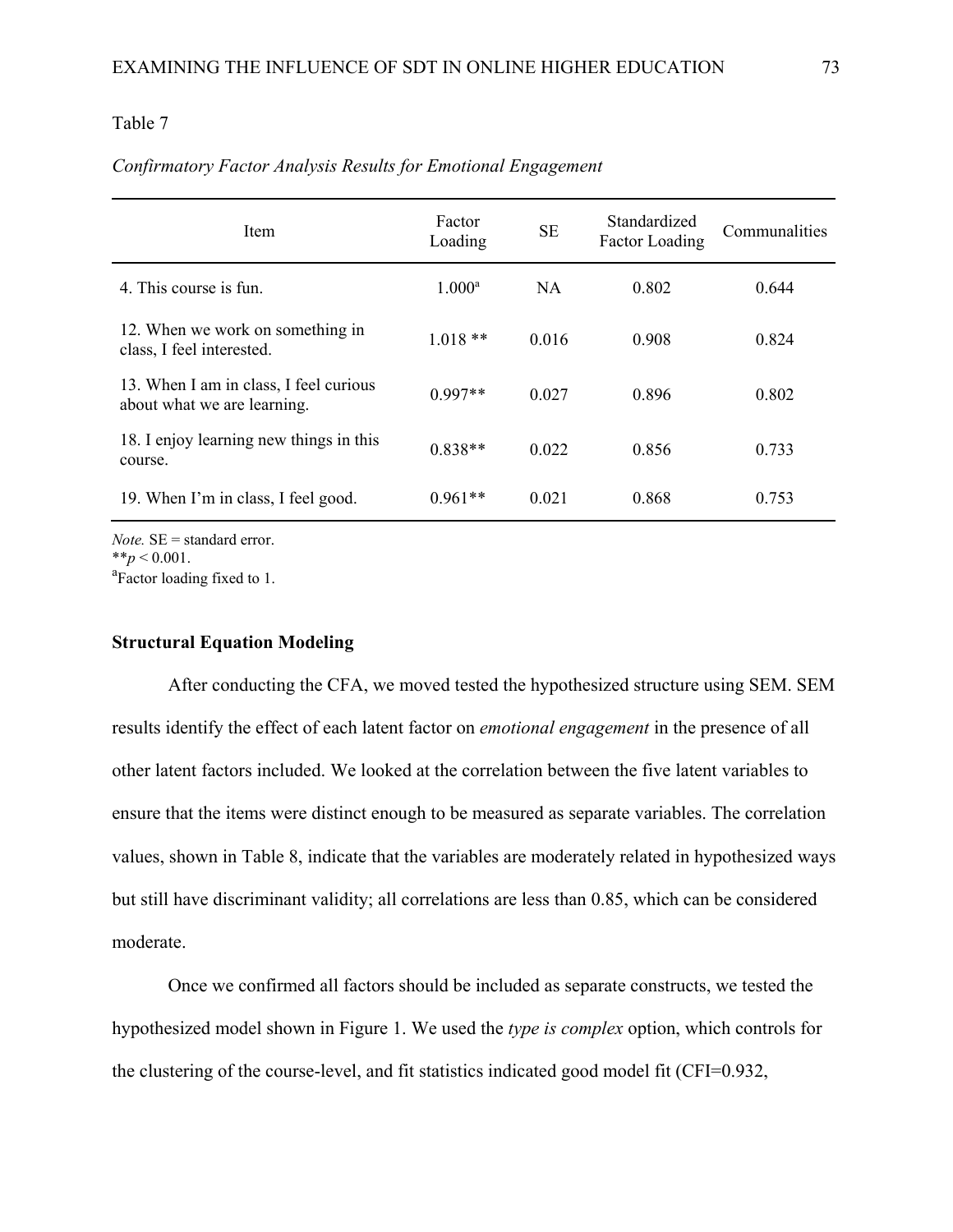TLI=0.922, RMSEA=0.062, SRMR=0.061,  $\chi$ =3385.610,  $df=264$ ,  $p < 0.001$ ). The results from this model, which regressed *autonomy*, *competence*, *relatedness with peers*, and *relatedness with professors* onto *emotional engagement*, were used to answer our research question.

## Table 8

| Variable                        |           | $\mathcal{D}$ | 3                   | 4         |       |
|---------------------------------|-----------|---------------|---------------------|-----------|-------|
| 1. Autonomy                     | 1.000     |               |                     |           |       |
| 2. Competence                   | $0.602**$ | 1.000         |                     |           |       |
| 3. Relatedness with Peers       | $0.665**$ | $0.489**$     | 1.000               |           |       |
| 4. Relatedness with Instructors | $0.618**$ |               | $0.631**$ $0.528**$ | 1.000     |       |
| 5. Emotional Engagement         | $0.785**$ | $0.669**$     | $0.663**$           | $0.649**$ | 1.000 |
| **n $\geq 0.001$                |           |               |                     |           |       |

### *Correlation Matrix for Latent Variables*

\**\*p* < 0.001.

#### **Effects on Emotional Engagement**

To understand the effects of each latent construct on *emotional engagement,* we looked at the Mplus output of our SEM. In this section we report four values of the effect of each latent construct on *emotional engagement*: unstandardized beta (B), standard error (SE), standardized beta  $(\beta)$ , and the associated *p*-value. The unstandardized beta indicates the relation between the independent variable and outcome variable. This means for every one unit increase in the independent variable, such as *autonomy*, we would expect the predicted value of *emotional engagement* to change by the value of the unstandardized beta, holding all else constant. The standardized beta shows a similar relation between the standard deviations of the independent and dependent variables. For every one standard deviation increase in the independent variable, we would expect the predicted value of *emotional engagement* to change by the number of standard deviations indicated by the standardized beta.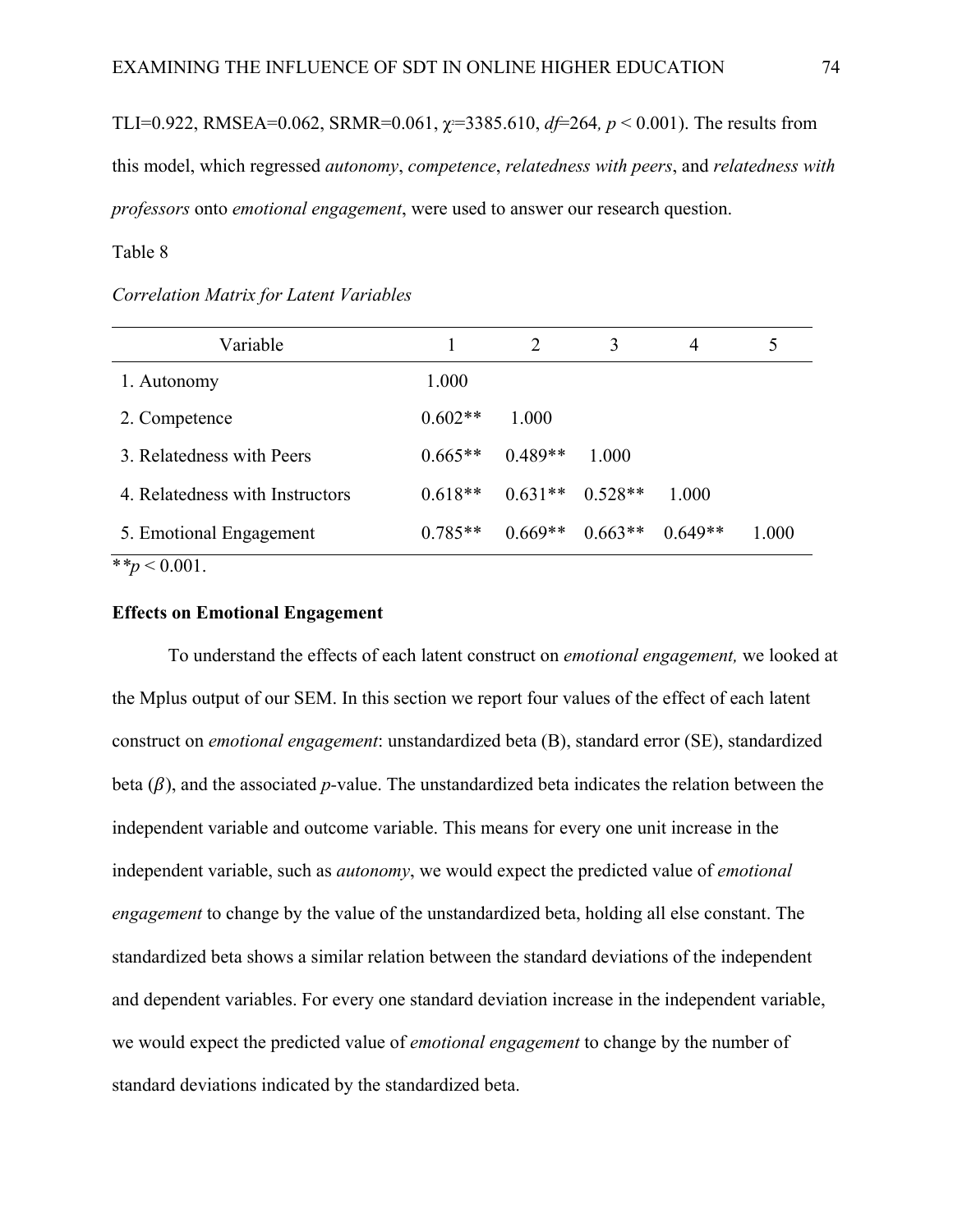

*Figure 1*. Hypothesized and tested structural model of self-determination theory constructs and engagement (*n* = 3092). Standardized betas reported. *Emotional engagement R2 =* 0.709.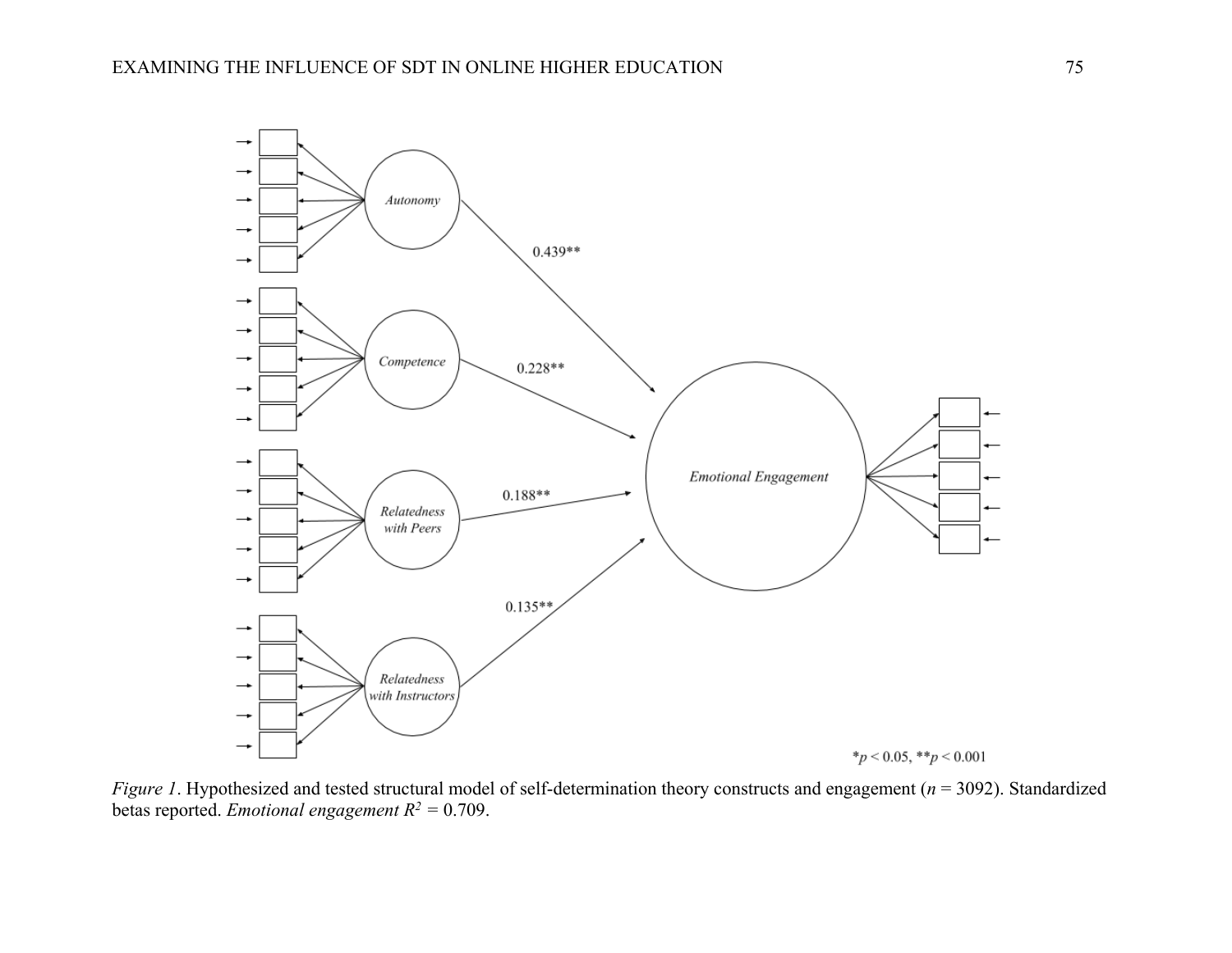Given our dataset and analysis, all constructs—*autonomy, competence, relatedness with peers,* and *relatedness with instructors—*showed a statistically significant positive influence on *emotional engagement* in the presence of one another. Autonomy  $(B=0.459, SE=0.064, \beta=0.439,$ *p* < 0.001) exhibited the largest effect on *emotional engagement* while *competence* (B=0.554, SE=0.053,  $\beta$ =0.228,  $p$  < 0.001) was the next highest. Both relatedness measures showed less than half the influence of *autonomy* on *emotional engagement. Relatedness with peers* (B=0.187, SE=0.020,  $\beta$ =0.188,  $p < 0.001$ ) showed a slightly larger effect than *relatedness with instructors*  $(B=0.196, SE=0.063, \beta=0.135, p \le 0.01).$ 

### **Discussion**

Although we focused only on the emotional component of engagement, our findings support the prevalent idea in SDT literature that autonomy is the most influential factor in contributing to student engagement (Koch et al., 2017; Skinner et al., 2008). In our sample, the effect of *autonomy* was almost double that of the next most influential latent variable. The findings mirror those of Skinner et al. (2008). Despite having the lowest average on self-report survey items for each of the latent variables, *autonomy* was the "clearest contributor to engagement" (p. 777). The way we defined autonomy, and worded survey items according to our definition, suggests that students' perceived ability to align course activities with their personal interests has the greatest impact on their level of emotional engagement relative to *competence* or *relatedness* with peers or the instructor.

We acknowledge that students have personal preferences, which may make certain individuals more likely to benefit from increased autonomy in a course, while other students may feel greater engagement through their connections with peers and instructors. Every student brings their own past experiences and preferences into each course; Spring et al. (2017) in their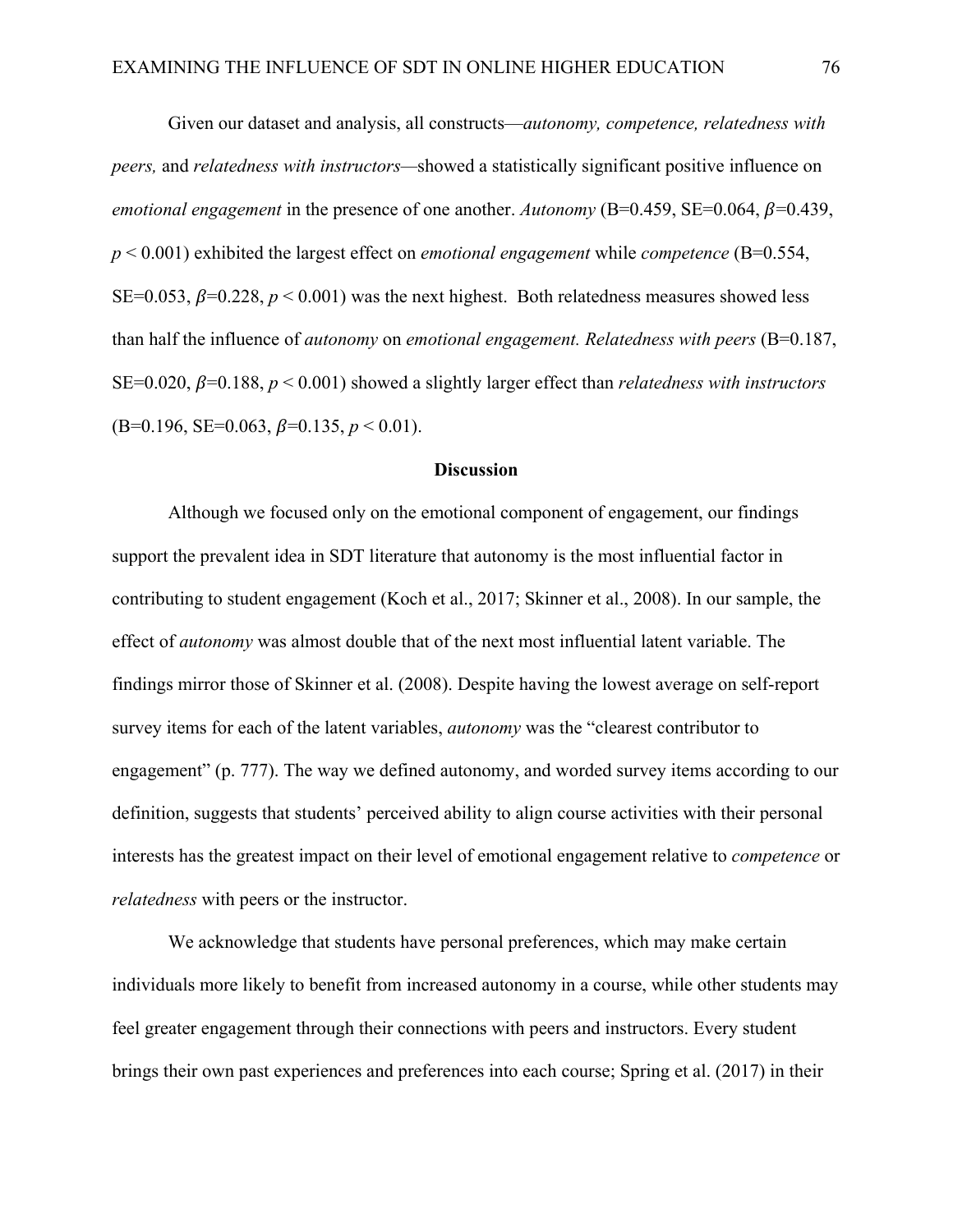two-component engagement model referred to these as *learner characteristics.* As shown in Figure 2, these characteristics influence student engagement. They are, however, outside the control of instructors and designers. For this reason, we encourage practitioners to seek and make improvements where they can affect student engagement, namely through the course design and facilitation.



*Figure 2.* Model of learner engagement. Adapted from Spring, Graham, and Ikahihifo (2017).

In our sample, autonomy was by far the largest factor for increasing student interest, curiosity, and enjoyment in the course. With this knowledge, instructors and course designers can include autonomy-supportive activities to positively impact the student experience and increase emotional engagement. For practitioners, this highlights the importance of course design that allows flexibility for students to personalize their assignments in a way that incorporates their interests. Although not every course or topic lends itself to such flexibility, course designers can be mindful to include opportunities for such choice when possible. This is especially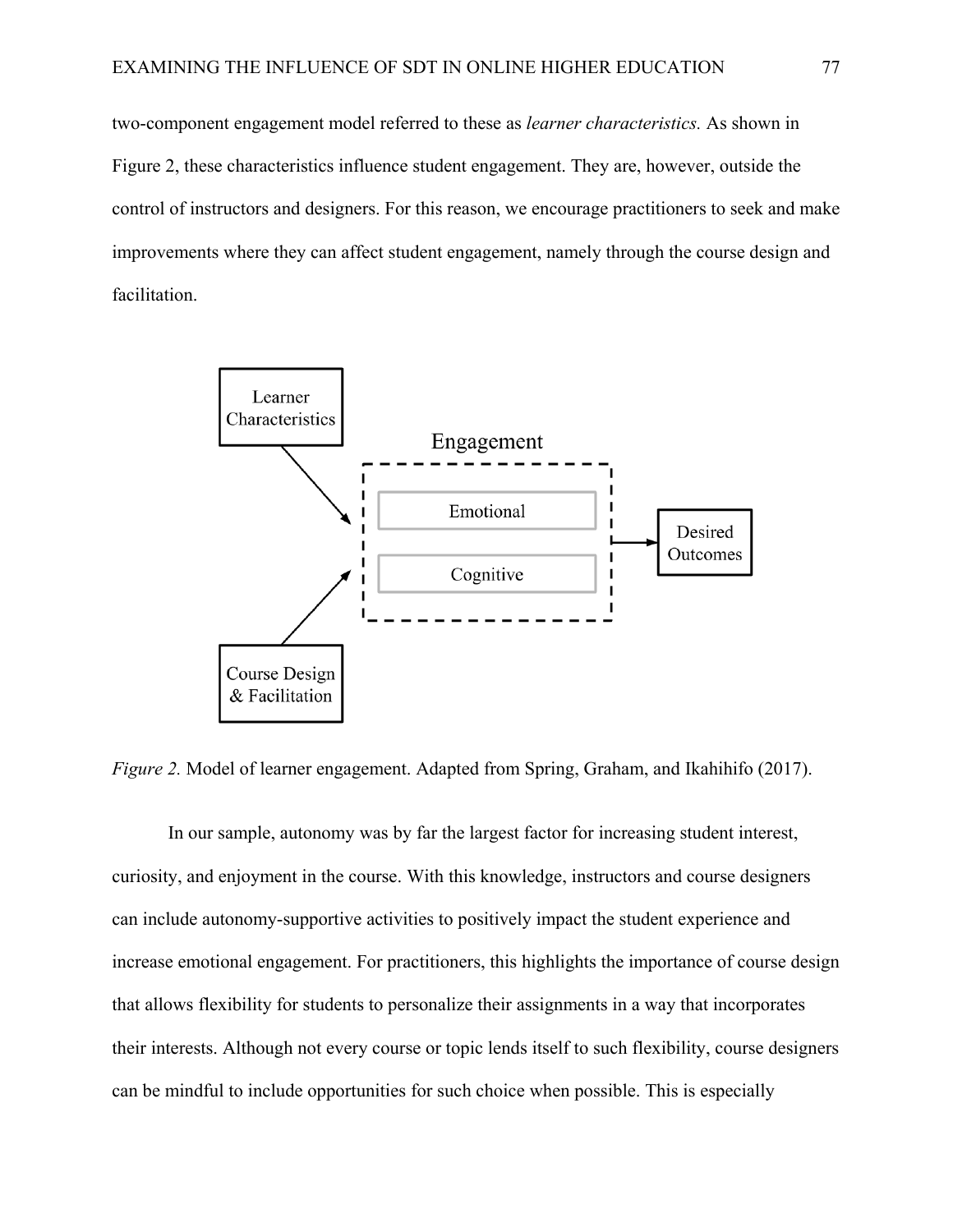important in master course models where instructors have little influence on course design and are perhaps unfamiliar with instructional strategies to promote student autonomy.

Instructors in such courses can contribute to their students' emotional engagement by emphasizing these autonomy-supportive assignments and encouraging students' perceived *sense of competence*, which was found to be the second-most influential factor in our sample. According to our review of the literature surrounding SDT and engagement this is a common finding (Guvenc, 2015; Koch et al., 2017; Kosko, 2015). Niemiec and Ryan (2009) argued that "students who feel competent, but not autonomous, will not maintain intrinsic motivation for learning" (p. 135). This emphasizes the idea that autonomy is the key for self-determined motivation. Even though autonomy may be considered the primary contributing factor to emotional engagement, practitioners should still seek to encourage students' perceived competence. This can be done by instructors in an online environment through providing meaningful feedback (Kosko & Wilkins, 2015), scaffolding (Ryan & Deci, 2000), and highlighting the relevance of course material. Guvenc (2015) also proposed that students' competence is connected with the structure implemented by the teacher. These suggestions encompass the course design and facilitation as shown in Figure 2.

While our results are in-line with many other studies that have researched SDT and engagement, we were surprised that relatedness measures did not have a larger influence, given that we were focusing solely on the emotional component of engagement. Based on their research, Lam et al. (2012) stated that "students' enthusiasm, interest, happiness, and comfort in school, then, seem to be shaped by their sense of relatedness to others" (p. 406). This aligns closely with how we defined and measured *emotional engagement*. As previously mentioned, in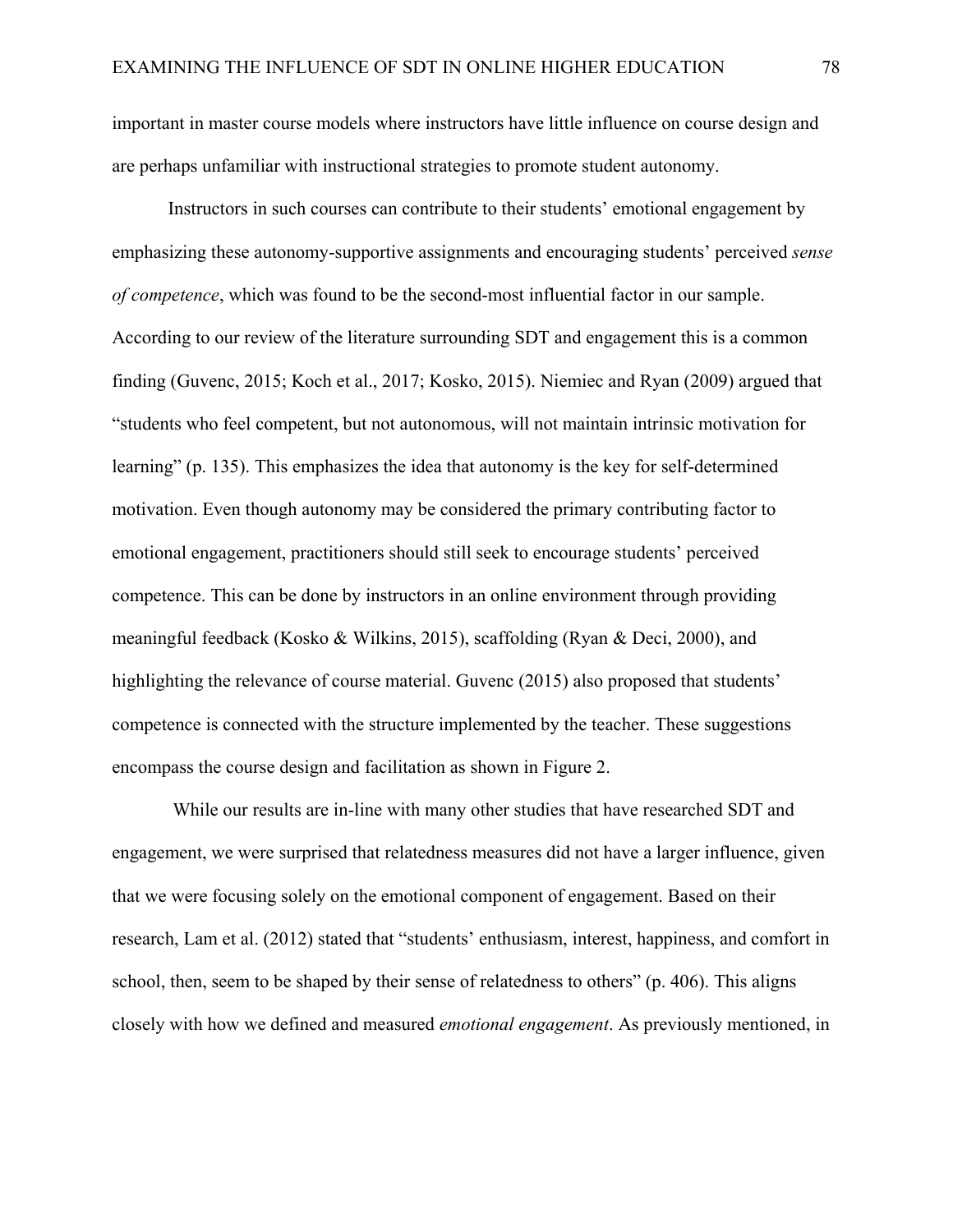our dataset *relatedness with peers* and *instructors* had the smallest predicted effect on *emotional engagement.* 

This lack of greater influence from relatedness could be due in part to the way we defined each construct and created corresponding survey items. Our measure of *emotional engagement*, adapted from other authors (Reeve & Tseng, 2011; Skinner et al., 2008), measured student curiosity, interest, and enjoyment, and our relatedness items sought to understand students' level of trust, comfort, and perceived peer and instructor academic support. The wording of relatedness items also may not carry over seamlessly to an online context. Preliminary research using these items was done in a face-to-face context, so phrases such as *approaching* or *talk to*  may not have the same meaning when students interact with their peers from a distance.

Aside from potential item revisions, it could also be that relatedness does not have as prominent a role in online courses for increasing emotional engagement. Perhaps students in online courses, especially those in the courses we sampled, are less interested in connecting with their peers and instructors. In her 2016 study with university students, Leach found that "some students do not value social and academic interactions with other students" which "may be influenced by the number of mature distance students who fit study into busy lives" (p. 39). This relates back to the *learner characteristics* that students bring with them into a course.

### **Limitations and Future Research**

One limitation of this study is that we were unable to collect demographic information about survey participants. The university through which the study was conducted has students from over 126 countries and ages that range from teenagers to adults in their 60s and beyond. However, we cannot know what types of students (e.g., year in school, age) completed our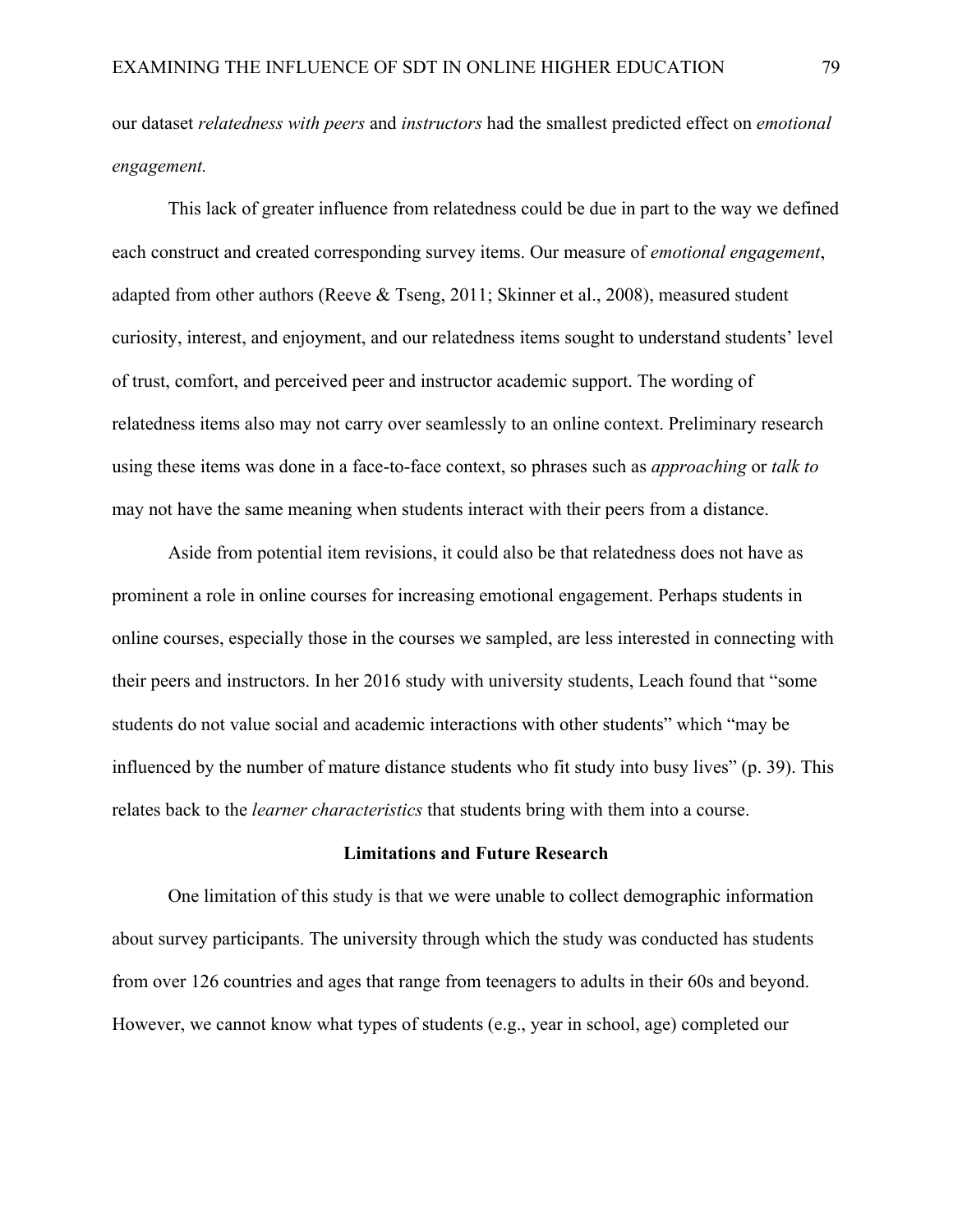survey. If we assume the survey participants were like the average student as described in the data collection section, the generalizability of our findings is severely limited.

Another factor that limits generalizability is the population from which we gathered our sample. Nine of the 23 courses were part of the low-cost initiative, which serves more nontraditional students than a typical university. More than a quarter of our sample also came from students enrolled in religious education classes. Due to the religious nature of the courses, these classes and student responses may not be representative of the average university experience. Future research could be conducted in more general classes to assess if this model yields similar results in that setting.

For this study, we collected and analyzed cross-sectional data, which represents only one point in time of students' perception of these constructs and engagement. Park et al. (2012) found in their three-year longitudinal study that emotional engagement was more accurately measured as a process instead of a single point. Engagement can be sensitive to context and fluctuates over the course of a student's experience in a class. Future research could employ a longitudinal design to capture the product of such fluctuations on engagement. Another limitation of cross-sectional data is that it does not show long-term effects of measured factors. Perhaps the influence of relatedness with peers and instructors grows over time in a way unaccounted for in a short-term study such as ours. Relatedness has been found to be a "pervasive and powerful force" in students' persistence when completing a university degree (Pascarella & Terenzini, 2005).

Using contexts such as master course models, future research could use this structure to isolate the effects of relatedness. With varying instructors teaching a course that has consistent design, assignments, and general instructions across sections, differences in relatedness for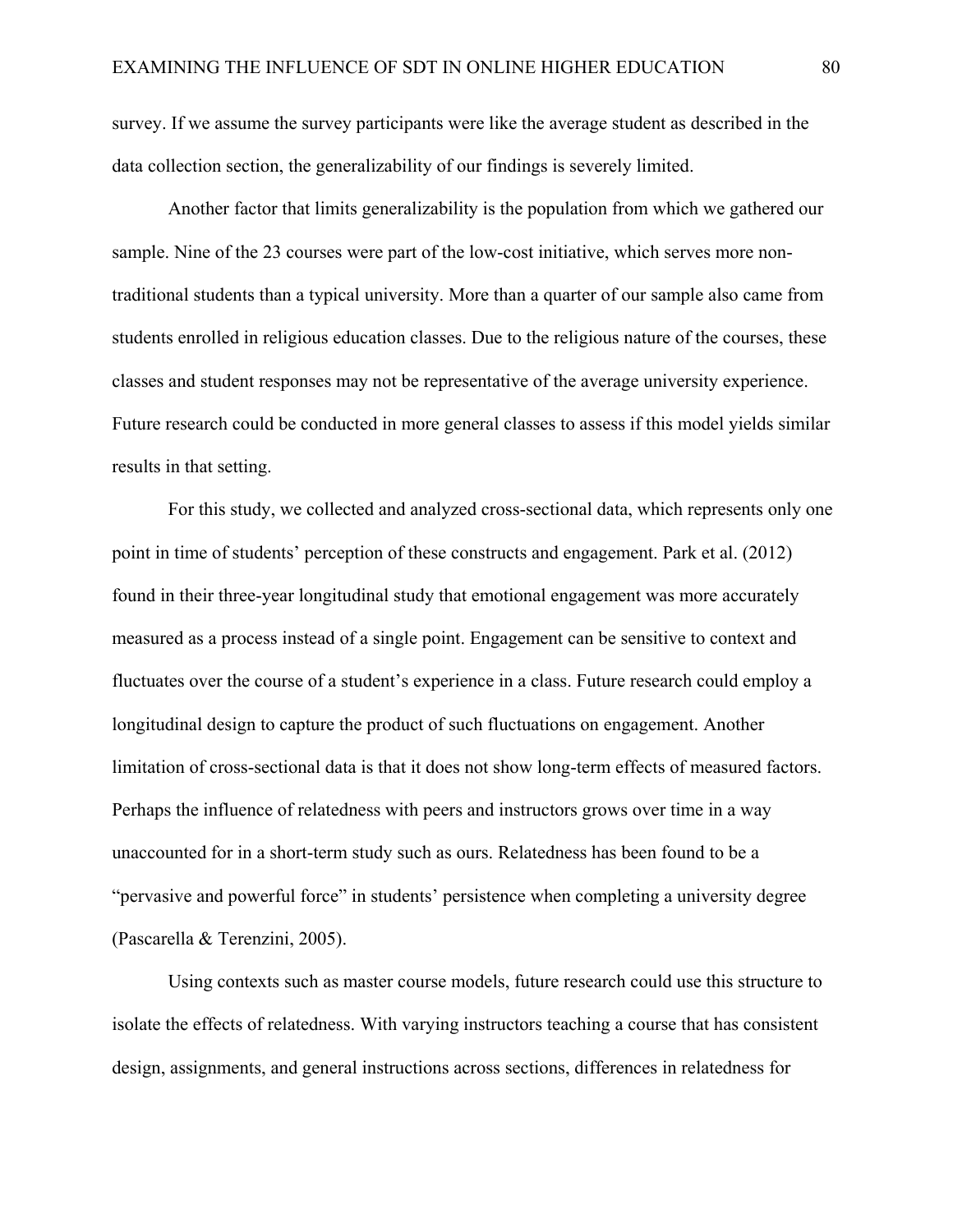sections could be easier to identify. If such a study properly controlled for possible confounding variables, we could review instructor facilitation and its relation to changes in students' relatedness and engagement. This could be expanded to a longitudinal study that examines these effects across instructors over time. As instructors adapt or revise their instructional strategies, changes in student relatedness and engagement could be tracked throughout the time period to evaluate the effectiveness of such strategies.

We recommend that any future iteration of this survey and corresponding model be validated with the dataset collected. It may also be beneficial to revise items 3, 24, and 25 given the low communalities of the first two mentioned and the high correlation between the latter two. Considering the literature surrounding student engagement and its potential to positively affect learning outcomes, this model could also be used as a foundation for future studies to build upon. Additional outcomes, such as student performance, satisfaction, or retention, could be included with engagement serving as a mediating variable. Researchers could measure additional dimensions of engagement, such as behavioral and cognitive aspects, in conjunction with emotional engagement. Such studies would contribute to the literature on self-determination theory and student engagement.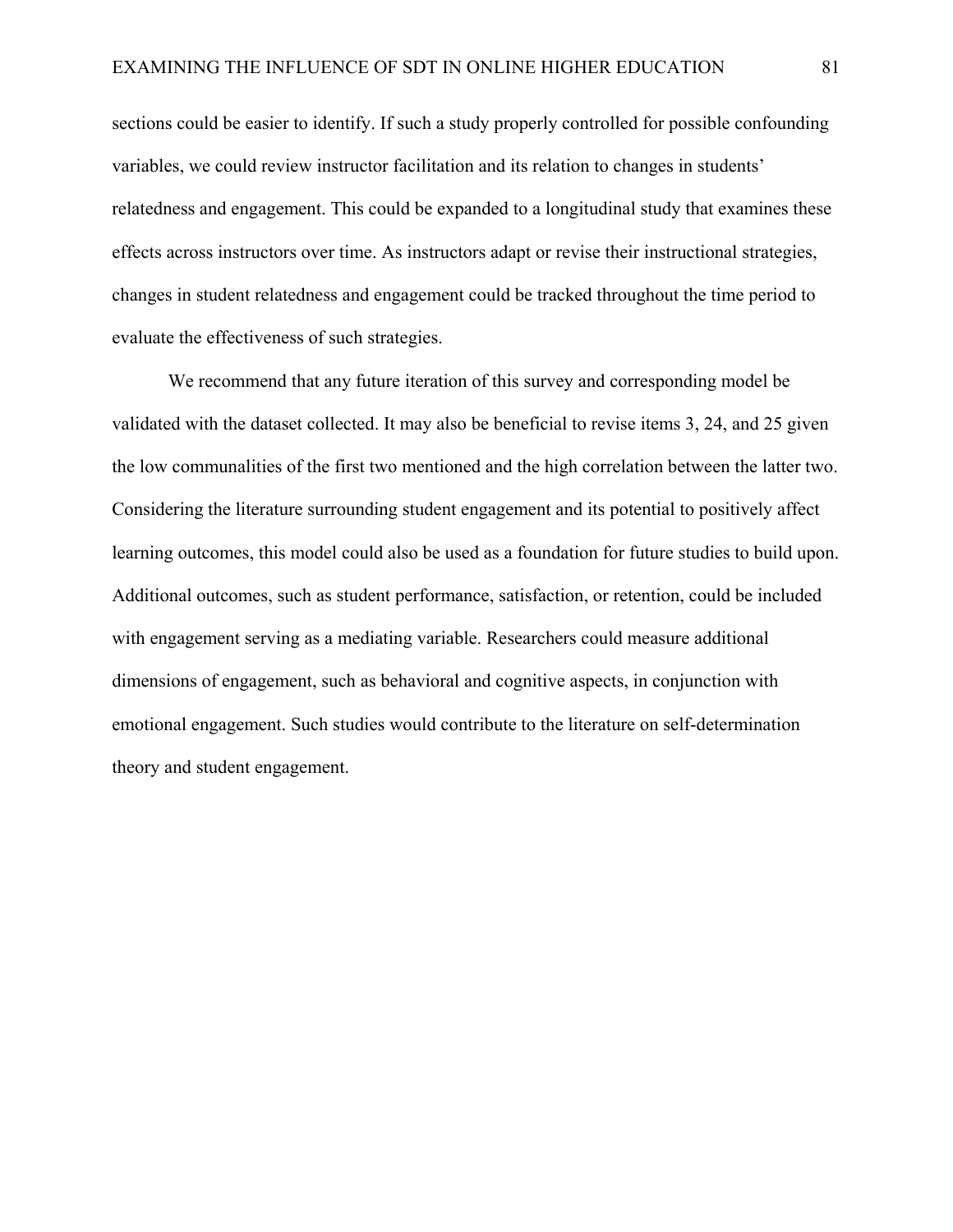#### References

- Appleton, J. J., Christenson, S. L., & Furlong, M. J. (2008). Student engagement with school: Critical conceptual and methodological issues of the construct. *Psychology in the Schools*, *45*(5), 369–386.
- Beachboard, M. R., Beachboard, J. C., Li, W., & Adkison, S. R. (2011). Cohorts and relatedness: Self-determination theory as an explanation of how learning communities affect educational outcomes. *Research in Higher Education*, *52*(8), 853–874. doi: 10.1007/s11162-011-9221-8
- Borgemenke, A. J., Holt, W. C., & Fish, W. W. (2013). Universal course shell template design and implementation to enhance student outcomes in online coursework. *Quarterly Review of Distance Education, 14*(1), 17–24.
- Chen, K. C., & Jang, S. J. (2010). Motivation in online learning: Testing a model of selfdetermination theory. *Computers in Human Behavior*, *26*(4), 741–752.
- Deci, E. L., Vallerand, R. J., Pelletier, L. G., & Ryan, R. M. (1991). Motivation and education: The self-determination perspective. *Educational Psychologist, 26*(3–4), 325–346.
- Filak, V. F., & Sheldon, K. M. (2008). Teacher support, student motivation, student need satisfaction, and college teacher course evaluations: Testing a sequential path model. *Educational Psychology*, *28*(6), 711–724.
- Fredricks, J. A., Blumenfeld, P. C., & Paris, A. H. (2004). School engagement: Potential of the concept, state of the evidence. *Review of Educational Research, 74*(1), 59–109.
- Furrer, C., & Skinner, E. (2003). Sense of relatedness as a factor in children's academic engagement and performance. *Journal of Educational Psychology*, *95*(1), 148–162. doi: 10.1037/0022-0663.95.1.148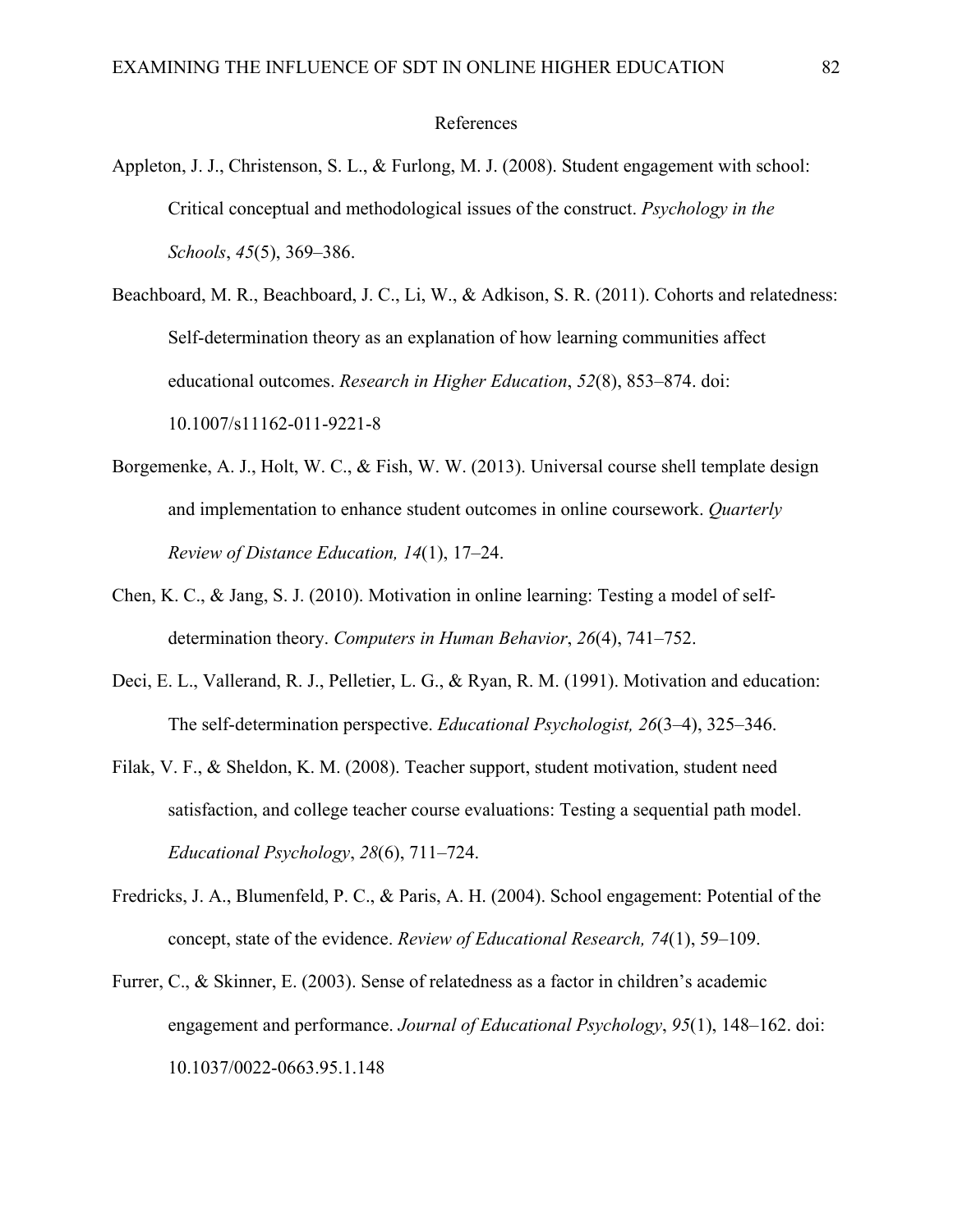- Gedera, D., Williams, J., & Wright, N. (2015). Identifying factors influencing students' motivation and engagement in online courses. In C. Koh (Ed.), *Motivation, leadership and curriculum design* (pp. 13–23). Singapore: Springer.
- Guvenc, H. (2015). The relationship between teachers' motivational support and engagement versus disaffection. *Educational Sciences: Theory and Practice*, *15*(3), 647–657.
- Halverson, L. R., & Graham, C. R. (in press). Learner engagement in blended learning environments: A conceptual framework. *Online Learning*.
- Koch, F. D., Dirsch-Weigand, A., Awolin, M., Pinkelman, R. J., & Hampe, M. J. (2017). Motivating first-year university students by interdisciplinary study projects. *European Journal of Engineering Education*, *42*(1), 17–31. doi: 10.1080/03043797.2016.1193126
- Kosko, K. W. (2015). Geometry students' self-determination and their engagement in mathematical whole class discussion. *Investigations in Mathematics Learning*, *8*(2), 17– 36.
- Kosko, K. W., & Wilkins, J. L. (2015). Does time matter in improving mathematical discussions? The influence of mathematical autonomy. *The Journal of Experimental Education*, *83*(3), 368–385.
- Kuh, G. D., Kinzie, J., Buckley, J. A., Bridges, B. K., & Hayek, J. C. (2007). Piecing together the student success puzzle: Research, propositions, and recommendations. *ASHE Higher Education Report, 32*(5), 1–182.
- Lam, S., Wong, B. P. H., Yang, H., & Liu, Y. (2012). Understanding student engagement with a contextual model. In S. L. Christenson, A. L. Reschly, & C. Wylie (Eds.), *Handbook of research on student engagement* (pp. 403–419). Boston, MA: Springer.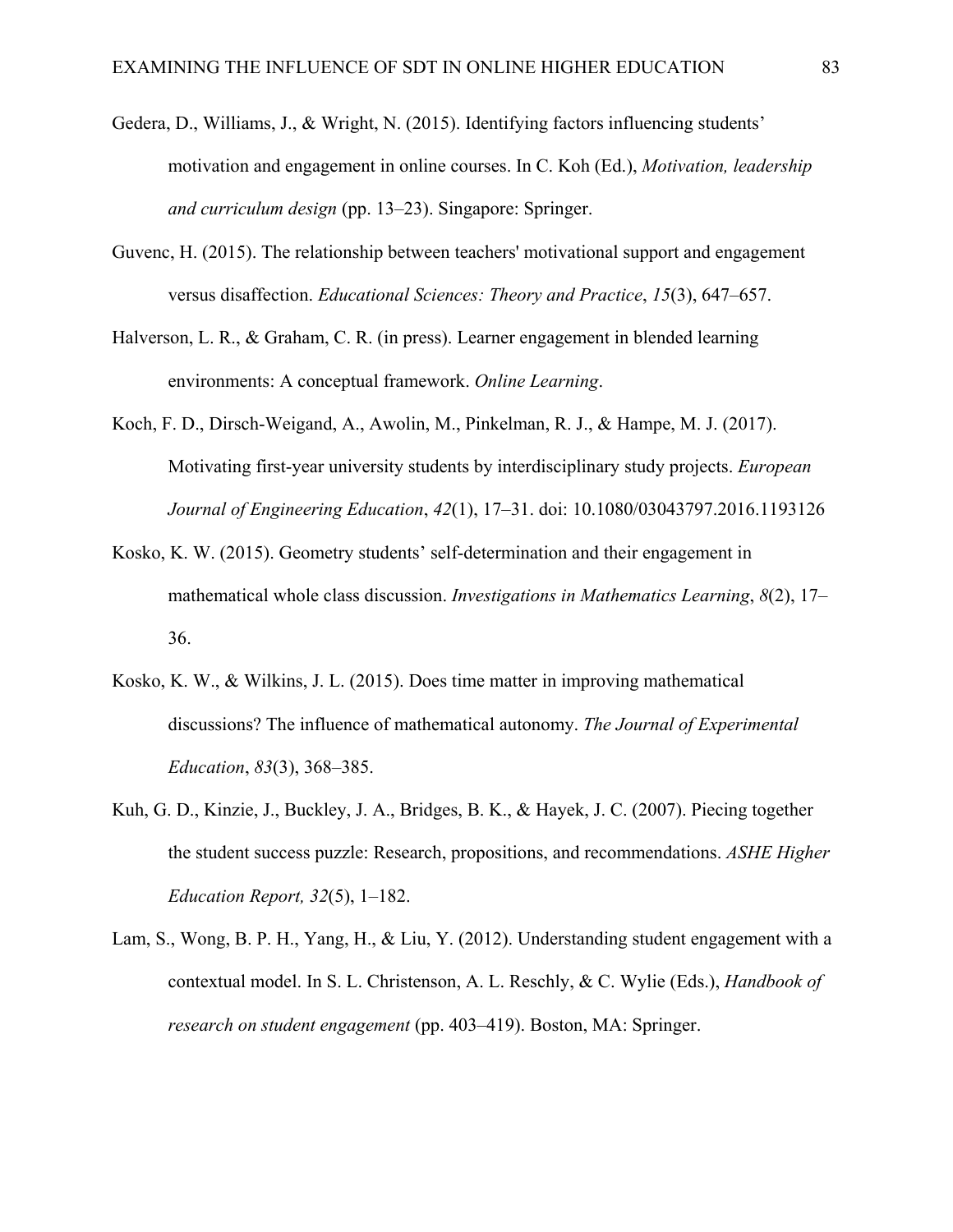- Leach, L. (2016). Enhancing student engagement in one institution. *Journal of Further and Higher Education*, *40*(1), 23–47.
- Manwaring, K. C., Larsen, R., Graham, C. R., Henrie, C. R., & Halverson, L. R. (2017). Investigating student engagement in blended learning settings using experience sampling and structural equation modeling. *The Internet and Higher Education*, *35*, 21–33.
- Martin, A. J., & Dowson, M. (2009). Interpersonal relationships, motivation, engagement, and achievement: Yields for theory, current issues, and educational practice. *Review of Educational Research*, *79*(1), 327–365. [doi: 10.3102/0034654308325583](http://doi.org/10.3102/0034654308325583)
- Moore, M. (2007). The theory of transactional distance. In M. G. Moore (Ed.), *Handbook of distance education* (2nd ed., pp. 89–105). Mahwah, NJ: Lawrence Erlbaum Associates, Inc.
- Mullen, G. E., & Tallent-Runnels, M. K. (2006). Student outcomes and perceptions of instructors' demands and support in online and traditional classrooms. *The Internet and Higher Education*, *9*(4), 257–266.
- Muthén, B. O., & Satorra, A. (1995). Complex sample data in structural equation modeling. *Sociological Methodology*, *25*(1), 267–316.
- Niemiec, C. P., & Ryan, R. M. (2009). Autonomy, competence, and relatedness in the classroom: Applying self-determination theory to educational practice. *School Field*, *7*(2), 133–144.
- Pascarella, E. T., & Terenzini, P. T. (2005). *How college affects students: A third decade of research*. San Francisco, CA: Jossey-Bass.
- Park, S., Holloway, S. D., Arendtsz, A., Bempechat, J., & Li, J. (2012). What makes students engaged in learning? A time-use study of within-and between-individual predictors of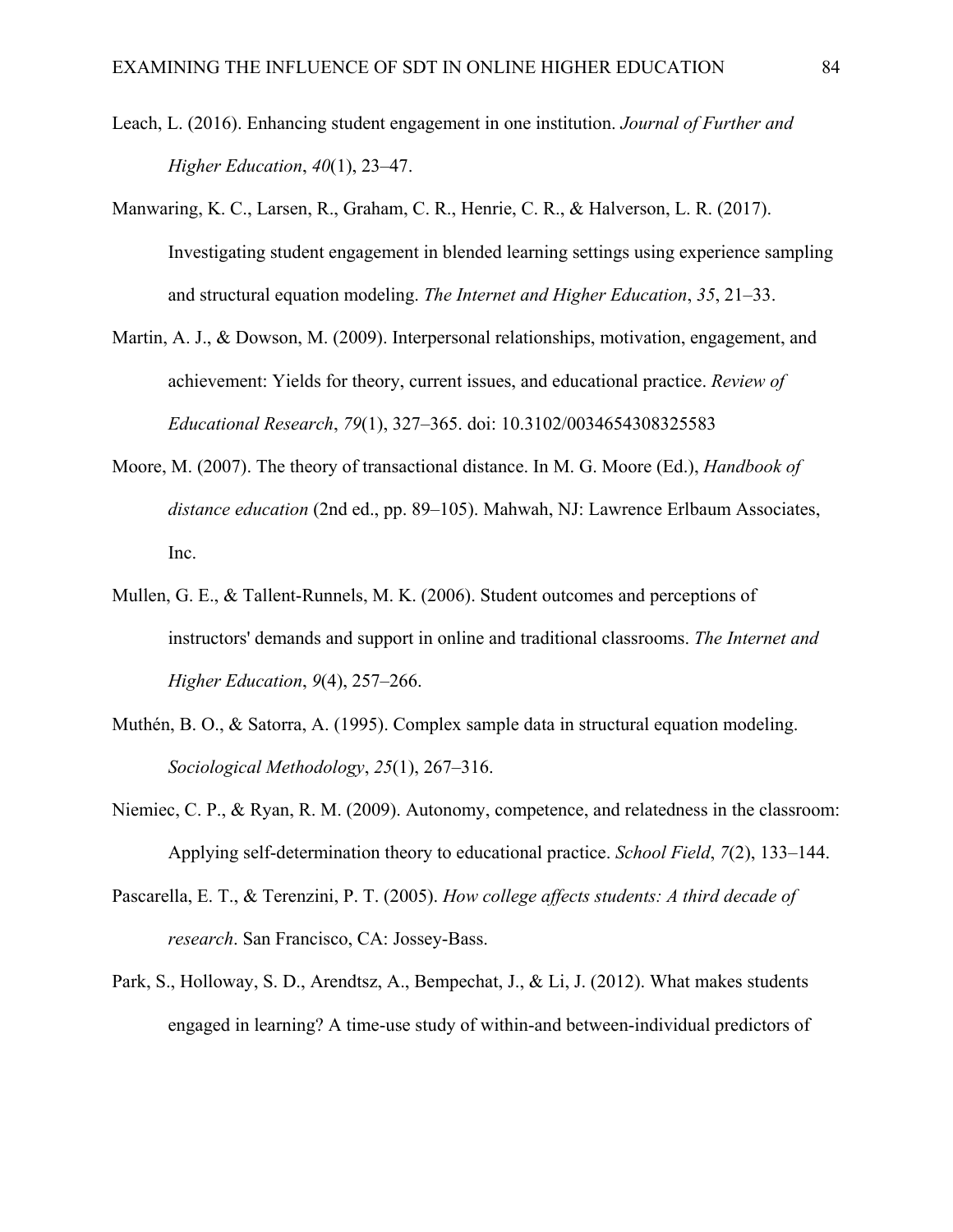emotional engagement in low-performing high schools. *Journal of Youth and Adolescence*, *41*(3), 390–401.

- Piña, A. A., & Bohn, L. (2014). Assessing online faculty: More than student surveys and design rubrics. *Quarterly Review of Distance Education*, *15*(3), 25–34.
- Raufelder, D., Regner, N., Drury, K., & Eid, M. (2016). Does self-determination predict the school engagement of four different motivation types in adolescence? *Educational Psychology, 36*(7), 1242–1263.
- Redmond, P., Abawi, L., Brown, A., Henderson, R., & Heffernan, A. (2018). An online engagement framework for higher education. *Online Learning Journal*, *22*(1), 183–204.
- Reeve, J. (2012). A self-determination theory perspective on student engagement. In S. L. Christenson, A. L. Reschly, & C. Wylie (Eds.), *Handbook of research on student engagement* (pp. 149–172). New York, NY: Springer.
- Reeve, J., & Jang, H. (2006). What teachers say and do to support students' autonomy during a learning activity. *Journal of Educational Psychology*, *98*(1), 209–218.
- Reeve, J., & Tseng, C. M. (2011). Agency as a fourth aspect of students' engagement during learning activities. *Contemporary Educational Psychology, 36*(4), 257–267.
- Ryan, R. M., & Deci, E. L. (2000). Self-determination theory and the facilitation of intrinsic motivation, social development, and well-being. *American Psychologist*, *55*(1), 68–78.
- Scogin, S. C., & Stuessy, C. L. (2015). Encouraging greater student inquiry engagement in science through motivational support by online scientist‐mentors. *Science Education*, *99*(2), 312–349.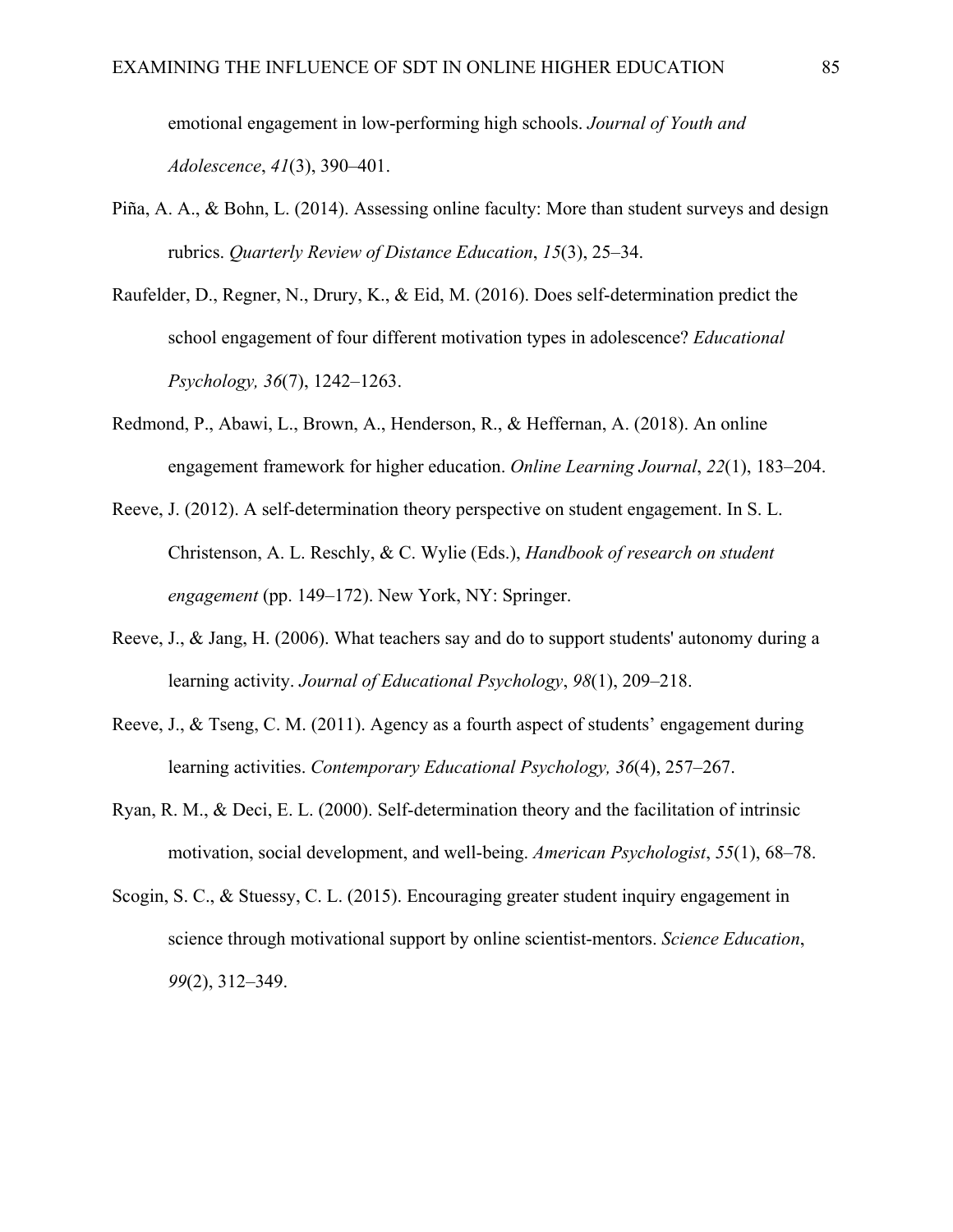- Skinner, E., Furrer, C., Marchand, G., & Kindermann, T. (2008). Engagement and disaffection in the classroom: Part of a larger motivational dynamic? *Journal of Educational Psychology, 100*(4), 765–781.
- Skinner, E. A., Kindermann, T. A., & Furrer, C. J. (2009). A motivational perspective on engagement and disaffection: Conceptualization and assessment of children's behavioral and emotional participation in academic activities in the classroom. *Educational and Psychological Measurement, 69*(3), 493–525.
- Spring, K. J., Graham, C. R., & Ikahihifo, T. B. (2017). Learner engagement in blended learning. In M. Khosrow-Pour (Ed.), *Encyclopedia of information science and technology*,  $(4<sup>th</sup>$  ed., pp. 1487–1498). Hershey, PA: IGI Global.
- Stefanou, C. R., Perencevich, K. C., DiCintio, M., & Turner, J. C. (2004). Supporting autonomy in the classroom: Ways teachers encourage student decision making and ownership. *Educational Psychologist*, *39*(2), 97–110.
- Wang, J., & Wang, X. (2012). *Structural equation modeling: Applications using Mplus*. Chichester, UK: John Wiley & Sons.
- Worthington, R. L., & Whittaker, T. A. (2006). Scale development research: A content analysis and recommendations for best practices. *The Counseling Psychologist*, *34*(6), 806–838.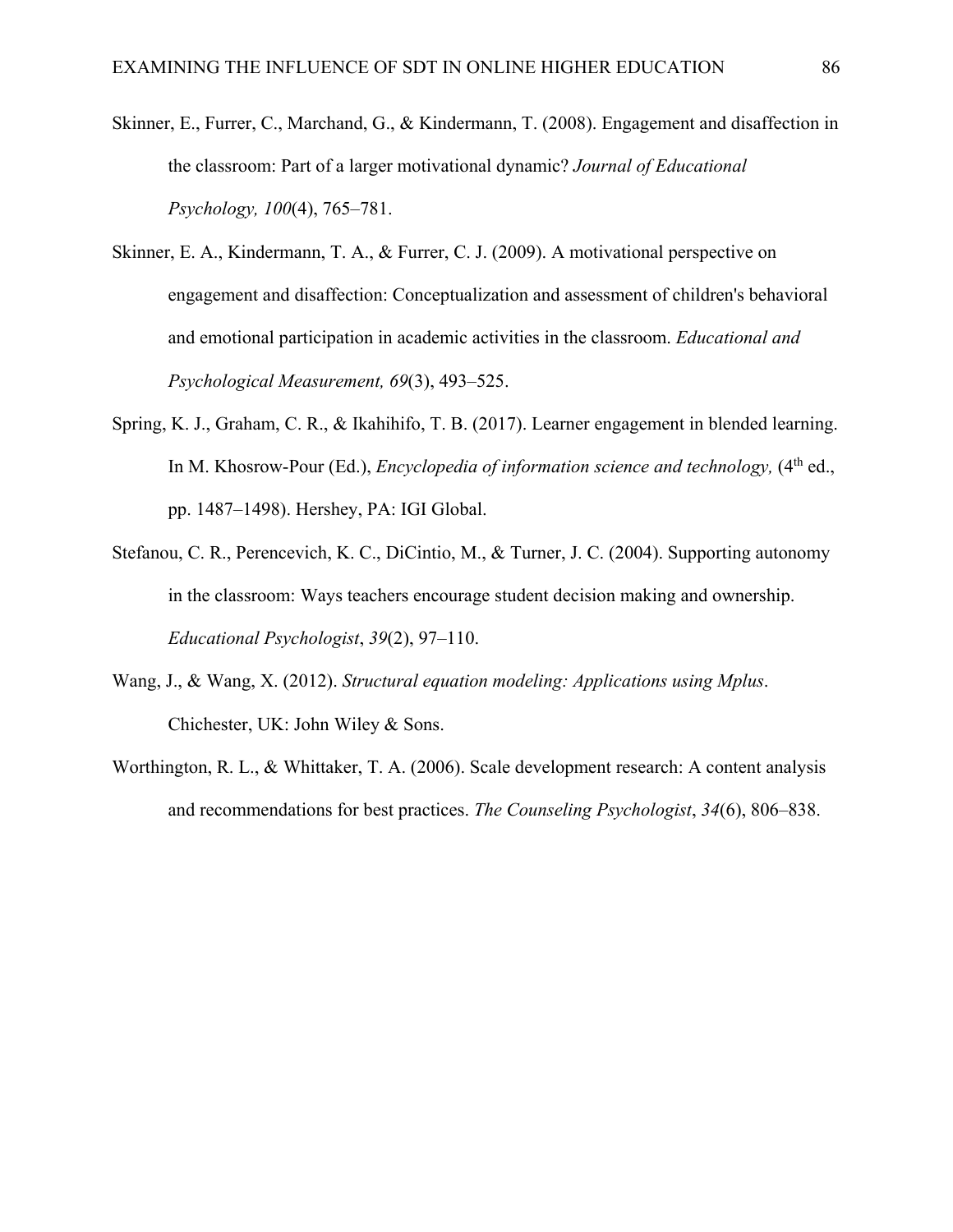#### DISSERTATION CONCLUSION

This research explored the influence of autonomy, competence, and relatedness with peers and instructors on student engagement in higher education. Self-determination theory (SDT) was used as a guiding framework and the motivation for focusing on the influence of autonomy, competence, and relatedness. In the first article, I reviewed research that examined the effect of at least one of the three SDT constructs on student engagement. Much of the research in this area proposed that autonomy is the most important predictor of student engagement. Of all three constructs, autonomy was the only one to be included as a factor in all the studies from our search. Relatedness, although considered one of the three innate needs in SDT, was given much less attention. It seemed as though researchers considered this construct outranked by autonomy and competence.

Additionally, I found that many researchers combined items from various surveys to measure autonomy, competence, relatedness, and engagement that were consistent with how they conceptualized each construct. Although student engagement is a highly researched area, it is not defined nor researched in a consistent way across contexts. For this reason, I sought to create an instrument that would (1) measure autonomy, competence, and relatedness consistent with the most common definitions for each and (2) focus on one, clearly defined aspect of student engagement. We made the decision to separate relatedness into relatedness with peers and relatedness with instructors because we realize that higher education has unique opportunities for each. For example, large-enrollment courses limit the ability for instructors to develop close relationships with each of the students. In such cases relatedness with peers may prove important for student emotional engagement.